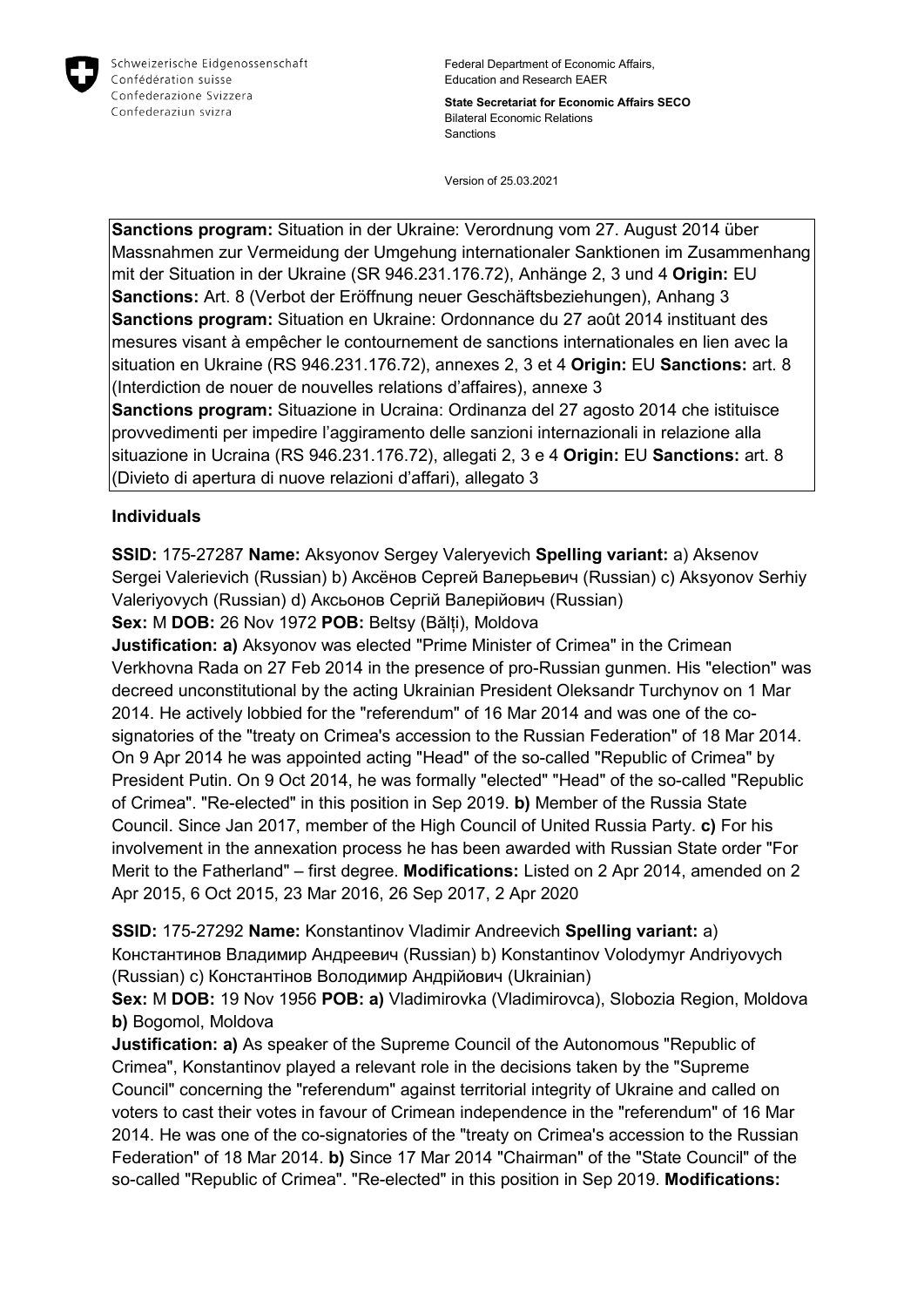Listed on 2 Apr 2014, amended on 6 Oct 2015, 23 Mar 2016, 11 Oct 2016, 24 Mar 2017, 15 Aug 2017, 2 Apr 2020

**SSID:** 175-27297 **Name:** Temirgaliev Rustam Ilmirovich **Spelling variant:** a) Темиргалиев Рустам Ильмирович (Russian) b) Temirhaliiev Rustam Ilmyrovych (Russian) c) Темiргалiєв Рустам Iльмирович (Ukrainian)

**Sex:** M **DOB:** 15 Aug 1976 **POB:** Ulan-Ude, Buryat ASSR, Russian Federation **Justification: a)** As former Deputy Prime Minister of Crimea, Temirgaliev played a relevant role in the decisions taken by the "Supreme Council" concerning the "referendum" of 16 Mar 2014 against the territorial integrity of Ukraine. He lobbied actively for the integration of Crimea into the Russian Federation. **b)** On 11 Jun 2014, he resigned from his function as "First Deputy Prime Minister" of the so-called "Republic of Crimea". Currently General Director of the Managing Company of the Russian-Chinese Investment Fund for Regional Development. **c)** Remains active in supporting separatist actions or policies. **Modifications:**  Listed on 2 Apr 2014, amended on 6 Oct 2015, 23 Mar 2016, 11 Oct 2016, 24 Mar 2017, 15 Aug 2017, 26 Sep 2017, 21 Mar 2018, 2 Apr 2020

**SSID:** 175-27302 **Name:** Berezovskiy Denis Valentinovich **Spelling variant:** a) Березовский Денис Валентинович (Russian) b) Berezovskyy Denys Valentynovych (Russian) c) Березовський Денис Валентинович (Russian)

**Sex:** M **DOB:** 15 Jul 1974 **POB:** Kharkiv, Ukraine

**Justification: a)** Berezovskiy was appointed commander of the Ukrainian Navy on 1 Mar 2014 but thereafter swore an oath to the Crimean armed forces, thereby breaking his oath to the Ukrainian Navy. **b)** He was Deputy Commander of the Black Sea Fleet of the Russian Federation until Oct 2015. **c)** Currently Deputy Commander of the Pacific Fleet of the Russian Federation and Vice-Admiral. **Modifications:** Listed on 2 Apr 2014, amended on 6 Oct 2015, 24 Mar 2017, 27 Sep 2018, 2 Apr 2020, 29 Sep 2020

**SSID:** 175-27307 **Name:** Chaliy Aleksei Mikhailovich **Spelling variant:** a) Чалый Алексей Михайлович (Russian) b) Chalyy Oleksiy Mykhaylovych (Russian) c) Чалий Олексій Михайлович (Ukrainian)

**Sex:** M **DOB:** 13 Jun 1961 **POB: a)** Moscow, Russian Federation **b)** Sevastopol, Ukraine **Justification: a)** Chaliy became "People's Mayor of Sevastopol" by popular acclamation on 23 Feb 2014 and accepted this "vote". He actively campaigned for Sevastopol to become a separate entity of the Russian Federation following a referendum on 16 Mar 2014. He was one of the co-signatories of the "treaty on Crimea's accession to the Russian Federation" of 18 Mar 2014. He was acting "governor" of Sevastopol from 1 to 14 Apr 2014 and is a former "elected" Chairman of the "Legislative Assembly" of the City of Sevastopol. Former member of the "Legislative Assembly" of the City of Sevastopol (until Sep 2019). **b)** Remains active in supporting separatist actions or policies. **c)** For his involvement in the annexation process he has been awarded with Russian State order "For Merit to the Fatherland" – first degree. **d)**  General manager of Smart Electric Networks LLC (OOO "Разумные электрические сети"). **Modifications:** Listed on 2 Apr 2014, amended on 6 Oct 2015, 23 Mar 2016, 24 Mar 2017, 15 Aug 2017, 26 Sep 2017, 2 Apr 2020, 25 Mar 2021

**SSID:** 175-27312 **Name:** Zima Pyotr Anatoliyovych **Spelling variant:** a) Зима Пётр Анатольевич (Russian) b) Zyma Petro Anatoliyovych (Russian) c) Зима Петро Анатолійович (Ukrainian)

**Sex:** M **DOB: a)** 18 Jan 1970 **b)** 29 Mar 1965 **POB:** Artemivsk (Артемовск), Donetsk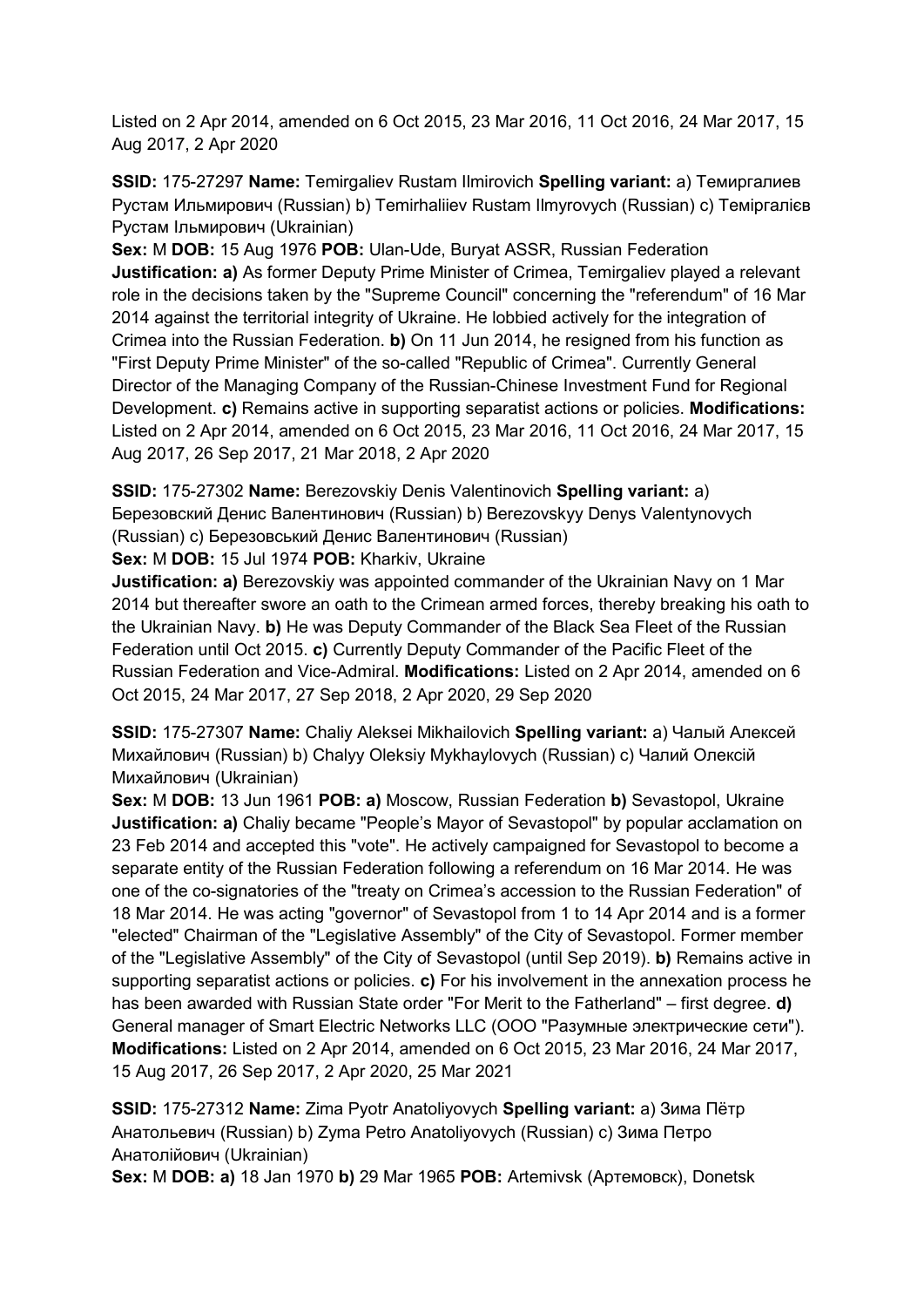#### Oblast, Ukraine

**Justification:** Zima was appointed as the new head of the Crimean Security Service (SBU) on 3 Mar 2014 by "Prime Minister" Aksyonov and accepted this appointment. He has given relevant information including a database to the Russian Intelligence Service (FSB). This included information on Euro-Maidan activists and human rights defenders of Crimea. He played a relevant role in preventing Ukraine's authorities from controlling the territory of Crimea. On 11 Mar 2014, the formation of an independent Security Service of Crimea was proclaimed by former SBU officers of Crimea. Active since 2015 in the Russian Intelligence Service (FSB). **Other information:** POB: 2016 renamed back to Bakhmut/Бахмут). **Modifications:** Listed on 2 Apr 2014, amended on 6 Oct 2015, 11 Oct 2016, 24 Mar 2017, 15 Aug 2017, 21 Mar 2018, 2 Apr 2020

**SSID:** 175-27320 **Name:** Tsekov Sergey Pavlovych **Spelling variant:** a) Цеков Сергей Павлович (Russian) b) Tsekov Serhiy Pavlovych (Russian) c) Цеков Сергій Павлович (Ukrainian)

**Sex:** M **DOB: a)** 28 Sep 1953 **b)** 28 Aug 1953 **POB:** Simferopol, Ukraine **Justification: a)** As Vice Speaker of the Verkhovna Rada of Crimea, Tsekov initiated, together with Sergey Aksyonov, the unlawful dismissal of the government of the Autonomous "Republic of Crimea" (ARC). He drew Vladimir Konstantinov into this endeavour, threatening him with dismissal. He publicly recognized that the MPs from Crimea were the initiators of inviting Russian soldiers to take over the Verkhovna Rada of Crimea. He was one of the first Crimean Leaders to ask in public for the annexation of Crimea to Russia. **b)** Member of the Federation Council of the Russian Federation from the so-called "Republic of Crimea" since 2014, reappointed in Sep 2019. **Modifications:** Listed on 2 Apr 2014, amended on 6 Oct 2015, 23 Mar 2016, 24 Mar 2017, 15 Aug 2017, 2 Apr 2020

**SSID:** 175-27325 **Name:** Ozerov Viktor Alekseevich **Spelling variant:** Озеров Виктор Алексеевич (Russian)

**Sex:** M **DOB:** 5 Jan 1958 **POB:** Abakan, Khakassia, Russian Federation **Justification: a)** Former Chairman of the Security and Defence Committee of the Federation Council of the Russian Federation. **b)** On 1 Mar 2014, Ozerov, on behalf of the Security and Defence Committee of the Federation Council, publicly supported, in the Federation Council, the deployment of Russian forces in Ukraine. **c)** In Jul 2017, he filed his resignation as the Chairman of the Security and Defence Committee. He continued to be a member of the Council and a member of the Committee on internal regulation and parliamentary affairs. **d)** On 10 Oct 2017, with a decree N 372-SF, Ozerov was included in the temporary commission of the Federation Council on protection of state sovereignty and prevention of interference in the internal affairs of the Russian Federation. **e)** His mandate in the Federation Council expired in Sep 2019. Consultant of the Foundation Rospolitika since Oct 2019. **Modifications:** Listed on 2 Apr 2014, amended on 6 Oct 2015, 11 Oct 2016, 21 Mar 2018, 2 Apr 2020

**SSID:** 175-27332 **Name:** Dzhabarov Vladimir Michailovich **Spelling variant:** Джабаров Владимир Михайлович (Russian)

**Sex:** M **DOB:** 29 Sep 1952 **POB:** Samarkand, Uzbekistan

**Justification: a)** First Deputy-Chairman of the International Affairs Committee of the Federation Council of the Russian Federation. **b)** On 1 Mar 2014 Dzhabarov, on behalf of the International Affairs Committee of the Federation Council, publicly supported, in the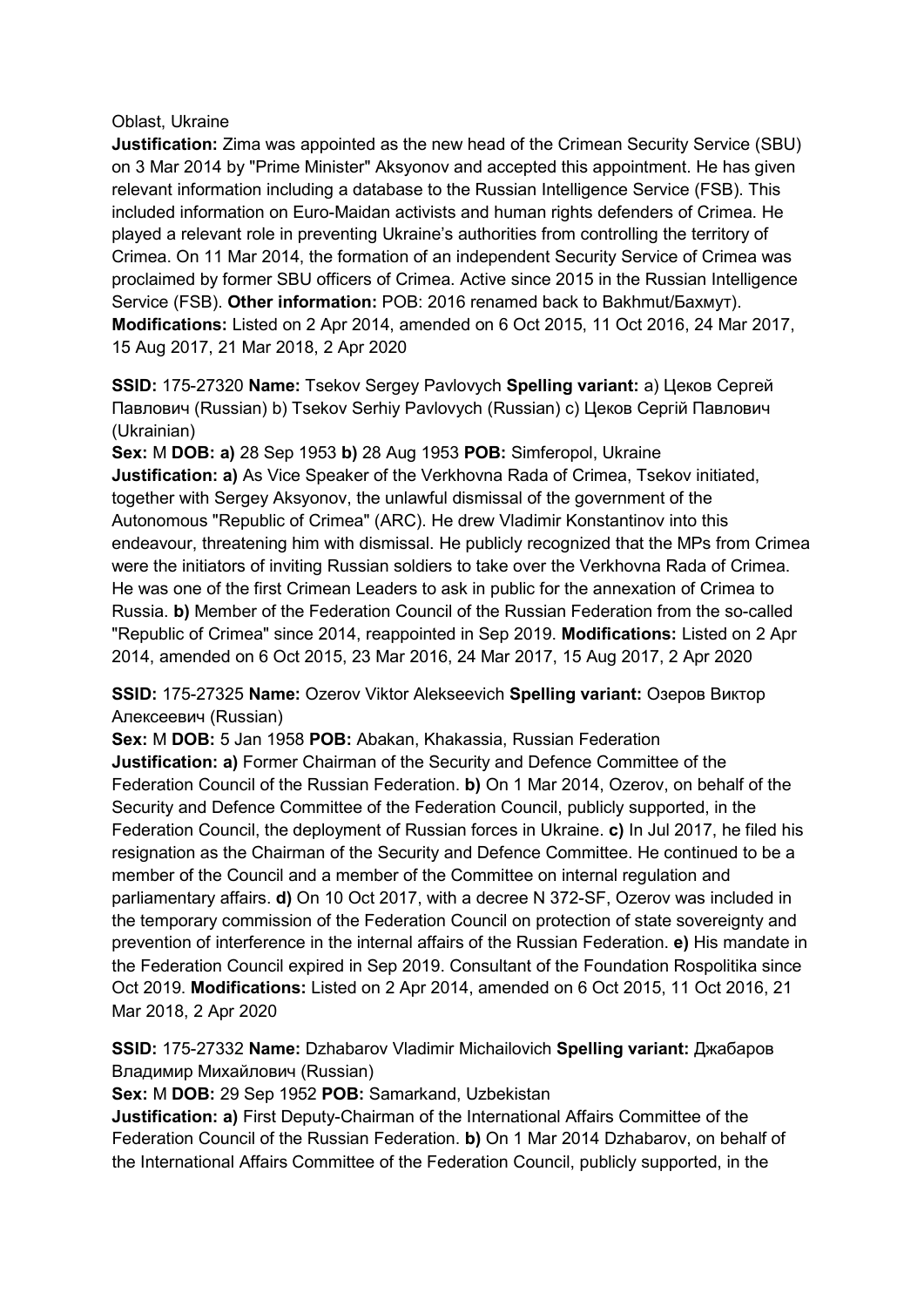Federation Council, the deployment of Russian forces in Ukraine. **Modifications:** Listed on 2 Apr 2014, amended on 6 Oct 2015, 2 Apr 2020

**SSID:** 175-27339 **Name:** Klishas Andrei Aleksandrovich **Spelling variant:** Клишас Андрей Александрович (Russian)

**Sex:** M **DOB:** 9 Nov 1972 **POB:** Ekaterinburg (f.k.a. Sverdlovsk), Russian Federation **Justification: a)** Chairman of the Committee on Constitutional Law and State Building of the Federation Council of the Russian Federation. **b)** On 1 Mar 2014 Klishas publicly supported, in the Federation Council, the deployment of Russian forces in Ukraine. In public statements Klishas sought to justify a Russian military intervention in Ukraine by claiming that "the Ukrainian President supports the appeal of the Crimean authorities to the President of the Russian Federation on landing an all-encompassing assistance in defence of the citizens of Crimea". **Modifications:** Listed on 2 Apr 2014, amended on 6 Oct 2015, 11 Oct 2016, 27 Sep 2018, 2 Apr 2020

**SSID:** 175-27347 **Name:** Ryzhkov Nikolai Ivanovich **Spelling variant:** Рыжков Николай Иванович (Russian)

**Sex:** M **DOB:** 28 Sep 1929 **POB:** Dyleevka, Donetsk Region, Ukraine

**Justification: a)** Member of the Committee for federal issues, regional politics and the North of the Federation Council of the Russian Federation. **b)** On 1 Mar 2014 Ryzhkov publicly supported, in the Federation Council, the deployment of Russian forces in Ukraine. **c)** For his involvement in the annexation process, in 2014 he was awarded with Russian State order "For Merit to the Fatherland" – first degree. **Modifications:** Listed on 2 Apr 2014, amended on 6 Oct 2015, 2 Apr 2020, 25 Mar 2021

**SSID:** 175-27363 **Name:** Totoonov Aleksandr Borisovich **Spelling variant:** Тотоонов Александр Борисович (Russian)

**Sex:** M **DOB:** 3 Apr 1957 **POB:** Vladikavkaz (f.k.a. Ordzhonikidze), North Ossetia, Russian Federation

**Justification: a)** Former Member of the Committee of International Affairs of the Federation Council of the Russian Federation. His duties as a Member of the Council of the Russian Federation ended in Sep 2017. **b)** Since Sep 2017 he is the First Deputy Chair of the Parliament of North Ossetia. **c)** On 1 Mar 2014 Totoonov publicly supported, in the Federation Council, the deployment of Russian forces in Ukraine. **Modifications:** Listed on 2 Apr 2014, amended on 6 Oct 2015, 23 Mar 2016, 21 Mar 2018, 27 Sep 2018, 2 Apr 2020

**SSID:** 175-27377 **Name:** Mironov Sergei Mikhailovich **Spelling variant:** Миронов Сергей Михайлович (Russian)

**Sex:** M **DOB:** 14 Feb 1953 **POB:** Pushkin, Leningrad Region, Russian Federation **Justification: a)** Member of the Council of the State Duma; Leader of Fair Russia faction in the State Duma of the Russian Federation. **b)** Initiator of the bill allowing Russian Federation to admit in its composition, under the pretext of protection of Russian citizens, territories of a foreign country without the consent of that country or an international treaty. **Modifications:**  Listed on 2 Apr 2014, amended on 6 Oct 2015, 11 Oct 2016, 2 Apr 2020

**SSID:** 175-27385 **Name:** Zheleznyak Sergei Vladimirovich **Spelling variant:** Железняк Сергей Владимирович (Russian)

**Sex:** M **DOB:** 30 Jul 1970 **POB:** St. Petersburg, Russian Federation **Justification: a)** Former Deputy Speaker of the State Duma of the Russian Federation. **b**)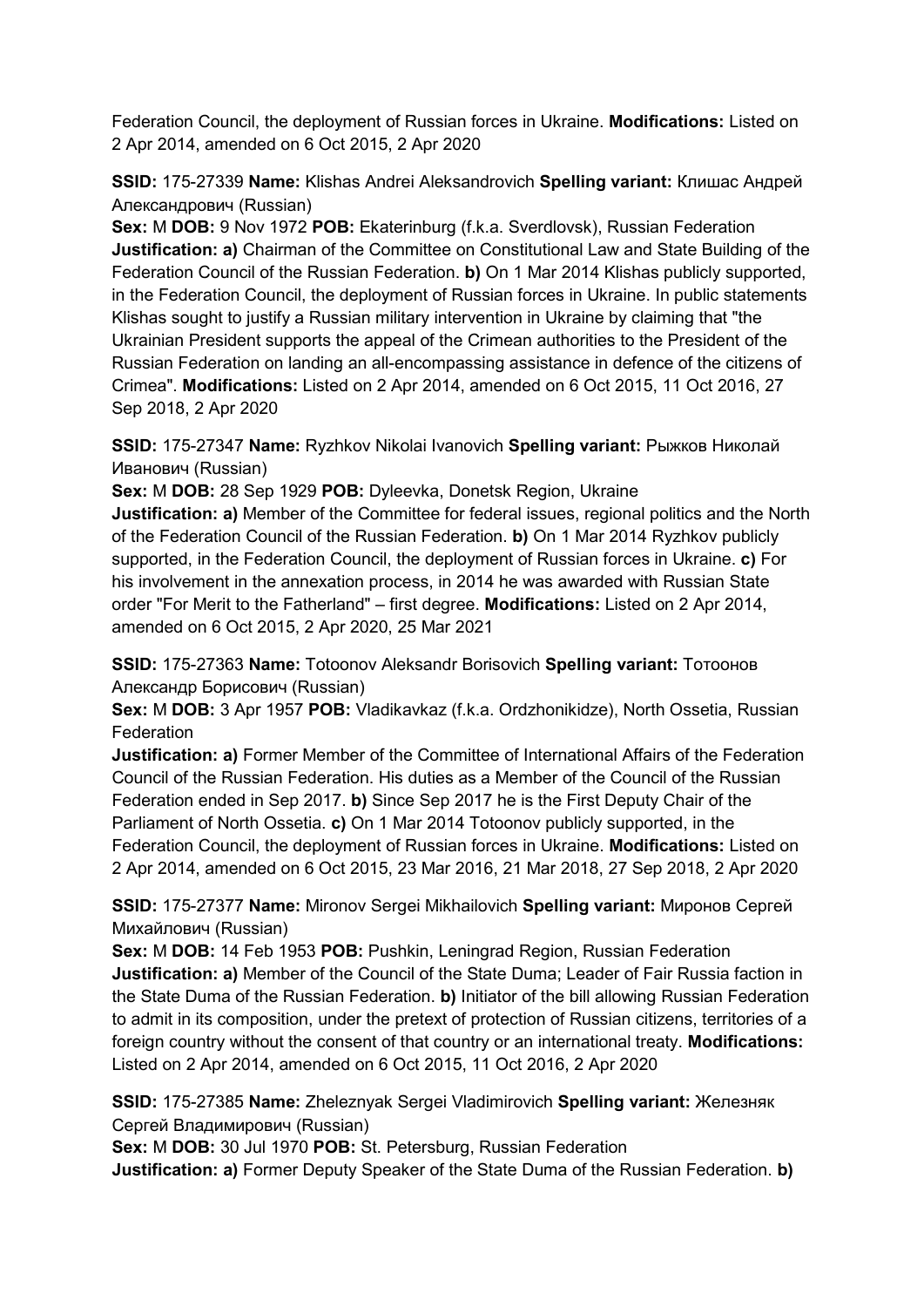Actively supported the use of Russian Armed Forces in Ukraine and the annexation of Crimea. He led personally the demonstration in support of the use of Russian Armed Forces in Ukraine. **c)** Former Deputy Chairperson and currently a member of the Foreign Affairs Committee of the State Duma of the Russian Federation. **Modifications:** Listed on 2 Apr 2014, amended on 6 Oct 2015, 24 Mar 2017, 27 Sep 2018, 2 Apr 2020

**SSID:** 175-27393 **Name:** Slutski Leonid Eduardovich **Spelling variant:** Слуцкий Леонид Эдуардович (Russian)

**Sex:** M **DOB:** 4 Jan 1968 **POB:** Moscow, Russian Federation

**Justification: a)** Former Chairman of the Commonwealth of Independent States (CIS) Committee of the State Duma of the Russian Federation (member of the LDPR). **b)** Actively supported use of Russian Armed Forces in Ukraine and the annexation of Crimea. **c)**  Currently Chairperson of the Foreign Affairs Committee of the State Duma of the Russian Federation. **Modifications:** Listed on 2 Apr 2014, amended on 6 Oct 2015, 11 Oct 2016, 24 Mar 2017, 2 Apr 2020

**SSID:** 175-27400 **Name:** Vitko Aleksandr Viktorovich **Spelling variant:** Витко Александр Викторович (Russian)

**Sex:** M **DOB:** 13 Sep 1961 **POB:** Vitebsk (Viciebsk), Belarus

**Justification: a)** Former Commander of the Black Sea Fleet, Admiral. **b)** Responsible for commanding Russian forces that have occupied Ukrainian sovereign territory. **c)** Chief of Staff and First Deputy Commander in Chief of the Russian Navy. **Modifications:** Listed on 2 Apr 2014, amended on 6 Oct 2015, 23 Mar 2016, 2 Apr 2019, 2 Apr 2020, 29 Sep 2020

**SSID:** 175-27408 **Name:** Sidorov Anatoliy Alekseevich **Spelling variant:** Сидоров Анатолий Алексеевич (Russian)

**Sex:** M **DOB:** 2 Jul 1958 **POB:** Siva, Perm Region, Russian Federation

**Justification:** Former Commander, Russia's Western Military District, units of which are deployed in Crimea. He was responsible for part of the Russian military presence in Crimea which is undermining the sovereignty of the Ukraine and assisted the Crimean authorities in preventing public demonstrations against moves towards a referendum and incorporation into Russia. Since Nov 2015 Chief of the Joint Staff of the Collective Security Treaty Organisation (CSTO). **Modifications:** Listed on 2 Apr 2014, amended on 6 Oct 2015, 11 Oct 2016, 2 Apr 2020

**SSID:** 175-27413 **Name:** Galkin Aleksandr Viktorovich **Spelling variant:** Галкин Александр Викторович (Russian)

**Sex:** M **DOB:** 22 Mar 1958 **POB:** Vladikavkaz (f.k.a. Ordzhonikidze), North Ossetia, Russian Federation

**Justification: a)** Former Commander of Russia's Southern Military District ("SMD"), the forces of which are in Crimea; the Black Sea Fleet comes under Galkin's command; much of the force movement into Crimea has come through the SMD. **b)** SMD forces are deployed in Crimea. He is responsible for part of the Russian military presence in Crimea which is undermining the sovereignty of the Ukraine and assisted the Crimean authorities in preventing public demonstrations against moves towards a referendum and incorporation into Russia. Additionally the Black Sea Fleet falls within the District's control. **c)** Currently employed by the Central apparatus of the Russian Ministry of Defence. Aide to the Minister of Defence since 19 Jan 2017. **Modifications:** Listed on 2 Apr 2014, amended on 6 Oct 2015, 11 Oct 2016, 24 Mar 2017, 26 Sep 2017, 2 Apr 2020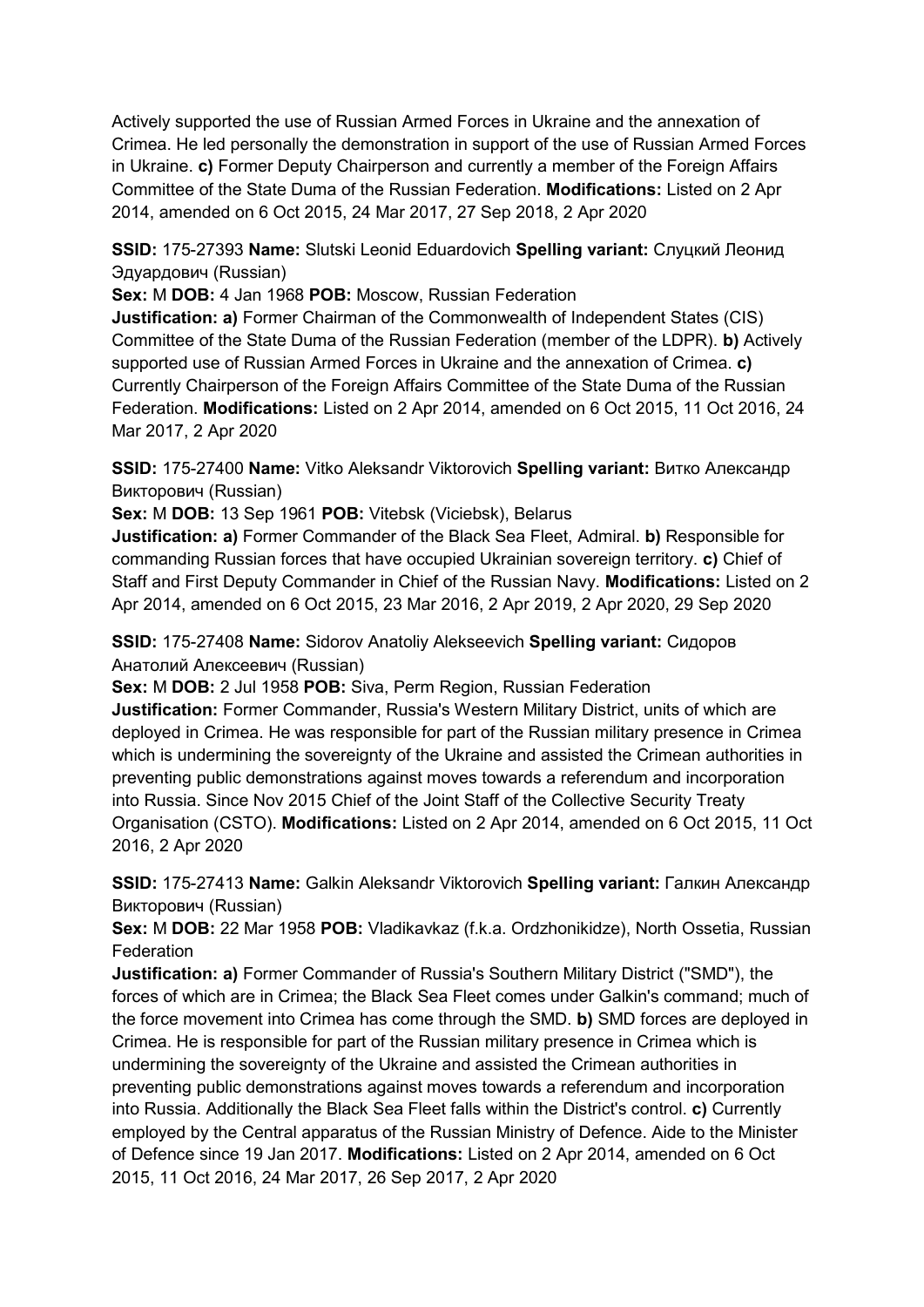**SSID:** 175-27418 **Name:** Rogozin Dmitry Olegovich **Spelling variant:** Рогозин Дмитрий Олегович (Russian)

**Sex:** M **DOB:** 21 Dec 1963 **POB:** Moscow, Russian Federation

**Justification: a)** Former Deputy Prime Minister of the Russian Federation. Publicly called for the annexation of Crimea. **b)** Since 2018 holds the position of General Director in a State corporation. **Modifications:** Listed on 2 Apr 2014, amended on 6 Oct 2015, 11 Oct 2016, 27 Sep 2018, 2 Apr 2019, 2 Apr 2020

**SSID:** 175-27425 **Name:** Glazyev Sergey Yurievich **Spelling variant:** Глазьев Сергей Юрьевич (Russian)

**Sex:** M **DOB:** 1 Jan 1961 **POB:** Zaporozhye, Ukraine

**Justification: a)** Former adviser to the President of the Russian Federation. Publicly called for the annexation of Crimea. **b)** Since Oct 2019 Minister for Integration and Macroeconomics in the Eurasian Economic Commission. **Modifications:** Listed on 2 Apr 2014, amended on 6 Oct 2015, 11 Oct 2016, 2 Apr 2020

**SSID:** 175-27433 **Name:** Matviyenko (Maiden name: Tyutina) Valentina Ivanova **Spelling variant:** Матвиенко (Maiden name: ТЮТИНА) Валентина Ивановна (Russian) **Sex:** W **DOB:** 7 Apr 1949 **POB:** Shepetovka, Khmelnitsky (Kamenets-Podolsky) Region, Ukraine

**Justification:** Speaker of the Federation Council. On 1 Mar 2014, publicly supported, in the Federation Council, the deployment of Russian forces in Ukraine. **Modifications:** Listed on 2 Apr 2014, amended on 6 Oct 2015, 11 Oct 2016, 2 Apr 2020

**SSID:** 175-27440 **Name:** Naryshkin Sergei Evgenevich **Spelling variant:** Нарышкин Сергей Евгеньевич (Russian)

**Sex:** M **DOB:** 27 Oct 1954 **POB:** St Petersburg (f.k.a. Leningrad), Russian Federation **Justification: a)** Former Speaker of the State Duma. Publicly supported the deployment of Russian forces in Ukraine. Publicly supported the Russia-Crimea reunification treaty and the related federal constitutional law. **b)** Currently Director of the Foreign Intelligence Service of the Russian Federation as of Oct 2016. Permanent member and Secretary of the Security Council of the Russian Federation. **Modifications:** Listed on 2 Apr 2014, amended on 6 Oct 2015, 24 Mar 2017, 2 Apr 2020

**SSID:** 175-27447 **Name:** Kiselyov Dmitry Konstantinovich **Spelling variant:** a) Kiselev Dmitrii Konstantinovich (Russian) b) Киселёв Дмитрий Константинович (Russian) **Sex:** M **DOB:** 26 Apr 1954 **POB:** Moscow, Russian Federation

**Justification: a)** Appointed by Presidential Decree on 9 Dec 2013 Head of the Russian Federal State news agency "Rossiya Segodnya". **b)** Central figure of the government propaganda supporting the deployment of Russian forces in Ukraine. **Modifications:** Listed on 2 Apr 2014, amended on 2 Apr 2015, 6 Oct 2015, 2 Apr 2020

**SSID:** 175-27453 **Name:** Nosatov Alexander Mihailovich **Spelling variant:** Носатов Александр Михайлович (Russian)

**Sex:** M **DOB:** 27 Mar 1963 **POB:** Sevastopol, Ukraine

**Justification: a)** Former Deputy-Commander of the Black Sea Fleet, Rear-Admiral. **b)**  Responsible for commanding Russian forces that have occupied Ukrainian sovereign territory. **c)** Currently Admiral, Commander of the Russian Baltic fleet. **Modifications:** Listed on 2 Apr 2014, amended on 6 Oct 2015, 24 Mar 2017, 1 Oct 2019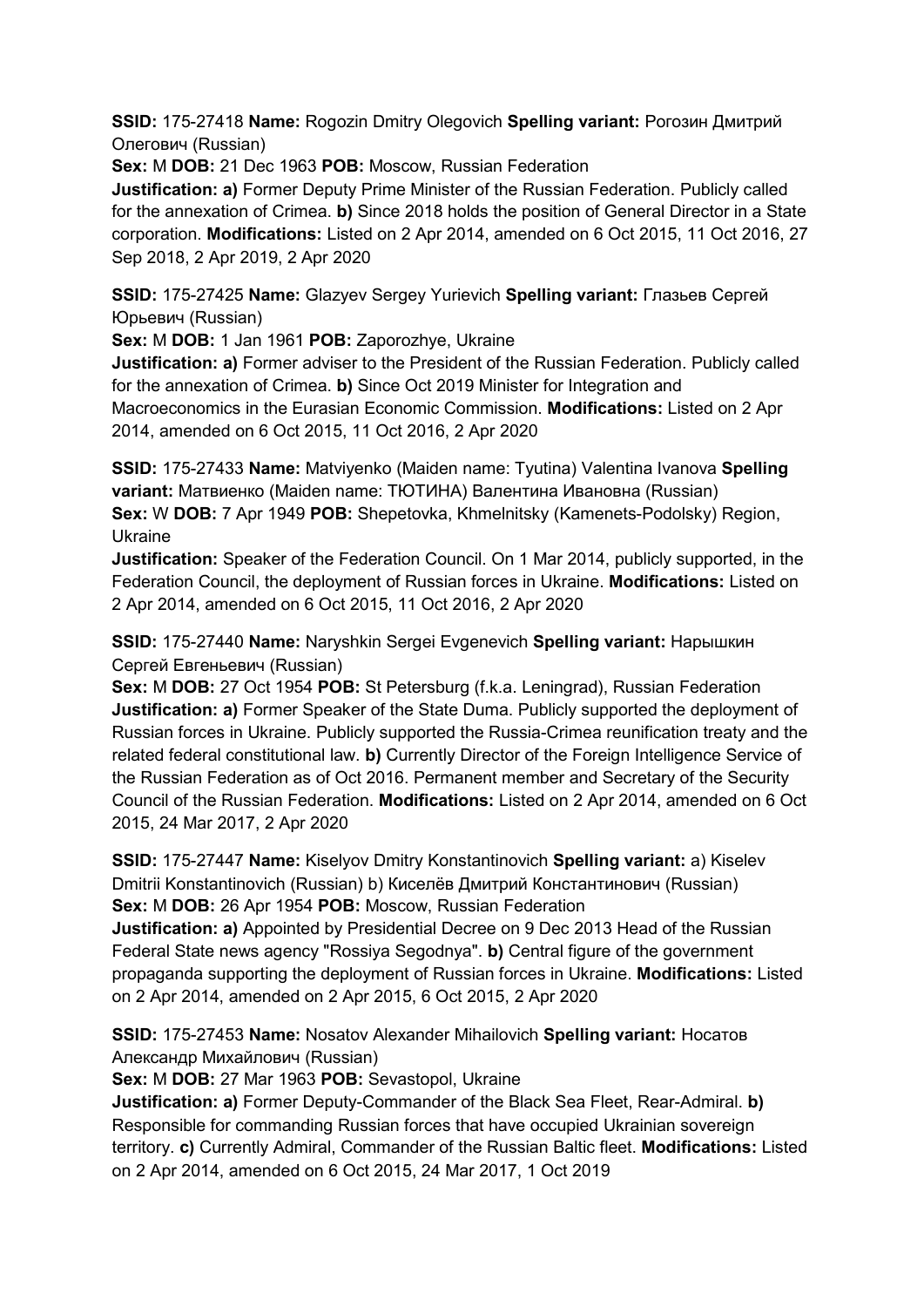**SSID:** 175-27461 **Name:** Kulikov Valery Vladimirovich **Spelling variant:** Куликов Валерий Владимирович (Russian)

**Sex:** M **DOB:** 1 Sep 1956 **POB:** Zaporozhye, Ukraine

**Justification: a)** Former Deputy-Commander of the Black Sea Fleet, Rear Admiral. **b)**  Responsible for commanding Russian forces that have occupied Ukrainian sovereign territory. **c)** On 26 Sep 2017, with a Decree of the President of Russian Federation, he was dismissed from this post and from military service. **d)** Former member of the Federation Council of the Russian Federation, representing the annexed City of Sevastopol. Currently serves as deputy in the "Legislative Assembly" of the City of Sevastopol. **Modifications:**  Listed on 2 Apr 2014, amended on 6 Oct 2015, 21 Mar 2018, 27 Sep 2018, 2 Apr 2020, 25 Mar 2021

**SSID:** 175-27468 **Name:** Surkov Vladislav Yurievich **Spelling variant:** Сурков Владислав Юрьевич (Russian)

**Sex:** M **DOB:** 21 Sep 1964 **POB:** Solntsevo, Lipetsk Region, Russian Federation **Justification: a)** Former Aide to the President of the Russian Federation. He was an organiser of the process in Crimea by which local Crimean communities were mobilised to stage actions undermining the Ukrainian authorities in Crimea. **b)** Remains active in supporting separatist actions or policies. **Modifications:** Listed on 2 Apr 2014, amended on 6 Oct 2015, 2 Apr 2020, 29 Sep 2020

**SSID:** 175-27475 **Name:** Malyshev Mikhail Grigorievich **Spelling variant:** a) Малышев Михаил Григорьевич (Russian) b) Malyshev Mykhaylo Hryhorovych (Russian) c) Малишев Михайло Григорович (Russian)

**Sex:** M **DOB:** 10 Oct 1955 **POB:** Simferopol, Crimea, Ukraine

**Justification: a)** Chair of the Crimea Electoral Commission. Responsible for administering the Crimean "referendum". Responsible under the Russian system for signing referendum results. **b)** In the capacity of Chair of the Crimea Electoral Commission he participated in the organization of the Russian presidential elections of 18 Mar 2018 and the regional and local elections of 8 Sep 2019 in the illegally annexed Crimea and Sevastopol, and thereby actively supported and implemented policies that undermine the territorial integrity, sovereignty and independence of Ukraine. **Modifications:** Listed on 2 Apr 2014, amended on 6 Oct 2015, 24 Mar 2017, 27 Sep 2018, 2 Apr 2020

**SSID:** 175-27485 **Name:** Turchenyuk Igor Nikolaevich **Spelling variant:** a) Турченюк Игорь Николаевич (Russian) b) Turchenyuk Igor Mykolayovich (Russian)

**Sex:** M **Title:** Lt. Gen. **DOB:** 5 Dec 1959 **POB:** Osh, Kyrgyzstan

**Justification:** Former de facto Commander of Russian troops deployed on the ground in the illegally annexed Crimea (whom Russia continues to refer to officially as "local self-defence militias"). Former Deputy Commander of the Southern Military District. Currently he is the Head of Department of Public Administration and National Security at the Military Academy of the Russian General Staff. **Modifications:** Listed on 2 Apr 2014, amended on 6 Oct 2015, 27 Sep 2018, 2 Apr 2020

**SSID:** 175-27490 **Name:** Mizulina (Maiden name: Dmitriyeva) Elena Borisovna **Spelling variant:** Мизулина (Maiden name: Дмитриева) Елена Борисовна (Russian) **Sex:** W **DOB:** 9 Dec 1954 **POB:** Bui, Kostroma Region, Russian Federation **Justification: a)** Former Deputy in the State Duma. Originator and co-sponsor of recent legislative proposals in Russia that would have allowed regions of other countries to join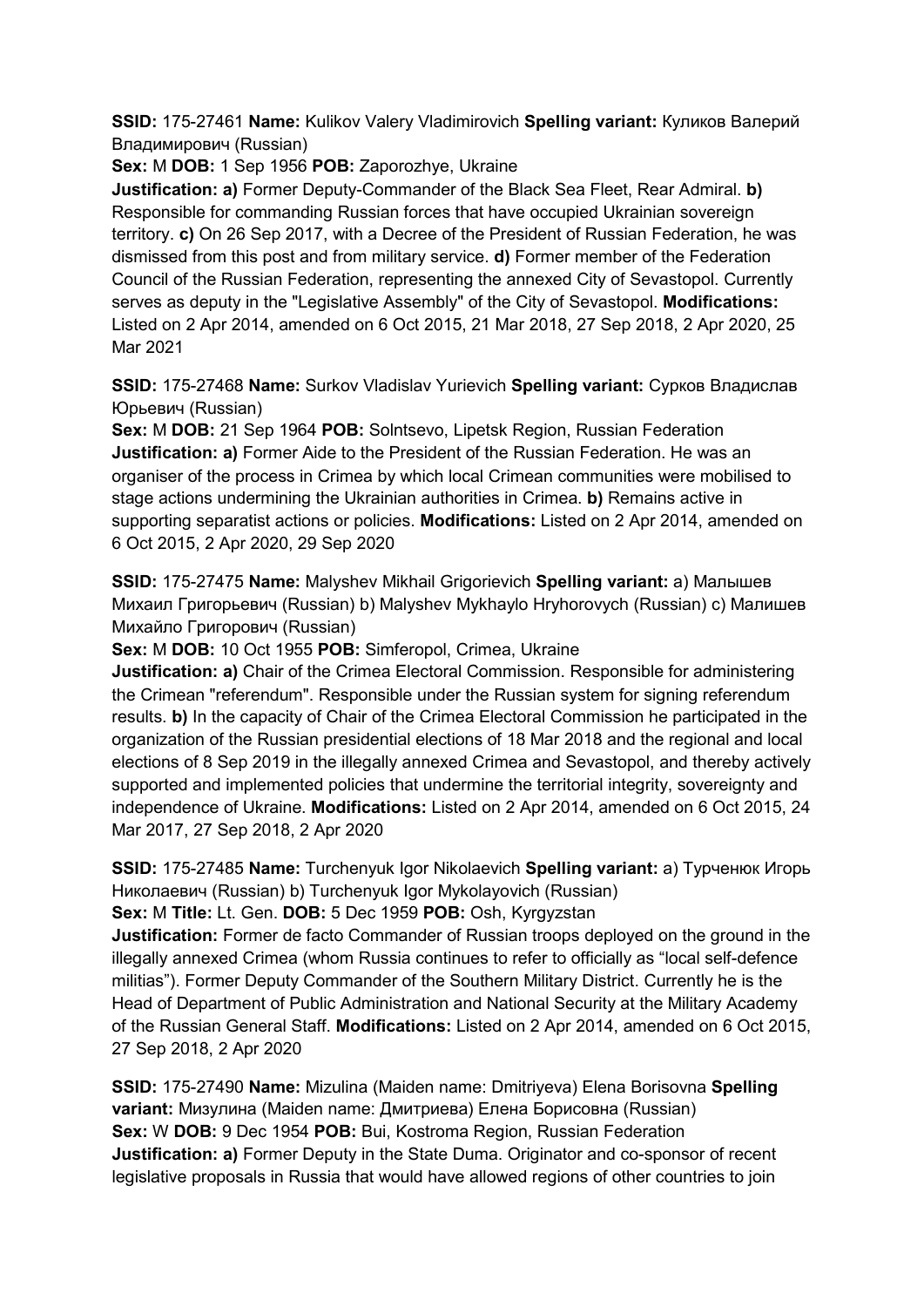Russia without their central authorities' prior agreement. **b)** As of Sep 2015, a Member of the Federation Council from Omsk region. Currently Deputy Chairman of the Federation Council Committee on Constitutional Legislation and State Building. **Modifications:** Listed on 2 Apr 2014, amended on 6 Oct 2015, 23 Mar 2016, 21 Mar 2018, 2 Apr 2020

**SSID:** 175-27524 **Name:** Kozak Dmitry Nikolayevich **Spelling variant:** Козак Дмитрий Николаевич (Russian)

**Sex:** M **DOB:** 7 Nov 1958 **POB:** Bandurovo, Kirovograd Region, Ukraine **Nationality:** Russian Federation

**Justification:** Former Deputy Prime Minister. Responsible for overseeing the integration of the annexed "Autonomous Republic of Crimea" into the Russian Federation. Deputy Chief of Staff of the Presidential Administration of the Russian Federation. He is the President's Special Envoy for conflict-management in Ukraine. **Modifications:** Listed on 2 May 2014, amended on 6 Oct 2015, 2 Apr 2020, 29 Sep 2020, 25 Mar 2021

**SSID:** 175-27531 **Name:** Belaventsev Oleg Yevgenyvich **Spelling variant:** Белавенцев Олег Евгеньевич (Russian)

**Sex:** M **DOB:** 15 Sep 1949 **POB: a)** Moscow, Russian Federation **b)** Ostrov, Pskov Region, Russian Federation

**Justification: a)** Former Plenipotentiary Representative of the President of the Russian Federation into the so-called "Crimean Federal District", responsible for the implementation of the constitutional prerogatives of the Russian Head of State on the territory of the annexed "Autonomous Republic of Crimea". Former non-permanent member of the Russian Security Council. **b)** Former Plenipotentiary Representative of the President of the Russian Federation into the North Caucasus Federal District (until Jun 2018). **c)** Remains active in supporting separatist actions or policies. Honorary Consul of Nicaragua in Crimea since Oct 2020. **Modifications:** Listed on 2 May 2014, amended on 6 Oct 2015, 24 Mar 2017, 2 Apr 2019, 2 Apr 2020, 25 Mar 2021

**SSID:** 175-27538 **Name:** Savelyev Oleg Genrikhovich **Spelling variant:** Савельев Олег Генрихович (Russian)

**Sex:** M **DOB:** 27 Oct 1965 **POB:** St Petersburg (f.k.a. Leningrad), Russian Federation **Justification: a)** Former Minister for Crimean Affairs. Responsible for the integration of the annexed Autonomous "Republic of Crimea" into the Russian Federation. **b)** Former Deputy Chief of Staff of the Russian Government, responsible for the organisation of the work of the Governmental Commission on the socioeconomic development of the so-called "Republic of Crimea". **c)** Former Chief of Staff of the Accounts Chamber of the Russian Federation. Since Sep 2019 Auditor of the Accounts Chamber of the Russian Federation. **Modifications:**  Listed on 2 May 2014, amended on 6 Oct 2015, 23 Mar 2016, 2 Apr 2019, 2 Apr 2020

**SSID:** 175-27545 **Name:** Menyailo Sergei Ivanovich **Spelling variant:** Меняйло Сергей Иванович (Russian)

**Sex:** M **DOB:** 22 Aug 1960 **POB:** Alagir, North-Ossetian Autonomous SSR, Russian Federation

**Justification: a)** Former Governor of the Ukrainian annexed city of Sevastopol. **b)** Currently Plenipotentiary Representative of the President of the Russian Federation to the Siberian Federal District. Member of the Security Council of the Russian Federation. **Modifications:**  Listed on 2 May 2014, amended on 6 Oct 2015, 24 Mar 2017, 2 Apr 2020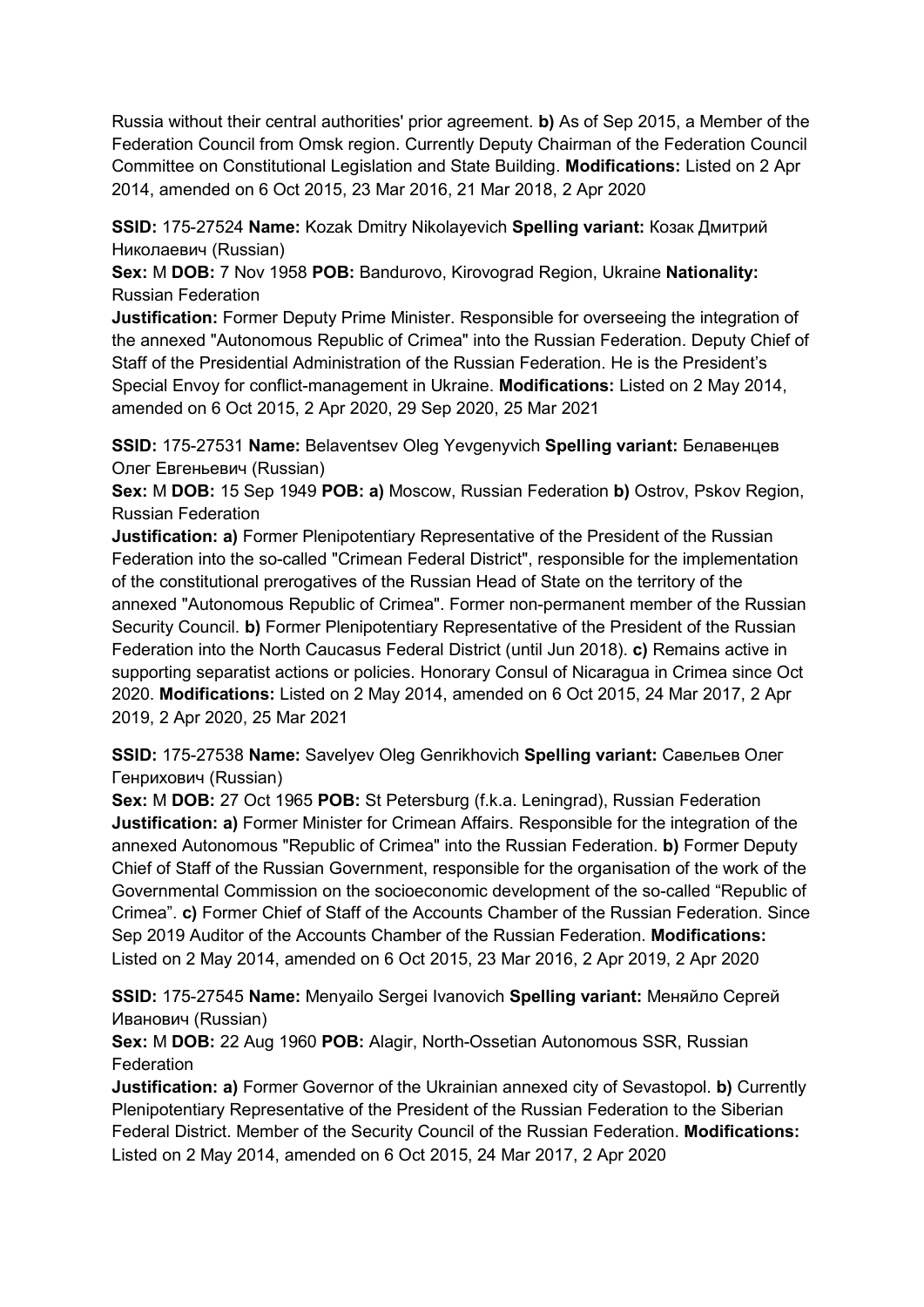**SSID:** 175-27552 **Name:** Kovitidi Olga Fedorovna **Spelling variant:** Ковитиди Ольга Фёдоровна (Russian)

**Sex:** W **DOB:** 7 May 1962 **POB:** Simferopol, Ukraine

**Justification:** Member of the Russian Federation Council from the annexed Autonomous "Republic of Crimea" since 2014, reappointed in 2019. **Modifications:** Listed on 2 May 2014, amended on 6 Oct 2015, 2 Apr 2020

**SSID:** 175-27566 **Name:** Neverov Sergei Ivanovich **Spelling variant:** Неверов Сергей Иванович (Russian)

**Sex:** M **DOB:** 21 Dec 1961 **POB:** Tashtagol, Russian Federation

**Justification:** Former Deputy Chairman of State Duma, United Russia. Responsible for initiating legislation to integrate the annexed Autonomous "Republic of Crimea" into the Russian Federation. Member of the Duma, head of the United Russia faction.

**Modifications:** Listed on 2 May 2014, amended on 6 Oct 2015, 2 Apr 2020, 29 Sep 2020

**SSID:** 175-27578 **Name:** Gerasimov Valery Vasilevich **Spelling variant:** Герасимов Валерий Васильевич (Russian)

**Sex:** M **DOB:** 8 Sep 1955 **POB:** Kazan, Russian Federation

**Justification:** Chief of the General Staff of the Armed Forces of the Russian Federation, First Deputy Minister of Defence of the Russian Federation, General of the Army. Responsible for the massive deployment of Russian troops along the border with Ukraine and lack of de-escalation of the situation. **Modifications:** Listed on 2 May 2014, amended on 6 Oct 2015, 2 Apr 2020

**SSID:** 175-27585 **Name:** Prokopiv German **Spelling variant:** a) Прокопив Герман (Russian) b) Prokopiv Herman (Russian) c) Прокопiв Герман (Ukrainian) **Sex:** M **DOB: a)** 6 Jul 1993 **b)** 6 Jul 1991 **POB:** Prague, Czech Republic **Good quality a.k.a.:** Li Van Chol (Ли Ван Чоль)

**Justification: a)** Active member of the "Luhansk Guard". Took part in the seizure of the building of the Luhansk regional office of the Security Service. **b)** Remains an active military fighter of the LNR. **Modifications:** Listed on 2 May 2014, amended on 6 Oct 2015, 11 Oct 2016, 24 Mar 2017, 15 Aug 2017, 2 Apr 2020, 29 Sep 2020

**SSID:** 175-27593 **Name:** Purgin Andrei Evgenevich **Spelling variant:** a) Пургин Андрей Eвгенович (Russian) b) Purhin Andriy Yevhenovych (Russian) c) Пургін Андрій Евгеньевич (Ukrainian)

**Sex:** M **DOB:** 26 Jan 1972 **POB:** Donetsk, Ukraine

**Justification: a)** Active participant and organiser of separatist actions, coordinator of actions of the "Russian tourists" in Donetsk. Co-founder of a "Civic Initiative of Donbass for the Eurasian Union". Former "First Deputy Chairman of the Council of Ministers". Until 4 Sep 2015 "Chairman" of the "People's Council of the Donetsk People's Republic". **b)** As of Feb 2017 deprived from his mandate of member of the "People's Council of the Donetsk People's Republic" upon decision of the so-called "People's Council". **c)** Remains active in supporting separatist actions or policies. **Modifications:** Listed on 2 May 2014, amended on 2 Apr 2015, 6 Oct 2015, 23 Mar 2016, 11 Oct 2016, 24 Mar 2017, 15 Aug 2017, 26 Sep 2017, 2 Apr 2020

**SSID:** 175-27597 **Name:** Pushylin Denys Volodymyrovych **Spelling variant:** a) Пушилін Денис Володимирович (Russian) b) Pushilin Denis Vladimirovich (Russian) c) Пушилин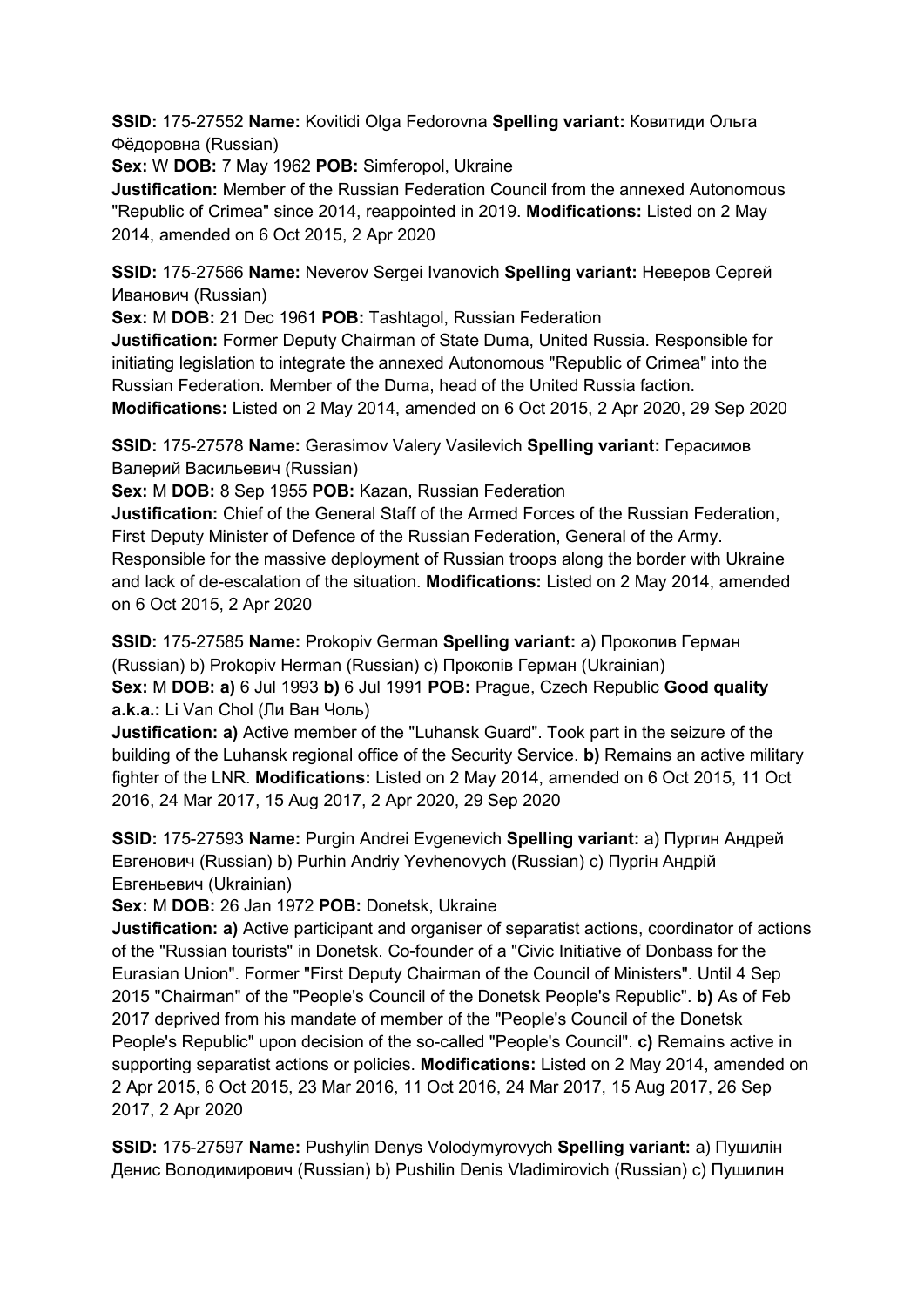### Денис Владимирович (Russian)

**Sex:** M **DOB:** 9 May 1981 **POB:** Makiivka, Donetsk Oblast, Ukraine

**Justification:** One of the leaders of the "Donetsk People's Republic". Participated in the seizure and occupation of the regional administration in Donetsk in 2014. Until 4 Sep 2015 so-called Deputy Chairman of the "People's Council" of the so-called "Donetsk People's Republic". Since 4 Sep 2015 "Chairman" of the "People's Council of the Donetsk People's Republic". So-called "acting Head of the Donetsk People's Republic" after 7 Sep 2018. Socalled "Head of the Donetsk People's Republic" following the so-called elections of 11 Nov 2018. **Modifications:** Listed on 2 May 2014, amended on 2 Apr 2015, 6 Oct 2015, 23 Mar 2016, 2 Apr 2019, 1 Oct 2019, 2 Apr 2020

**SSID:** 175-27603 **Name:** Tsyplakov Sergey Gennadevich **Spelling variant:** a) Цыплаков Сергей Геннадьевич (Russian) b) Tsyplakov Serhiy Hennadiyovych (Russian) c) Циплаков Сергій Геннадійович (Ukrainian)

**Sex:** M **DOB:** 1 May 1983 **POB:** Khartsyzsk, Donetsk Region, Ukraine

**Justification: a)** One of the leaders of the ideologically radical organisation "People's Militia of Donbas". He took active part in the seizure of a number of State buildings in the Donetsk region. **b)** Former Member of the "People's Council of the Donetsk People's Republic", and of its Committee on Foreign Policy, External Relations, Information Policy and Information Technology. **Modifications:** Listed on 2 May 2014, amended on 6 Oct 2015, 23 Mar 2016, 24 Mar 2017, 15 Aug 2017, 26 Sep 2017, 27 Sep 2018, 1 Oct 2019, 2 Apr 2020, 29 Sep 2020

**SSID:** 175-27607 **Name:** Girkin Igor Vsevolodovich **Spelling variant:** Гиркин Игорь Всеволодович (Russian)

**Sex:** M **DOB:** 17 Dec 1970 **POB:** Moscow, Russian Federation **Good quality a.k.a.:** Igor Strelkov (Ihor Strielkov)

**Justification: a)** Identified as staff of Main Intelligence Directorate of the General Staff of the Armed Forces of the Russian Federation (GRU). He was involved in incidents in Sloviansk. Head of "Novorossia" public movement. Former "Minister of Defence" of the so-called "Donetsk People's Republic". **b)** Organised, on 4 Nov 2016, a Russian March in Moscow for Russian nationalists who support the separatists in eastern Ukraine. **c)** Remains active in supporting separatist activity in eastern Ukraine. **Modifications:** Listed on 2 May 2014, amended on 6 Oct 2015, 23 Mar 2016, 24 Mar 2017, 2 Apr 2020

**SSID:** 175-27685 **Name:** Volodin Vyacheslav Viktorovich **Spelling variant:** Володин Вячеслав Викторович (Russian)

**Sex:** M **DOB:** 4 Feb 1964 **POB:** Alekseevka, Saratov region, Russian Federation **Justification: a)** Former First Deputy Chief of Staff of the Presidential Administration of Russia. Responsible for overseeing the political integration of the annexed Ukrainian region of Crimea into the Russian Federation. **b)** Currently Speaker of the State Duma of the Russian Federation since 5 Oct 2016. **Modifications:** Listed on 20 May 2014, amended on 6 Oct 2015, 24 Mar 2017, 2 Apr 2020

**SSID:** 175-27692 **Name:** Shamanov Vladimir Anatolievich **Spelling variant:** Шаманов Владимир Анатольевич (Russian)

**Sex:** M **DOB:** 15 Feb 1957 **POB:** Barnaul, Russian Federation

**Justification: a)** Former Commander of the Russian Airborne Troops, Colonel-General. In his senior position, holds responsibility for the deployment of Russian airborne forces in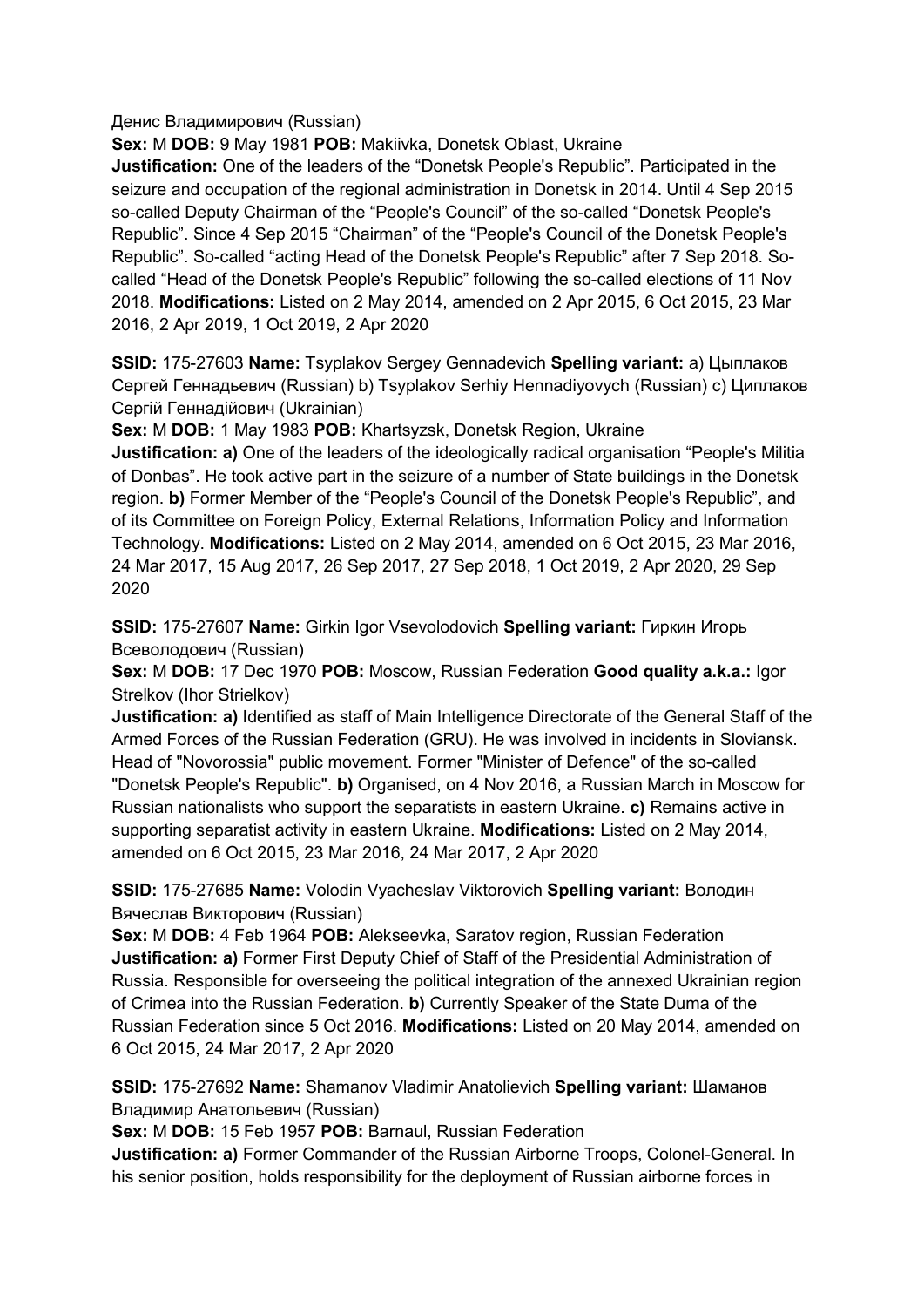Crimea. **b)** Currently Chairperson of the Defense Committee of the State Duma of the Russian Federation. **Modifications:** Listed on 20 May 2014, amended on 6 Oct 2015, 24 Mar 2017, 2 Apr 2020

**SSID:** 175-27699 **Name:** Pligin Vladimir Nikolaevich **Spelling variant:** Плигин Владимир Николаевич (Russian)

**Sex:** M **DOB:** 19 May 1960 **POB:** Ignatovo, Vologodsk Oblast, Russian Federation **Justification: a)** Former member of the State Duma and former Chair of the Duma Constitutional Law Committee. Responsible for facilitating the adoption of legislation on the annexation of Crimea and Sevastopol into the Russian Federation. **b)** Former member of the Supreme Council of the United Russia party. Advisor to the Speaker of the Duma, Volodin. Currently researcher at the Institute of State and Law at the Russian Academy of Sciences. **Modifications:** Listed on 20 May 2014, amended on 6 Oct 2015, 24 Mar 2017, 21 Mar 2018, 2 Apr 2020, 25 Mar 2021

**SSID:** 175-27706 **Name:** Jarosh Petr Grigorievich **Spelling variant:** a) Ярош Петр Григорьевич (Russian) b) Yarosh Petro Hryhorovych (Russian) c) Iarosh Petro Hryhorovych (Russian) d) Ярош Петро Григорович (Ukrainian)

**Sex:** M **DOB:** 30 Jan 1971 **POB:** Skvortsovo village, Simferopol Region, Crimea, Ukraine **Justification:** Former head of the Federal Migration Service office for Crimea. Responsible for the systematic and expedited issuance of Russian passports for the residents of Crimea. **Modifications:** Listed on 20 May 2014, amended on 2 Apr 2015, 6 Oct 2015, 24 Mar 2017, 15 Aug 2017, 2 Apr 2020

**SSID:** 175-27710 **Name:** Kozyura Oleg Grigorievich **Spelling variant:** a) Козюра Олег Григорьевич (Russian) b) Kozyura Oleh Hryhorovych (Russian) c) Козюра Олег Григорович (Russian)

**Sex:** M **DOB: a)** 30 Dec 1965 **b)** 19 Dec 1962 **POB: a)** Simferopol, Crimea, Ukraine **b)**  Zaporizhia, Ukraine

**Justification: a)** Former Head of the Federal Migration Service office for Sevastopol. Responsible for the systematic and expedited issuance of Russian passports for the residents of Sevastopol. **b)** Since Oct 2016, Chief of Staff of the Legislative Assembly of Sevastopol. **Modifications:** Listed on 20 May 2014, amended on 6 Oct 2015, 23 Mar 2016, 11 Oct 2016, 24 Mar 2017, 26 Sep 2017, 21 Mar 2018, 2 Apr 2020

**SSID:** 175-27717 **Name:** Ponomariov Viacheslav - **Spelling variant:** a) Ponomaryov Vyacheslav Volodymyrovich (Russian) b) Пономарьов В'ячеслав Володимирович (Russian) c) Ponomarev Viacheslav Vladimirovich (Russian) d) Пономарёв Вячеслав Владимирович (Russian)

**Sex:** M **DOB:** 2 May 1965 **POB:** Sloviansk, Donetsk Oblast, Ukraine

**Justification:** Former self-declared "People's Mayor" of Sloviansk (until 10 Jun 2014). Ponomariov called on Vladimir Putin to send in Russian troops to protect the city and later asked him to supply weapons. Ponomariov's men were involved in kidnappings (they captured activist Irma Krat and Simon Ostrovsky, a reporter for Vice News, both were later released, they detained military observers under the OSCE Vienna Document). Remains active in supporting separatist actions or policies. **Modifications:** Listed on 20 May 2014, amended on 2 Apr 2015, 6 Oct 2015, 23 Mar 2016, 11 Oct 2016, 2 Apr 2020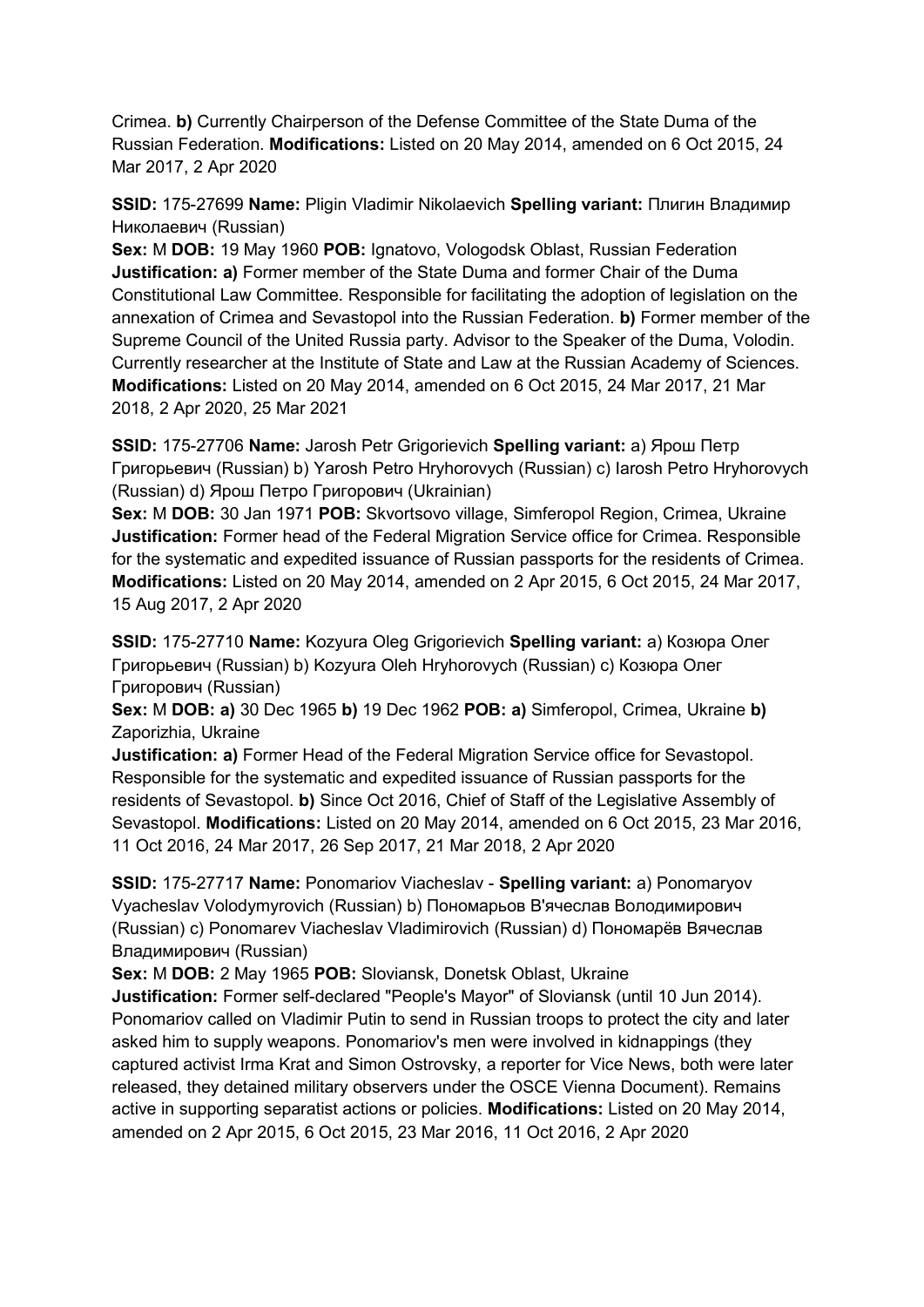**SSID:** 175-27721 **Name:** Bezler Igor Nikolaevich **Spelling variant:** a) Безлер Игорь Николаевич (Russian) b) Bezler Ihor Mykolayovych (Russian) c) Безлер Iгор Миколайович (Ukrainian)

**Sex:** M **DOB:** 30 Dec 1965 **POB:** Simferopol, Crimea, Ukraine **Good quality a.k.a.: a)** Bes (devil) **b)** Beregovoy Igor Nikolaevich (БЕРЕГОВОЙ Игорь Николаевич)

**Justification: a)** One of the former leaders of the self-proclaimed militia of Horlivka. He took control of the Security Service of Ukraine's Office in Donetsk region building and afterwards seized the Ministry of Internal Affairs' district station in the town of Horlivka. He has links to Igor Strelkov/Girkin under whose command he was involved in the murder of the Peoples' Deputy of the Horlivka's Municipal Council Volodymyr Rybak. **b)** Remains active in supporting separatist actions or policies. **Relation:** Related to Girkin Igor Vsevolodovich (SSID 175-27607) **Modifications:** Listed on 20 May 2014, amended on 6 Oct 2015, 11 Oct 2016, 24 Mar 2017, 15 Aug 2017, 2 Apr 2019, 2 Apr 2020, 29 Sep 2020

**SSID:** 175-27726 **Name:** Kakidzyanov Igor Evgenevich **Spelling variant:** a) Какидзянов Игорь Евгеньевич (Russian) b) Khakimzyanov Igor Evegenevich (Russian) c) Хакимзянов Игорь Евгеньевич (Russian) d) Khakimzianov Ihor Yevhenovych (Russian) e) Хакiмзянов Iгор Євгенович (Ukrainian) f) Kakidzianov Ihor Yevhenovych (Russian) g) Какiдзянов Iгор Євгенович (Ukrainian)

**Sex:** M **DOB:** 25 Jul 1980 **POB:** Makiivka, Donetsk Oblast, Ukraine

**Justification: a)** One of the former leaders of armed forces of the self-proclaimed "Donetsk People's Republic". The aim of the forces is to "protect the people of the Donetsk People's Republic and territorial integrity of the republic" according to Pushylin, one of the leaders of the "Donetsk People's Republic". **b)** Remains active in supporting separatist actions or policies. **Modifications:** Listed on 20 May 2014, amended on 2 Apr 2015, 11 Oct 2016, 24 Mar 2017, 15 Aug 2017, 27 Sep 2018, 2 Apr 2020

**SSID:** 175-27730 **Name:** Tsariov Oleg - **Spelling variant:** a) Tsarov Oleh Anatoliyovych (Russian) b) Царьов Олег Анатолiйович (Ukrainian) c) Tsaryov Oleg Anatolevich (Russian) d) Царёв Олег Анатольевич (Russian)

**Sex:** M **DOB:** 2 Jun 1970 **POB:** Dnipro (f.k.a. Dnepropetrovsk), Ukraine

**Justification: a)** Former member of the Rada, as such publicly called for the creation of the so-called "Federal Republic of Novorossiya", composed of south-eastern Ukrainian regions. Former "Speaker" of the so-called "Parliament of the Union of the People's Republics" ("Parliament of Novorossiya"). **b)** Remains active in supporting separatist actions or policies. **Modifications:** Listed on 20 May 2014, amended on 2 Apr 2015, 6 Oct 2015, 23 Mar 2016, 24 Mar 2017, 15 Aug 2017, 1 Oct 2019, 2 Apr 2020

**SSID:** 175-27734 **Name:** Lyagin Roman Viktorovich **Spelling variant:** a) Лягин Роман Викторович (Russian) b) Liahin Roman Viktorovych (Russian) c) Лягiн Роман Вікторович (Ukrainian)

**Sex:** M **DOB:** 30 May 1980 **POB:** Donetsk, Ukraine

**Justification: a)** Former Head of the "Donetsk People's Republic" Central Electoral Commission. Actively organised the referendum on 11 May 2014 on the self-determination of the "Donetsk People's Republic". Former "Minister of Labour and Social Policy". **b)**  Remains active in supporting separatist actions or policies. **Modifications:** Listed on 20 May 2014, amended on 6 Oct 2015, 24 Mar 2017, 15 Aug 2017, 26 Sep 2017, 2 Apr 2020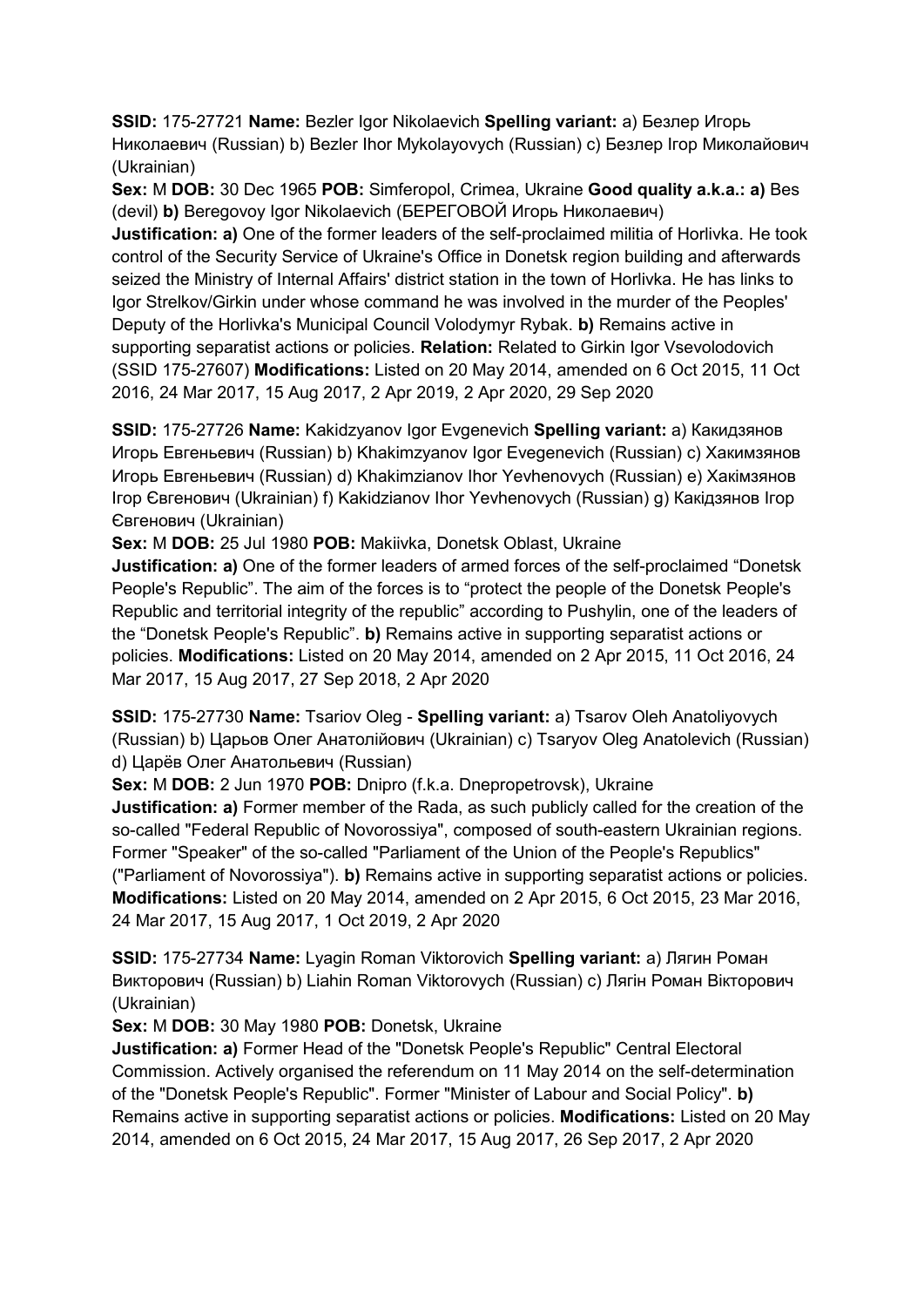**SSID:** 175-27738 **Name:** Malykhin Aleksandr Sergeevich **Spelling variant:** a) Malyhin Alexander Sergeevich (Russian) b) Малыхин Александр Сергеевич (Russian) c) Malykhin Oleksandr Serhiyovych (Russian) d) Malykhin Oleksandr Sergiyovych (Russian) e) Малихін Олександр Сергійович (Ukrainian)

**Sex:** M **DOB:** 12 Jan 1981

**Justification: a)** Former head of the "Luhansk People's Republic" Central Electoral Commission. Actively organised the referendum on 11 May 2014 on the self-determination of the "Luhansk People's Republic". **b)** Remains active in supporting separatist policies. **Modifications:** Listed on 20 May 2014, amended on 2 Apr 2015, 6 Oct 2015, 11 Oct 2016, 24 Mar 2017, 15 Aug 2017, 21 Mar 2018, 2 Apr 2020

**SSID:** 175-27742 **Name:** Poklonskaya Natalia Vladimirovna **Spelling variant:** Поклонская Наталья Владимировна (Russian)

**Sex:** W **DOB:** 18 Mar 1980 **POB: a)** Mikhailovka, Voroshilovgrad Region, Ukraine **b)**  Yevpatoria, Ukraine

**Justification: a)** Member of the State Duma, elected from the illegally annexed Autonomous "Republic of Crimea". **b)** Former Prosecutor of the so-called "Republic of Crimea". Actively implemented Russia's annexation of Crimea. **c)** Currently Deputy Chairperson of the Committee for International affairs, member of the Commission on the investigation on foreign interference in the internal affairs of the Russian Federation, member of the Committee for security and countering corruption of the State Duma of the Russian Federation. **Modifications:** Listed on 20 May 2014, amended on 6 Oct 2015, 24 Mar 2017, 27 Sep 2018, 2 Apr 2020

**SSID:** 175-27749 **Name:** Shevchenko Igor Sergeievich **Spelling variant:** Шевченко Игорь Сергеевич (Russian)

**Sex:** M **DOB:** 9 Feb 1979 **POB:** Sevastopol, Crimea, Ukraine

**Justification: a)** Former Prosecutor of Sevastopol and as such actively implementing Russia's annexation of Sevastopol. **b)** Prosecutor of the Republic of Adygea. **Modifications:**  Listed on 20 May 2014, amended on 6 Oct 2015, 26 Sep 2017, 1 Oct 2019

**SSID:** 175-28114 **Name:** Borodai Aleksandr Yurevich **Spelling variant:** Бородай Александр Юрьевич (Russian)

**Sex:** M **DOB:** 25 Jul 1972 **POB:** Moscow, Russian Federation

**Justification: a)** Former so-called "Prime Minister of the Donetsk People's Republic", as such responsible for the separatist "governmental" activities of the so-called "government of the Donetsk People's Republic" (e.g. on 8 Jul 2014 stated "our military is conducting a special operation against the Ukrainian "fascists"), signatory of the Memorandum of Understanding on "Novorossiya union". Remains active in supporting separatist actions or policies; heads the "Union of Donbas volunteers". **b)** Chairman of the Board of the Union of Volunteers of Donbass. Involved actively in recruitment and training of "volunteers" sent to fight in Donbas. **Modifications:** Listed on 5 Aug 2014, amended on 2 Apr 2015, 6 Oct 2015, 23 Mar 2016, 24 Mar 2017, 2 Apr 2020, 25 Mar 2021

**SSID:** 175-28121 **Name:** Khodakovsky Alexander - **Spelling variant:** a) Khodakovskyy Oleksandr Serhiyovych (Russian) b) Khodakovskyi Oleksandr Serhiyovych (Russian) c) Ходаковський Олександр Сергійович (Ukrainian) d) Khodakovskii Aleksandr Sergeevich (Russian) e) Ходаковский Александр Сергеевич (Russian) **Sex:** M **DOB:** 18 Dec 1972 **POB:** Donetsk, Ukraine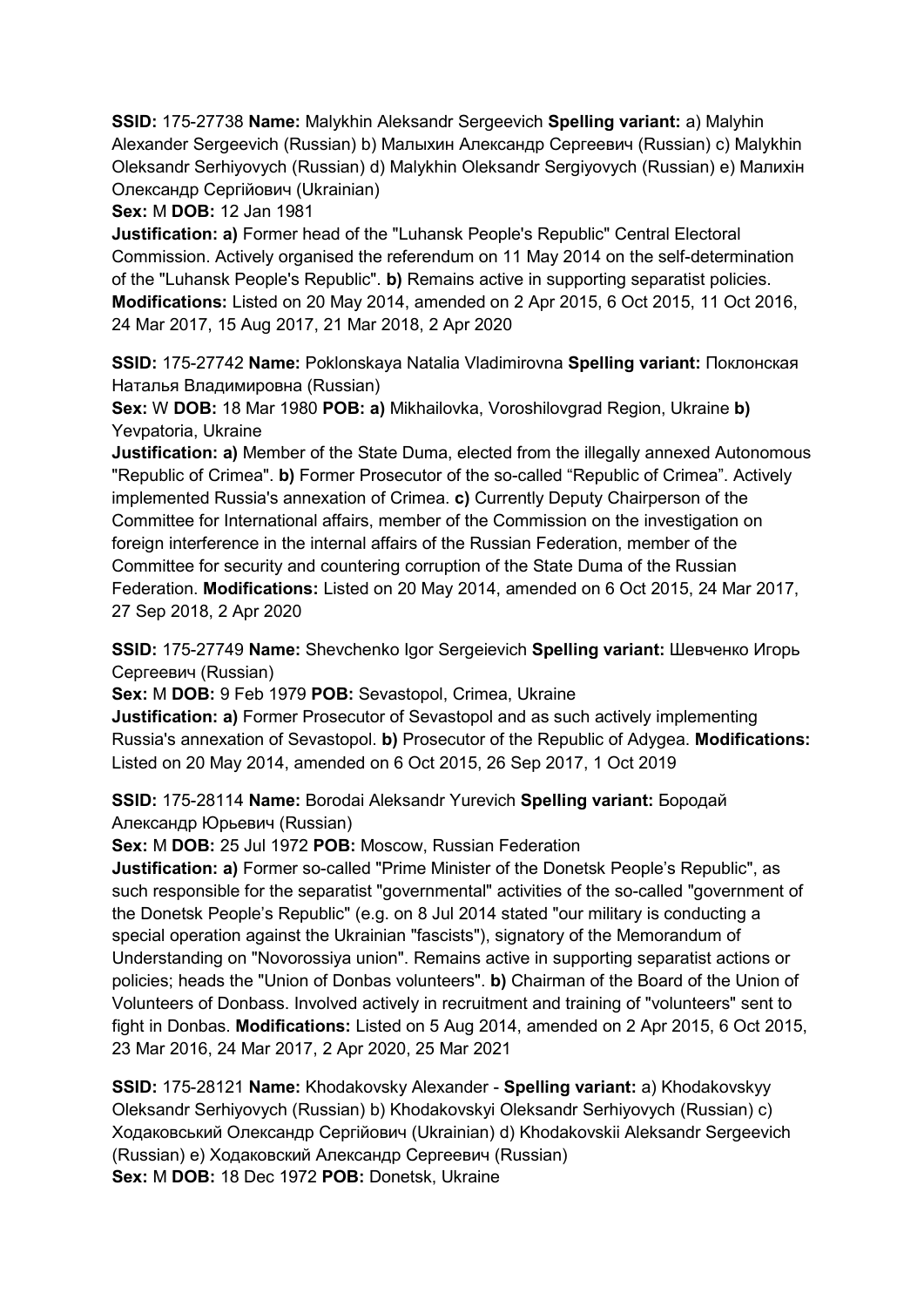**Justification:** Former so-called "Minister of Security of the Donetsk People's Republic", as such responsible for the separatist security activities of the so called "government of the Donetsk People's Republic". Remains active in supporting separatist actions or policies. **Modifications:** Listed on 5 Aug 2014, amended on 2 Apr 2015, 24 Mar 2017, 15 Aug 2017, 2 Apr 2020

**SSID:** 175-28126 **Name:** Kalyussky Alexandr Arkadievich **Spelling variant:** a) Калюсский Александр Аркадьевич (Russian) b) Kalyusskiy Oleksandr Arkadiyovych (Russian) c) Калюський Олександр Аркадійович (Russian)

**Sex:** M **DOB:** 9 Oct 1975

**Justification:** Former so-called "de facto Deputy Prime Minister for Social Affairs of the Donetsk People's Republic". Responsible for the separatist "governmental" activities of the so-called "government of the Donetsk People's Republic". **Modifications:** Listed on 5 Aug 2014, amended on 2 Apr 2015, 6 Oct 2015, 23 Mar 2016, 11 Oct 2016, 2 Apr 2020

**SSID:** 175-28131 **Name:** Khryakov Alexander - **Spelling variant:** a) Khryakov Aleksandr Vitalievich (Russian) b) Хряков Александр Витальевич (Russian) c) Khryakov Oleksandr Vitaliyovych (Russian) d) Хряков Олександр Віталійович (Ukrainian)

**Sex:** M **DOB:** 6 Nov 1958 **POB:** Donetsk, Ukraine

**Justification: a)** Former so-called "Information and Mass Communications Minister" of the "Donetsk People's Republic". Currently a member of the so-called "People's Council" of the "Donetsk People's Republic". Responsible for the pro-separatist propaganda activities of the so-called "government" of the "Donetsk People's Republic". **b)** Continues active support to the separatist actions in Eastern Ukraine. **Modifications:** Listed on 5 Aug 2014, amended on 2 Apr 2015, 6 Oct 2015, 23 Mar 2016, 11 Oct 2016, 24 Mar 2017, 15 Aug 2017, 2 Apr 2020

**SSID:** 175-28136 **Name:** Bashirov Marat Faatovich **Spelling variant:** Баширов Марат Фаатович (Russian)

**Sex:** M **DOB:** 20 Jan 1964 **POB:** Izhevsk, Russian Federation

**Justification: a)** Former so-called "Prime Minister of the Council of Ministers of the Luhansk People's Republic", confirmed on 8 Jul 2014. **b)** Responsible for the separatist "governmental" activities of the so-called "government of the Luhansk People's Republic". **c)**  Continues activities of supporting LNR separatist structures. **Modifications:** Listed on 5 Aug

2014, amended on 2 Apr 2015, 6 Oct 2015, 24 Mar 2017, 21 Mar 2018, 2 Apr 2020

**SSID:** 175-28141 **Name:** Nikitin Vasyl Oleksandrovych **Spelling variant:** a) Нікітін Василь Олександрович (Ukrainian) b) Nikitin Vasilii Aleksandrovich (Russian) c) Никитин Василий Александрович (Russian)

**Sex:** M **DOB:** 25 Nov 1971 **POB:** Shargun, Uzbekistan

**Justification: a)** Former so-called "Vice Prime Minister of the Council of Ministers of the Luhansk People's Republic", (used to be the so-called "Prime Minister of the Luhansk People's Republic", and former spokesman of the "Army of the South-East"). **b)** Responsible for the separatist "governmental" activities of the so-called "government of the Luhansk People's Republic". **c)** Responsible for the statement of the Army of the South-East that the Ukrainian presidential elections in the "Luhansk People's Republic" cannot take place due to the "new" status of the region. **d)** Remains active in supporting separatist actions or policies. **Modifications:** Listed on 5 Aug 2014, amended on 2 Apr 2015, 6 Oct 2015, 11 Oct 2016, 24 Mar 2017, 15 Aug 2017, 2 Apr 2020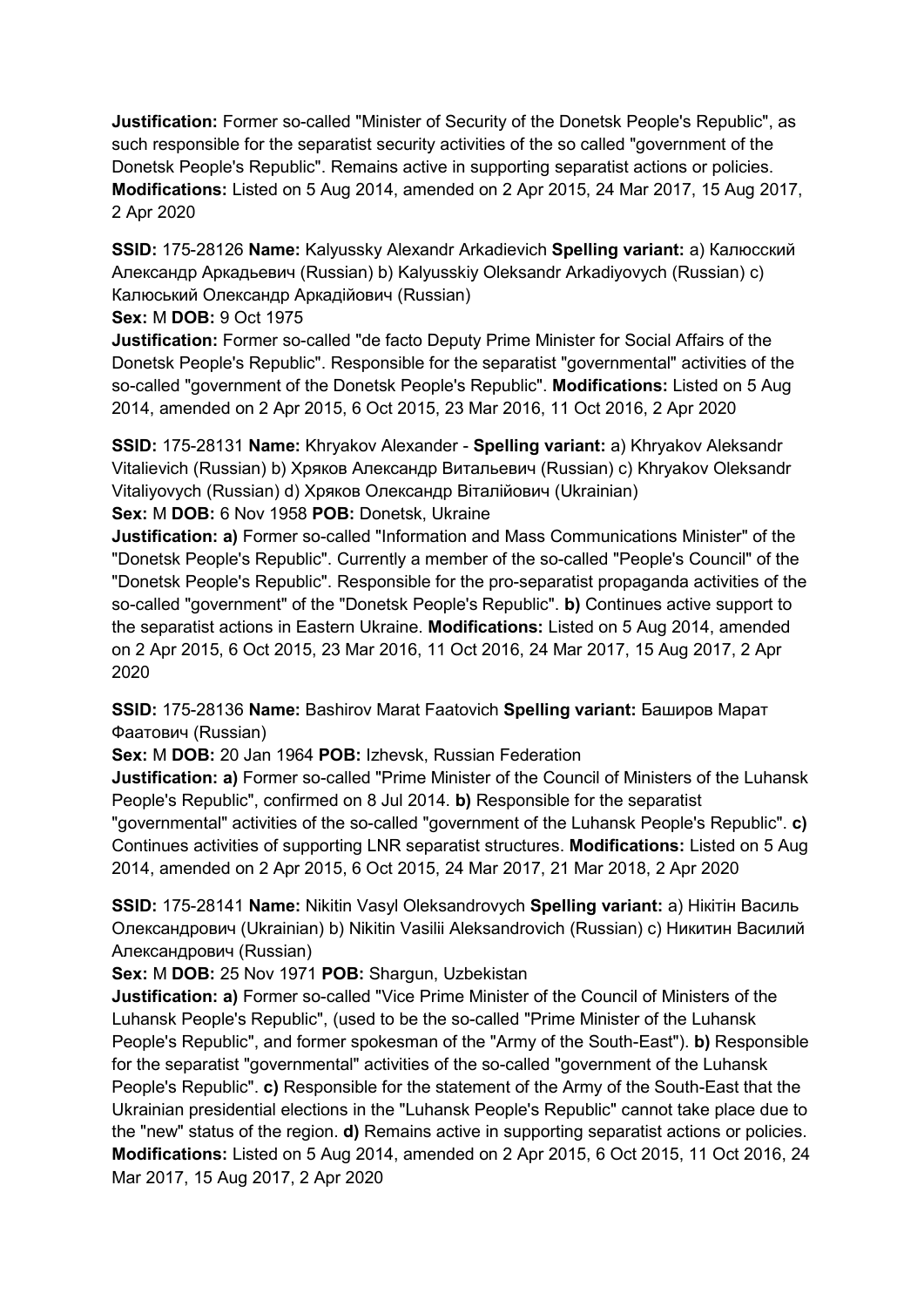**SSID:** 175-28147 **Name:** Karyakin Aleksey Vyacheslavovich **Spelling variant:** a) Карякин Алексей Вячеславович (Russian) b) Karyakin Oleksiy Vyacheslavovych (Russian) c) Карякiн Олексій В'ячеславович (Ukrainian)

**Sex:** M **DOB: a)** 7 Apr 1980 **b)** 7 Apr 1979 **POB:** Stakhanov, Luhansk region, Ukraine **Justification: a)** Until 25 Mar 2016 so-called "Supreme Council Chair of the Luhansk People's Republic", responsible for the separatist "governmental" activities of the "Supreme Council", responsible for asking the Russian Federation to recognize the independence of the "Luhansk People's Republic". **b)** Signatory of the Memorandum of Understanding on the "Novorossiya union". **c)** Former member of the so-called "People's Council of the Luhansk People's Republic". **d)** Remains active in supporting separatist actions or policies. **e)**  Currently Chairman of the so-called "Public Chamber of the Luhansk People's Republic". **Modifications:** Listed on 5 Aug 2014, amended on 2 Apr 2015, 11 Oct 2016, 24 Mar 2017, 15 Aug 2017, 26 Sep 2017, 2 Apr 2020

**SSID:** 175-28154 **Name:** Ivakin Yuriy Volodymyrovych **Spelling variant:** a) Ивакин Юрий Владимирович (Russian) b) Івакін Юрій Володимирович (Russian) c) Ivakin Iurii Vladimirovich (Russian)

**Sex:** M **DOB:** 13 Aug 1954 **POB:** Perevalsk, Luhansk Oblast, Ukraine

**Justification:** Former so-called "Minister of Internal Affairs of the Luhansk People's Republic", as such responsible for the separatist "governmental" activities of the so-called "government of the Luhansk People's Republic". **Modifications:** Listed on 5 Aug 2014, amended on 2 Apr 2015, 6 Oct 2015, 2 Apr 2020

**SSID:** 175-28159 **Name:** Plotnitsky Igor - **Spelling variant:** a) Plotnitskii Igor Venediktovich (Russian) b) Плотницкий Игорь Венедиктович (Russian) c) Plotnytskyy Ihor Venedyktovych (Russian) d) Plotnytskyy Igor Venedyktovych (Russian) e) Плотницький Iгор Венедиктович (Ukrainian)

**Sex:** M **DOB: a)** 24 Jun 1964 **b)** 25 Jun 1964 **c)** 26 Jun 1964 **POB:** Luhansk, Ukraine **Justification: a)** Former so-called "Defence Minister" and former so-called "Head" of the "Luhansk People's Republic", and as such responsible for the separatist "governmental" activities of the so-called "government of the Luhansk People's Republic". **b)** Former Special Envoy of the so-called "Luhansk People's Republic" on Minsk implementation. **Other information:** POB: possibly in Kelmentsi, Chernivtsi Oblast **Modifications:** Listed on 5 Aug 2014, amended on 2 Apr 2015, 6 Oct 2015, 24 Mar 2017, 15 Aug 2017, 21 Mar 2018, 1 Oct 2019, 2 Apr 2020

**SSID:** 175-28164 **Name:** Kozitsyn Nikolay Ivanovich **Spelling variant:** Козицын Николай Иванович (Russian)

**Sex:** M **DOB: a)** 20 Jun 1956 **b)** 6 Oct 1956 **POB:** Djerzjinsk, Donetsk region, Ukraine **Justification: a)** Commander of Cossack forces. **b)** Responsible for commanding separatists in Eastern Ukraine fighting against the Ukrainian government forces. **c)** Remains active in supporting separatist actions or policies. **Modifications:** Listed on 5 Aug 2014, amended on 23 Mar 2016, 11 Oct 2016, 27 Sep 2018, 2 Apr 2020

**SSID:** 175-28179 **Name:** Fradkov Mikhail Efimovich **Spelling variant:** Фрадков Михаил Ефимович (Russian)

**Sex:** M **DOB:** 1 Sep 1950 **POB:** Kurumoch, Kuibyshev region, Russian Federation **Justification: a)** Former permanent member of the Security Council of the Russian Federation; Former Director of the Foreign Intelligence Service of the Russian Federation.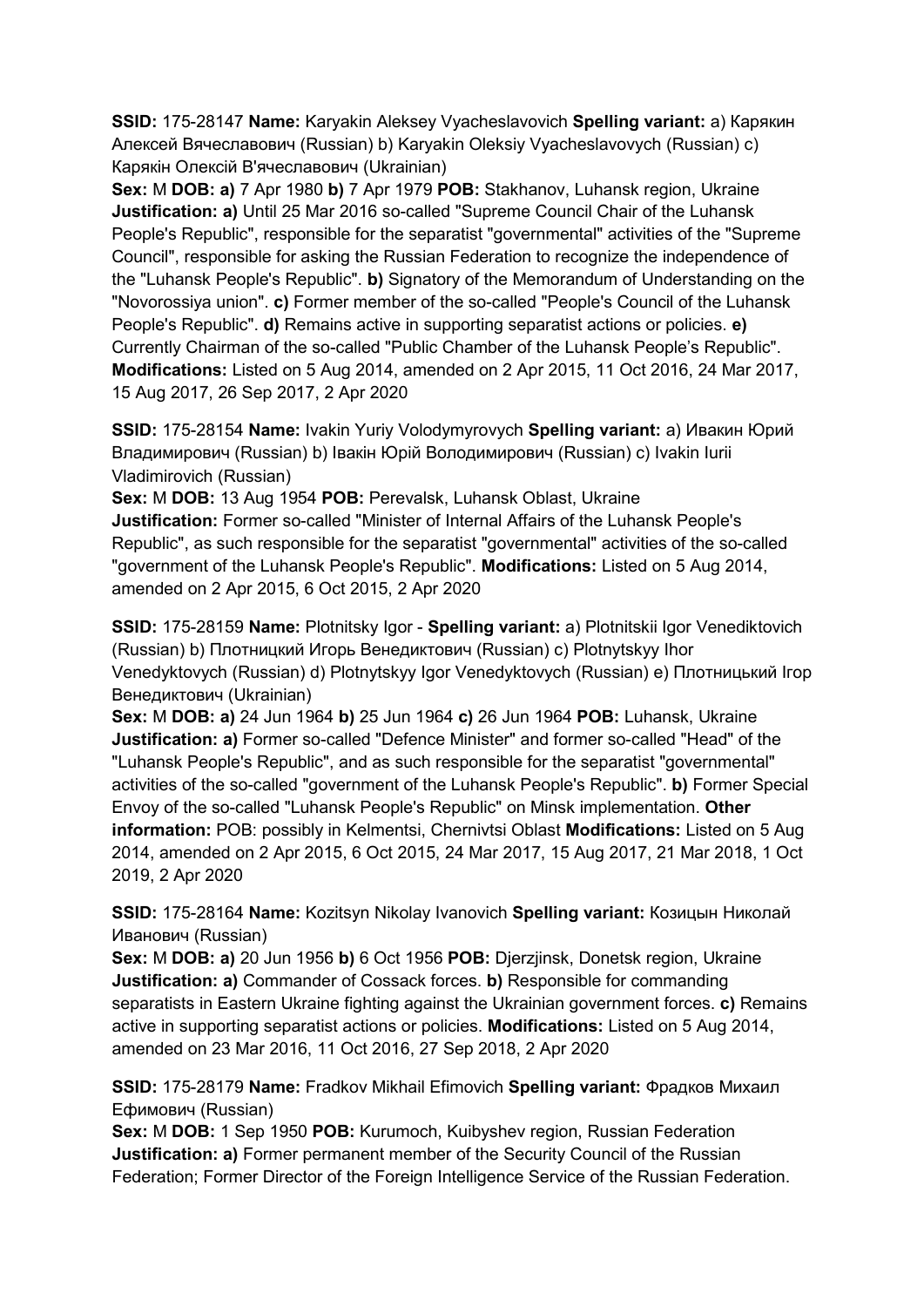As a member of the Security Council, which provides advice on and coordinates national security affairs, he was involved in shaping the policy of the Russian Government threatening the territorial integrity, sovereignty and independence of Ukraine. **b)** As of 4 Jan 2017, Director of the Russian Institute for Strategic Studies. He is also the Chairperson of the Board of Directors of "Almaz-Antey". **c)** Remains active in supporting separatist actions or policies. **Relation:** Chairman of OAO Almaz Antey (SSID 175-29467) **Modifications:**  Listed on 5 Aug 2014, amended on 24 Mar 2017, 26 Sep 2017, 2 Apr 2020

**SSID:** 175-28186 **Name:** Patrushev Nikolai Platonovich **Spelling variant:** Патрушев Николай Платонович (Russian)

**Sex:** M **DOB:** 11 Jul 1951 **POB:** St Petersburg (f.k.a. Leningrad), Russian Federation **Justification:** Permanent member and Secretary of the Security Council of the Russian Federation. As a member of the Security Council, which provides advice on and coordinates national security affairs, he was involved in shaping the policy of the Russian Government threatening the territorial integrity, sovereignty and independence of Ukraine. **Modifications:**  Listed on 5 Aug 2014, amended on 6 Oct 2015, 2 Apr 2020

**SSID:** 175-28193 **Name:** Bortnikov Aleksandr Vasilievich **Spelling variant:** Бортников Александр Васильевич (Russian)

**Sex:** M **DOB:** 15 Nov 1951 **POB:** Perm, Russian Federation

**Justification:** Permanent member of the Security Council of the Russian Federation; Director of the Federal Security Service (FSB). As a member of the Security Council, which provides advice on and coordinates national security affairs, he was involved in shaping the policy of the Russian Government threatening the territorial integrity, sovereignty and independence of Ukraine. **Modifications:** Listed on 5 Aug 2014, amended on 2 Apr 2020

**SSID:** 175-28200 **Name:** Nurgaliev Rashid Gumarovich **Spelling variant:** Нургалиев Рашид Гумарович (Russian)

**Sex:** M **DOB:** 8 Oct 1956 **POB:** Zhetikara, Kazakhstan

**Justification:** Member and Deputy Secretary of the Security Council of the Russian Federation. As a member of the Security Council, which provides advice on and coordinates national security affairs, he was involved in shaping the policy of the Russian Government threatening the territorial integrity, sovereignty and independence of Ukraine. **Modifications:**  Listed on 5 Aug 2014, amended on 2 Apr 2020, 29 Sep 2020

**SSID:** 175-28207 **Name:** Gryzlov Boris Vyacheslavovich **Spelling variant:** Грызлов Борис Вячеславович (Russian)

**Sex:** M **DOB:** 15 Dec 1950 **POB:** Vladivostok, Russian Federation

**Justification: a)** Former permanent member of the Security Council of the Russian Federation. As a member of the Security Council, which provides advice on and coordinates national security affairs, he was involved in shaping the policy of the Russian Government threatening the territorial integrity, sovereignty and independence of Ukraine. **b)** He remains chairman of the Supreme Council of the United Russia party. **c)** Chairperson of the Board of Directors of the State-owned enterprise Tactical Missiles Corporation JSC. **Modifications:**  Listed on 5 Aug 2014, amended on 24 Mar 2017, 21 Mar 2018, 2 Apr 2020

**SSID:** 175-28214 **Name:** Beseda Sergei Orestovich **Spelling variant:** Беседа Сергей Орестович (Russian) **Sex:** M **DOB:** 17 May 1954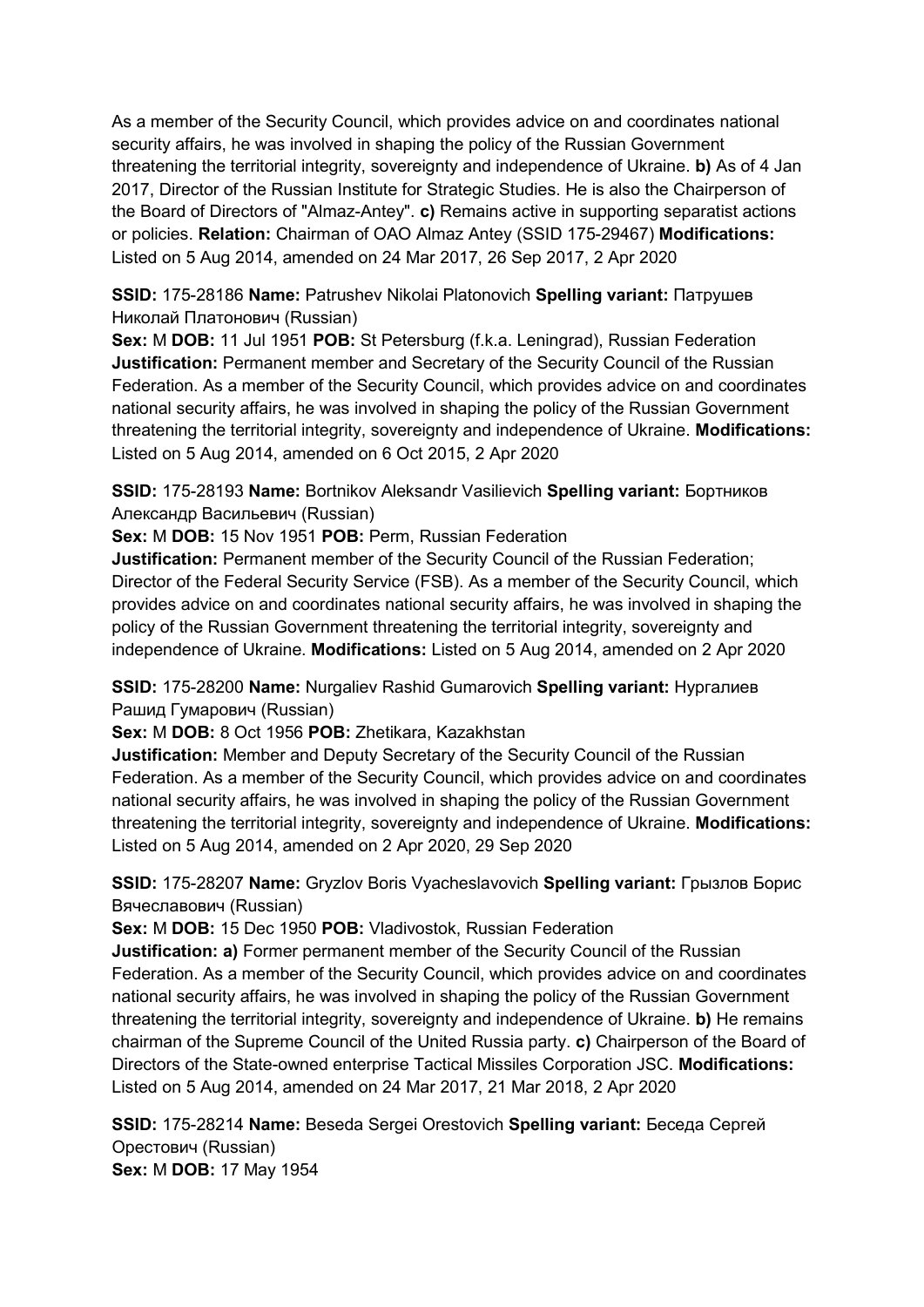**Justification: a)** Commander of the Fifth Service of the FSB, Federal Security Service of the Russian Federation. **b)** As a senior FSB officer (Colonel-General), he heads a service responsible for overseeing intelligence operations and international activity. **Modifications:**  Listed on 5 Aug 2014, amended on 2 Apr 2015, 6 Oct 2015, 11 Oct 2016, 27 Sep 2018, 2 Apr 2020

**SSID:** 175-28219 **Name:** Degtyaryov Mikhail Vladimirovich **Spelling variant:** a) Degtyarev Mikhail Vladimirovich (Ukrainian) b) Дегтярёв Михаил Владимирович (Ukrainian) **Sex:** M **DOB:** 10 Jul 1981 **POB:** Kuibyshev (Samara), Russian Federation **Justification: a)** Member of the State Duma. **b)** As a member of the Duma he announced the inauguration of the "de facto embassy" of the unrecognised, so-called "Donetsk People's Republic" in Moscow, he contributes to undermining or threatening the territorial integrity, sovereignty and independence of Ukraine. **c)** Former Chairman of the Russian State Duma Committee on Physical Education, Sport and Youth Affairs. **d)** Since 20 Jul 2020, Acting Governor of Khabarovsk Krai. **Modifications:** Listed on 5 Aug 2014, amended on 6 Oct 2015, 24 Mar 2017, 15 Aug 2017, 27 Sep 2018, 2 Apr 2020, 25 Mar 2021

**SSID:** 175-28226 **Name:** Kadyrov Ramzan Akhmadovitch **Spelling variant:** Кадыров Рамзан Ахматович (Russian)

**Sex:** M **DOB:** 5 Oct 1976 **POB:** Tsentaroy, Chechnya, Russian Federation **Justification:** President of the Republic of Chechnya. Kadyrov made statements in support of the illegal annexation of Crimea and in support of the armed insurgency in Ukraine. He stated, inter alia, on 14 Jun 2014 that he "will do anything to help revive Crimea". In that context, he was awarded the medal for "the liberation of Crimea" by the Acting Head of the Autonomous "Republic of Crimea" for the support he provided to the unlawful annexation of Crimea. In addition, on 1 Jun 2014 he expressed his readiness to send 74 000 Chechen volunteers to Ukraine if requested to do so. **Modifications:** Listed on 5 Aug 2014, amended on 2 Apr 2020

**SSID:** 175-28233 **Name:** Tkachyov Alexander Nikolayevich **Spelling variant:** Ткачёв Александр Николаевич (Russian)

**Sex:** M **DOB:** 23 Dec 1960 **POB:** Vyselki, Krasnodar Region, Russian Federation **Justification: a)** Former Governor of the Krasnodar Krai. **b)** He was awarded the medal "for the liberation of Crimea" by the Acting head of the Autonomous "Republic of Crimea" for the support he provided to the unlawful annexation of Crimea. On that occasion, the Acting Head of the Autonomous "Republic of Crimea" said that Tkachyov was one of the first to express his support to the new "leadership" of Crimea. **c)** Former Minister of Agriculture of the Russian Federation. **Modifications:** Listed on 5 Aug 2014, amended on 6 Oct 2015, 23 Mar 2016, 27 Sep 2018, 2 Apr 2020

**SSID:** 175-28240 **Name:** Gubarev Pavel Yurievich **Spelling variant:** a) Губарев Павел Юрьевич (Russian) b) Gubariev Pavlo Yuriyovich (Russian) c) Hubariev Pavlo Yuriyovich (Russian) d) Губарєв Павло Юрійович (Ukrainian)

**Sex:** M **DOB: a)** 10 Feb 1983 **b)** 10 Mar 1983 **POB:** Sievierodonetsk, Ukraine **Justification: a)** One of the self-described leaders of the "People's Republic of Donetsk". He requested Russian intervention in eastern Ukraine, including through the deployment of Russian peacekeeping forces. He was associated with Igor Strelkov/Girkin who is responsible for actions which undermine or threaten the territorial integrity, sovereignty and independence of Ukraine. Gubarev was responsible for recruiting people for armed forces of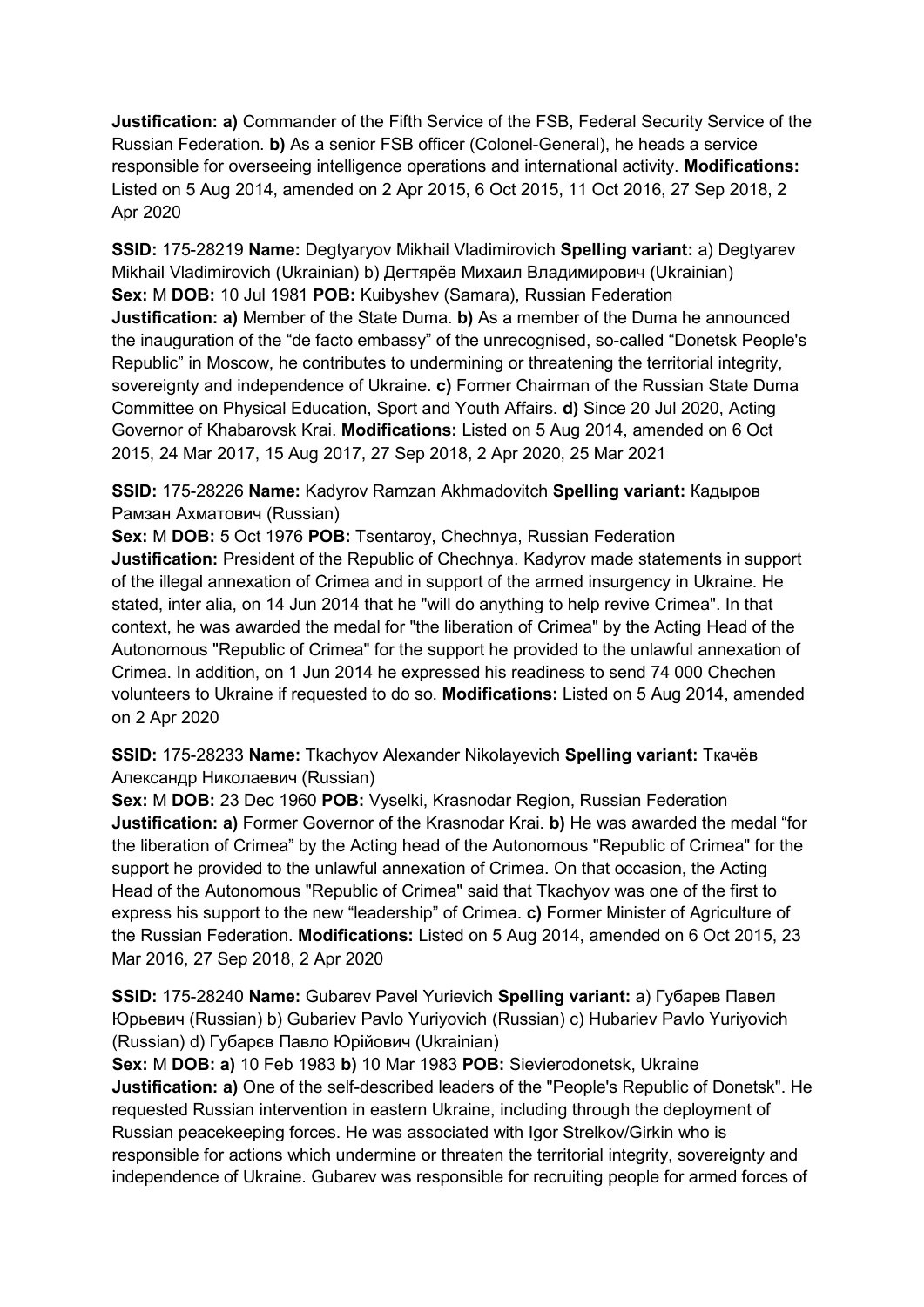separatists. **b)** Responsible for taking over the regional government building in Donetsk with pro-Russian forces and proclaimed himself the "People's governor". **c)** Despite being arrested for threatening the territorial integrity of Ukraine, and subsequently released, he has continued to play a prominent role in separatist activities, thus undermining the territorial integrity, sovereignty and independence of Ukraine. **Modifications:** Listed on 5 Aug 2014, amended on 6 Oct 2015, 11 Oct 2016, 24 Mar 2017, 15 Aug 2017, 2 Apr 2020

**SSID:** 175-28249 **Name:** Gubareva Ekaterina Yurievna **Spelling variant:** a) Губарева Екатерина Юрьевна (Russian) b) Gubarieva Kateryna Yuriyivna (Russian) c) Hubarieva Kateryna Yuriyivna (Russian) d) Губарева Катерина Юріївна (Ukrainian) **Sex:** W **DOB: a)** 5 Jul 1983 **b)** 10 Mar 1983 **POB:** Kakhovka, Kherson Oblast, Ukraine **Justification: a)** In her capacity of former so-called "Minister of Foreign Affairs" she was responsible for defending the so-called "Donetsk People's Republic", thus undermining the territorial integrity, sovereignty and independence of Ukraine. In taking on and acting in this capacity she has therefore supported actions and policies which undermine the territorial integrity, sovereignty and independence of Ukraine. Remains active in supporting separatist actions and policies. **b)** Former Member of the so-called "People's Council" of the "Donetsk People's Republic" (until Nov 2018). **Modifications:** Listed on 5 Aug 2014, amended on 2 Apr 2015, 6 Oct 2015, 23 Mar 2016, 11 Oct 2016, 24 Mar 2017, 15 Aug 2017, 2 Apr 2019, 2 Apr 2020

**SSID:** 175-28258 **Name:** Berezin Fyodor Dmitrievich **Spelling variant:** a) Березин Фёдор Дмитриевич (Russian) b) Berezin Fedir Dmytrovych (Russian) c) Березін Федір Дмитрович (Ukrainian)

**Sex:** M **DOB:** 7 Feb 1960 **POB:** Donetsk, Ukraine

**Justification:** Former so-called "deputy defence minister" of the so-called "Donetsk People's Republic". He is associated with Igor Strelkov/Girkin, who is responsible for actions which undermine or threaten the territorial integrity, sovereignty and independence of Ukraine. In taking on and acting in this capacity Berezin has therefore supported actions and policies which undermine the territorial integrity, sovereignty and independence of Ukraine. Remains active in supporting separatist actions and policies. Current Chairman of the Board of DNR Writers' Union. **Relation:** Related to Girkin Igor Vsevolodovich (SSID 175-27607) **Modifications:** Listed on 5 Aug 2014, amended on 2 Apr 2015, 6 Oct 2015, 24 Mar 2017, 15 Aug 2017, 21 Mar 2018, 2 Apr 2020

**SSID:** 175-28265 **Name:** Kaurov Valery Vladimirovich **Spelling variant:** a) Кауров Валерий Владимирович (Russian) b) Kaurov Valeriy Volodymyrovych (Russian) c) Кауров Валерій Володимирович (Ukrainian)

**Sex:** M **DOB:** 2 Apr 1956 **POB:** Odessa, Ukraine

**Justification: a)** The self-described "president" of the so-called "Republic of Novorossiya" who has called on Russia to deploy troops to Ukraine. In taking on and acting in this capacity he has therefore supported actions and policies which undermine the territorial integrity, sovereignty and independence of Ukraine. **b)** Remains active in supporting separatist actions or policies. **Modifications:** Listed on 5 Aug 2014, amended on 24 Mar 2017, 15 Aug 2017, 2 Apr 2020

**SSID:** 175-28272 **Name:** Zdriliuk Serhii Anatoliyovych **Spelling variant:** a) Здрилюк Сергей Анатольевич (Russian) b) Здрилюк Сергій Анатолійович (Ukrainian) **Sex:** M **DOB: a)** 23 Jun 1972 **b)** 23 Jul 1972 **POB:** Frontovka village, Vinnytsia region,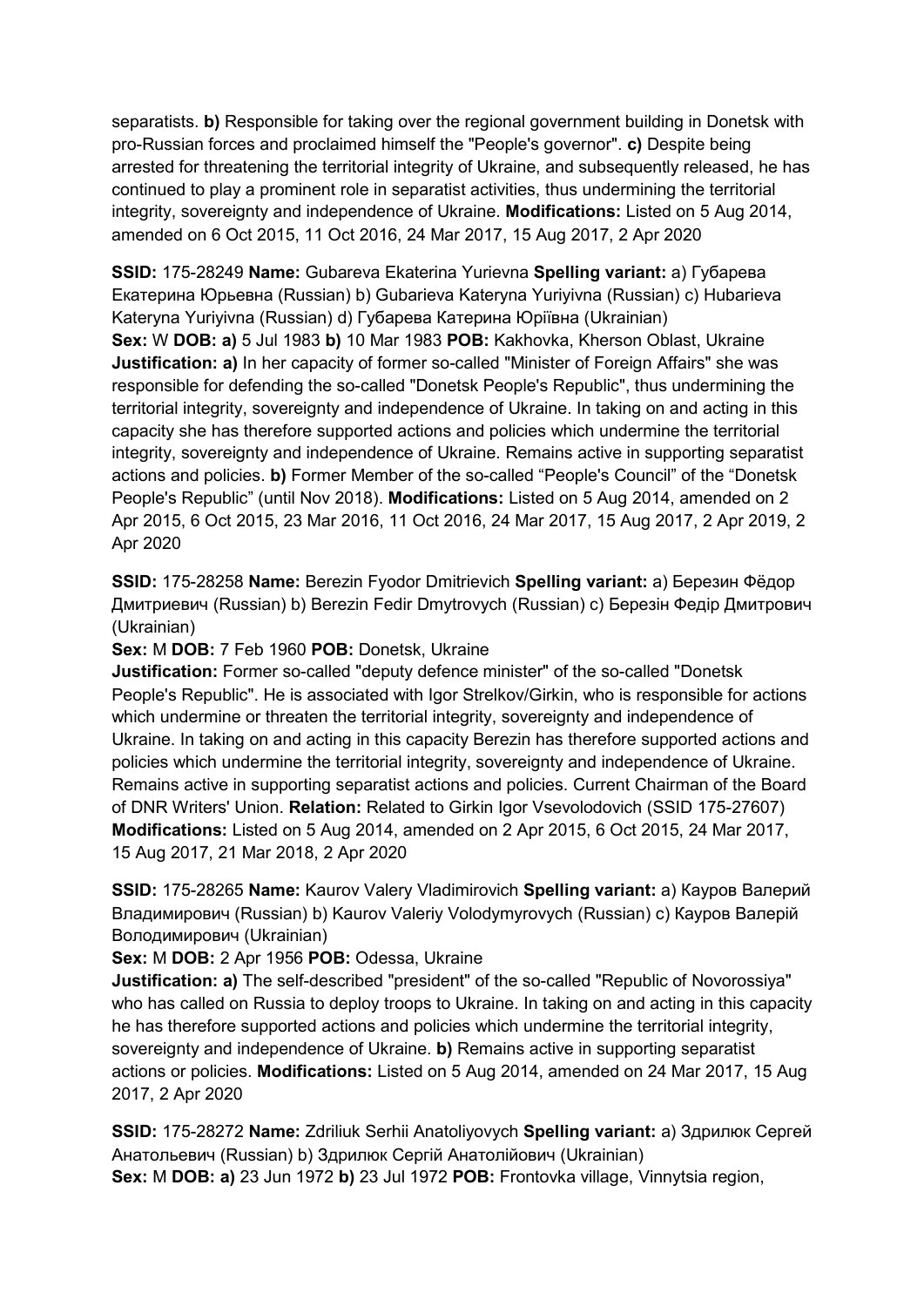### Ukraine **Good quality a.k.a.:** Abwehr

**Justification: a)** Senior aid to Igor Strelkov/Girkin who is responsible for actions which undermine or threaten the territorial integrity, sovereignty and independence of Ukraine. In taking on and acting in this capacity, Zdriliuk has therefore supported actions and policies which undermine the territorial integrity, sovereignty and independence of Ukraine. **b)**  Remains active in supporting separatist actions or policies. **Relation:** Related to Girkin Igor Vsevolodovich (SSID 175-27607) **Modifications:** Listed on 5 Aug 2014, amended on 6 Oct 2015, 11 Oct 2016, 24 Mar 2017, 15 Aug 2017, 26 Sep 2017, 2 Apr 2020, 29 Sep 2020

**SSID:** 175-28279 **Name:** Antyufeyev Vladimir **Spelling variant:** Антюфеев Владимир (Russian)

**Sex:** M **DOB:** 19 Feb 1951 **POB:** Novosibirsk, Russian Federation **Good quality a.k.a.: a)**  Vladimir Shevtsov **b)** Vladimir Iurievici Antiufeev **c)** Vladimir Gheorghievici Alexandrov **d)**  Vadim Gheorghievici Shevtsov

**Justification: a)** Former "Minister of State Security" in the separatist region of Transnistria. Former vice-prime minister of the "Donetsk People's Republic", responsible for security and law enforcement. In his capacity, he was responsible for the separatist "governmental" activities of the so-called "government of the Donetsk People's Republic". **b)** Board member and Deputy Director General of the State-owned enterprise "United Engine Corporation", board member of the State-owned JSC Research and Production Enterprise "Temp" named after F. Korotkov. **c)** Remains active in supporting separatist actions or policies. **Modifications:** Listed on 5 Aug 2014, amended on 6 Oct 2015, 11 Oct 2016, 26 Sep 2017, 2 Apr 2020, 29 Sep 2020

**SSID:** 175-28521 **Name:** Gromov Alexeyevich Alexey **Spelling variant:** Громов Алексеевич Алексей (Russian)

**Sex:** M **DOB:** 31 May 1960 **POB:** Sergiev Posad (f.k.a. Zagorsk), Russian Federation **Justification:** As first Deputy Chief of Staff of the Presidential Administration, he is responsible for instructing Russian media outlets to take a line favourable with the separatists in Ukraine and the annexation of Crimea, therefore supporting the destabilisation of Eastern Ukraine and the annexation of Crimea. **Modifications:** Listed on 27 Aug 2014, amended on 6 Oct 2015, 2 Apr 2020

**SSID:** 175-28527 **Name:** Tchigrina Oksana - **Spelling variant:** a) Chigrina Oksana Aleksandrovna (Russian) b) Chyhryna Oksana Aleksandrovna (Russian) c) Чигрина Оксана Александровна (Russian)

**Sex:** W **DOB:** 23 Jul 1981 (approximately)

**Justification: a)** Former spokesperson of the so-called "government" of the so-called "Luhansk People's Republic" who made declarations justifying, inter alia, the shooting down of a Ukrainian military airplane, the taking of hostages, fighting activities by the illegal armed groups, which have as a consequence undermined the territorial integrity, sovereignty and unity of Ukraine. **b)** Former spokesperson of the Press Service of LNR. **c)** Remains active in supporting separatist actions or policies. **Modifications:** Listed on 27 Aug 2014, amended on 2 Apr 2015, 11 Oct 2016, 24 Mar 2017, 27 Sep 2018, 2 Apr 2019, 2 Apr 2020

**SSID:** 175-28531 **Name:** Litvinov Boris Alekseevich **Spelling variant:** a) Литвинов Борис Алексеевич (Russian) b) Lytvynov Borys Oleksiyovych (Russian) c) Литвинов Борис Олексійович (Ukrainian)

**Sex:** M **DOB:** 13 Jan 1954 **POB:** Dzerzhynsk, Donetsk Oblast, Ukraine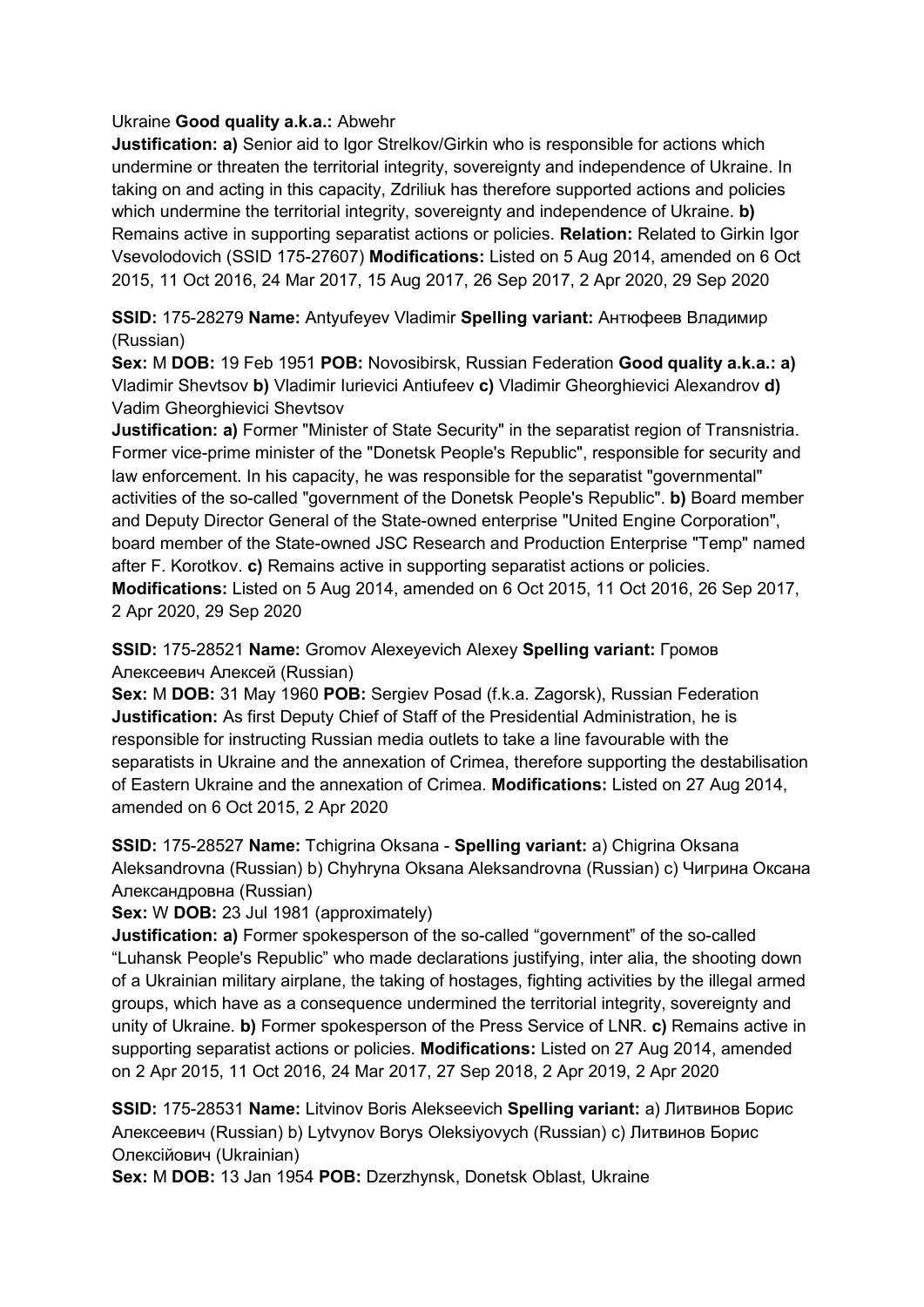**Justification:** Former member of the so-called "People's Council" and former chairman of the so-called "Supreme Council" of the so-called "Donetsk People's Republic" who was at the source of policies and the organisation of the illegal "referendum" leading to the proclamation of the so-called "Donetsk People's Republic", which constituted a breach of the territorial integrity, sovereignty and unity of Ukraine. Remains active in supporting separatist actions or policies. Current leader of Communist Party of DNR. **Modifications:** Listed on 27 Aug 2014, amended on 2 Apr 2015, 6 Oct 2015, 24 Mar 2017, 15 Aug 2017, 21 Mar 2018, 2 Apr 2020

**SSID:** 175-28539 **Name:** Abisov Sergey Vadimovich **Spelling variant:** a) Абисов Сергей Вадимович (Russian) b) Abisov Sergiy Vadymovych (Russian) c) Abisov Serhiy Vadymovych (Russian) d) Абiсов Сергій Вадимович (Ukrainian)

**Sex:** M **DOB:** 27 Nov 1967 **POB:** Simferopol, Crimea, Ukraine

**Justification: a)** By accepting his appointment as so-called "Minister of Interior of the Republic of Crimea" by the President of Russia (decree No. 301) on 5 May 2014 and by his actions as so-called "Minister of Interior" he has undermined the territorial integrity, sovereignty and unity of Ukraine. **b)** Dismissed as so-called "Minister of Interior of the Republic of Crimea" in Jun 2018. Aide to the "Chairman" of the Council of Ministers of the so-called "Republic of Crimea." **Modifications:** Listed on 27 Aug 2014, amended on 6 Oct 2015, 24 Mar 2017, 15 Aug 2017, 2 Apr 2019, 2 Apr 2020

**SSID:** 175-28544 **Name:** Rotenberg Arkady Romanovich **Spelling variant:** a) Rotenberg Arkadii Romanovich (Russian) b) Ротенберг Аркадий Романович (Russian) **Sex:** M **DOB:** 15 Dec 1951 **POB:** St Petersburg (f.k.a. Leningrad), Russian Federation **Justification: a)** Arkady Rotenberg is a prominent Russian businessman who has close personal ties to President Putin. Since Mar 2014, Rotenberg, or his companies, have received State contracts totalling over USD 7 billion. In 2015, Rotenberg led the annual list of government contracts in terms of value, after being awarded contracts worth RUB 555 billion from the Russian Government. Many of these contracts were awarded without formal competitive processes. On 30 Jan 2015, Prime Minister Dmitry Medvedev signed a decree that awarded to Rotenberg's company, Stroygazmontazh, a State contract for the construction of the Kerch bridge from Russia to the illegally annexed Autonomous "Republic of Crimea". **b)** Through these contracts, he has financially benefited from Russian decisionmakers responsible for the annexation of Crimea or the destabilisation of eastern Ukraine. Former owner of the company Stroygazmontazh, which has been awarded a State contract for the construction of the Kerch bridge from Russia to the illegally annexed Autonomous "Republic of Crimea", therefore consolidating its integration into the Russian Federation which in turn further undermines the territorial integrity of Ukraine. Similarly, in Jan 2017, Stroygazmontazh was awarded the State contract worth RUB 17 billion for the construction of a railway line on the Kerch bridge, which again further undermines the territorial integrity of Ukraine. **c)** Owner of two companies, Mostotrest and Stroygazmontazh-Most, designated for their activities undermining Ukrainian sovereignty. For his involvement in the construction of the Kerch bridge he was awarded with the State order "Hero of Labour of the Russian Federation" in Mar 2020. He is the chairman of the board of directors of publishing house Prosvescheniye, which has notably implemented the project "To the Children of Russia: Address – Crimea", a public relations campaign that was designed to persuade Crimean children that they are now Russian citizens living in Russia, and thereby supporting the Russian Government's policy to integrate Crimea into Russia. **Relation: a)** Owner of PJSC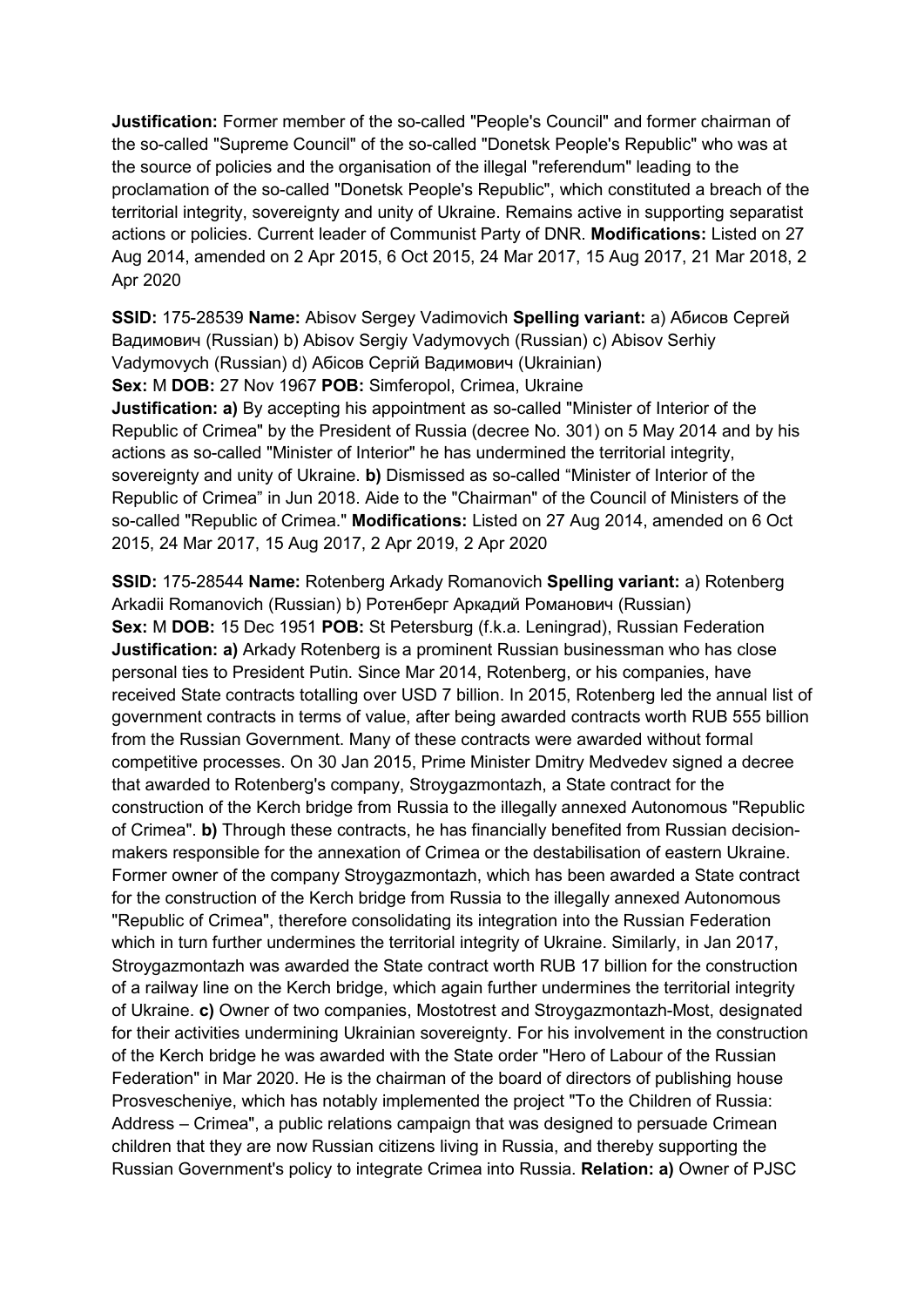Mostotrest (SSID 175-39452) **b)** Owner of Stroygazmontazh Most OOO (SGM-Most OOO) (SSID 175-39469) **Modifications:** Listed on 27 Aug 2014, amended on 2 Apr 2015, 6 Oct 2015, 15 Aug 2017, 2 Apr 2020, 29 Sep 2020

**SSID:** 175-28550 **Name:** Malofeev Konstantin Valerevich **Spelling variant:** Малофеев Константин Валерьевич (Russian)

**Sex:** M **DOB:** 3 Jul 1974 **POB:** Puschino, Moscow region, Russian Federation **Justification: a)** Mr Malofeev is closely linked to Ukrainian separatists in Eastern Ukraine and Crimea. He is a former employer of Mr Borodai, former so-called "Prime Minister" of the "Donetsk People's Republic" and met with Mr Aksyonov, so-called "Prime Minister" of the socalled "Republic of Crimea", during the period of the Crimean annexation process. The Ukrainian Government has opened a criminal investigation into his alleged material and financial support to separatists. In addition, he gave a number of public statements supporting the annexation of Crimea and the incorporation of Ukraine into Russia and notably stated in Jun 2014 that "You can't incorporate the whole of Ukraine into Russia. The East (of Ukraine) maybe". **b)** Therefore, Mr Malofeev is acting in support of the destabilisation of Eastern Ukraine. **Modifications:** Listed on 27 Aug 2014, amended on 6 Oct 2015, 11 Oct 2016, 26 Sep 2017, 2 Apr 2020

**SSID:** 175-28557 **Name:** Kovalchuk Valentinovich Yuriy **Spelling variant:** Ковальчук Валентинович Юрий (Russian)

**Sex:** M **DOB:** 25 Jul 1951 **POB:** St Petersburg (f.k.a. Leningrad), Russian Federation **Justification: a)** Mr. Kovalchuk is a long-time acquaintance of President Putin. He is a cofounder of the so-called Ozero Dacha, a cooperative society bringing together an influential group of individuals around President Putin. **b)** He is benefiting from his links with Russian decision-makers. He is the chairman and largest shareholder of Bank Rossiya, of which he owned around 38 % in 2013, and which is considered the personal bank of Senior Officials of the Russian Federation. Since the illegal annexation of Crimea, Bank Rossiya has opened branches across Crimea and Sevastopol, thereby consolidating their integration into the Russian Federation. **c)** Furthermore, Bank Rossiya has important stakes in the National Media Group which in turn controls television stations which actively support the Russian government's policies of destabilisation of Ukraine. **Modifications:** Listed on 27 Aug 2014, amended on 6 Oct 2015, 2 Apr 2020

**SSID:** 175-28563 **Name:** Shamalov Terentievich Nikolay **Spelling variant:** Шамалов Терентьевич Николай (Russian)

**Sex:** M **DOB:** 24 Jan 1950 **POB:** Moscow, Russian Federation

**Justification: a)** Mr. Shamalov is a long-time acquaintance of President Putin. He is a cofounder of the so-called Ozero Dacha, a cooperative society bringing together an influential group of individuals around President Putin. **b)** He benefits from his links with Russian decision-makers. He is the second largest shareholder of Bank Rossiya, of which he owned around 10 % in 2013, and which is considered the personal bank of Senior Officials of the Russian Federation. Since the illegal annexation of Crimea, Bank Rossiya has opened branches across Crimea and Sevastopol, thereby consolidating their integration into the Russian Federation. **c)** Furthermore, Bank Rossiya has important stakes in the National Media Group which, in turn, controls television stations which actively support the Russian government's policies of destabilisation of Ukraine. **Modifications:** Listed on 27 Aug 2014, amended on 2 Apr 2015, 6 Oct 2015, 2 Apr 2020, 25 Mar 2021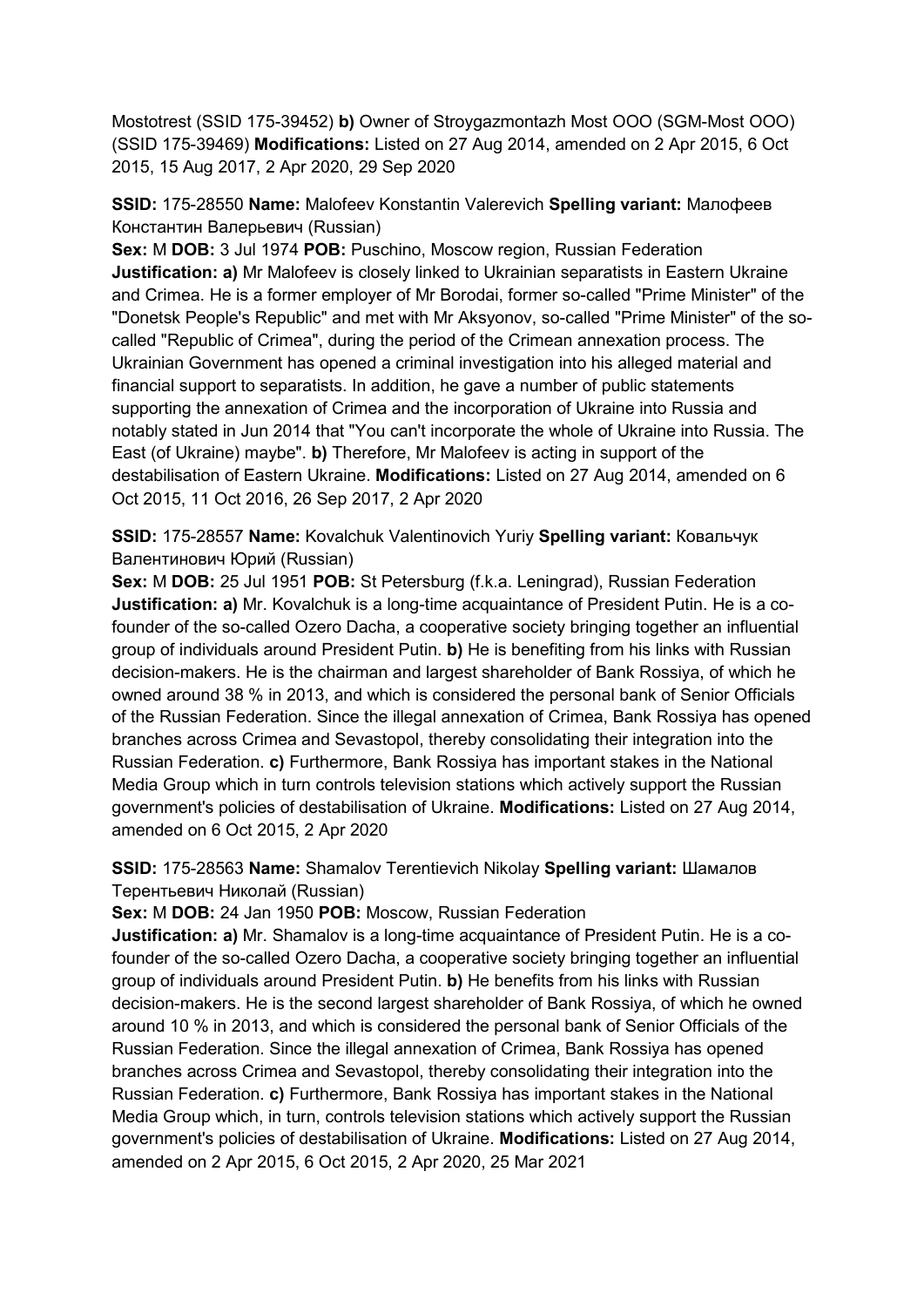**SSID:** 175-29281 **Name:** Kononov Vladimir Petrovich **Spelling variant:** a) Кононов Владимир Петровнч (Russian) b) Kononov Volodymyr Petrovych (Russian) c) Кононов Володимир Петрович (Russian)

**Sex:** M **DOB:** 14 Oct 1974 **POB:** Gorskoe, Luhansk Oblast, Ukraine **Good quality a.k.a.:**  Tsar

**Justification: a)** As of 14 Aug 2014, he replaced Igor Strelkov/Girkin, as the so-called "Defence minister" of the "Donetsk People's Republic". He has reportedly commanded a division of separatist fighters in Donetsk since Apr 2014 and has promised to solve the strategic task of repelling Ukraine's military aggression. Kononov has therefore supported actions and policies which undermine the territorial integrity, sovereignty and independence of Ukraine. **b)** Dismissed as so-called "Defence minister" in Sep 2018. **c)** Chief of the Directorate for Social Assistance to Retired Servicemen and Patriotic Education, under the so called "Head of the Donetsk People's Republic". **Modifications:** Listed on 12 Nov 2014, amended on 6 Oct 2015, 11 Oct 2016, 24 Mar 2017, 21 Mar 2018, 2 Apr 2019, 1 Oct 2019, 2 Apr 2020, 29 Sep 2020

**SSID:** 175-29289 **Name:** Rudenko Miroslav Vladimirovich **Spelling variant:** a) Руденко Мирослав Владимирович (Russian) b) Rudenko Myroslav Volodymyrovych (Russian) c) Руденко Мирослав Володимирович (Russian)

**Sex:** M **DOB:** 21 Jan 1983 **POB:** Debaltsevo, Ukraine

**Justification:** Associated with the "Donbass People's Militia". He has, inter alia, stated that they will continue their fighting in the rest of the country. Rudenko has therefore supported actions and policies which undermine the territorial integrity, sovereignty and independence of Ukraine. Member of the so-called "People's Council of the Donetsk People's Republic". **Modifications:** Listed on 12 Nov 2014, amended on 2 Apr 2015, 23 Mar 2016, 11 Oct 2016, 24 Mar 2017, 2 Apr 2020

**SSID:** 175-29301 **Name:** Pinchuk Andrey Yurevich **Spelling variant:** a) Пинчук Андрей Юрьевич (Russian) b) Pinchuk Andriy Yuriyovych (Russian) c) Пiнчук Андрій Юрійович (Ukrainian)

**Sex:** M **DOB:** 27 Dec 1977 (approximately) **POB:** Tiraspol, Moldova

**Justification:** Former "State security minister" of the so-called "Donetsk People's Republic". Associated with Vladimir Antyufeyev, who was responsible for the separatist "governmental" activities of the so-called "government of the Donetsk People's Republic". He has therefore supported actions and policies which undermine the territorial integrity, sovereignty and independence of Ukraine. Remains active in supporting separatist actions or policies. Head of the "Union of Donbas volunteers". **Relation:** Related to Antyufeyev Vladimir (SSID 175- 28279) **Modifications:** Listed on 12 Nov 2014, amended on 2 Apr 2015, 23 Mar 2016, 24 Mar 2017, 15 Aug 2017, 1 Oct 2019, 29 Sep 2020

**SSID:** 175-29305 **Name:** Bereza Oleg Vladimirovich **Spelling variant:** Берëза Олег Владимирович (Russian)

**Sex:** M **DOB:** 1 Mar 1977 **POB:** Frunze, Slobodzia district, Moldova

**Justification:** Former so-called "Internal affairs minister" of the "Donetsk People's Republic". Associated with Vladimir Antyufeyev, who was responsible for the separatist "governmental" activities of the so-called "Government of the Donetsk People's Republic". He has therefore supported actions and policies which undermine the territorial integrity, sovereignty and independence of Ukraine. **Relation:** Related to Antyufeyev Vladimir (SSID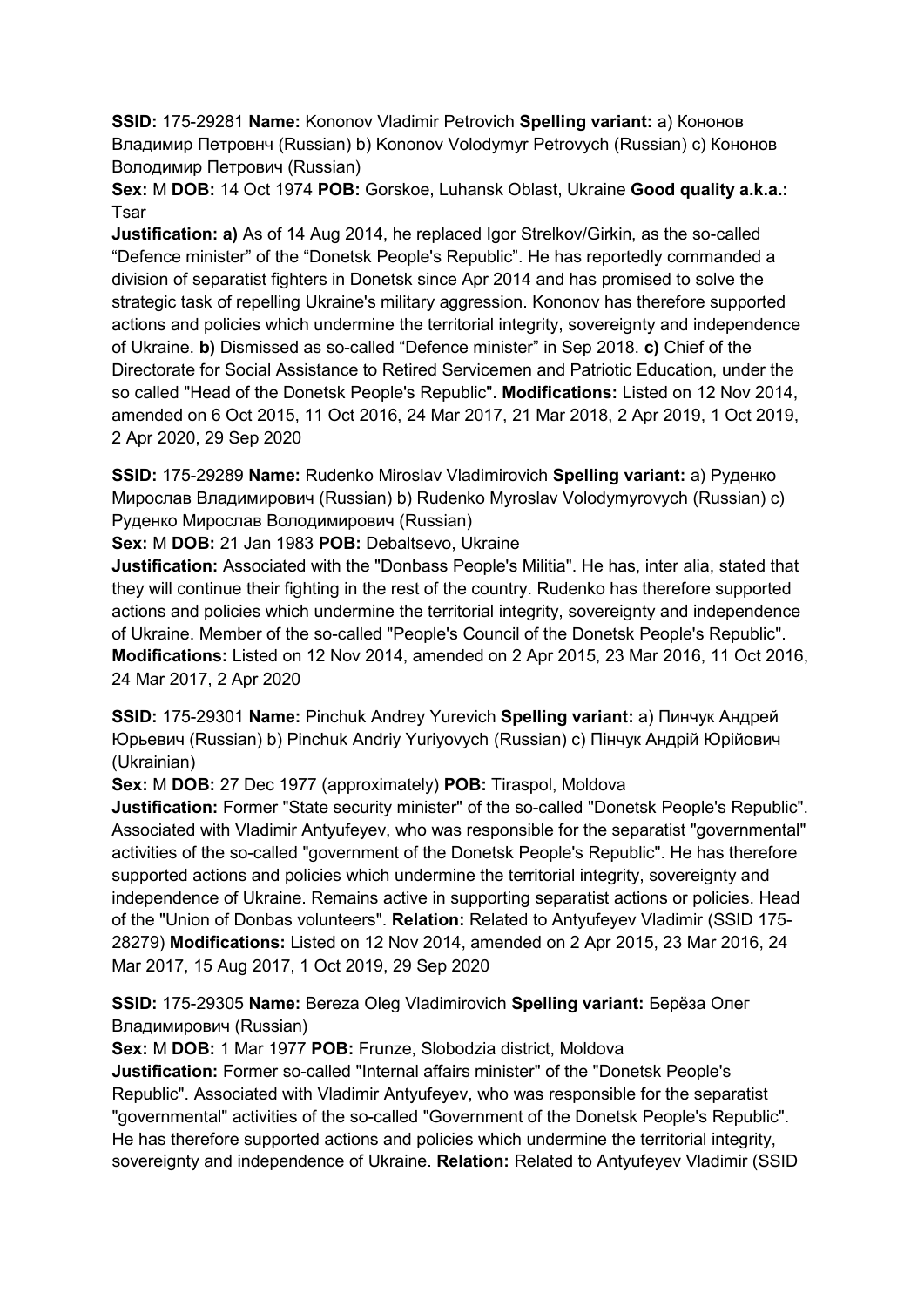175-28279) **Modifications:** Listed on 12 Nov 2014, amended on 2 Apr 2015, 6 Oct 2015, 11 Oct 2016, 1 Oct 2019, 29 Sep 2020

**SSID:** 175-29309 **Name:** Rodkin Andrei Nikolaevich **Spelling variant:** Родкин Андрей Николаевич (Russian)

**Sex:** M **DOB:** 23 Sep 1976 **POB:** Moscow, Russian Federation

**Justification: a)** Former Moscow Representative of the so-called "Donetsk People's Republic". In his statements he has, inter alia, talked about the militias' readiness to conduct a guerrilla war and their seizure of weapon systems from the Ukrainian armed forces. He has therefore supported actions and policies which undermine the territorial integrity, sovereignty and independence of Ukraine. **b)** One of the former leaders of the "Union of Donbas Volunteers". **c)** Remains active in supporting separatist actions or policies. **Modifications:** Listed on 12 Nov 2014, amended on 2 Apr 2015, 6 Oct 2015, 23 Mar 2016, 27 Sep 2018, 2 Apr 2019, 2 Apr 2020

**SSID:** 175-29313 **Name:** Karaman Aleksandr Akimovich **Spelling variant:** a) Караман Александр Акимович (Russian) b) Caraman Alexandru - (Russian) **Sex:** M **DOB:** 26 Jul 1956 **POB:** Cioburciu, Slobozia district, Moldova **Justification: a)** Former so-called "Deputy Prime Minister for Social Issues" of the "Donetsk People's Republic". Associated with Vladimir Antyufeyev, who was responsible for the separatist "governmental" activities of the so-called "Government of the Donetsk People's Republic". He has therefore supported actions and policies which undermine the territorial integrity, sovereignty and independence of Ukraine. Protégé of Russia's former Deputy Prime Minister Dmitry Rogozin. Former Head of the Administration of the Council of Ministers of the "Donetsk People's Republic". **b)** Until Mar 2017, so-called "Plenipotentiary representative of the President" of the so-called "Pridnestrovian Moldavian Republic" to the Russian Federation. **c)** Remains active in supporting separatist actions or policies. **Relation: a)** Related to Antyufeyev Vladimir (SSID 175-28279) **b)** Related to Rogozin Dmitry Olegovich (SSID 175-27418) **Modifications:** Listed on 12 Nov 2014, amended on 2 Apr 2015, 6 Oct 2015, 11 Oct 2016, 24 Mar 2017, 21 Mar 2018, 2 Apr 2019, 2 Apr 2020

**SSID:** 175-29317 **Name:** Muradov Georgiy L'vovich **Spelling variant:** Мурадов Георгий Львович (Russian)

**Sex:** M **DOB:** 19 Nov 1954 **POB:** Kochmes, Russian Federation

**Justification:** So-called "Deputy Prime Minister" of Crimea and Plenipotentiary Representative of Crimea to President Putin. Muradov has played an important role in consolidating Russian institutional control over Crimea since the illegal annexation. He has therefore supported actions and policies which undermine the territorial integrity, sovereignty and independence of Ukraine. **Other information:** PoB: Komi ASSR **Modifications:** Listed on 12 Nov 2014, amended on 2 Apr 2015, 6 Oct 2015, 2 Apr 2020

**SSID:** 175-29322 **Name:** Sheremet Mikhail Sergeyevich **Spelling variant:** a) Шеремет Михаил Сергеевич (Russian) b) Sheremet Mykhaylo Serhiyovych (Russian) c) Шеремет Михайло Сергійович (Ukrainian)

**Sex:** M **DOB:** 23 May 1971 **POB:** Dzhankoy, Ukraine

**Justification: a)** Member of the State Duma, elected from the illegally annexed Autonomous "Republic of Crimea". **b)** Former so-called "First Deputy Prime Minister" of Crimea. Sheremet played a key role in the organisation and implementation of the 16 Mar referendum in Crimea on unification with Russia. At the time of the referendum, Sheremet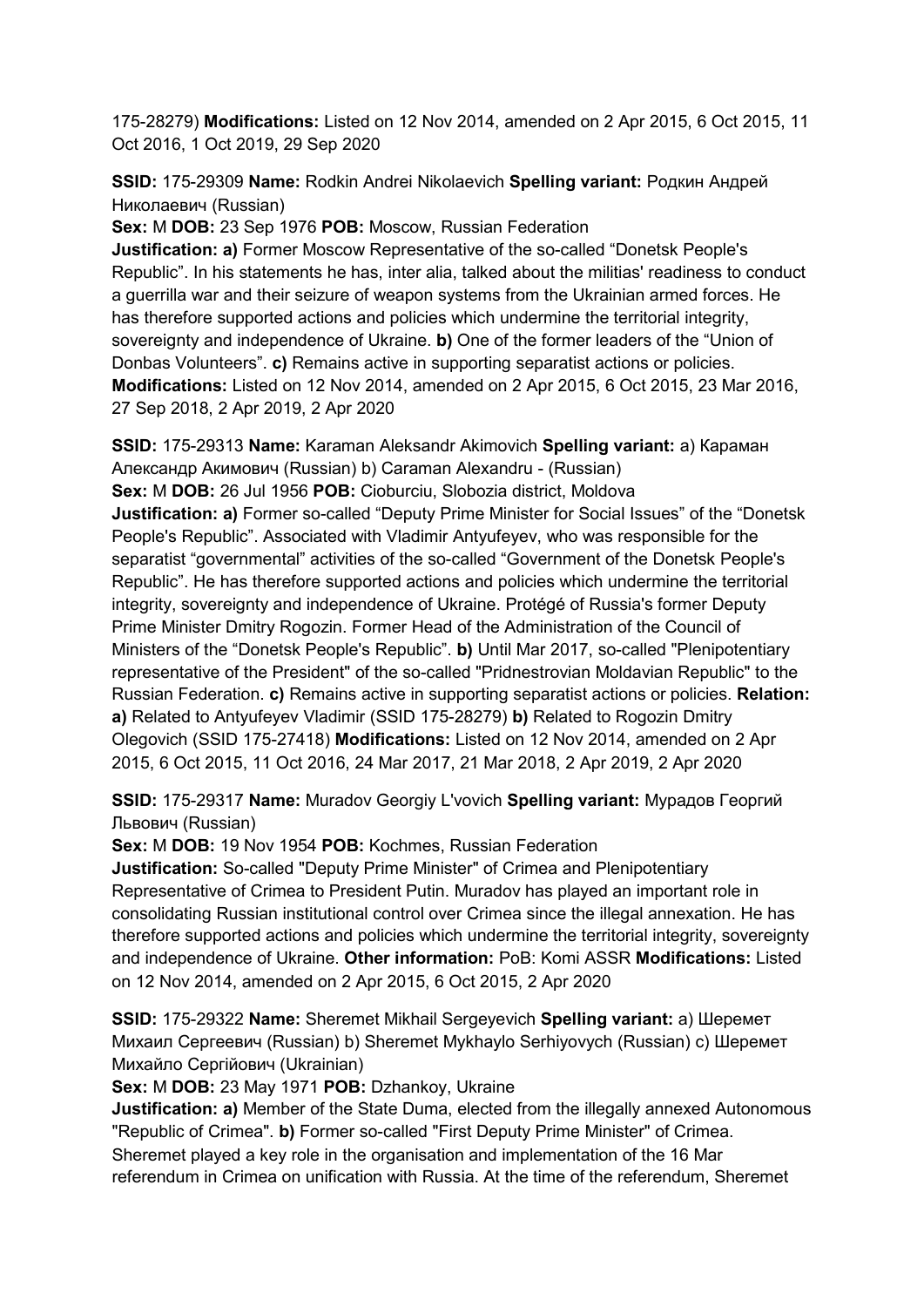reportedly commanded the pro-Moscow "self-defence forces" in Crimea. He has therefore supported actions and policies which undermine the territorial integrity, sovereignty and independence of Ukraine. **c)** Elected on 18 Sep 2016 as a Duma deputy from illegally annexed Crimean Peninsula. **Modifications:** Listed on 12 Nov 2014, amended on 6 Oct 2015, 23 Mar 2016, 24 Mar 2017, 15 Aug 2017, 2 Apr 2020

**SSID:** 175-29329 **Name:** Vorobiov Yuri Leonidovich **Spelling variant:** Воробьев Юрий Леонидович (Russian)

**Sex:** M **DOB:** 2 Feb 1948 **POB:** Krasnoyarsk, Russian Federation

**Justification:** Deputy Speaker of the Federation Council of the Russian Federation. On 1 Mar 2014 Vorobiov publicly supported in the Federation Council the deployment of Russian forces in Ukraine. He subsequently voted in favour of the related decree. **Modifications:**  Listed on 12 Nov 2014, amended on 2 Apr 2020

**SSID:** 175-29336 **Name:** Zhirinovsky Vladimir Volfovich **Spelling variant:** Жириновски Владимир Вольфович (Russian)

**Sex:** M **DOB:** 25 Apr 1946 **POB:** Alma-Ata, Kazakhstan

**Justification:** Member of the Council of the State Duma; leader of the LDPR party. He actively supported the use of Russian Armed Forces in Ukraine and annexation of Crimea. He has actively called for the split of Ukraine. He signed on behalf of the LDPR party he chairs, an agreement with the so-called "Donetsk People's Republic". **Modifications:** Listed on 12 Nov 2014, amended on 16 Dec 2014, 6 Oct 2015, 2 Apr 2020

**SSID:** 175-29343 **Name:** Vasilyev Vladimir Abdualiyevich **Spelling variant:** Васильев Владимир Абдуалиевич (Russian)

**Sex:** M **DOB:** 11 Aug 1949 **POB:** Klin, Moscow region, Russian Federation **Justification: a)** Former Deputy Speaker of the State Duma. On 20 Mar 2014, he voted in favour of the draft Federal Constitutional Law "on the acceptance into the Russian Federation of the "Republic of Crimea" and the formation within the Russian Federation of new federal subjects – the "Republic of Crimea" and the City of Federal Status Sevastopol". **b)** Former head of the Republic of Dagestan. **Modifications:** Listed on 12 Nov 2014, amended on 21 Mar 2018, 2 Apr 2020, 25 Mar 2021

**SSID:** 175-29350 **Name:** Vodolatsky Viktor Petrovich **Spelling variant:** Водолацкий Виктор Петрович (Russian)

**Sex:** M **DOB:** 19 Aug 1957 **POB:** Stefanidin Dar, Rostov Region, Russian Federation **Justification: a)** Former chairman ("ataman") of the Union of the Russian and Foreign Cossack Forces. Member of the State Duma. First Deputy Chairman of the Duma Committee for CIS affairs, Eurasian integration and relations with compatriots. **b)** He supported the annexation of Crimea and admitted that Russian Cossacks were actively engaged in the Ukrainian conflict on the side of the Moscow-backed separatists. On 20 Mar 2014 he voted in favour of the draft Federal Constitutional Law "On the acceptance into the Russian Federation of the "Republic of Crimea" and the formation within the Russian Federation of new federal subjects – the "Republic of Crimea" and the City of Federal Status Sevastopol". **Modifications:** Listed on 12 Nov 2014, amended on 6 Oct 2015, 2 Apr 2020, 29 Sep 2020

**SSID:** 175-29357 **Name:** Kalashnikov Leonid Ivanovich **Spelling variant:** Калашников Леонид Иванович (Russian)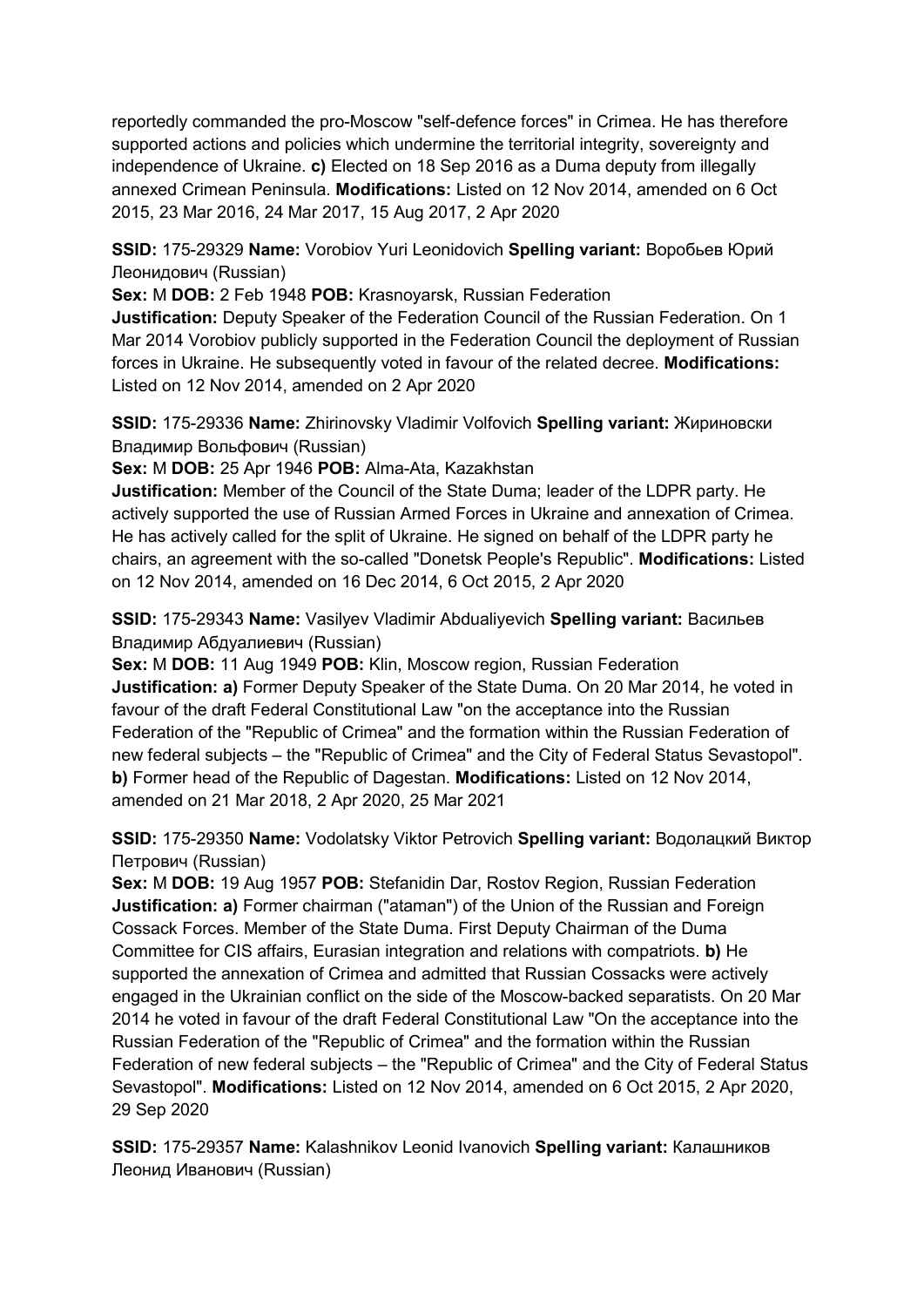**Sex:** M **DOB:** 6 Aug 1960 **POB:** Stepnoy Dvorets, Russian Federation

**Justification: a)** Former First deputy Chairman of the Committee on Foreign Affairs of the State Duma. On 20 Mar 2014 he voted in favour of the draft Federal Constitutional Law "on the acceptance into the Russian Federation of the "Republic of Crimea" and the formation within the Russian Federation of new federal subjects – the "Republic of Crimea" and the City of Federal Status Sevastopol". **b)** Currently Chairman of the Russian State Duma Committee for CIS Affairs, Eurasian Integration and Relations with Compatriots. **Modifications:** Listed on 12 Nov 2014, amended on 24 Mar 2017, 2 Apr 2020

**SSID:** 175-29364 **Name:** Nikitin Vladimir Stepanovich **Spelling variant:** Никитин Владимир Степанович (Russian)

**Sex:** M **DOB:** 5 Apr 1948 **POB:** Opochka, Russian Federation

**Justification: a)** Former member of the State Duma and former First Deputy Chairman of the Committee for CIS Affairs, Eurasian Integration and Relations with Compatriots of the State Duma. On 20 Mar 2014 he voted in favour of the draft Federal Constitutional Law "on the acceptance into the Russian Federation of the "Republic of Crimea" and the formation within the Russian Federation of new federal subjects – the "Republic of Crimea" and the City of Federal Status Sevastopol". **b)** Member of the Presidium of the Central Committee of the Communist Party of the Russian Federation. **Modifications:** Listed on 12 Nov 2014, amended on 6 Oct 2015, 24 Mar 2017, 21 Mar 2018, 2 Apr 2020

**SSID:** 175-29371 **Name:** Lebedev Oleg Vladimirovich **Spelling variant:** Лебедев Олег Владимирович (Russian)

**Sex:** M **DOB:** 21 Mar 1964 **POB:** Rudny, Kostanai Region, Kazakhstan

**Justification: a)** Former member of the State Duma and former First Deputy Chairman of the Committee for CIS Affairs, Eurasian Integration and Relations with Compatriots of the State Duma. On 20 Mar 2014 he voted in favour of the draft Federal Constitutional Law "on the acceptance into the Russian Federation of the "Republic of Crimea" and the formation within the Russian Federation of new federal subjects – the "Republic of Crimea" and the City of Federal Status Sevastopol". **b)** Remains active in supporting separatist policies. **Modifications:** Listed on 12 Nov 2014, amended on 6 Oct 2015, 24 Mar 2017, 21 Mar 2018, 2 Apr 2020

**SSID:** 175-29378 **Name:** Melnikov Ivan Ivanovich **Spelling variant:** Мельников Иван Иванович (Russian)

**Sex:** M **DOB:** 7 Aug 1950 **POB:** Bogoroditsk, Russian Federation

**Justification:** First Deputy Speaker, State Duma. On 20 Mar 2014 he voted in favour of the draft Federal Constitutional Law "on the acceptance into the Russian Federation of the "Republic of Crimea" and the formation within the Russian Federation of new federal subjects – the "Republic of Crimea" and the City of Federal Status Sevastopol". **Modifications:** Listed on 12 Nov 2014, amended on 6 Oct 2015, 2 Apr 2020

**SSID:** 175-29385 **Name:** Lebedev Igor Vladimirovich **Spelling variant:** Лебедев Игорь Владимирович (Russian)

**Sex:** M **DOB:** 27 Sep 1972 **POB:** Moscow, Russian Federation

**Justification:** Deputy Speaker, State Duma. On 20 Mar 2014 he voted in favour of the draft Federal Constitutional Law "on the acceptance into the Russian Federation of the "Republic of Crimea" and the formation within the Russian Federation of new federal subjects – the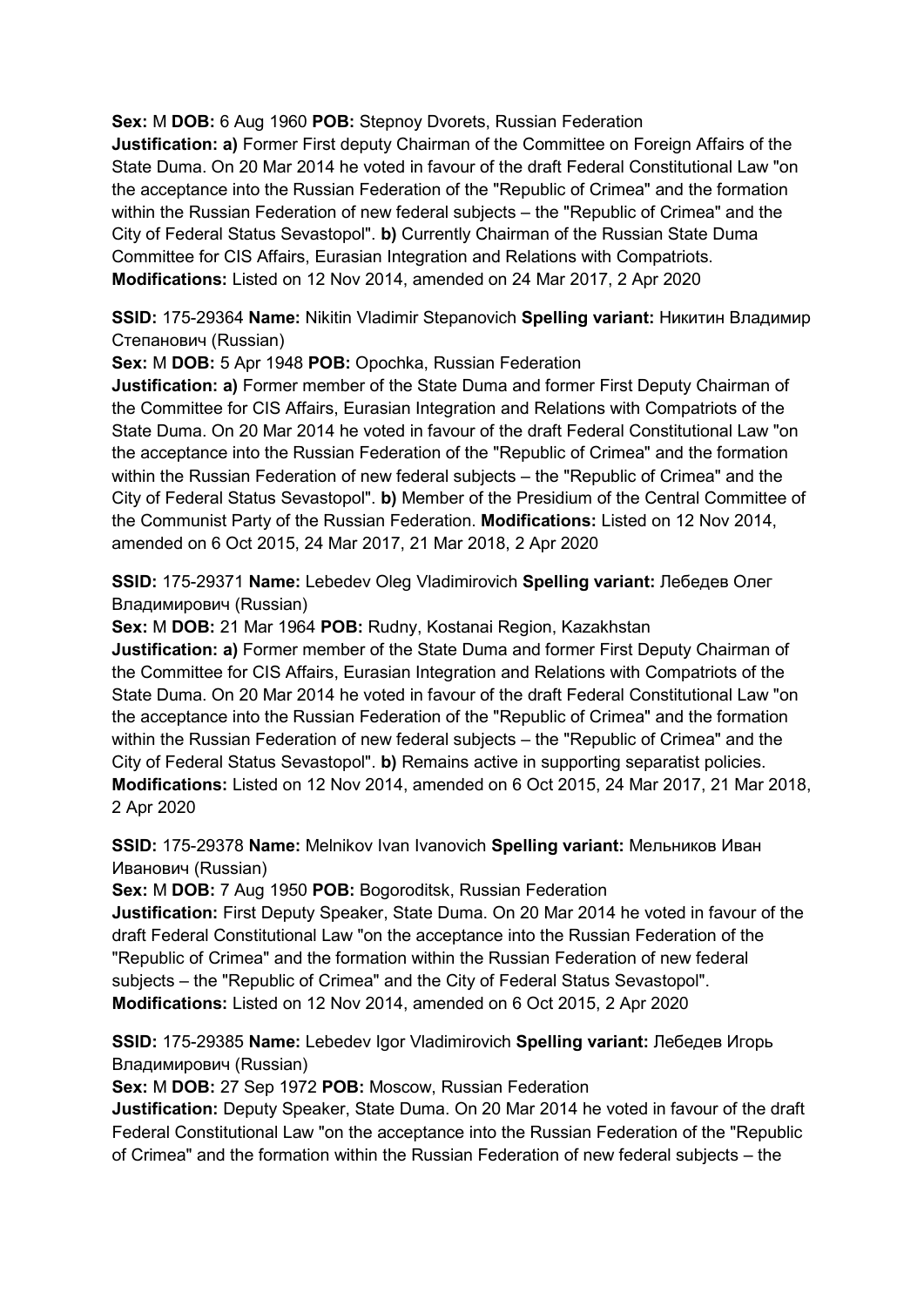"Republic of Crimea" and the City of Federal Status Sevastopol". **Modifications:** Listed on 12 Nov 2014, amended on 2 Apr 2020

**SSID:** 175-29392 **Name:** Levichev Nikolai Vladimirovich **Spelling variant:** Левичев Николай Владимирович (Russian)

**Sex:** M **DOB:** 28 May 1953 **POB:** Pushkin, Russian Federation

**Justification: a)** Former member of the State Duma. Former Deputy Speaker, State Duma. On 20 Mar 2014 he voted in favour of the draft Federal Constitutional Law "on the acceptance into the Russian Federation of the "Republic of Crimea" and the formation within the Russian Federation of new federal subjects – the "Republic of Crimea" and the City of Federal Status Sevastopol". **b)** Currently a member of the Central Election Commission. **Modifications:** Listed on 12 Nov 2014, amended on 24 Mar 2017, 2 Apr 2020

**SSID:** 175-29399 **Name:** Zhurova Svetlana Sergeevna **Spelling variant:** Журова Светлана Сергеевна (Russian)

**Sex:** W **DOB:** 7 Jan 1972 **POB:** Pavlov-on-the-Neva, Russian Federation **Justification:** First Deputy Chairman of the Committee on Foreign Affairs, State Duma. On 20 Mar 2014 she voted in favour of the draft Federal Constitutional Law "on the acceptance into the Russian Federation of the "Republic of Crimea" and the formation within the Russian Federation of new federal subjects – the "Republic of Crimea" and the City of Federal Status Sevastopol". **Modifications:** Listed on 12 Nov 2014, amended on 2 Apr 2020

**SSID:** 175-29406 **Name:** Naumets Aleksey Vasilevich **Spelling variant:** Hаумец Алексей Васильевич (Russian)

**Sex:** M **DOB:** 11 Feb 1968

**Justification:** Major-general of the Russian Army. Former commander of the 76th airborne division which has been involved in the Russian military presence on the territory of Ukraine, notably during the illegal annexation of Crimea. Since 2018 Deputy Chief of Staff of the Airborne Forces. **Modifications:** Listed on 12 Nov 2014, amended on 27 Sep 2018, 2 Apr 2020

**SSID:** 175-29411 **Name:** Chemezov Sergey Viktorovich **Spelling variant:** Чемезов Сергей Викторович (Russian)

**Sex:** M **DOB:** 20 Aug 1952 **POB:** Cheremkhovo, Irkutsk oblast, Russian Federation **Justification: a)** Sergei Chemezov is one of President Putin's known close associates, both were KGB officers posted in Dresden and he is a member of the Supreme Council of "United Russia". He is benefiting from his links with the Russian President by being promoted to senior positions in state-controlled firms. He chairs the Rostec conglomerate, the leading Russian state-controlled defence and industrial manufacturing corporation. Further to a decision of the Russian government, Technopromexport, a subsidiary of Rostec, is planning to build energy plants in Crimea thereby supporting its integration into the Russian Federation. **b)** Furthermore, Rosoboronexport, a subsidiary of Rostec, has supported the integration of Crimean defence companies into Russia's defence industry, thereby consolidating the illegal annexation of Crimea into the Russian Federation. **Modifications:**  Listed on 12 Nov 2014, amended on 6 Oct 2015, 2 Apr 2020

**SSID:** 175-29419 **Name:** Babakov Alexander Mikhailovich **Spelling variant:** Бабаков Aлександр Михайлович (Russian)

**Sex:** M **DOB:** 8 Feb 1963 **POB:** Chisinau, Moldova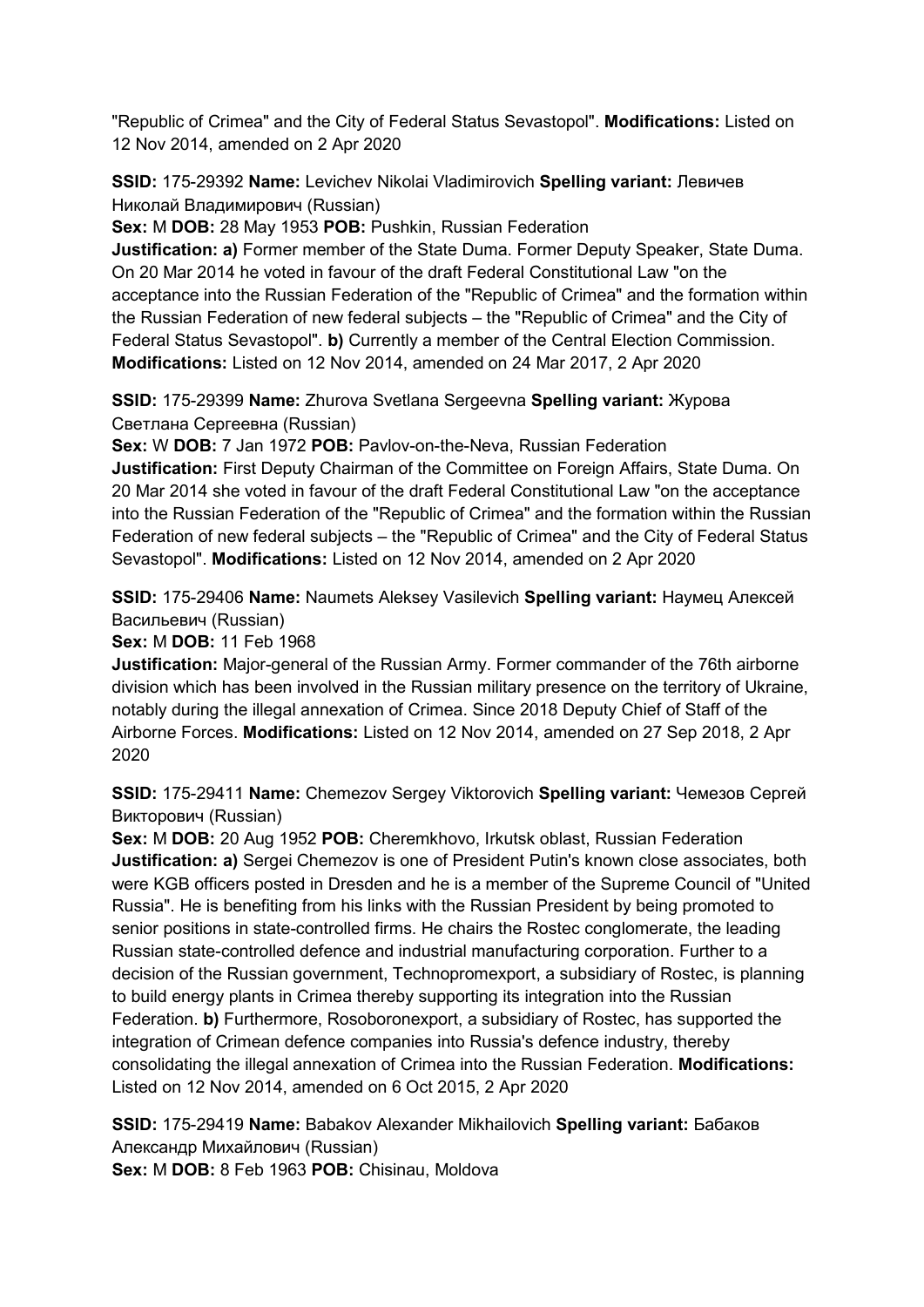**Justification: a)** Former member of the State Duma. Former State Duma Deputy, Chair of the State Duma Commission on Legislative Provisions for Development of the Military-Industrial Complex of the Russian Federation. He is a prominent member of "United Russia" and a businessman with heavy investments in Ukraine and in Crimea. **b)** On 20 Mar 2014, he voted in favour of the draft Federal Constitutional Law "on the acceptance into the Russian Federation of the "Republic of Crimea" and the formation within the Russian Federation of new federal subjects – the "Republic of Crimea" and the City of federal status of Sevastopol". **c)** Currently member of the Federation Council of the Russian Federation. Member of the Committee on Foreign Affairs **Modifications:** Listed on 12 Nov 2014, amended on 6 Oct 2015, 24 Mar 2017, 21 Mar 2018, 2 Apr 2020, 25 Mar 2021

**SSID:** 175-29700 **Name:** Kozyakov Sergey Yurievich **Spelling variant:** a) Козьяков Сергей Юрьевич (Russian) b) Kozyakov Serhiy Yuriyovych (Russian) c) Козьяков Сергій Юрійович (Ukrainian)

**Sex:** M **DOB: a)** 29 Sep 1982 **b)** 23 Sep 1982

**Justification: a)** In his former capacity as so-called "Head of the Luhansk Central Election Commission" he was responsible for organising the so-called "elections" of 2 Nov 2014 in the "Luhansk People's Republic". These "elections" were in breach of Ukrainian law and therefore illegal. Between Oct 2015 and Dec 2017 so-called "Minister of Justice" of the "Luhansk People's Republic". **b)** In taking on and acting in these capacities, and in organising the illegal "elections", he has therefore actively supported actions and policies which undermine the territorial integrity, sovereignty and independence of Ukraine, and further destabilised Ukraine. **c)** Listed as notary in city of Luhansk. **d)** Continues to support and legitimise separatist policies in cooperation with separatist authorities. **Modifications:**  Listed on 16 Dec 2014, amended on 6 Oct 2015, 23 Mar 2016, 11 Oct 2016, 24 Mar 2017, 15 Aug 2017, 27 Sep 2018, 2 Apr 2019, 2 Apr 2020, 25 Mar 2021

**SSID:** 175-29705 **Name:** Akimov Oleg Konstantinovich **Spelling variant:** a) Akimov Oleh - (Russian) b) Акимов Олег Константинович (Russian) c) Akimov Oleh Kostiantynovych (Russian) d) Акiмов Олег Костянтинович (Ukrainian)

**Sex:** M **DOB:** 15 Sep 1981 **POB:** Luhansk, Ukraine

**Justification: a)** Deputy of the "Luhansk Economic Union" in the "National Council" of the "Luhansk People's Republic". Stood as a candidate in the so-called "elections" of 2 Nov 2014 to the post of so-called "Head" of the "Luhansk People's Republic". These "elections" were in breach of Ukrainian law and therefore illegal. Since 2014 he is the "Head" of the socalled "Federation of Trade Unions" and a member of the so-called "People's Council" of the "Luhansk People's Republic". **b)** In taking on and acting in this capacity, and in participating formally as a candidate in the illegal "elections", he has therefore actively supported actions and policies which undermine the territorial integrity, sovereignty and independence of Ukraine, and further destabilised Ukraine. **c)** Supports actively actions or policies undermining the territorial integrity, sovereignty and independence of Ukraine. **Modifications:** Listed on 16 Dec 2014, amended on 2 Apr 2015, 6 Oct 2015, 23 Mar 2016, 11 Oct 2016, 24 Mar 2017, 15 Aug 2017, 2 Apr 2020

**SSID:** 175-29709 **Name:** Airapetyan (Maiden name: Zhilko) Larisa Leonidovna **Spelling variant:** a) Айрапетян (Maiden name: ЖИЛКО) Лариса Леонидовна (Russian) b) Айрапетян (Maiden name: ЖИЛКО) Лариса Леонідівна (Ukrainian) **Sex:** W **DOB:** 21 Feb 1970 **POB:** Antratsit, Luhansk oblast, Ukraine (possibly) **Good quality a.k.a.: a)** Larysa Ayrapetyan **b)** Larisa Airapetyan **c)** Larysa Airapetyan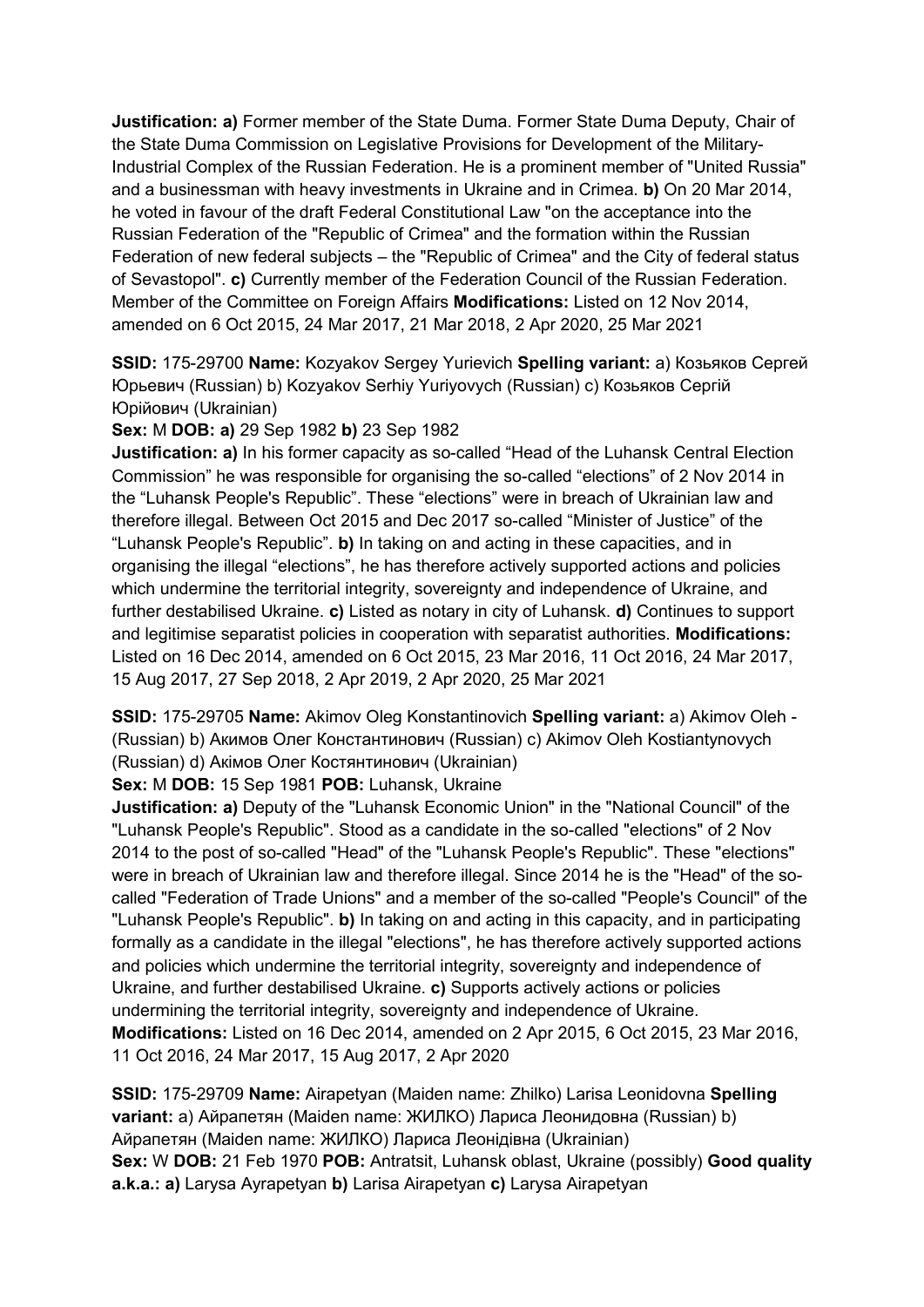**Justification: a)** Former so-called "Health Minister" of the so-called "Luhansk People's Republic". Stood as a candidate in the so-called "elections" of 2 Nov 2014 to the post of the "Head" of the so-called "Luhansk People's Republic". **b)** These "elections" are in breach of Ukrainian law and therefore illegal. **c)** In taking on and acting in this capacity, and in participating formally as a candidate in the illegal "elections", she has therefore actively supported actions and policies which undermine the territorial integrity, sovereignty and independence of Ukraine, and further destabilised Ukraine. **d)** Remains active in supporting separatist actions or policies. **Modifications:** Listed on 16 Dec 2014, amended on 2 Apr 2015, 6 Oct 2015, 24 Mar 2017, 15 Aug 2017, 2 Apr 2019, 2 Apr 2020, 29 Sep 2020

**SSID:** 175-29713 **Name:** Sivokonenko Yuriy Viktorovich **Spelling variant:** a) Sivokonenko Yury - (Russian) b) Syvokonenko Yury - (Russian) c) Sivokonenko Yuriy - (Russian) d) Сивоконенко Юрий Викторович (Russian)

**Sex:** M **DOB:** 7 Aug 1957 **POB:** Stalino city (a.k.a. Donetsk), Ukraine **Justification: a)** Member of the "Parliament" of the so-called "Donetsk People's Republic" and Chairman of the public association Union of veterans of the Donbass Berkut and a member of the public movement "Free Donbass". Stood as a candidate in the so-called "elections" of 2 Nov 2014 to the post of the Head of the so-called "Donetsk People's Republic". These elections were in breach of Ukrainian law and therefore illegal. **b)** In taking on and acting in this capacity, and in participating formally as a candidate in the illegal "elections", he has therefore actively supported actions and policies which undermine the territorial integrity, sovereignty and independence of Ukraine, and further destabilised Ukraine. **Modifications:** Listed on 16 Dec 2014, amended on 2 Apr 2015, 6 Oct 2015, 24 Mar 2017, 21 Mar 2018, 2 Apr 2020

**SSID:** 175-29717 **Name:** Kofman Aleksandr Igorevich **Spelling variant:** a) Kofman Oleksandr - (Russian) b) Кофман Александр Игоревич (Russian) c) Кофман Олександр Iгорович (Ukrainian)

**Sex:** M **DOB:** 30 Aug 1977 **POB:** Makiivka, Donetsk Oblast, Ukraine

**Justification: a)** Former so-called "Foreign Minister" and so-called "First deputy speaker" of the "Parliament" of the "Donetsk People's Republic". Stood as a candidate in the so-called illegal "elections" of 2 Nov 2014 to the post of so-called "Head" of the "Donetsk People's Republic". These elections were in breach of Ukrainian law and therefore illegal. **b)** In taking part and acting in this capacity, and in participating formally as a candidate in the illegal "elections", he has therefore actively supported actions and policies which undermine the territorial integrity, sovereignty and independence of Ukraine, and further destabilised Ukraine. Remains active in supporting separatist actions or policies. **c)** Since Jun 2019 chairman of the so-called "Public Chamber of the Donetsk People's Republic". **Modifications:** Listed on 16 Dec 2014, amended on 2 Apr 2015, 6 Oct 2015, 11 Oct 2016, 24 Mar 2017, 15 Aug 2017, 2 Apr 2020

**SSID:** 175-29721 **Name:** Khalikov Ravil Zakarievich **Spelling variant:** a) Халиков Равиль Закариевич (Russian) b) Khalikov Ravil Zakariyovych (Russian) c) Халiков Равіль Закарійович (Ukrainian)

**Sex:** M **DOB:** 23 Feb 1969 **POB:** Belozernoe village, Romodanovskiy rayon, Russian **Federation** 

**Justification: a)** Former so-called "First Deputy Prime Minister" and previous "Prosecutor-General" of the "Donetsk People's Republic". **b)** In taking on and acting in this capacity, he has therefore actively supported actions and policies which undermine the territorial integrity,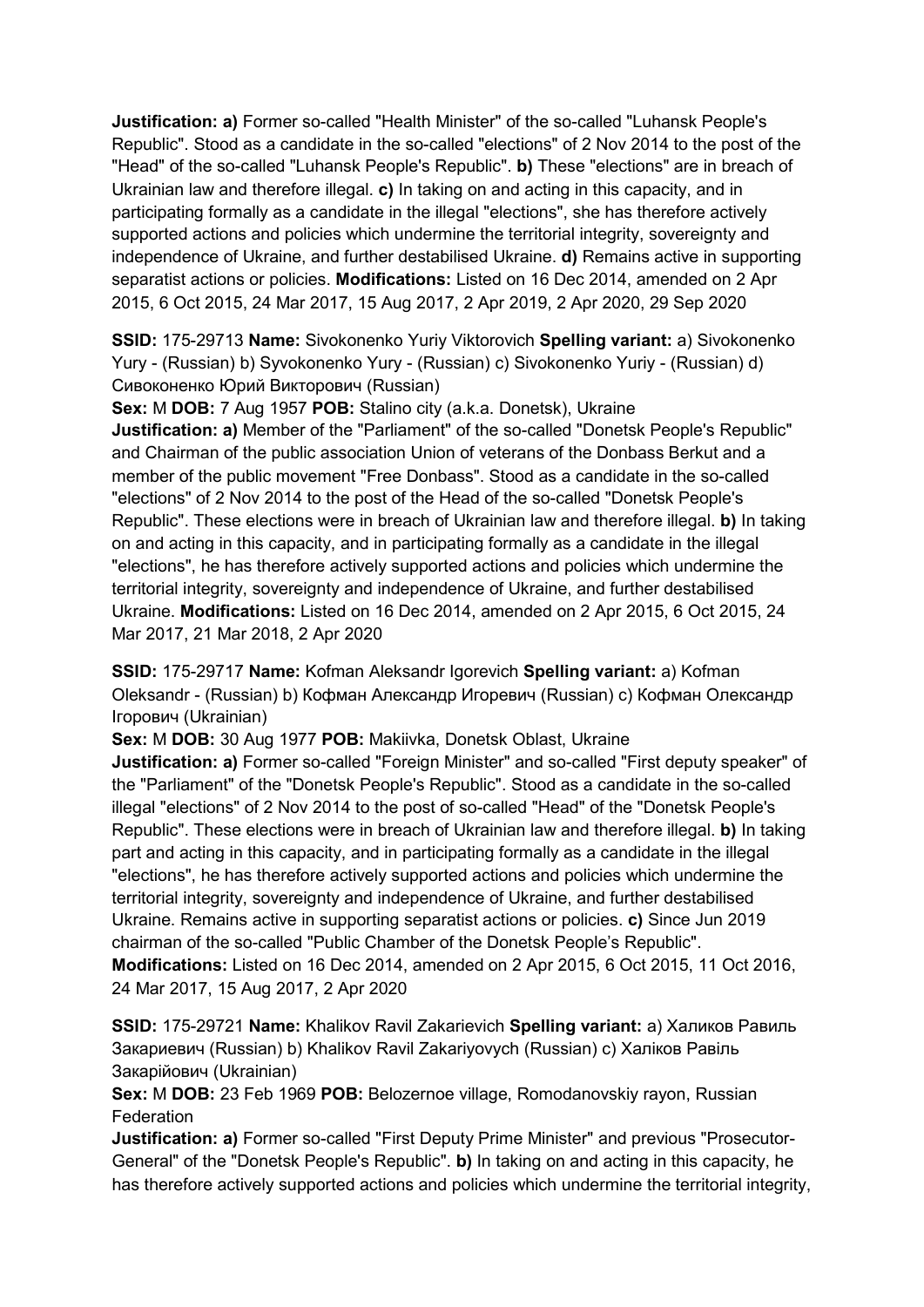sovereignty and independence of Ukraine, and further destabilised Ukraine. **c)** Currently "aide" to the head of the Moscow branch of the Investigative Committee of Russian Federation (GSU SK). **Modifications:** Listed on 16 Dec 2014, amended on 2 Apr 2015, 6 Oct 2015, 11 Oct 2016, 24 Mar 2017, 15 Aug 2017, 21 Mar 2018, 2 Apr 2020

**SSID:** 175-29725 **Name:** Semyonov Dmitry Aleksandrovich **Spelling variant:** a) Семенов Дмитрий Александрович (Russian) b) Semenov Dmitrii Aleksandrovich (Russian) **Sex:** M **DOB:** 1 Jun 1977 **POB:** Russian Federation

**Justification: a)** Former "Deputy Prime Minister for Finances" of the so-called "Lugansk People's Republic". **b)** In taking on and acting in this capacity, has actively supported actions and policies which undermine the territorial integrity, sovereignty and independence of Ukraine, and further destabilised Ukraine. **c)** Remains active in supporting LNR separatist structures. **Modifications:** Listed on 16 Dec 2014, amended on 2 Apr 2015, 6 Oct 2015, 23 Mar 2016, 24 Mar 2017, 21 Mar 2018, 1 Oct 2019

**SSID:** 175-29729 **Name:** Bugrov Oleg Evgenevich **Spelling variant:** a) Бугров Олег Евгеньевич (Russian) b) Buhrov Oleh Yevhenovych (Russian) c) Бугров Олег Євгенович (Ukrainian)

**Sex:** M **DOB: a)** 29 Aug 1969 **b)** 1973 **POB:** Sverdlovsk, Luhansk, Ukraine **Justification: a)** Former "Defence Minister" of the so-called "Luhansk People's Republic". **b)**  In taking on and acting in this capacity, he has therefore actively supported actions and policies which undermine the territorial integrity, sovereignty and independence of Ukraine, and further destabilised Ukraine. **Modifications:** Listed on 16 Dec 2014, amended on 2 Apr 2015, 6 Oct 2015, 23 Mar 2016, 11 Oct 2016, 24 Mar 2017, 15 Aug 2017, 26 Sep 2017, 2 Apr 2020

**SSID:** 175-29733 **Name:** Lapteva Lesya Mikhaylovna **Spelling variant:** a) Лаптева Леся Михайловна (Russian) b) Laptieva Lesya Mykhaylivna (Russian) c) Лаптєва Леся Михайлівна (Ukrainian)

**Sex:** W **DOB:** 11 Mar 1976 **POB:** Dzhambul (a.k.a. Taraz, Jambul), Kazakhstan **Justification: a)** Former "Minister of Education, Science, Culture and Religion" of the socalled "Luhansk People's Republic". **b)** In taking on and acting in this capacity, she has therefore actively supported actions and policies which undermine the territorial integrity, sovereignty and independence of Ukraine, and further destabilised Ukraine. **Modifications:**  Listed on 16 Dec 2014, amended on 6 Oct 2015, 11 Oct 2016, 24 Mar 2017, 15 Aug 2017, 2 Apr 2020

**SSID:** 175-29737 **Name:** Mikhaylov Yevgeniy Eduardovich **Spelling variant:** a) Mychaylov Yevhen Eduardovych (Russian) b) Михайлов Евгений Эдуардович (Russian) c) Михайлов Євген Едуардович (Ukrainian)

**Sex:** M **DOB:** 17 Mar 1963 **POB:** Arkhangelsk, Russian Federation

**Justification: a)** Former so-called "Minister of the Council of Ministers" (head of the administration for governmental affairs) of the "Donetsk People's Republic". **b)** In taking on and acting in this capacity, he has therefore actively supported actions and policies which undermine the territorial integrity, sovereignty and independence of Ukraine, and further destabilised Ukraine. **c)** Remains active in supporting separatist actions or policies. **Modifications:** Listed on 16 Dec 2014, amended on 6 Oct 2015, 11 Oct 2016, 24 Mar 2017, 15 Aug 2017, 2 Apr 2019, 2 Apr 2020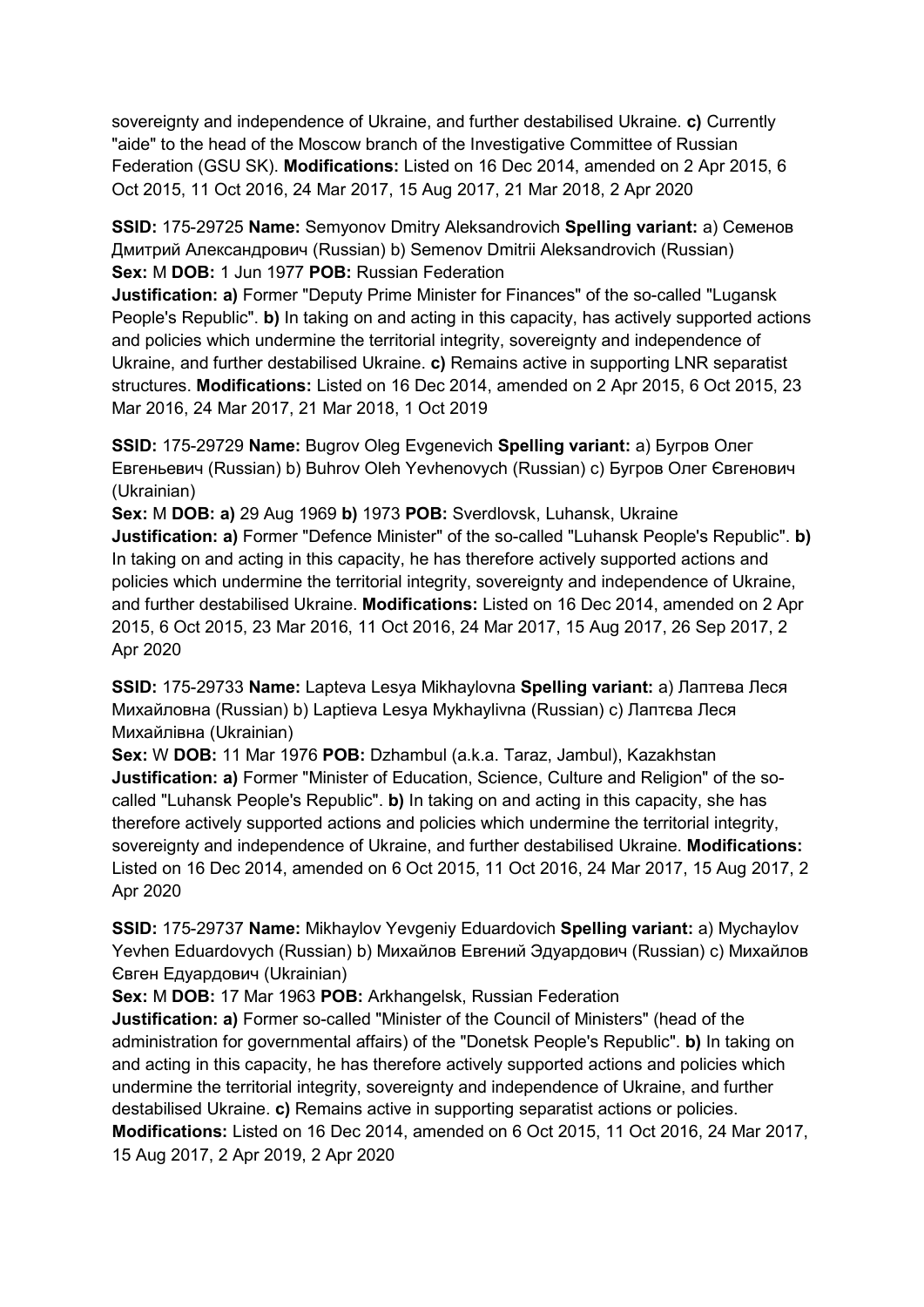**SSID:** 175-29744 **Name:** Kostenok Ihor Vladymyrovych **Spelling variant:** a) Kostenok Igor Vladimirovich (Russian) b) Костенок Игорь Владимирович (Russian)

**Sex:** M **DOB:** 15 Mar 1961 **POB:** Vodyanske (Водянское), Dobropillia Rayon, Donetsk oblast (Добропольский район Донецкой области), Ukraine

**Justification: a)** Former so-called "Minister of Education" of the "Donetsk People's Republic". **b)** In taking on and acting in this capacity, he has therefore actively supported actions and policies which undermine the territorial integrity, sovereignty and independence of Ukraine, and further destabilised Ukraine. **c)** Currently working for the Donetsk Academy of Management and Civil Service under the so called "Head of the Donetsk People's Republic". **Modifications:** Listed on 16 Dec 2014, amended on 2 Apr 2015, 11 Oct 2016, 24 Mar 2017, 1 Oct 2019, 2 Apr 2020

**SSID:** 175-29748 **Name:** Orlov Yevgeniy Vyacheslavovich **Spelling variant:** a) Orlov Yevhen Vyacheslavovych (Russian) b) Орлов Евгений Вячеславович (Russian) **Sex:** M **DOB: a)** 10 May 1980 **b)** 21 Oct 1983 **POB:** Snezhnoye (г. Снежное), Donetsk oblast (Донецкой области), Ukraine

**Justification: a)** Former Member of the "National Council" of the so-called "Donetsk's People's Republic". Former chairman of the public movement "Free Donbass". **b)** In taking on and acting in this capacity, he has therefore actively supported actions and policies which undermine the territorial integrity, sovereignty and independence of Ukraine, and further destabilised Ukraine. **Modifications:** Listed on 16 Dec 2014, amended on 11 Oct 2016, 24 Mar 2017, 26 Sep 2017, 2 Apr 2020, 29 Sep 2020

**SSID:** 175-29752 **Name:** Deynego Vladyslav Mykolayovych **Spelling variant:** a) Deynego Vladislav Nikolayevich (Russian) b) Дейнего Владислав Миколайович (Russian) c) Дейнего Владислав Николаевич (Russian)

**Sex:** M **DOB:** 12 Mar 1964 **POB: a)** Romny (Ромны), Sumy Oblast (Сумская область), Ukraine **b)** Gornyatskiy village, Perevalsk district, Luhansk oblast, Ukraine (possibly) **Justification: a)** Former "Deputy Head" of the "People's Council" of the so-called "Luhansk People's Republic". **b)** In taking on and acting in this capacity, he has therefore actively supported actions and policies which undermine the territorial integrity, sovereignty and independence of Ukraine, and further destabilised Ukraine. **c)** Currently so-called "Minister of Foreign Affairs" of the so-called "Luhansk People's Republic". **Modifications:** Listed on 16 Dec 2014, amended on 2 Apr 2015, 6 Oct 2015, 24 Mar 2017, 2 Apr 2019, 1 Oct 2019, 2 Apr 2020, 29 Sep 2020

**SSID:** 175-30388 **Name:** Milchakov Alexey Yurevich **Spelling variant:** Мильчаков Алексей Юрьевич (Russian)

**Sex:** M **DOB:** 30 Apr 1991 **POB:** St. Petersburg, Russian Federation **Good quality a.k.a.: a)** Fritz **b)** Serbian

**Justification: a)** Commander of the "Rusich" unit, an armed separatist group involved in the fighting in eastern Ukraine. **b)** In this capacity, he has actively supported actions and policies which undermine the territorial integrity, sovereignty and independence of Ukraine, and further destabilised Ukraine. **Modifications:** Listed on 6 Mar 2015, amended on 6 Oct 2015, 23 Mar 2016, 11 Oct 2016, 2 Apr 2020

**SSID:** 175-30412 **Name:** Basurin Eduard Aleksandrovich **Spelling variant:** a) Басурин Эдуард Александрович (Russian) b) Basurin Eduard Oleksandrovych (Russian) c) Басурiн Едуард Олександрович (Ukrainian)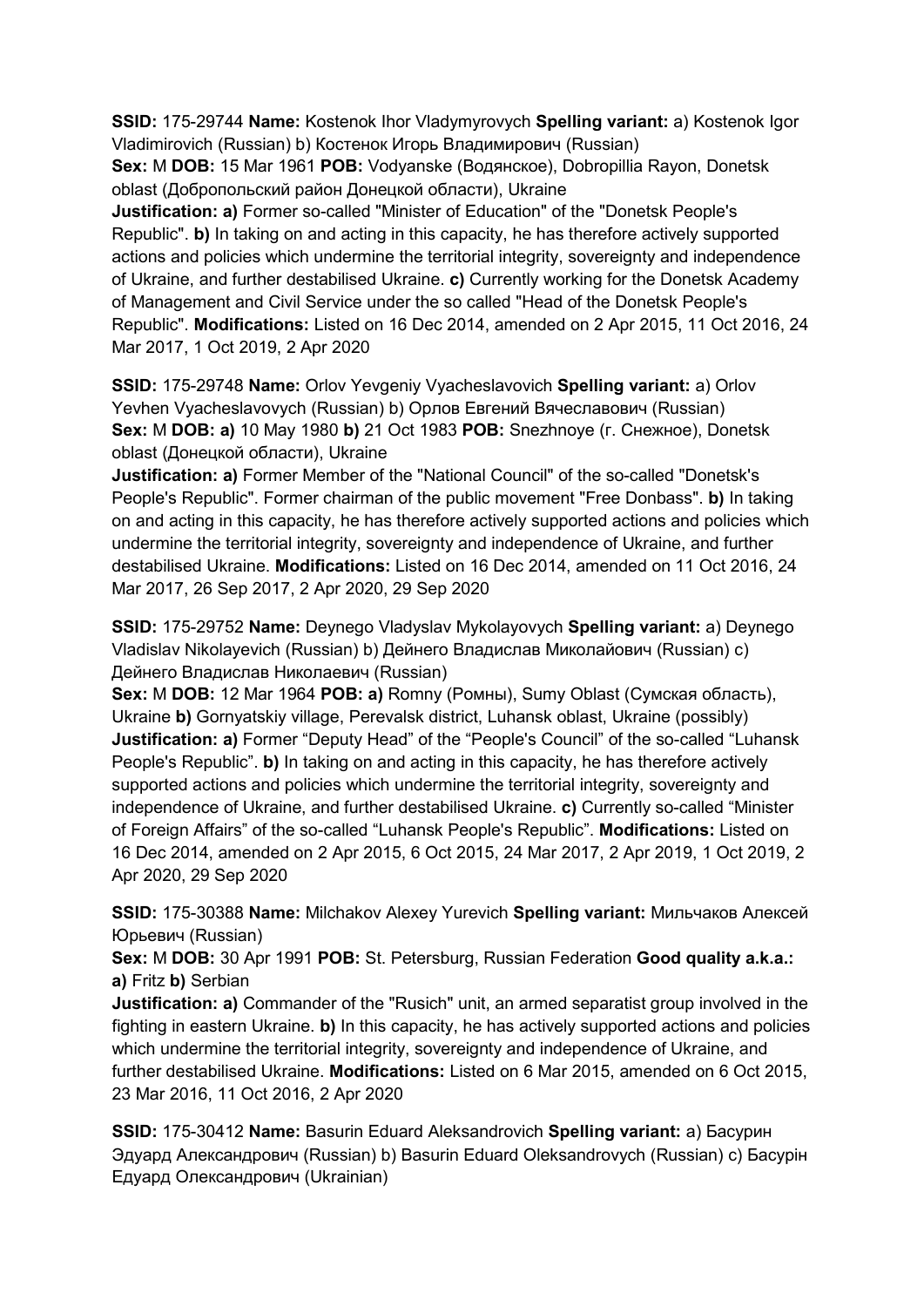**Sex:** M **DOB:** 27 Jun 1966 **POB:** Donetsk, Ukraine

**Justification: a)** Spokesperson and Deputy Head of the "People's Militia" of the so-called "Donetsk People's Republic". **b)** In taking on and acting in this capacity, he has therefore actively supported actions and policies which undermine the territorial integrity, sovereignty and independence of Ukraine, and further destabilised Ukraine. **Modifications:** Listed on 6 Mar 2015, amended on 2 Apr 2015, 6 Oct 2015, 23 Mar 2016, 11 Oct 2016, 24 Mar 2017, 15 Aug 2017, 26 Sep 2017, 1 Oct 2019, 2 Apr 2020

**SSID:** 175-30416 **Name:** Shubin Alexandr Vasilievich **Spelling variant:** Шубин Александр Васильевич (Russian)

**Sex:** M **DOB: a)** 20 May 1972 **b)** 30 May 1972 **POB:** Luhansk, Ukraine

**Justification: a)** Former so-called "Minister of Justice", of the illegal so-called "Luhansk People's Republic". Former chairman of the "Central Election Commission" of the so-called "Luhansk People's Republic". **b)** In taking on and acting in this capacity, he has therefore actively supported actions and policies which undermine the territorial integrity, sovereignty and independence of Ukraine, and further destabilised Ukraine. **c)** Dismissed as chairman of the "Central Election Commission" of the so-called "Luhansk People's Republic" in Jun 2018. **d)** Continues to support and legitimise separatist policies. **Modifications:** Listed on 6 Mar 2015, amended on 6 Oct 2015, 23 Mar 2016, 24 Mar 2017, 27 Sep 2018, 2 Apr 2019, 1 Oct 2019, 2 Apr 2020

**SSID:** 175-30420 **Name:** Ignatov Sergey Yurevich **Spelling variant:** Игнатов Сергей Юрьевич (Russian)

**Sex:** M **DOB:** 7 Jan 1967 **POB:** Michurinsk (Мичуринск), Tambov Oblast (Тамбовская область), Russian Federation **Good quality a.k.a.: a)** Kuzovlev (Кузовлев) **b)** Tambov (ТAMБOB)

**Justification: a)** Former so-called Commander in Chief of the People's Militia of the "Luhansk People's Republic". **b)** In taking on and acting in this capacity, he has therefore actively supported actions and policies which undermine the territorial integrity, sovereignty and independence of Ukraine, and further destabilised Ukraine. **c)** Former Commander of 8th Army of the Russian Armed Force. Chief of Staff and First Deputy Commander of the Russian Southern Military District. **Modifications:** Listed on 6 Mar 2015, amended on 23 Mar 2016, 11 Oct 2016, 24 Mar 2017, 21 Mar 2018, 1 Oct 2019, 2 Apr 2020

**SSID:** 175-30428 **Name:** Gogiashvili (Maiden name: Filippova) Ekaterina Vladimirovna **Spelling variant:** a) ГОГИАШВИЛИ (Maiden name: ФИЛИППОВА) Екатерина Владимировна (Russian) b) Gogiashvili (Maiden name: Filippova) Kateryna Volodymyrivna (Russian) c) Гогiашвiлi (Maiden name: ФIЛIППОВА) Катерина Володимирівна (Ukrainian) **Sex:** W **DOB:** 20 Jan 1988 **POB:** Pokrovsk (f.k.a. Krasnoarmeysk), Donetskaya oblast, Ukraine

**Justification: a)** Former so-called "Minister of Justice" of the so-called "Donetsk People's Republic". **b)** In taking on and acting in this capacity, she has therefore actively supported actions and policies which undermine the territorial integrity, sovereignty and independence of Ukraine, and further destabilised Ukraine. **c)** Former Director for the Department for the organisation of work of the so-called "Council of Ministers of the Donetsk People's Republic". Deputy Head of office of the so-called "Ombudsperson of the Donetsk People's Republic". **Modifications:** Listed on 6 Mar 2015, amended on 6 Oct 2015, 23 Mar 2016, 24 Mar 2017, 15 Aug 2017, 27 Sep 2018, 2 Apr 2020, 29 Sep 2020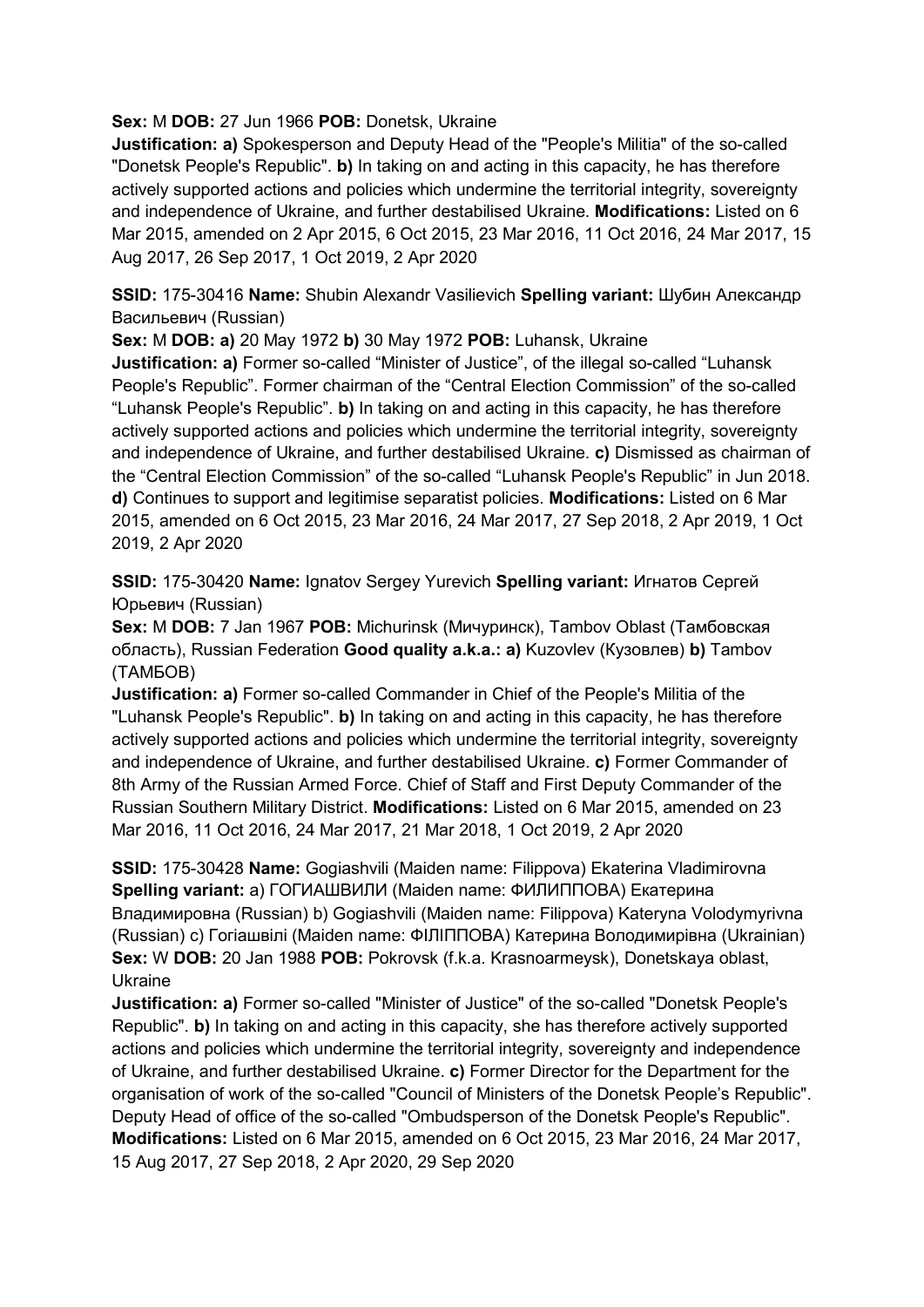**SSID:** 175-30435 **Name:** Timofeev Aleksandr Yurievich **Spelling variant:** a) Тимофеев Александр Юрьевич (Russian) b) Tymofeyev Oleksandr Yuriyovych (Russian) c) Тимофеєв Олександр Юрійович (Ukrainian)

**Sex:** M **DOB:** 15 May 1971 **POB:** Nevinnomyssk (Невинномысск), Stavropol Krai (Ставропольский край), Russian Federation

**Justification: a)** Former so-called "Minister of Finance and Taxes" of the "Donetsk People's Republic". **b)** In taking on and acting in this capacity, he has therefore actively supported actions and policies which undermine the territorial integrity, sovereignty and independence of Ukraine, and further destabilised Ukraine. **c)** Dismissed as so-called "Minister of Finance and Taxes" in Sep 2018. Remains active in supporting separatist actions or policies. **Modifications:** Listed on 6 Mar 2015, amended on 6 Oct 2015, 11 Oct 2016, 24 Mar 2017, 15 Aug 2017, 2 Apr 2019, 1 Oct 2019, 2 Apr 2020

**SSID:** 175-30440 **Name:** Manuylov Evgeny Vladimirovich **Spelling variant:** a) Мануйлов Евгений Владимирович (Russian) b) Manuylov Yevhen Volodymyrovych (Russian) c) Мануйлов Євген Володимирович (Ukrainian)

**Sex:** M **DOB:** 5 Jan 1967 **POB:** Baranykivka (с. Бараниковка), Bilovodsk Raion, Luhansk region (Беловодского района Луганской области), Ukraine

**Justification: a)** So-called "Minister of Finance" of the so-called "Luhansk People's Republic". **b)** In taking on and acting in this capacity, he has therefore actively supported actions and policies which undermine the territorial integrity, sovereignty and independence of Ukraine, and further destabilised Ukraine. **Modifications:** Listed on 6 Mar 2015, amended on 2 Apr 2015, 6 Oct 2015, 23 Mar 2016, 24 Mar 2017, 15 Aug 2017, 26 Sep 2017, 2 Apr 2020

**SSID:** 175-30444 **Name:** Yatsenko Viktor Vyacheslavovich **Spelling variant:** a) Яценко Виктор Вячеславович (Russian) b) Yatsenko Viktor Viacheslavovych (Russian) c) Яценко Віктор В'ячеславович (Ukrainian)

**Sex:** M **DOB:** 22 Apr 1985 **POB:** Kherson, Ukraine

**Justification: a)** Former so-called "Minister of Communications" of the so-called "Donetsk People's Republic" (until Oct 2019). **b)** In taking on and acting in this capacity, he has therefore actively supported actions and policies which undermine the territorial integrity, sovereignty and independence of Ukraine, and further destabilised Ukraine. **Modifications:**  Listed on 6 Mar 2015, amended on 6 Oct 2015, 11 Oct 2016, 24 Mar 2017, 15 Aug 2017, 2 Apr 2020

**SSID:** 175-30451 **Name:** Besedina Olga Igorevna **Spelling variant:** a) Беседина Ольга Игорева (Russian) b) Besedina Olha Ihorivna (Russian) c) Беседiна Ольга Iгорівна (Ukrainian)

**Sex:** W **DOB:** 10 Dec 1976 **POB:** Luhansk, Ukraine

**Justification: a)** Former so-called "Minister of Economic Development and Trade" of the socalled "Luhansk People's Republic". **b)** In taking on and acting in this capacity, she has therefore actively supported actions and policies which undermine the territorial integrity, sovereignty and independence of Ukraine, and further destabilised Ukraine. **c)** Former head of the foreign economy department at the Office of the head of the "Luhansk Administration". **Modifications:** Listed on 6 Mar 2015, amended on 23 Mar 2016, 11 Oct 2016, 24 Mar 2017, 15 Aug 2017, 21 Mar 2018, 1 Oct 2019, 2 Apr 2020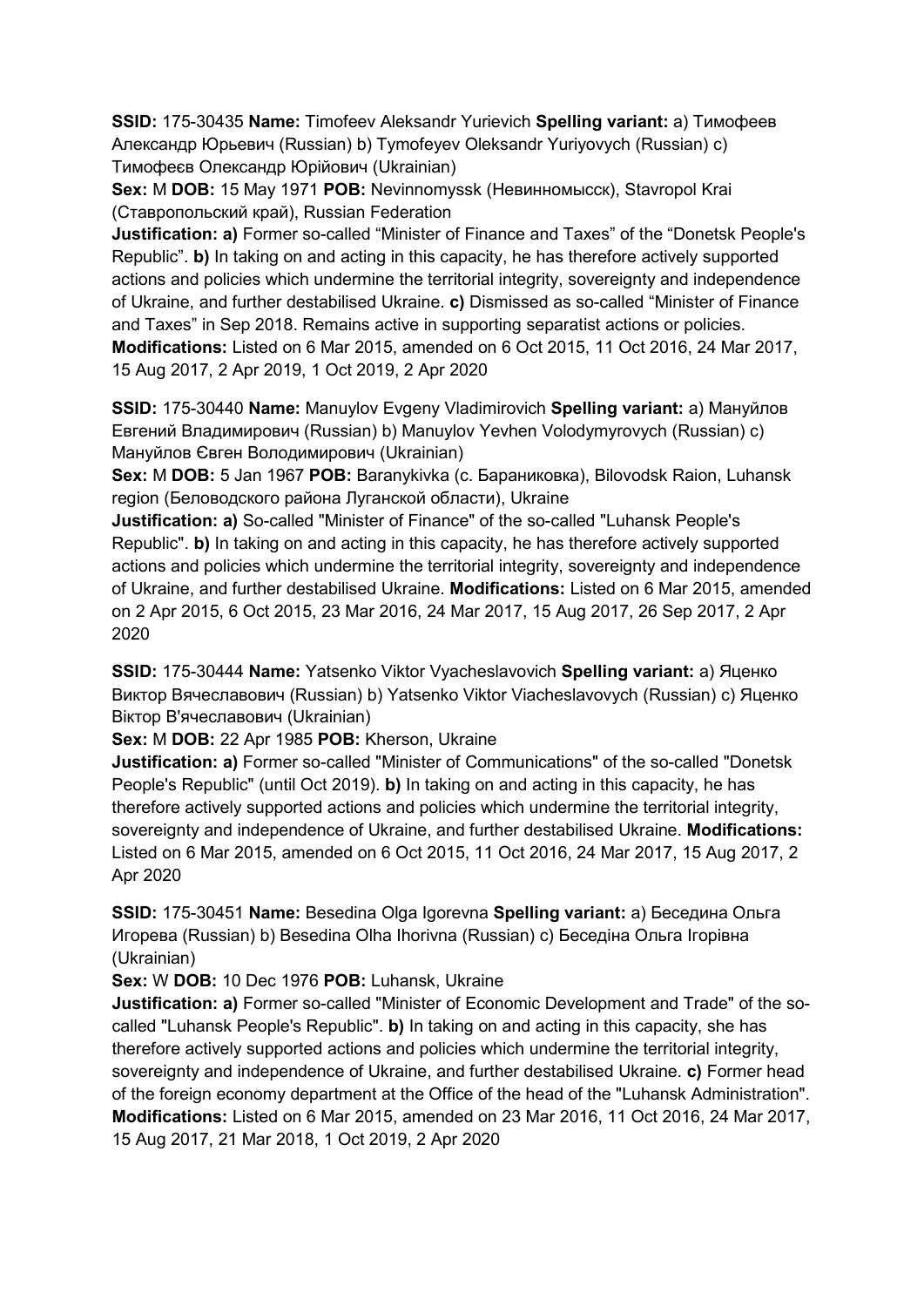**SSID:** 175-30455 **Name:** Ismailov Zaur Raufovich **Spelling variant:** a) Исмаилов Заур Рауфович (Russian) b) Ismayilov Zaur Raufovych (Russian) c) Iсмаїлов Заур Рауфович (Ukrainian)

**Sex:** M **DOB: a)** 25 Jul 1978 **b)** 23 Mar 1975 **POB:** Krasny Luch, Voroshilovgrad, Luhansk region, Ukraine

**Justification: a)** Former so-called "General Prosecutor" of the so-called "Luhansk People's Republic" (until Oct 2017). Currently so-called "Minister of Justice" of the so-called "Luhansk People's Republic". **b)** In taking on and acting in this capacity, he has therefore actively supported actions and policies which undermine the territorial integrity, sovereignty and independence of Ukraine, and further destabilised Ukraine. **Modifications:** Listed on 6 Mar 2015, amended on 2 Apr 2015, 6 Oct 2015, 11 Oct 2016, 24 Mar 2017, 15 Aug 2017, 21 Mar 2018, 27 Sep 2018, 2 Apr 2020, 29 Sep 2020

**SSID:** 175-30462 **Name:** Antonov Anatoly Ivanovich **Spelling variant:** Антонов Анатолий Иванович (Russian)

**Sex:** M **DOB:** 15 May 1955 **POB:** Omsk, Russian Federation

**Justification: a)** Former Deputy Minister of Defence and, in that capacity, involved in supporting the deployment of Russian troops in Ukraine. **b)** According to the present Russian Ministry of Defence structure, in that capacity he participated in shaping and implementing the policy of the Russian Government. These policies threaten the territorial integrity, sovereignty and independence of Ukraine. **c)** As of 28 Dec 2016, Former Deputy Minister of Foreign Affairs. **d)** Holds a position of an Ambassador in the diplomatic corps of the Russian Federation. **Modifications:** Listed on 6 Mar 2015, amended on 6 Oct 2015, 26 Sep 2017, 21 Mar 2018, 2 Apr 2020

**SSID:** 175-30469 **Name:** Bakhin Arkady Viktorovich **Spelling variant:** Бахин Аркадий Викторович (Russian)

**Sex:** M **DOB:** 8 May 1956 **POB:** Kaunas, Lithuania

**Justification: a)** Former First Deputy Minister of Defence (until 17 Nov 2015) and was, in that capacity, involved in supporting the deployment of Russian troops in Ukraine. **b)**  According to the present Russian Ministry of Defence structure, in that capacity he participates in shaping and implementing the policy of the Russian Government. These policies threaten the territorial integrity, sovereignty and independence of Ukraine. **c)**  Currently employed by Rosatom. **Modifications:** Listed on 6 Mar 2015, amended on 6 Oct 2015, 23 Mar 2016, 24 Mar 2017, 2 Apr 2020

**SSID:** 175-30476 **Name:** Kartapolov Andrei Valeryevich **Spelling variant:** Картaполов Андрей Валерьевич (Russian)

**Sex:** M **DOB:** 9 Nov 1963 **POB:** Germany, Democratic Republic (GDR)

**Justification: a)** Former Commander of the Western Military District. Former Director of the Main Operations Department and deputy chief of the General Staff of the Armed Forces of the Russian Federation. Actively involved in shaping and implementing the military campaign of the Russian forces in Ukraine. **b)** According to the stated activities of the general staff, by exercising operational control over the armed forces, he was actively involved in shaping and implementing the Russian government policy threatening the territorial integrity, sovereignty and independence of Ukraine. **c)** Deputy Minister of Defence since Jul 2018. **Modifications:** Listed on 6 Mar 2015, amended on 6 Oct 2015, 23 Mar 2016, 2 Apr 2019, 2 Apr 2020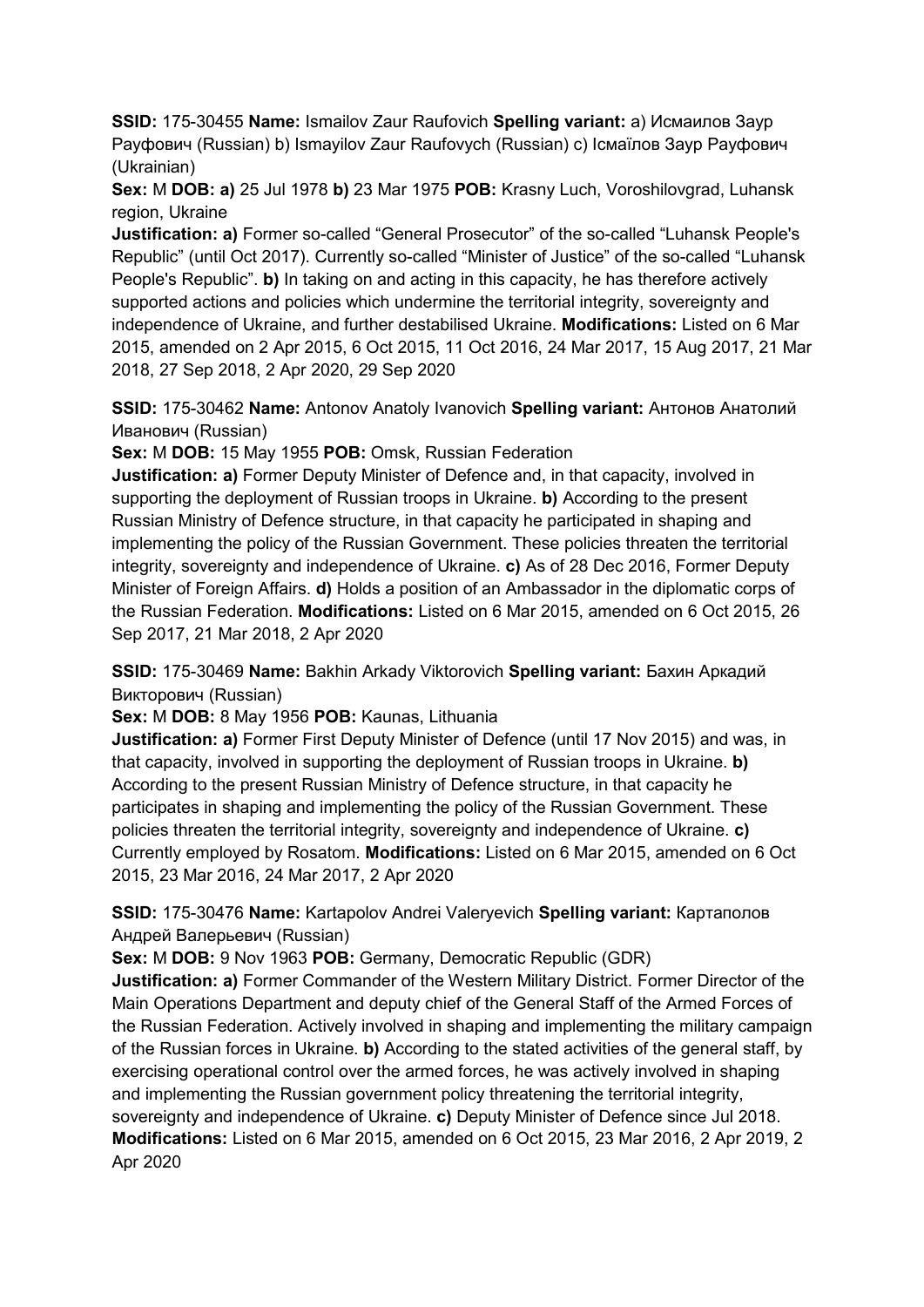**SSID:** 175-30489 **Name:** Rashkin Valery Fedorovich **Spelling variant:** Рашкин Валерий Фёдорович (Russian)

**Sex:** M **DOB:** 14 Mar 1955 **POB:** Zhilino, Kaliningrad Region, Russian Federation **Justification: a)** First Deputy Chairman of the State Duma Committee on Ethnicity issues. **b)** He is the founder of the civil movement "Krassnaya Moskva - Red Moscow - Patriotic Front Aid" which organised public demonstrations supporting separatists, thereby supporting policies which undermine the territorial integrity, sovereignty and independence of Ukraine. On 20 Mar 2014 he voted in favour of the draft Federal Constitutional Law "on the acceptance into the Russian Federation of the "Republic of Crimea" and the formation within the Russian Federation of new federal subjects - the "Republic of Crimea" and the City of Federal Status Sevastopol". **Modifications:** Listed on 6 Mar 2015, amended on 6 Oct 2015, 2 Apr 2020

**SSID:** 175-35242 **Name:** Balbek Ruslan Ismailovich **Spelling variant:** Бальбек Руслан Исмаилович (Russian)

**Sex:** M **DOB:** 28 Aug 1977 **POB:** Bekabad, Uzbekistan

**Justification: a)** Member of the State Duma, elected from the illegally annexed Autonomous "Republic of Crimea". **b)** Deputy Chairperson of the Duma Committee on ethnic affairs. **c)** In 2014 Balbek was appointed as a Deputy Chairperson of the Council of Ministers of the socalled "Republic of Crimea" and worked in this capacity for the integration of the illegally annexed Crimean peninsula into the Russian Federation, for which he has been awarded with a medal "For the Defence of the Republic of Crimea". He has supported the annexation of Crimea in public statements, including on his profile on the United Russia (Crimean branch) website and a press article published on NTV website on 3 Jul 2016. **Modifications:**  Listed on 17 Nov 2016, amended on 2 Apr 2020

**SSID:** 175-35251 **Name:** Bakharev Konstantin Mikhailovich **Spelling variant:** Бахарев Константин Михайлович (Russian)

**Sex:** M **DOB:** 20 Oct 1972 **POB:** Simferopol, Ukraine

**Justification: a)** Member of the State Duma, elected from the illegally annexed Autonomous "Republic of Crimea". **b)** Vice Chairman of the Duma Committee on Financial Markets. **c)** In Mar 2014 Bakharev was appointed as a Deputy Chairperson of the State Council of the socalled "Republic of Crimea", and in Aug 2014 as First Deputy Chairperson of that body. He has admitted his personal involvement in the events of 2014 that led to the illegal annexation of Crimea and Sevastopol, which he has publicly supported, including in an interview published on gazetakrimea.ru website on 22 Mar 2016 and c-pravda.ru website on 23 Aug 2016. He was awarded with the order "For loyalty to duty" by the "authorities" of "Republic of Crimea". **Modifications:** Listed on 17 Nov 2016, amended on 21 Mar 2018, 2 Apr 2020, 29 Sep 2020

**SSID:** 175-35259 **Name:** Belik Dmitry Anatolievich **Spelling variant:** Белик Дмитрий Анатольевич (Russian)

**Sex:** M **DOB:** 17 Oct 1969 **POB:** Kular, Ust-Yansky District, Russian Federation **Justification: a)** Member of the State Duma, elected from the illegally annexed city of Sevastopol. **b)** Member of the Duma Committee on Control and Regulation and Chairman of the Experts' Committee for development of legislation for Crimea and Sevastopol. **c)** As a member of the Sevastopol municipal administration in Feb–Mar 2014 he supported the activities of the so-called "People's Mayor" Alexei Chaliy. He has publicly admitted his involvement in the events of 2014 that led to the illegal annexation of Crimea and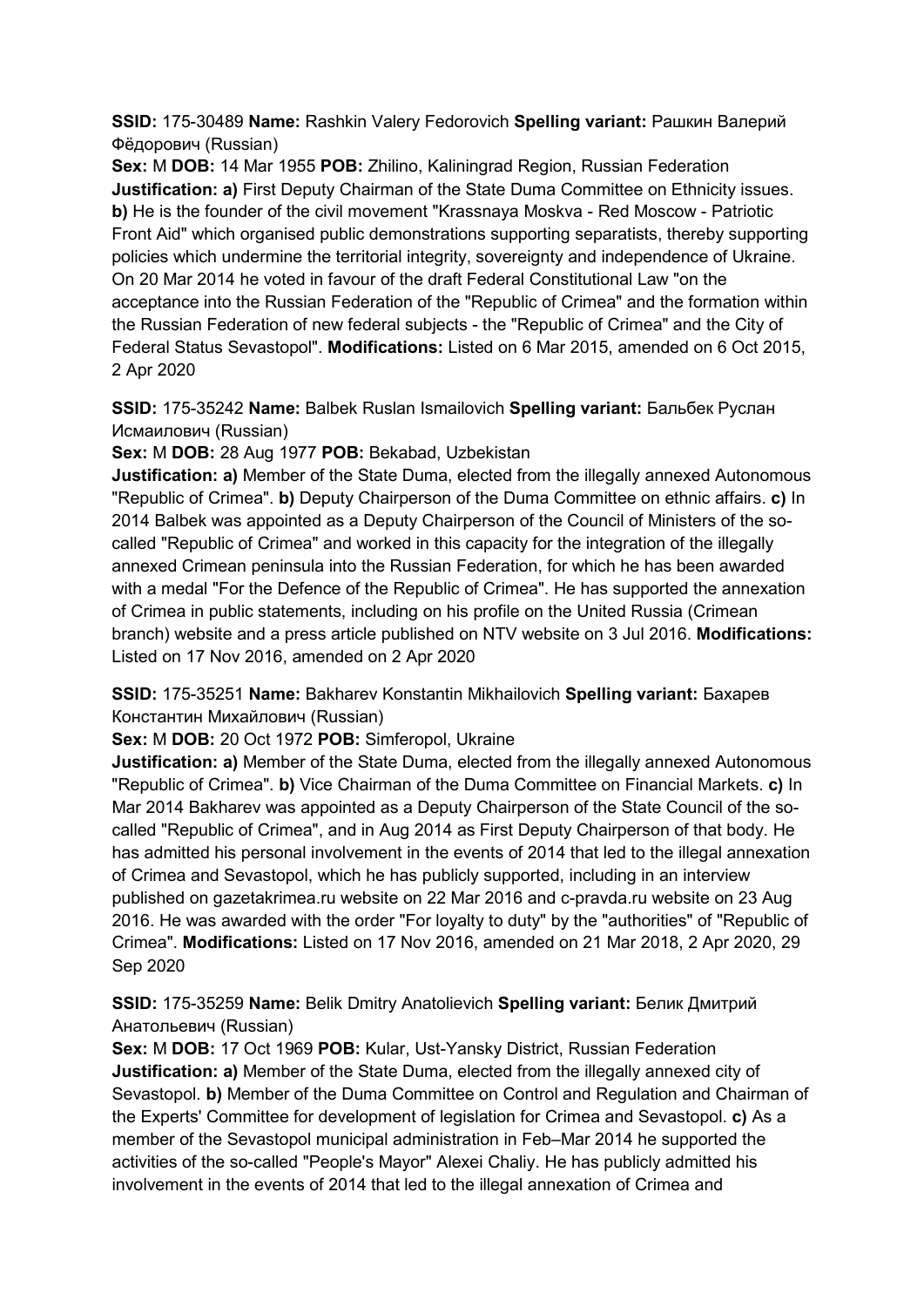Sevastopol, which he publicly defended, including on his personal website and in an interview published on 21 Feb 2016 on nation-news.ru website. **d)** For his involvement in the annexation process he has been awarded with Russian State order "For Merit to the Fatherland — second degree". **Modifications:** Listed on 17 Nov 2016, amended on 21 Mar 2018, 2 Apr 2020, 29 Sep 2020

**SSID:** 175-35269 **Name:** Kozenko Andrei Dmitrievich **Spelling variant:** Козенко Андрей Дмитриевич (Russian)

**Sex:** M **DOB:** 3 Aug 1981 **POB:** Simferopol, Ukraine

**Justification: a)** Member of the State Duma, elected from the illegally annexed Autonomous "Republic of Crimea". **b)** Member of Duma Committee on Financial Markets. **c)** In Mar 2014 Kozenko was appointed as a Deputy Chairperson of the State Council of the so-called "Republic of Crimea". He has publicly admitted his involvement in the events of 2014 that led to the illegal annexation of Crimea and Sevastopol, which he has publicly defended, including in an interview published on gazetacrimea.ru website on 12 Mar 2016. For his involvement in the annexation process he has been awarded with a medal "For the defence of "Republic of Crimea" by the local "authorities". **Modifications:** Listed on 17 Nov 2016, amended on 2 Apr 2020

**SSID:** 175-35277 **Name:** Savchenko Svetlana Borisovna **Spelling variant:** Савченко Светлана Борисовна (Russian)

**Sex:** W **DOB:** 24 Jun 1965 **POB:** Belogorsk, Ukraine

**Justification: a)** Member of the State Duma, elected from the illegally annexed Autonomous "Republic of Crimea". **b)** Member of the Duma Committee on Culture. **c)** She has been a member of the Supreme Council of the Autonomous "Republic of Crimea" since 2012 and as of Mar 2014 supported the integration of the illegally annexed Crimea and Sevastopol into the Russian Federation. In Sep 2014 Savchenko was elected to the State Council of the socalled "Republic of Crimea". She has defended the illegal annexation of Crimea and Sevastopol on numerous occasions in public statements, including interviews published on c-pravda.ru website on 2 Apr 2016 and 20 Aug 2016. She has been awarded with Russian state order "For duties to the motherland" — II degree in 2014 and with the order "For loyalty to duty" by the "authorities" of "Republic of Crimea" in 2015. **Modifications:** Listed on 17 Nov 2016, amended on 2 Apr 2020

**SSID:** 175-35286 **Name:** Shperov Pavel Valentinovich **Spelling variant:** Шперов Павел Валентинович (Russian)

**Sex:** M **DOB:** 4 Jul 1971 **POB:** Simferopol, Ukraine

**Justification: a)** Member of the State Duma, elected from the illegally annexed Autonomous "Republic of Crimea". **b)** Member of the Duma Committee for CIS Affairs, Eurasian Integration and Relations with Compatriots. **c)** In Sep 2014 Shperov was elected to the State Council of the so-called "Republic of Crimea". **d)** He has publicly admitted, including in an interview published on ldpr-rk.ru website on 3 Sep 2016, his role in the events of 2014 that led to the illegal annexation of Crimea and Sevastopol and in particular his role in the organisation of the illegal referendum on the illegal annexation of the peninsula. **Modifications:** Listed on 17 Nov 2016, amended on 24 Mar 2017, 2 Apr 2020

**SSID:** 175-37050 **Name:** Cherezov Andrey Vladimirovich **Spelling variant:** a) Tscheresow Andrey Vladimirovich (Russian) b) Черезов Андрей Владимирович (Russian) **Sex:** M **DOB:** 12 Oct 1967 **POB:** Salair, Kemerovskaya Oblast, Russian Federation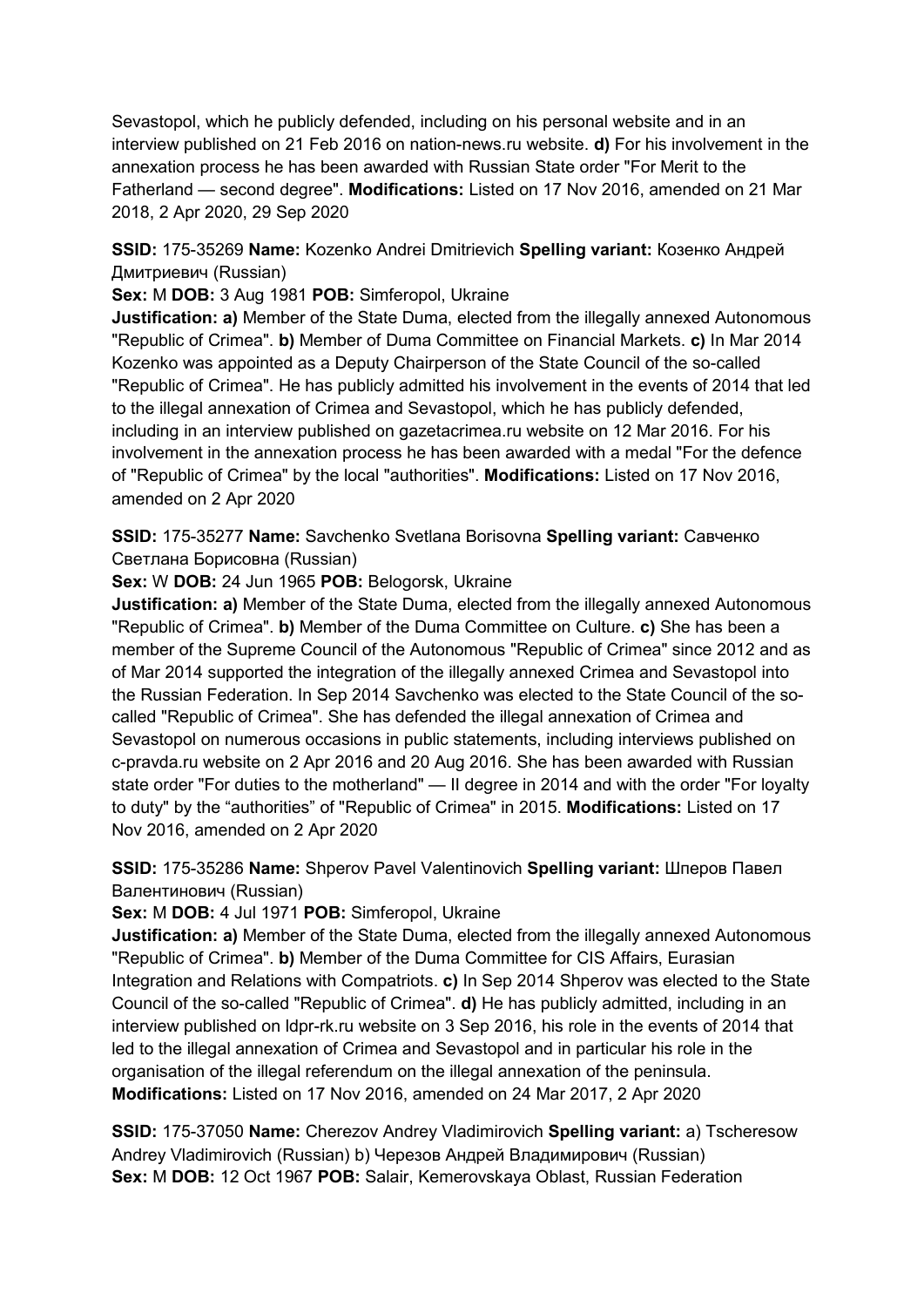**Justification: a)** Vice-Minister for Energy of the Russian Federation. **b)** Shares responsibility for the decision to transfer gas turbines that had been delivered by Siemens Gas Turbine Technologies OOO to OAO VO Technopromexport, to be installed in Crimea. This decision contributes to establishing an independent power supply for Crimea and Sevastopol as a means of supporting their separation from Ukraine, and undermines the territorial integrity, sovereignty and independence of Ukraine. **Modifications:** Listed on 15 Aug 2017, amended on 2 Apr 2020, 29 Sep 2020

**SSID:** 175-37058 **Name:** Grabchak Evgeniy Petrovich **Spelling variant:** Грабчак Евгений Петрович (Russian)

**Sex:** M **DOB:** 18 Jul 1981 **POB:** Ust-Labinsk, Krasnodar Region, Russian Federation **Justification: a)** Former Head of Department in the Energy Ministry of the Russian Federation and responsible within the Ministry of Energy of the Russian Federation for the development of electro-energetic projects in Crimea. These projects contribute to establishing an independent power supply for Crimea and Sevastopol as a means of supporting their separation from Ukraine, and undermine the territorial integrity, sovereignty and independence of Ukraine. **b)** Vice-Minister for Energy of the Russian Federation. **Modifications:** Listed on 15 Aug 2017, amended on 2 Apr 2020, 29 Sep 2020

**SSID:** 175-37066 **Name:** Topor-Gilka Sergey Anatolevich **Spelling variant:** Топор-Гилка Сергей Анатольевич (Russian)

**Sex:** M **DOB:** 17 Feb 1970

**Justification:** In his capacity as Director General of OAO "VO TPE", he led the negotiations with Siemens Gas Turbine Technologies OOO regarding the purchase and delivery of the gas turbines for a power plant in Taman, Krasnodar region, Russian Federation. He was later, as Director General of OOO "VO TPE", responsible for the transfer of the gas turbines to Crimea and for the implementation of the construction project of the thermal power plants Balaklava and Tavricheskaya, where the turbines were installed. This contributes to establishing an independent power supply for Crimea and Sevastopol as a means of supporting their separation from Ukraine, and undermines the territorial integrity, sovereignty and independence of Ukraine. **Other information:** Director General of OAO "VO TPE" until its insolvency, Director General of OOO "VO TPE". **Modifications:** Listed on 15 Aug 2017, amended on 21 Mar 2018, 1 Oct 2019

**SSID:** 175-37667 **Name:** Ovsyannikov Dmitry Vladimirovich **Spelling variant:** Овсянников Дмитрий Владимирович (Russian)

**Sex:** M **DOB:** 21 Feb 1977 **POB:** Omsk, Russian Federation

**Justification: a)** Former "Governor of Sevastopol" (until Jul 2019). **b)** Ovsyannikov was elected the "Governor of Sevastopol" in the elections of 10 Sep 2017 organised by the Russian Federation in the illegally annexed city of Sevastopol. **c)** On 28 Jul 2016, President Putin appointed him as the acting "Governor of Sevastopol". In this capacity, he has worked for further integration of the illegally annexed Crimean peninsula into the Russian Federation, and is as such responsible for actively supporting, or implementing actions or policies which undermine or threaten the territorial integrity, sovereignty, and independence of Ukraine. **d)** In 2017 he made public statements supporting the illegal annexation of Crimea and Sevastopol and on the anniversary of the illegal "Crimean referendum". He commemorated the veterans of the so called "self-defence units" that facilitated the deployment of Russian forces on the Crimean peninsula in the run-up to its illegal annexation by the Russian Federation, and called for Sevastopol to become the Southern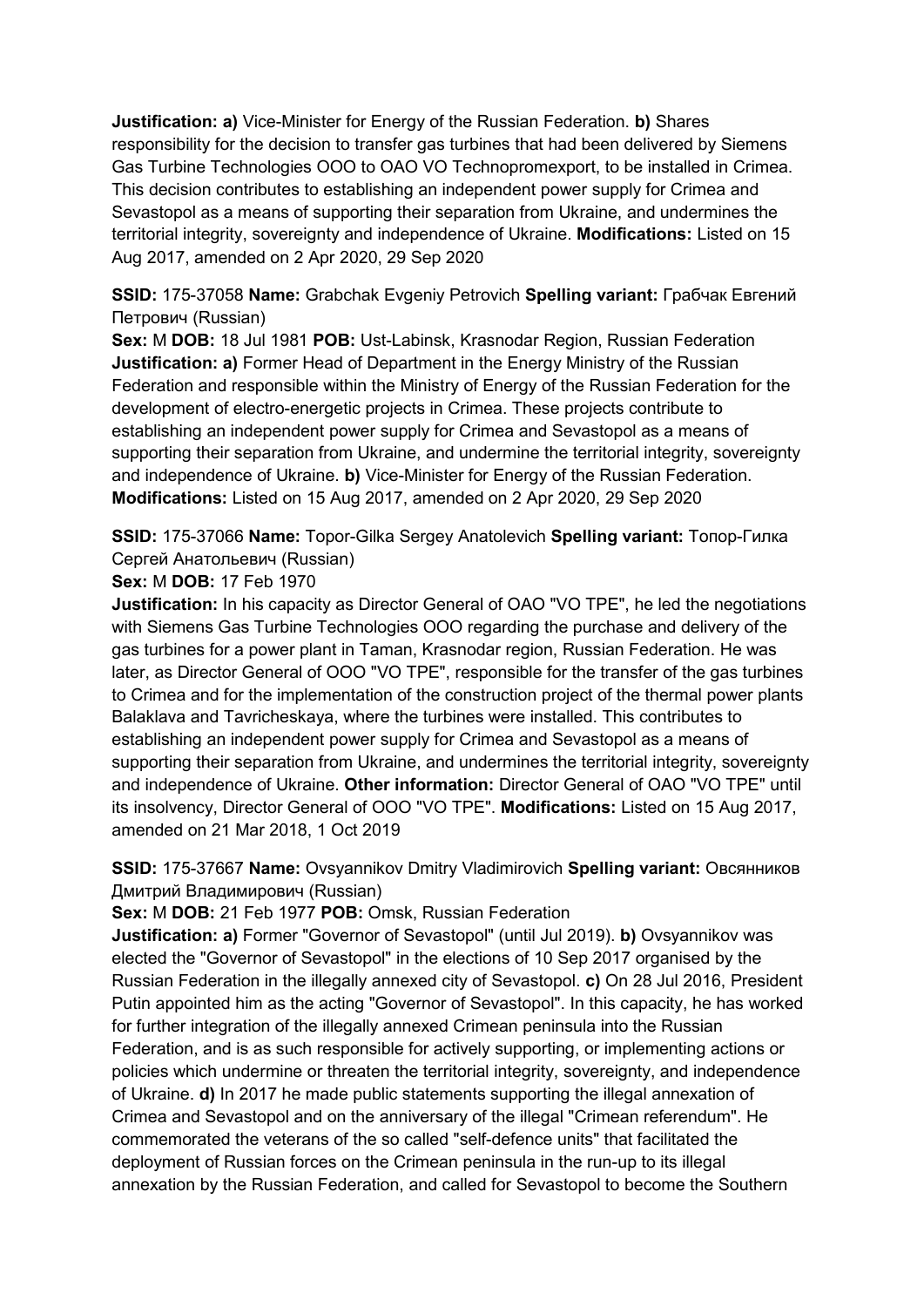capital of the Russian Federation. **e)** Former Deputy Minister for Industry and Trade of the Russian Federation (until Apr 2020). **Modifications:** Listed on 22 Dec 2017, amended on 2 Apr 2020, 25 Mar 2021

**SSID:** 175-38915 **Name:** Guzeyeva Inna Nikolayevna **Spelling variant:** a) ГУЗЕЕВА Инна Николаевна (Russian) b) Guzeeva Inna Nikolayevna (Russian) c) ГУЗЕЕВА Инна Николаевна (Russian) d) Huzieieva Inna Mykolayivna (Ukrainian) e) ГУЗЄЄВА Iнна Миколаївна (Ukrainian)

**Sex:** W **DOB:** 20 May 1971 **POB:** Crimea, Ukraine

**Justification:** Deputy Chair of the Crimea Electoral Commission. In this capacity she participated in the organisation of the Russian presidential elections of 18 Mar 2018 and the regional and local elections of 8 Sep 2019 in the illegally annexed Crimea and Sevastopol, and thereby actively supported and implemented policies that undermine the territorial integrity, sovereignty and independence of Ukraine. **Modifications:** Listed on 23 May 2018, amended on 26 Jun 2018, 2 Apr 2020

**SSID:** 175-38922 **Name:** Bezruchenko Natalya Ivanovna **Spelling variant:** a) Bezruchenko Natalia Ivanovna (Russian) b) БЕЗРУЧЕНКО Наталья Ивановна (Russian) c) Bezruchenko Nataliya Ivanivna (Ukrainian) d) БЕЗРУЧЕНКО Наталія Iванівна (Ukrainian) **Sex:** W **DOB:** 22 Aug 1979 **POB:** Simferopol, Crimea, Ukraine

**Justification:** Secretary of the Crimea Electoral Commission. In this capacity she participated in the organisation of the Russian presidential elections of 18 Mar 2018 and the regional and local elections of 8 Sep 2019 in the illegally annexed Crimea and Sevastopol, and thereby actively supported and implemented policies that undermine the territorial integrity, sovereignty and independence of Ukraine. **Modifications:** Listed on 23 May 2018, amended on 26 Jun 2018, 2 Apr 2020

**SSID:** 175-38930 **Name:** Petukhov Aleksandr Yurevich **Spelling variant:** a) Petukhov Aleksandr Yurievich (Russian) b) ПЕТУХОВ Александр Юрьевич (Russian) c) Pietukhov Oleksandr Yuriyovych (Ukrainian) d) ПЄТУХОВ Олександр Юрійович (Ukrainian) **Sex:** M **DOB:** 17 Jul 1970 **POB:** Ryazan, Russian Federation

**Justification: a)** Former Chair of the Sevastopol Electoral Commission. In this capacity he participated in the organisation of the Russian presidential elections of 18 Mar 2018 in the illegally annexed Crimea and Sevastopol, and thereby actively supported and implemented policies that undermine the territorial integrity, sovereignty and independence of Ukraine. **b)**  Chief Federal Inspector of the Moscow region. **Modifications:** Listed on 23 May 2018, amended on 27 Sep 2018, 1 Oct 2019, 29 Sep 2020

**SSID:** 175-38935 **Name:** Pogorelov Miroslav Aleksandrovich **Spelling variant:** a) ПОГОРЕЛОВ Мирослав Александрович (Russian) b) Pohorielov Myroslav Oleksandrovych (Ukrainian) c) ПОГОРЄЛОВ Мирослав Олександрович (Ukrainian) **Sex:** M **DOB:** 7 Jun 1968 **POB:** Novorossiysk, Russian Federation **Justification:** Former Deputy Chair of the Sevastopol Electoral Commission (until May 2019). In this capacity he participated in the organisation of the Russian presidential elections of 18 Mar 2018 in the illegally annexed Crimea and Sevastopol, and thereby actively supported and implemented policies that undermine the territorial integrity, sovereignty and independence of Ukraine. **Modifications:** Listed on 23 May 2018, amended on 2 Apr 2020, 29 Sep 2020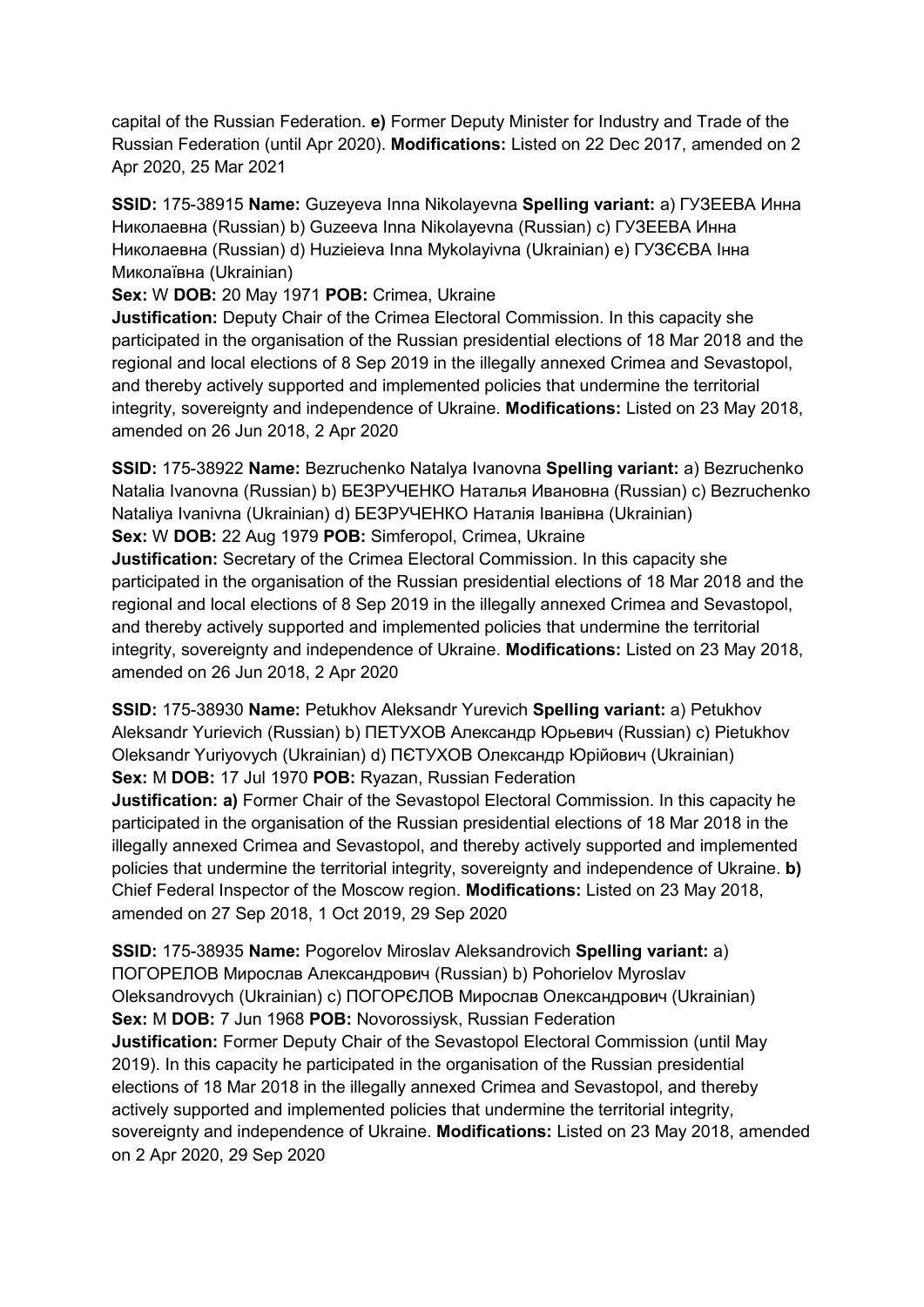**SSID:** 175-38940 **Name:** Kapranova Anastasiya Nikolayevna **Spelling variant:** a) КАПРАНОВА Анастасия Николаевна (Russian) b) Kapranova Anastasiya Mykolayivna (Ukrainian) c) КАПРАНОВА Анастасія Миколаївна (Ukrainian)

**Sex:** W **DOB: a)** 1964 **b)** 21 Apr 1964 (approximately)

**Justification:** Former Secretary of the Sevastopol Electoral Commission (until May 2019). In this capacity she participated in the organisation of the Russian presidential elections of 18 Mar 2018 in the illegally annexed Crimea and Sevastopol, and thereby actively supported and implemented policies that undermine the territorial integrity, sovereignty and independence of Ukraine. **Modifications:** Listed on 23 May 2018, amended on 2 Apr 2020

**SSID:** 175-39832 **Name:** Pozdnyakova Olga Valerievna **Spelling variant:** a) Pozdnyakova Olga Valeryevna (Russian) b) ПОЗДНЯКОВА Ольга Валерьевна (Russian) c) Pozdnyakova Olga Valeriyivna (Ukrainian) d) ПОЗДНЯКОВА Ольга Валеріївна (Ukrainian) **Sex:** W **DOB:** 30 Mar 1982 **POB:** Shakhty, Rostov Oblast, Russian Federation **Justification: a)** Former "Chairperson" of the "Central Electoral Commission" of the socalled "Donetsk People's Republic". In this capacity, she participated in the organisation of the so-called "elections" of 11 Nov 2018 in the so-called "Donetsk People's Republic", and thereby actively supported and implemented actions and policies which undermine the territorial integrity, sovereignty and independence of Ukraine, and further destabilised Ukraine. **b)** Head of the Directorate for Domestic Policy within the administration of the so called "Head of the Donetsk People's Republic". **Modifications:** Listed on 21 Dec 2018, amended on 1 Oct 2019

**SSID:** 175-39839 **Name:** Kravchenko Elena Valerievna **Spelling variant:** a) Kravchenko Elena Valeryevna (Russian) b) КРАВЧЕНКО Елена Валериевна (Russian) c) Kravchenko Olena Valeriyivna (Ukrainian) d) КРАВЧЕНКО Олена Валеріївна (Ukrainian) **Sex:** W **DOB:** 22 Feb 1983 **POB:** Ekaterinburg (f.k.a. Sverdlovsk), Russian Federation **Justification:** "Chairperson" of the "Central Electoral Commission" of the so-called "Luhansk People's Republic". In this capacity, she participated in the organisation of the so-called "elections" of 11 Nov 2018 in the so-called "Luhansk People's Republic", and thereby actively supported actions and implemented policies that undermine the territorial integrity, sovereignty and independence of Ukraine, and further destabilised Ukraine. **Modifications:**  Listed on 21 Dec 2018, amended on 14 Feb 2019, 2 Apr 2020

**SSID:** 175-39846 **Name:** Pasechnik Leonid Ivanovich **Spelling variant:** a) ПАСЕЧНИК Леонид Иванович (Russian) b) Pasichnyk Leonid Ivanovych (Ukrainian) c) ПАСІЧНИК Леонід Іванович (Ukrainian)

**Sex:** M **DOB:** 15 Mar 1970 **POB:** Voroshilovgrad - Luhansk, Voroshilovghrad Oblast, Ukraine

**Justification:** "Elected leader" of the so-called "Luhansk People's Republic". In taking on and acting in this capacity, he actively supported and implemented actions and policies which undermine the territorial integrity, sovereignty and independence of Ukraine, and further destabilised Ukraine. **Modifications:** Listed on 21 Dec 2018, amended on 2 Apr 2020

**SSID:** 175-39853 **Name:** Bidyovka Vladimir Anatolievich **Spelling variant:** a) Bidevka Vladimir Anatolievich (Russian) b) БИДЁВКА Владимир Анатольевич (Russian) c) Bidiovka Volodymyr Anatoliyovych (Ukrainian) d) БІДЬОВКА Володимир Анатолійович (Ukrainian) **Sex:** M **DOB:** 7 Mar 1981 **POB:** Makeevka, Donetsk Oblast, Ukraine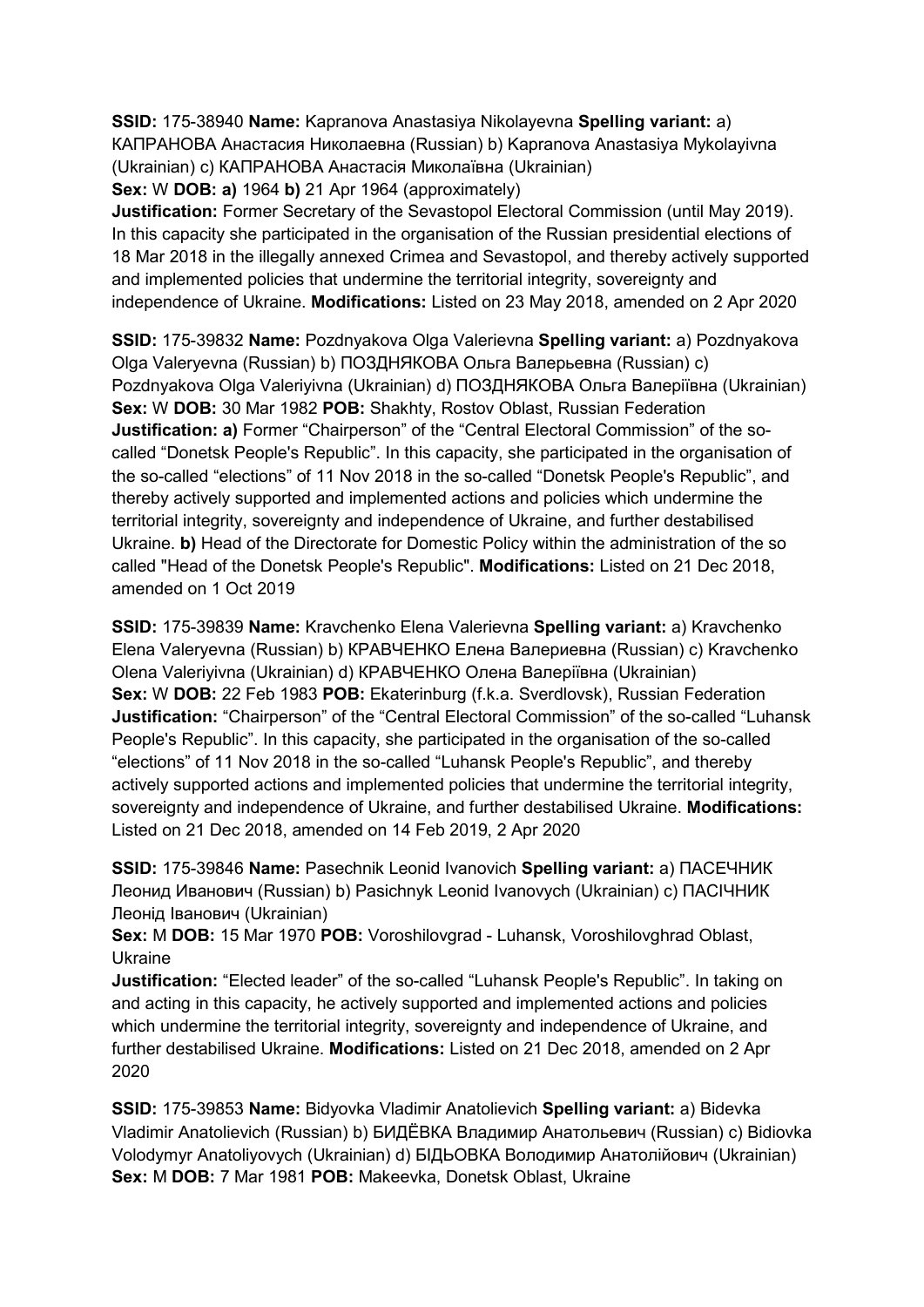**Justification:** "Chairperson" of the so-called "People's Council" of the so-called "Donetsk People's Republic". In taking on and acting in this capacity, he actively supported and implemented actions and policies which undermine the territorial integrity, sovereignty and independence of Ukraine, and further destabilised Ukraine. **Modifications:** Listed on 21 Dec 2018, amended on 2 Apr 2020

**SSID:** 175-39860 **Name:** Miroshnichenko Denis Nikolaevich **Spelling variant:** 

МИРОШНИЧЕНКО Денис Николаевич (Russian)

### **Sex:** M **DOB:** 8 Dec 1987 **POB:** Luhansk, Ukraine

**Justification:** "Chairperson" of the so-called "People's Council" of the so-called "Luhansk People's Republic". In taking on and acting in this capacity, he actively supported and implemented actions and policies which undermine the territorial integrity, sovereignty and independence of Ukraine, and further destabilised Ukraine. **Modifications:** Listed on 21 Dec 2018, amended on 2 Apr 2020

**SSID:** 175-39867 **Name:** Naydenko Aleksey Alekseevich **Spelling variant:** a) НАЙДЕНКО Алексей Алексеевич (Russian) b) Naydenko Oleksii Oleksiyovych (Ukrainian) c) НАЙДЕНКО Олексій Олексійович (Ukrainian)

**Sex:** M **DOB:** 2 Jun 1980 **POB:** Donetsk, Ukraine

**Justification:** "Deputy Chair" of the "Central Electoral Commission" of the so-called "Donetsk People's Republic". In this capacity, he participated in the organisation of the socalled "elections" of 11 Nov 2018 in the so-called "Donetsk People's Republic", and thereby actively supported and implemented policies that undermine the territorial integrity, sovereignty and independence of Ukraine, and further destabilised Ukraine. **Modifications:**  Listed on 21 Dec 2018, amended on 2 Apr 2020

**SSID:** 175-39873 **Name:** Vysotskiy Vladimir Yurievich **Spelling variant:** a) ВЫСОЦКИЙ Владимир Юрьевич (Russian) b) Vysotskiy Volodymyr Yuriyovych (Ukrainian) c) ВИСОЦЬКИЙ Володимир Юрійович (Ukrainian)

**Sex:** M **DOB:** 7 Apr 1985 **POB:** Lekarstvennoe village, Autonomous "Republic of Crimea", Ukraine

**Justification: a)** Former "Secretary" of the "Central Electoral Commission" of the so-called "Donetsk People's Republic". In this capacity, he participated in the organisation of the socalled "elections" of 11 Nov 2018 in the so-called "Donetsk People's Republic", and thereby actively supported and implemented policies that undermine the territorial integrity, sovereignty and independence of Ukraine, and further destabilised Ukraine. **b)** Acting Head of the "Central Electoral Commission" of the so-called "Donetsk People's Republic". **Modifications:** Listed on 21 Dec 2018, amended on 1 Oct 2019, 2 Apr 2020, 29 Sep 2020

**SSID:** 175-39879 **Name:** Svidchenko Maksim Aleksandrovich **Spelling variant:** a) СВИДЧЕНКО Максим Александрович (Russian) b) Svidchenko Maksym Oleksandrovych (Ukrainian) c) СВІДЧЕНКО Максим Олександрович (Ukrainian)

**Sex:** M **DOB:** 6 Apr 1978 **POB:** Luhansk, Ukraine

**Justification:** "Deputy Chair" of the "Central Electoral Commission" of the so-called "Luhansk People's Republic". In this capacity, he participated in the organisation of the socalled "elections" of 11 Nov 2018 in the so-called "Luhansk People's Republic", and thereby actively supported and implemented policies that undermine the territorial integrity, sovereignty and independence of Ukraine, and further destabilised Ukraine. **Modifications:**  Listed on 21 Dec 2018, amended on 2 Apr 2020, 29 Sep 2020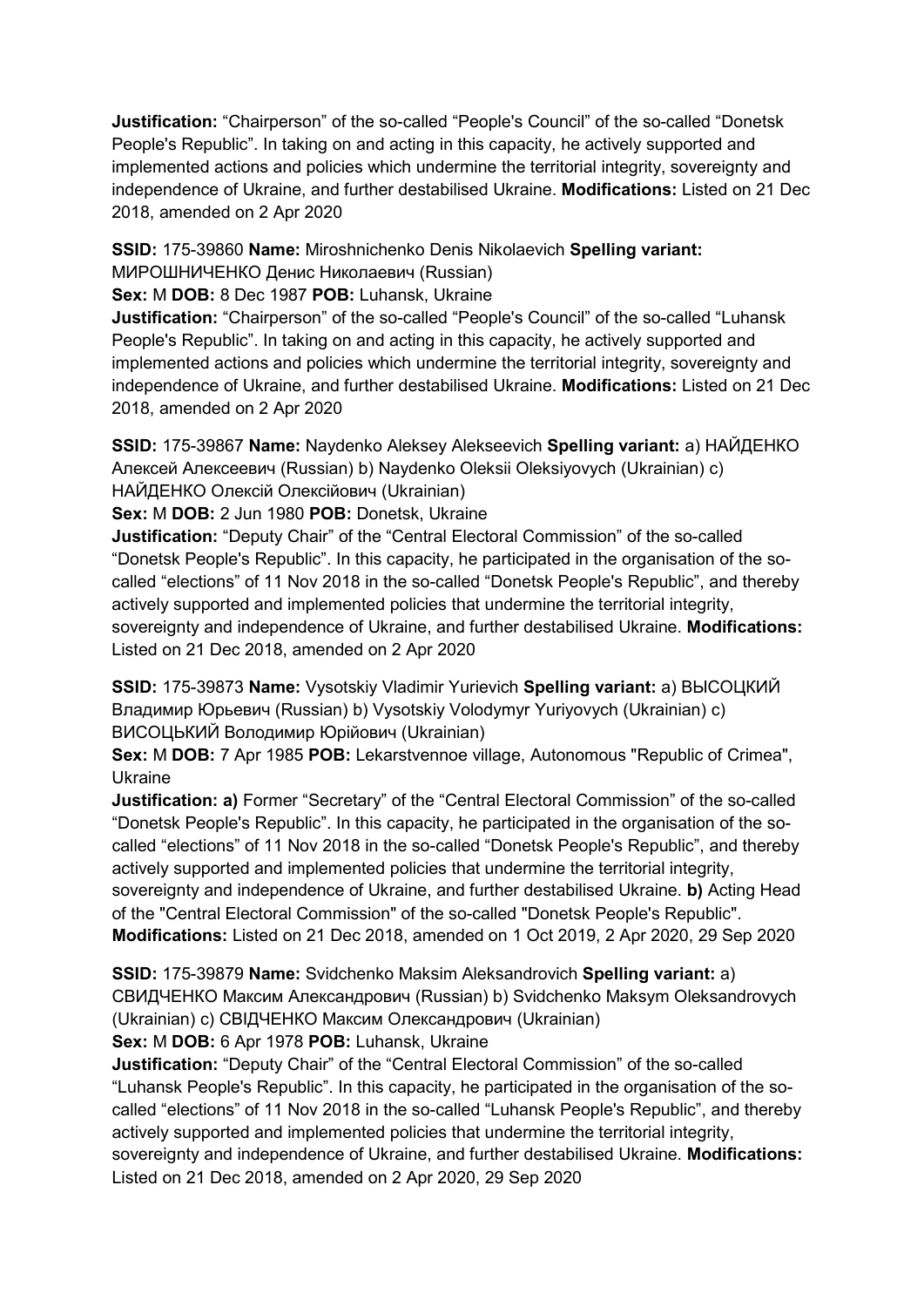# **SSID:** 175-39884 **Name:** Tereshchenko Ekaterina Vasilyevna **Spelling variant:** a)

Tereshchenko Ekaterina Vasilievna (Russian) b) ТЕРЕЩЕНКО Екатерина Васильевна (Russian) c) Tereshchenko Kateryna Vasylivna (Ukrainian) d) ТЕРЕЩЕНКО Катерина Василівна (Ukrainian)

**Sex:** W **DOB:** 31 May 1986 **POB:** Luhansk, Ukraine

**Justification:** "Secretary" of the "Central Electoral Commission" of the so-called "Luhansk People's Republic". In this capacity, she participated in the organisation of the so-called "elections" of 11 Nov 2018 in the so-called "Luhansk People's Republic", and thereby actively supported and implemented policies that undermine the territorial integrity, sovereignty and independence of Ukraine, and further destabilised Ukraine. **Modifications:**  Listed on 21 Dec 2018, amended on 2 Apr 2020, 29 Sep 2020

**SSID:** 175-40217 **Name:** Stankevich Sergey Nikolayevich **Spelling variant:** СТАНКЕВИЧ Сергей Николаевич (Russian)

**Sex:** M **DOB:** 27 Jan 1963 **POB:** Kaliningrad, Russian Federation

**Justification: a)** Head of Border Directorate of the Federal Security Service of the Russian Federation for "Republic of Crimea and City of Sevastopol", Rear Admiral. In this capacity, he was responsible for actions of the coast guard naval fleet of the Russian Federation against Ukraine on 25 Nov 2018 which prevented access by Ukrainian vessels to their coast on the Sea of Azov, thereby undermining the territorial integrity and sovereignty of Ukraine and undermining the security of Ukraine through the disruption of the movements and operability of Ukrainian naval vessels. **b)** Those actions also supported the consolidation of the illegal annexation of the Crimean peninsula into the Russian Federation. **Modifications:**  Listed on 2 Apr 2019, amended on 2 Apr 2020

**SSID:** 175-40223 **Name:** Shein Andrey Borisovich **Spelling variant:** ШЕИН Андрей Борисович (Russian)

**Sex:** M **DOB:** 10 Jun 1971 **POB:** Ivanovskaya Oblast, Russian Federation **Justification: a)** Deputy Head of Border Directorate — Head of Coast Guard Unit of the Federal Security Service of the Russian Federation for "Republic of Crimea and City of Sevastopol". In this capacity, he participated in operations against Ukrainian ships and their crew during the actions of the Russian Federation against Ukraine on 25 Nov 2018 which prevented access by Ukrainian vessels to their coast on the Sea of Azov, thereby undermining the territorial integrity and sovereignty of Ukraine and undermining the security of Ukraine through the disruption of the movements and operability of Ukrainian naval vessels. **b)** Those actions also supported the consolidation of the illegal annexation of the Crimean peninsula into the Russian Federation. **Modifications:** Listed on 2 Apr 2019, amended on 2 Apr 2020

**SSID:** 175-40229 **Name:** Salyaev Aleksey Mikhailovich **Spelling variant:** a) Salyayev Aleksey Mikhailovich (Russian) b) САЛЯЕВ Алексей Михайлович (Russian) **Sex:** M **DOB: a)** 22 Aug 1978 **b)** 4 Dec 1975

**Justification: a)** Commanding officer of the border patrol boat "Don" (side markings 353) of the Border Guard Service of the Federal Security Service of the Russian Federation. He was in command of the vessel that actively participated in actions of the Russian Federation against Ukrainian vessels and their crew on 25 Nov 2018, and conducted ramming of the estuary tug, "Yany Kapu", of the Ukrainian Navy. Those actions prevented access by Ukrainian vessels to their coast on the Sea of Azov, thereby undermining the territorial integrity and sovereignty of Ukraine and undermining the security of Ukraine through the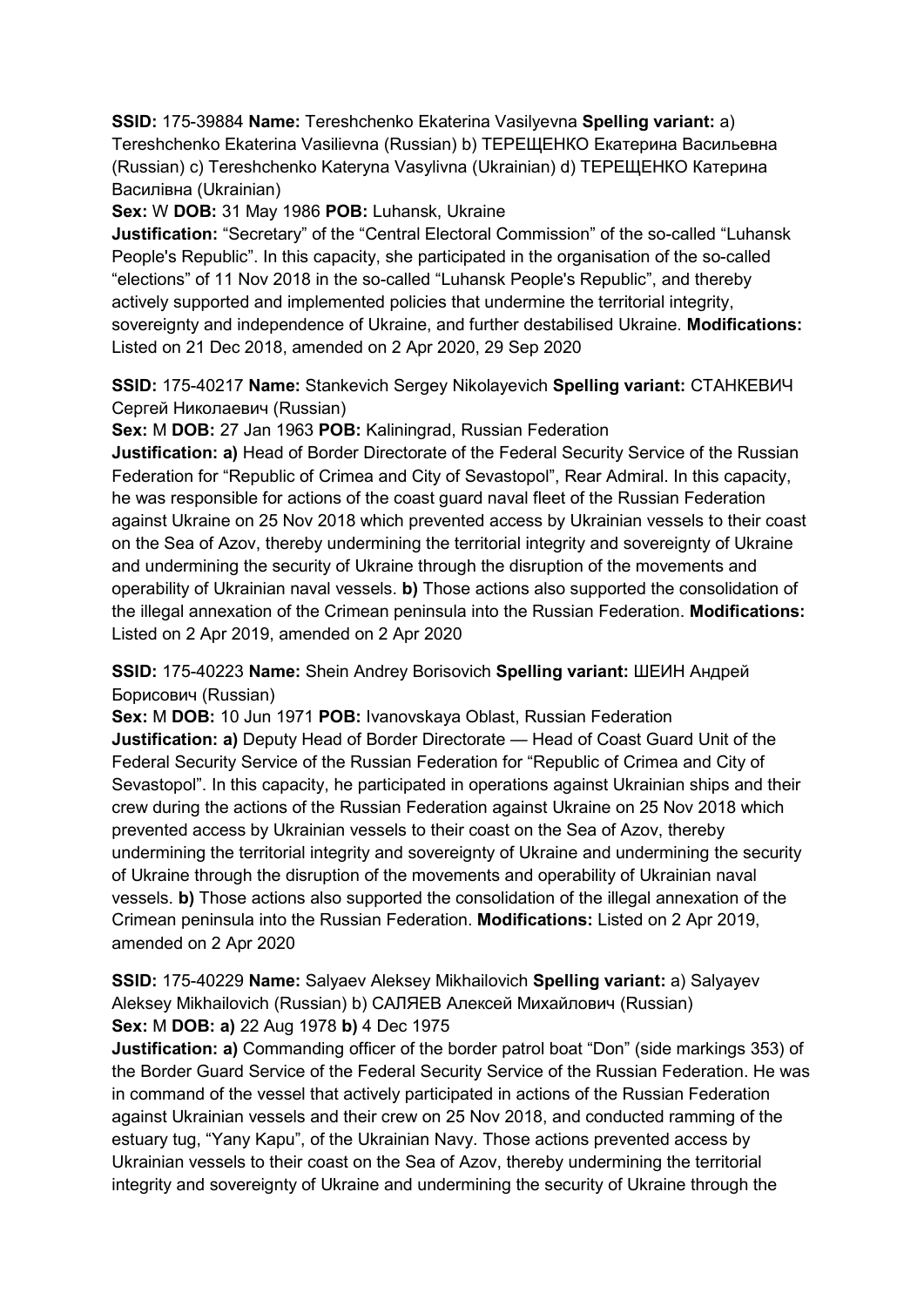disruption of the movements and operability of Ukrainian naval vessels. **b)** Those actions also supported the consolidation of the illegal annexation of the Crimean peninsula into the Russian Federation. **Modifications:** Listed on 2 Apr 2019, amended on 2 Apr 2020, 29 Sep 2020

# **SSID:** 175-40235 **Name:** Shipitsin Andrei Olegovich **Spelling variant:** ШИПИЦИН Андрей Олегович (Russian)

**Sex:** M **DOB:** 25 Dec 1969 **POB:** Astrakhan, Russian Federation

**Justification: a)** Commanding officer of the border patrol boat "Izumrud" of the Border Guard Service of the Federal Security Service of the Russian Federation. He was in command of the vessel that actively participated in actions of the Russian Federation against Ukrainian vessels and their crew on 25 Nov 2018 which prevented access by Ukrainian vessels to their coast on the Sea of Azov, thereby undermining the territorial integrity and sovereignty of Ukraine and undermining the security of Ukraine through the disruption of the movements and operability of Ukrainian naval vessels. **b)** Those actions also supported the consolidation of the illegal annexation of the Crimean peninsula into the Russian Federation. **Modifications:** Listed on 2 Apr 2019, amended on 2 Apr 2020, 29 Sep 2020

**SSID:** 175-40241 **Name:** Shatokhin Aleksey Vladimirovich **Spelling variant:** ШАТОХИН Алексей Владимирович (Russian)

### **Sex:** M **DOB:** 26 Jan 1971

**Justification: a)** Head of the Service of the Kerch Control Point for the "Republic of Crimea and City of Sevastopol" of the Federal Security Service of the Russian Federation. He participatedmin operations against Ukrainian vessels during the actions of the Russian Federation against Ukrainian vessels and their crews on 25 Nov 2018 which prevented access by Ukrainian vessels to their coast on the Sea of Azov, thereby undermining the territorial integrity and sovereignty of Ukraine and undermining the security of Ukraine through the disruption of the movements and operability of Ukrainian naval vessels. **b)** Those actions also supported the consolidation of the illegal annexation of the Crimean peninsula into the Russian Federation. **Modifications:** Listed on 2 Apr 2019, amended on 29 Sep 2020

# **SSID:** 175-40247 **Name:** Romashkin Ruslan Alexandrovich **Spelling variant:** РОМАШКИН Руслан Александрович (Russian)

**Sex:** M **DOB:** 15 Jun 1976 **POB:** Ruzaevka, Mordovia, Russian Federation **Justification: a)** Head of the Service of the Control Point in the "Republic of Crimea and City of Sevastopol" of the Federal Security Service of the Russian Federation. In this role, he was responsible for coordinating the actions of Russian Federation forces against Ukrainian vessels and their crews on 25 Nov 2018 which prevented access by Ukrainian vessels to their coast on the Sea of Azov, thereby undermining the territorial integrity and sovereignty of Ukraine and undermining the security of Ukraine through the disruption of the movements and operability of Ukrainian naval vessels. **b)** Those actions also supported the consolidation of the illegal annexation of the Crimean peninsula into the Russian Federation. **Modifications:** Listed on 2 Apr 2019, amended on 2 Apr 2020

**SSID:** 175-40253 **Name:** Shcherbakov Sergey Alekseevich **Spelling variant:** ЩЕРБАКОВ Сергей Алексеевич (Russian) **Sex:** M **DOB:** 2 Nov 1986

**Justification: a)** He commanded the anti-submarine ship "Suzdalets" of the Black Sea Fleet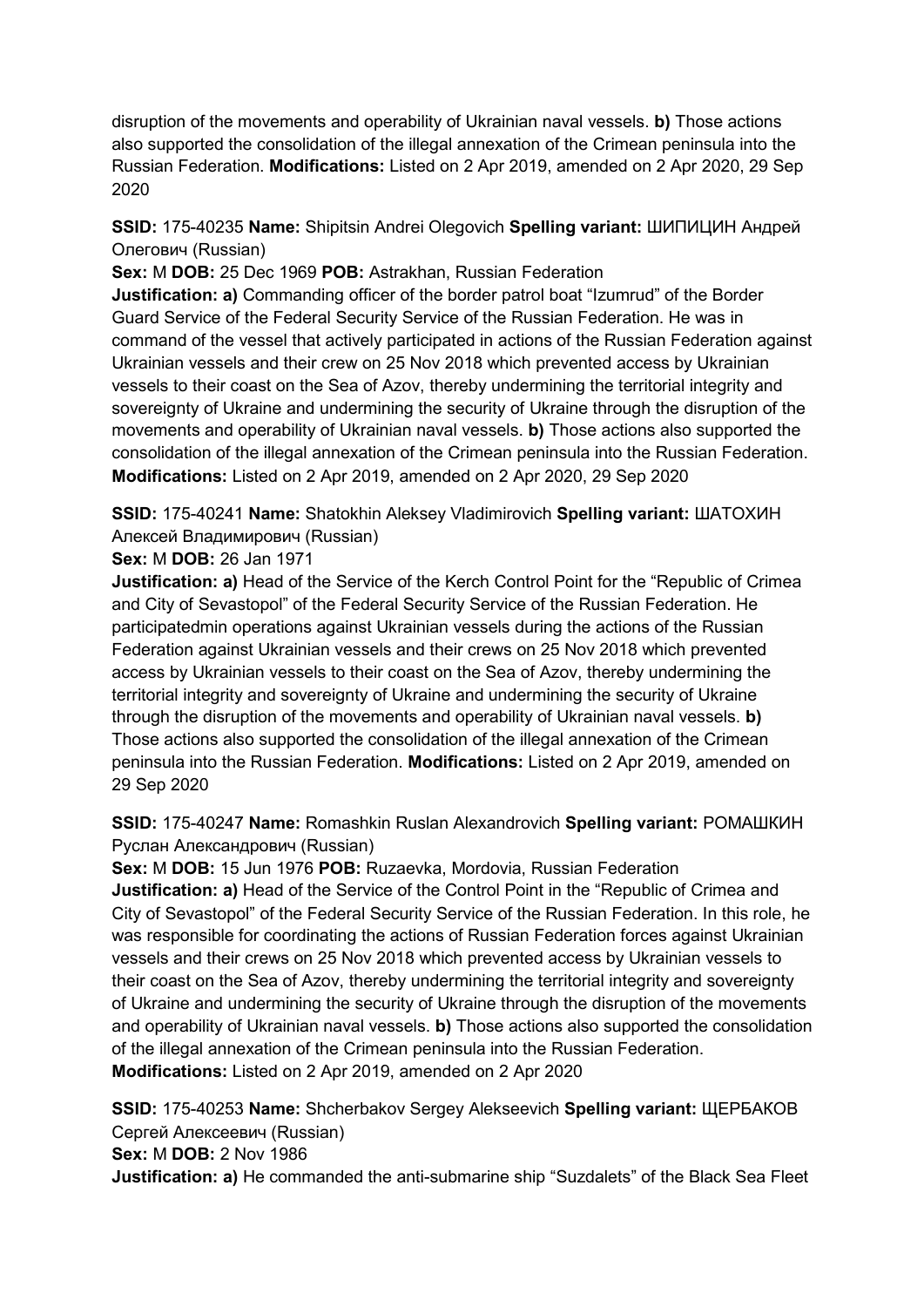of the Russian Federation, which participated in the actions of the Russian Federation against Ukrainian ships and their crews on 25 Nov 2018, and actively participated in the blockade of tugboat "Yani Kapu" and seizure of the armed gunboat "Nikopol". Those actions prevented access by Ukrainian vessels to their coast on the Sea of Azov, thereby undermining the territorial integrity and sovereignty of Ukraine and undermining the security of Ukraine through the disruption of the movements and operability of Ukrainian naval vessels. **b)** Those actions also supported the consolidation of the illegal annexation of the Crimean peninsula into the Russian Federation. **Modifications:** Listed on 2 Apr 2019, amended on 2 Apr 2020, 29 Sep 2020

# **SSID:** 175-40259 **Name:** Dvornikov Aleksandr Vladimirovich **Spelling variant:**  ДВОРНИКОВ Александр Владимирович (Russian)

**Sex:** M **DOB:** 22 Aug 1961 **POB:** Ussuriysk, Primorskiy Krai, Russian Federation **Justification: a)** Commander of the Southern Military District of the Russian Armed Forces, Colonel General and responsible for military forces in the region, including illegally annexed Crimea and Sevastopol. In this role he was responsible for the actions of the Black Sea Fleet and other military forces of the Russian Federation against Ukraine on 25 Nov 2018 which prevented access by Ukrainian vessels to their coast on the Sea of Azov, thereby undermining the territorial integrity and sovereignty of Ukraine and undermining the security of Ukraine through the disruption of the movements and operability of Ukrainian naval vessels. **b)** Those actions also supported the consolidation of the illegal annexation of the Crimean peninsula into the Russian Federation. **Modifications:** Listed on 2 Apr 2019

# **SSID:** 175-41194 **Name:** Danilenko Sergei Andreevich **Spelling variant:** ДАНИЛЕНКО Сергей Андреевич (Russian)

**Sex:** M **DOB:** 14 Mar 1960 **POB:** Krasnodar, Russian Federation

**Justification:** Head of the Sevastopol Electoral Commission. In this capacity, he participated in the organisation of the local elections in the illegally annexed City of Sevastopol on 8 Sep 2019 and thereby actively supported actions and implemented policies which undermine or threaten the territorial integrity, sovereignty and independence of Ukraine. **Modifications:** Listed on 11 Feb 2020, amended on 29 Sep 2020

**SSID:** 175-41201 **Name:** Basova Lidia Aleksandrovna **Spelling variant:** a) БАСОВА Лидия Александровна (Russian) b) Basova Lidiya Oleksandrivna (Ukrainian) c) БАСОВА Лiдiя Олександрiвна (Ukrainian)

**Sex:** W **DOB:** 1972

**Justification:** Deputy Head of the Sevastopol Electoral Commission. In this capacity, she participated in the organisation of the local elections in the illegally annexed City of Sevastopol on 8 Sep 2019 and thereby actively supported actions and implemented policies which undermine or threaten the territorial integrity, sovereignty and independence of Ukraine. **Modifications:** Listed on 11 Feb 2020

**SSID:** 175-41206 **Name:** Pyrkova Ekaterina Eduardovna **Spelling variant:** a) ПЫРКОВА Екатерина Эдуардовна (Russian) b) Pyrkova Kateryna Eduardivna (Ukrainian) c) ПИРКОВА Катерина Едуардiвна (Ukrainian)

**Sex:** W **DOB:** 22 Aug 1967 **POB:** Sevastopol, Ukraine

**Justification:** Secretary of the Sevastopol Electoral Commission. In this capacity, she participated in the organisation of the local elections in the illegally annexed City of Sevastopol on 8 Sep 2019 and thereby actively supported actions and implemented policies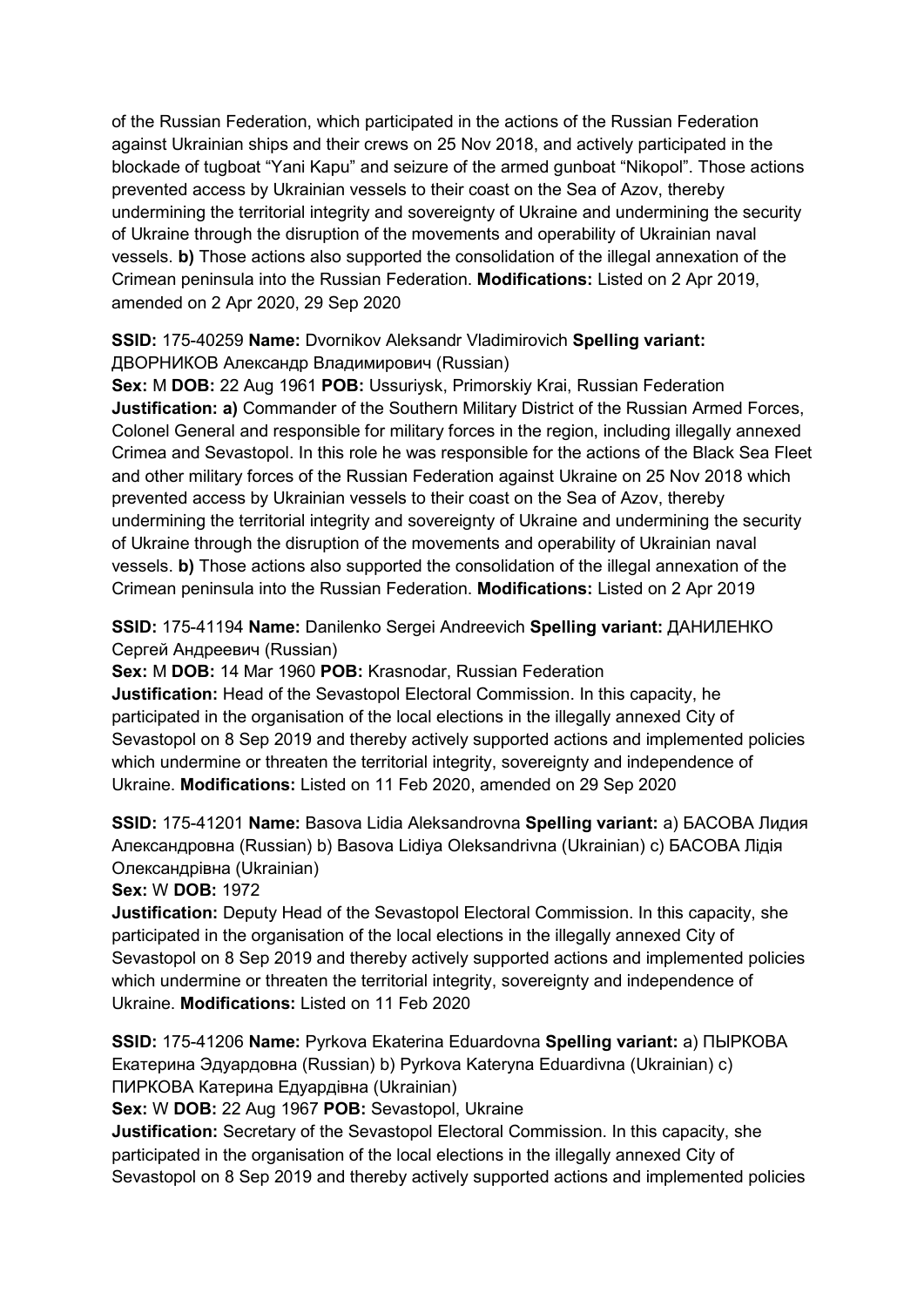which undermine or threaten the territorial integrity, sovereignty and independence of Ukraine. **Modifications:** Listed on 11 Feb 2020, amended on 29 Sep 2020

**SSID:** 175-41212 **Name:** Altabaeva Ekaterina Borisovna **Spelling variant:** a) АЛТАБАЕВА Екатерина Борисовна (Russian) b) Altabaeva Kateryna Borysivna (Ukrainian) c) АЛТАБАЄВА Катерина Борисiвна (Ukrainian)

**Sex:** W **DOB:** 27 May 1956 **POB:** Uglich, Russian Federation

**Justification:** Member of the Federation Council of the Russian Federation for the illegally annexed City of Sevastopol. In taking on and acting in this capacity, she has worked for further integration of the illegally annexed City of Sevastopol into the Russian Federation and thereby actively supported actions and implemented policies which undermine or threaten the territorial integrity, sovereignty and independence of Ukraine. **Modifications:**  Listed on 11 Feb 2020, amended on 29 Sep 2020

**SSID:** 175-41219 **Name:** Gotsanyuk Yuriy Mikhailovich **Spelling variant:** a) Gotsaniuk Yuriy Mikhailovich (Russian) b) ГОЦАНЮК Юрий Михайлович (Russian) c) Hotsaniuk Iurii Mykhailovych (Ukrainian) d) ГОЦАНЮК Юрiй Михайлович (Ukrainian) **Sex:** M **DOB:** 18 Jul 1966 **POB:** Novaya Derevnya / Nove Selo, Russian Federation **Justification:** Prime Minister of the so-called "Republic of Crimea". In taking on and acting in this capacity, he has worked for further integration of the so-called "Republic of Crimea" into the Russian Federation and thereby actively supported actions and implemented policies which undermine or threaten the territorial integrity, sovereignty and independence of Ukraine. **Modifications:** Listed on 11 Feb 2020, amended on 29 Sep 2020

**SSID:** 175-41226 **Name:** Nemtsev Vladimir Vladimirovich **Spelling variant:** a) НЕМЦЕВ Владимир Владимирович (Russian) b) Nemtsev Volodymyr Volodymyrovych (Ukrainian) c) НЄМЦЕВ Володимир Володимирович (Ukrainian)

**Sex:** M **DOB:** 15 Nov 1971 **POB:** Sevastopol, Ukraine

**Justification:** Chairman of the so-called "Legislative Assembly" of the illegally annexed City of Sevastopol. In taking on and acting in this capacity, he has worked for further integration of the illegally annexed City of Sevastopol into the Russian Federation and thereby actively supported actions and implemented policies which undermine or threaten the territorial integrity, sovereignty and independence of Ukraine. **Modifications:** Listed on 11 Feb 2020, amended on 29 Sep 2020

**SSID:** 175-41232 **Name:** Razvozhaev Mikhail Vladimirovich **Spelling variant:** a)

РАЗВОЖАЕВ Михаил Владимирович (Russian) b) Razvozhaev Mykhailo Volodymyrovich (Ukrainian) c) РАЗВОЖАЄВ Михайло Володимирович (Ukrainian)

**Sex:** M **DOB:** 30 Dec 1980 **POB:** Krasnoyarsk, Russian Federation

**Justification:** So-called "Governor" of the illegally annexed City of Sevastopol. In taking on and acting in this capacity, he has worked for further integration of the illegally annexed City of Sevastopol into the Russian Federation and thereby actively supported actions and implemented policies which undermine or threaten the territorial integrity, sovereignty and independence of Ukraine. **Modifications:** Listed on 11 Feb 2020, amended on 29 Sep 2020, 25 Mar 2021

**SSID:** 175-43393 **Name:** Ganov Alexander Nikolaevich **Spelling variant:** ГАНОВ Александр Николаевич (Russian) **Sex:** M **DOB:** 24 Oct 1974 **POB:** Voronezh, Russian Federation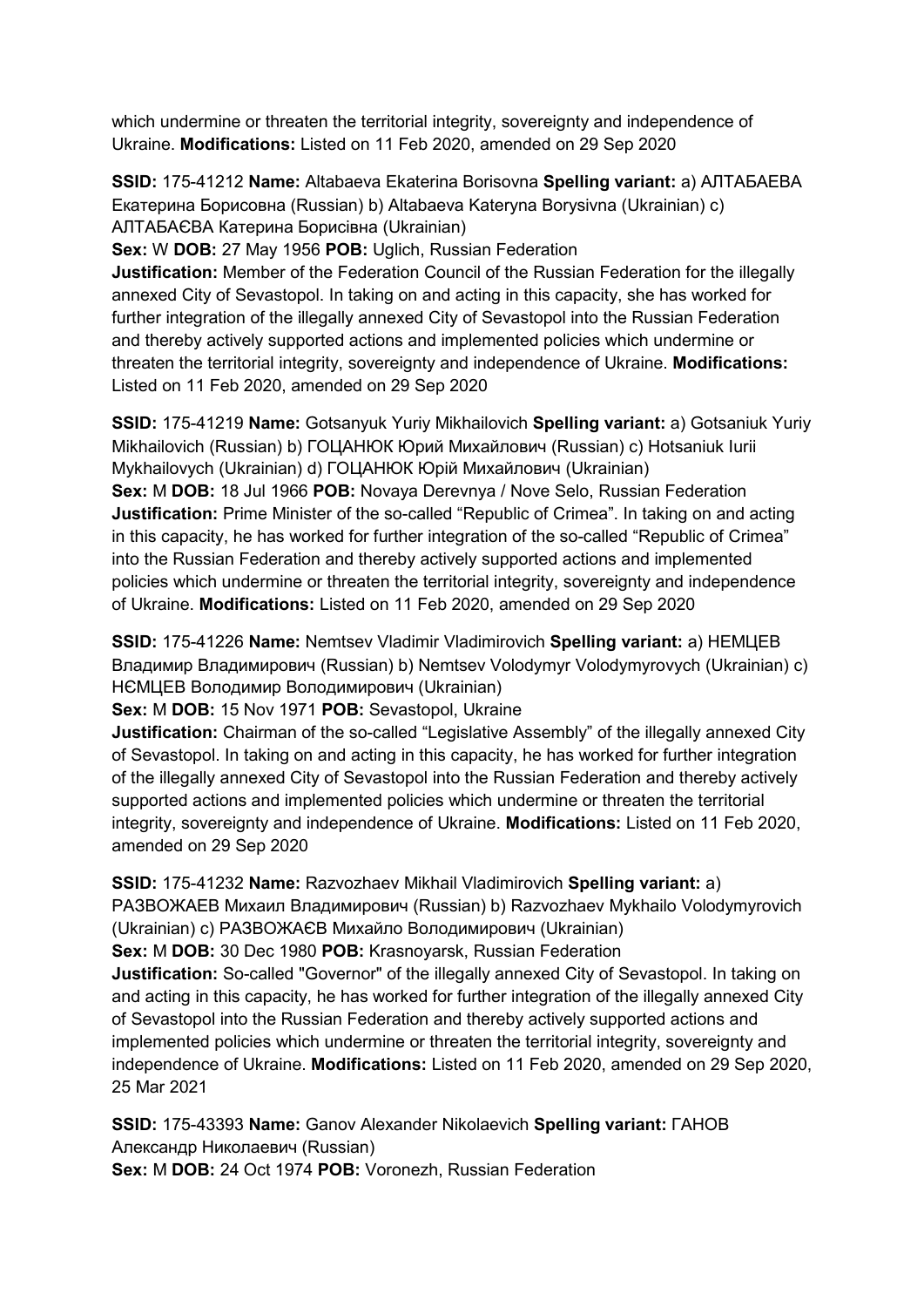**Justification:** General director of the JSC TC Grand Service Express, which operates railway service between Russia and the illegally annexed Crimean peninsula. Therefore, he supports the consolidation of the illegally annexed Crimean peninsula into the Russian Federation, which in turn further undermines the territorial integrity, sovereignty and independence of Ukraine. **Modifications:** Listed on 15 Oct 2020

**SSID:** 175-43400 **Name:** Ryzhenkin Leonid Kronidovich **Spelling variant:** РЫЖЕНЬКИН Леонид Кронидович (Russian)

### **Sex:** M **DOB:** 10 Nov 1967

**Justification:** Deputy general director for infrastructure projects at Stroigazmontazh (SGM) who since 2015 had supervised the construction of the bridge over the Kerch Strait (including the railway part of the bridge) connecting Russia and the illegally annexed Crimean peninsula. Therefore, he supports the consolidation of the illegally annexed Crimean peninsula into the Russian Federation, which in turn further undermines the territorial integrity, sovereignty and independence of Ukraine. **Other information:** Passport number: 722706177 (in 2015) **Modifications:** Listed on 15 Oct 2020

### **Entities**

**SSID:** 175-27753 **Name:** State Unitary Enterprise of the "Republic of Crimea" "Chernomorneftegaz"

**F.k.a.:** PJSC Chernomorneftegaz **Address:** Prospekt Kirov 52, Simferopol, 295000, Crimea, Ukraine (пр. Кирова 52, г. Симферополь, Крым, Украина 295000)

**Justification:** On 17 Mar 2014 the "Parliament of Crimea" adopted a resolution declaring the appropriation of assets belonging to Chernomorneftegaz enterprise on behalf of the "Republic of Crimea". The enterprise is thus effectively confiscated by the Crimean "authorities". Re-registered on 29 Nov 2014 as State Unitary Enterprise of the "Republic of Crimea" "Chernomorneftegaz" (Государственное унитарное предприятие Республики Крым "Черноморнефтегаз"). Founder: The Ministry of Fuel and Energy of the "Republic of Crimea" (Министерство топлива и энергетики "Республики Крым"). **Other information: a)** Phone number: +7 (3652) 66-70-00, +7 (3652) 66-78-00 **b)** http://gas.crimea.ru **c)**  office@gas.crimea.ru **d)** Registration number: 1149102099717 **Modifications:** Listed on 20 May 2014, amended on 23 Mar 2016, 26 Sep 2017, 2 Apr 2020, 29 Sep 2020

**SSID:** 175-28290 **Name:** So-called "Lugansk People's Republic" **Spelling variant:** a) "Луганская народная республика" (ЛНР) (Russian) b) "Luganskaya narodnaya respublika" (LNR) (Russian)

**Justification: a)** The so-called "Lugansk People's Republic" was established on 27 April 2014. Responsible for organising the illegal referendum on 11 May 2014. Declaration of independence on 12 May 2014. On 22 May 2014, the so-called "People's Republics" of Donetsk and Lugansk created the so-called "Federal State of Novorossiya". This is in breach of Ukrainian constitutional law, and, as a consequence, of international law, thus undermining the territorial integrity, sovereignty and independence of Ukraine. **b)** It is also involved in the recruitment to the separatist "Army of Southeast" and other illegal armed separatist groups, thus undermining the stability or security of Ukraine. **Other information:** Official information: https://glava-lnr.info/; https://sovminlnr.ru/; https://nslnr.su/ **Modifications:** Listed on 5 Aug 2014, amended on 26 Sep 2017, 21 Mar 2018, 27 Sep 2018, 29 Sep 2020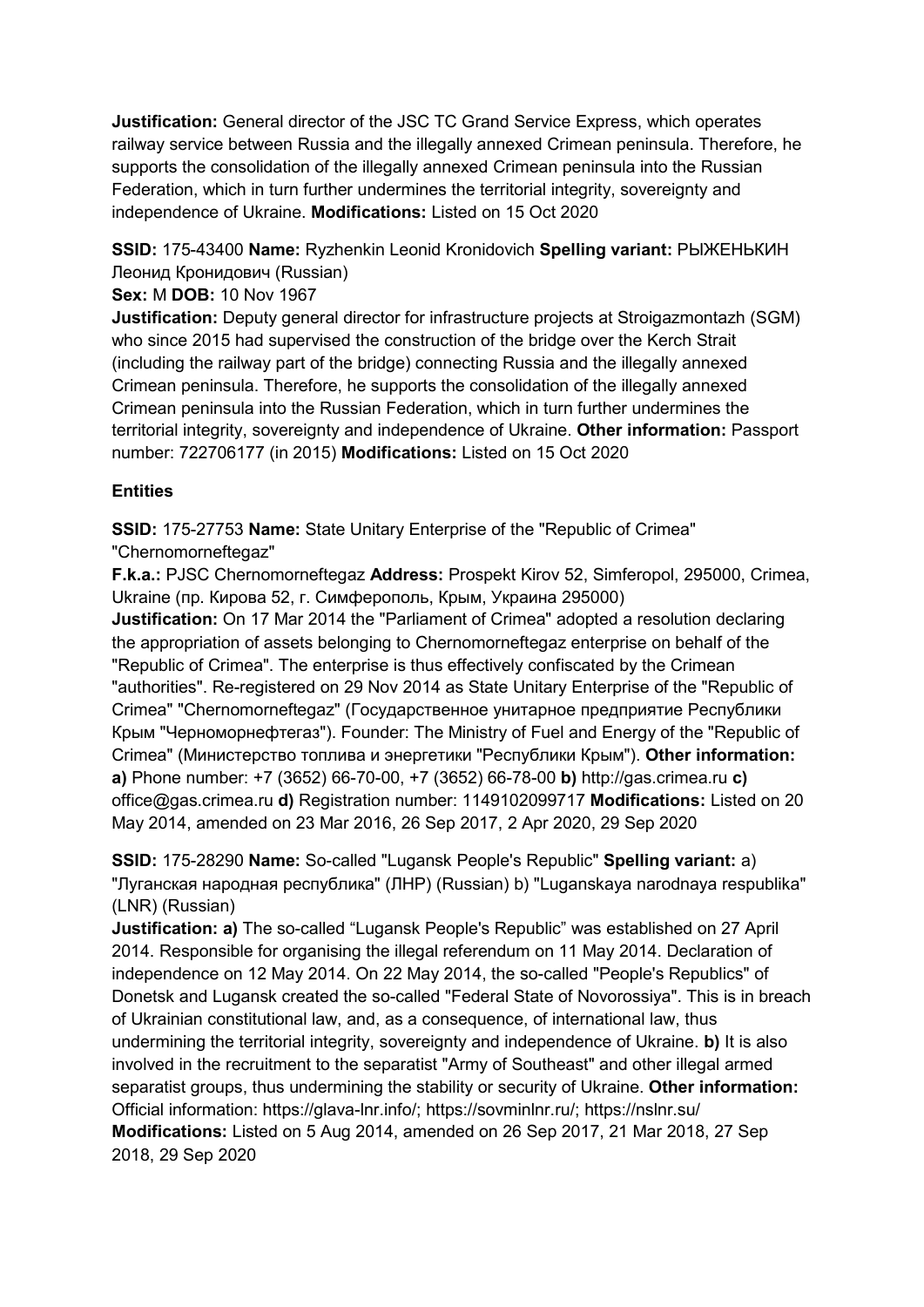**SSID:** 175-28300 **Name:** So-called "Donetsk People's Republic" **Spelling variant:** a) "Донецкая народная республика" (ДНР) (Russian) b) "Donétskaya naródnaya respúblika" (DNR) (Russian)

**Justification: a)** The so-called "Donetsk People's Republic" was declared on 7 Apr 2014. **b)**  Responsible for organizing the illegal referendum on 11 May 2014. Declaration of independence on 12 May 2014. **c)** On 24 May 2014, the so-called "People's Republics" of Donetsk and Lugansk signed an agreement on the creation of the so-called "Federal State of Novorossiya". **d)** This is in breach of Ukrainian constitutional law, and, as a consequence, of international law, thus undermining the territorial integrity, sovereignty and independence of Ukraine. **e)** It is also involved in the recruitment to illegal armed separatist groups, thus threatening the stability or security of Ukraine. **Other information:** Official information: https://dnronline.ru/; http://pravdnr.ru/; https://dnrsovet.su/; https://denis-pushilin.ru/ **Modifications:** Listed on 5 Aug 2014, amended on 21 Mar 2018, 27 Sep 2018, 2 Apr 2019, 29 Sep 2020

**SSID:** 175-28310 **Name:** So-called "Federal State of Novorossiya" **Spelling variant:** a) "Федеративное государство Новороссия" (Russian) b) "Federativnoye Gosudarstvo Novorossiya" (Russian)

**Justification: a)** On 24 May 2014, the so-called "People's Republics" of Donetsk and Luhansk signed an agreement on the creation of the unrecognized so-called "Federal State of Novorossiya". **b)** This is in breach of Ukrainian constitutional law, and, as a consequence, of international law, thus threatening the territorial integrity, sovereignty and independence of Ukraine. **Other information:** Media resources: http://novopressa.ru/; http://novorossia-tv.ru/; http://novorossiia.ru/; https://vk.com/novorossiatv **Modifications:** Listed on 5 Aug 2014, amended on 26 Sep 2017, 21 Mar 2018, 2 Apr 2019, 2 Apr 2020, 29 Sep 2020, 25 Mar 2021

**SSID:** 175-28316 **Name:** International Union of Public Associations "Great Don Army" **Spelling variant:** Международный Союз Общественных Объединений "Всевеликое Войско Донское" (Russian)

**Address: a)** Str Shosseynaya 1, St Zaplavskaya, 346465, October District, Russia Rostov Region, Russian Federation **b)** Voroshilovskiy Prospekt 12/85-87/13, Rostov-on-Don, Russian Federation

**Justification: a)** The "Great Don army" established the "Cossack National Guard", responsible for fighting against the Ukrainian government forces in Eastern Ukraine, thus undermining the territorial integrity, sovereignty and independence of Ukraine as well as threatening the stability or security of Ukraine. **b)** Associated with Mr Nikolay Kozitsyn, who is Commander of Cossack forces and responsible for commanding separatists in Eastern Ukraine fighting against the Ukrainian government forces. **Relation:** Related to Kozitsyn Nikolay Ivanovich (SSID 175-28164) **Other information: a)** Official information: http://xn– 80aaaajfjszd7a3b0e. xn–p1ai/, http://казакнацгвард.рф/ **b)** Phone number: +7-8-908-178- 65-57 **c)** Social media: Cossack National Guard http://vk.com/kazak\_ nac\_guard **d)** Deregistered in 2017 **Modifications:** Listed on 5 Aug 2014, amended on 11 Oct 2016, 26 Sep 2017, 27 Sep 2018, 1 Oct 2019, 2 Apr 2020

**SSID:** 175-28326 **Name:** "Sobol" **Spelling variant:** "Соболь" (Russian) **Address:** Str. Kiev, 4, Simferopol, Crimea, Ukraine (area bus station "Central") **Justification: a)** Radical paramilitary organisation, responsible for openly supporting using force to end Ukraine's control over Crimea, thus undermining the territorial integrity, sovereignty and independence of Ukraine. **b)** Responsible for training separatists to fight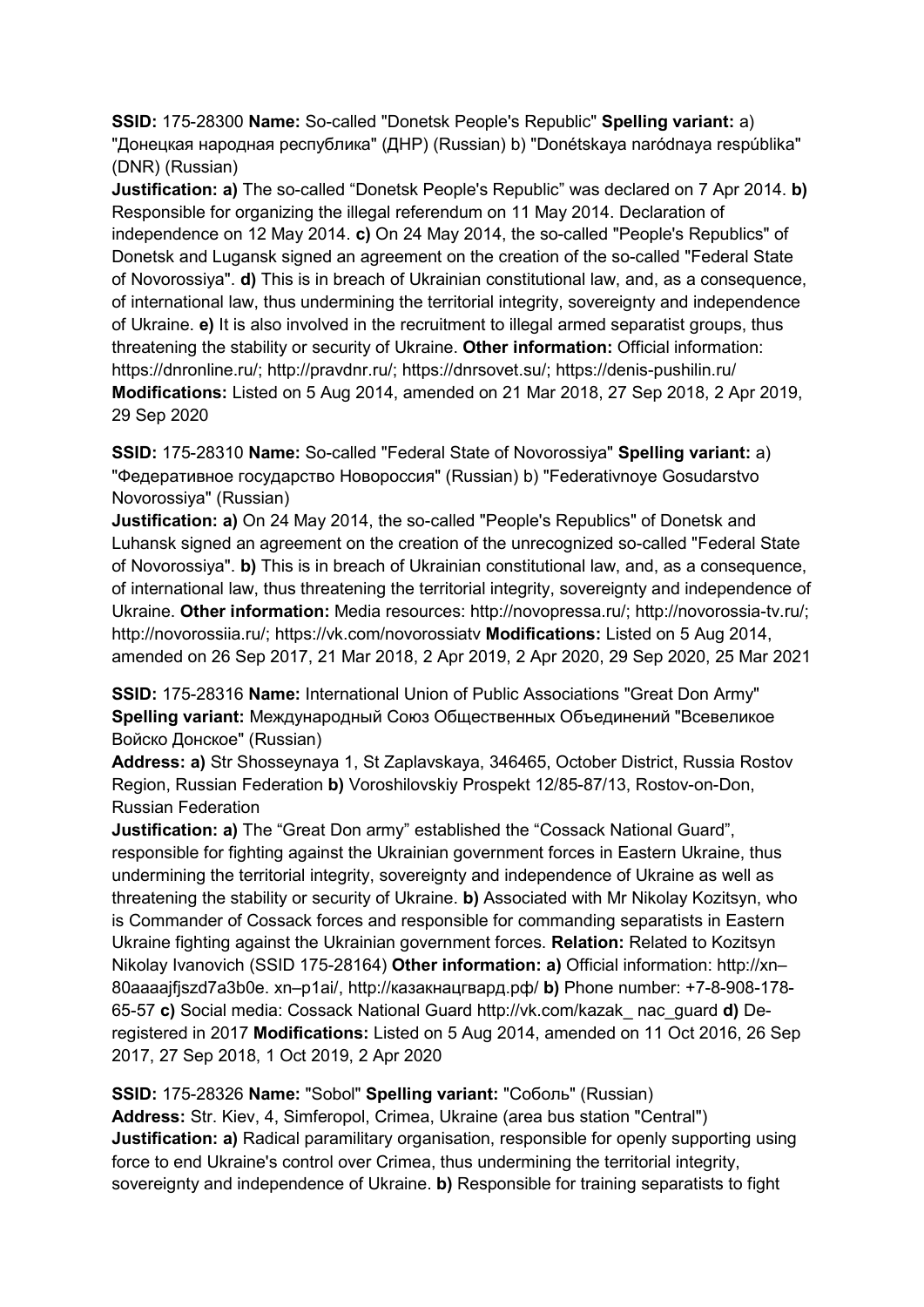against the Ukrainian government forces in Eastern Ukraine, thus threatening the stability or security of Ukraine. **Other information: a)** Social media: http://vk.com/sobolipress; http://www.русскоедвижение.рф/ **b)** Phone number: (0652) 60-23-93 **c)** Email: SoboliPress@gmail.com **Modifications:** Listed on 5 Aug 2014, amended on 26 Sep 2017, 27 Sep 2018, 2 Apr 2020, 29 Sep 2020

**SSID:** 175-28343 **Name:** So-called "Army of the Southeast" **Spelling variant:** "Армии Юго-Востока" (Russian)

**Justification: a)** Illegal armed separatist group which is considered to be one of the most important in Eastern Ukraine. **b)** Responsible for occupying the building of the Security Service in the Lugansk region. **c)** Associated with Mr Valeriy Bolotov, who was listed as one of the leaders of the group. **d)** Associated with Mr Vasyl Nikitin, responsible for the separatist "governmental" activities of the so called "government of the People's Republic of Luhansk". **Relation:** Associated with Nikitin Vasyl Oleksandrovych (SSID 175-28141) **Other information:** Social media: http://vk.com/sigma\_orel **Modifications:** Listed on 5 Aug 2014, amended on 27 Sep 2018, 1 Oct 2019

**SSID:** 175-28352 **Name:** So-called "Donbas People's Militia" **Spelling variant:** "Нарóдное ополчéние Донбáсса" (Russian)

**Address:** Prospect Zasyadko 13, Donetsk

**Justification:** Illegal armed separatist group responsible for fighting against the Ukrainian government forces in Eastern Ukraine, thus threatening the stability or security of Ukraine. inter alia, the militant group seized control of several government buildings in Eastern Ukraine in early Apr 2014, thus undermining the territorial integrity, sovereignty and independence of Ukraine. It is associated with Mr Pavel Gubarev, who is responsible for the taking over of the regional government building in Donetsk with pro-Russian forces and proclaiming himself the "people's governor". **Relation:** Associated with Gubarev Pavel Yurievich (SSID 175-28240) **Other information: a)** Social media:

http://vk.com/polkdonbassa; **b)** + 38-099-445-63-78; + 38-063-688-60-01; + 38-067-145-14- 99; + 38-094-912-96-60; + 38-062-213-26-60 **c)** Email: voenkom.dnr@mail.ru; vknovoros@yandex.ru; mobilisation@novorossia.co; polkdonbassa@mail.ru **d)** Telephone volunteers in Russia: + 7 499 709-89-06 or email novoross24@mail.ru **Modifications:**  Listed on 5 Aug 2014, amended on 23 Mar 2016, 24 Mar 2017, 27 Sep 2018, 1 Oct 2019

**SSID:** 175-28363 **Name:** "Vostok battalion" **Spelling variant:** "Батальон Восток" (Russian) **Justification: a)** Illegal armed separatist group which is considered to be one of the most important in Eastern Ukraine. Responsible for fighting against the Ukrainian government forces in Eastern Ukraine, thus threatening the stability or security of Ukraine. **b)** Actively participated in the military operations resulting in the seizure of Donetsk Airport. **c)** Part of the so-called "1st Army Corps" of the Armed Forces of "Donetsk People's Republic". **Other information:** Social media: http://vk.com/patriotic\_forces\_ of\_donbas; http://patriotdonetsk.ru/; info.patriot.donbassa@gmail.com **Modifications:** Listed on 5 Aug 2014, amended on 11 Oct 2016, 24 Mar 2017, 27 Sep 2018

**SSID:** 175-28376 **Name:** State Unitary Enterprise of the City of Sevastopol, "Sevastopol seaport" **Spelling variant:** ГУП ГС "Севастопольский морской порт" (Russian) **F.k.a.:** State enterprise "Sevastopol commercial seaport" (Государственное предприятие "Севастопольский морской торговьй порт", Gosudarstvenoye predpriyatiye "Sevastopolski morskoy torgovy port") **Address:** Nakhimov Square 5, Sevastopol, 299011 (пл. Нахимова,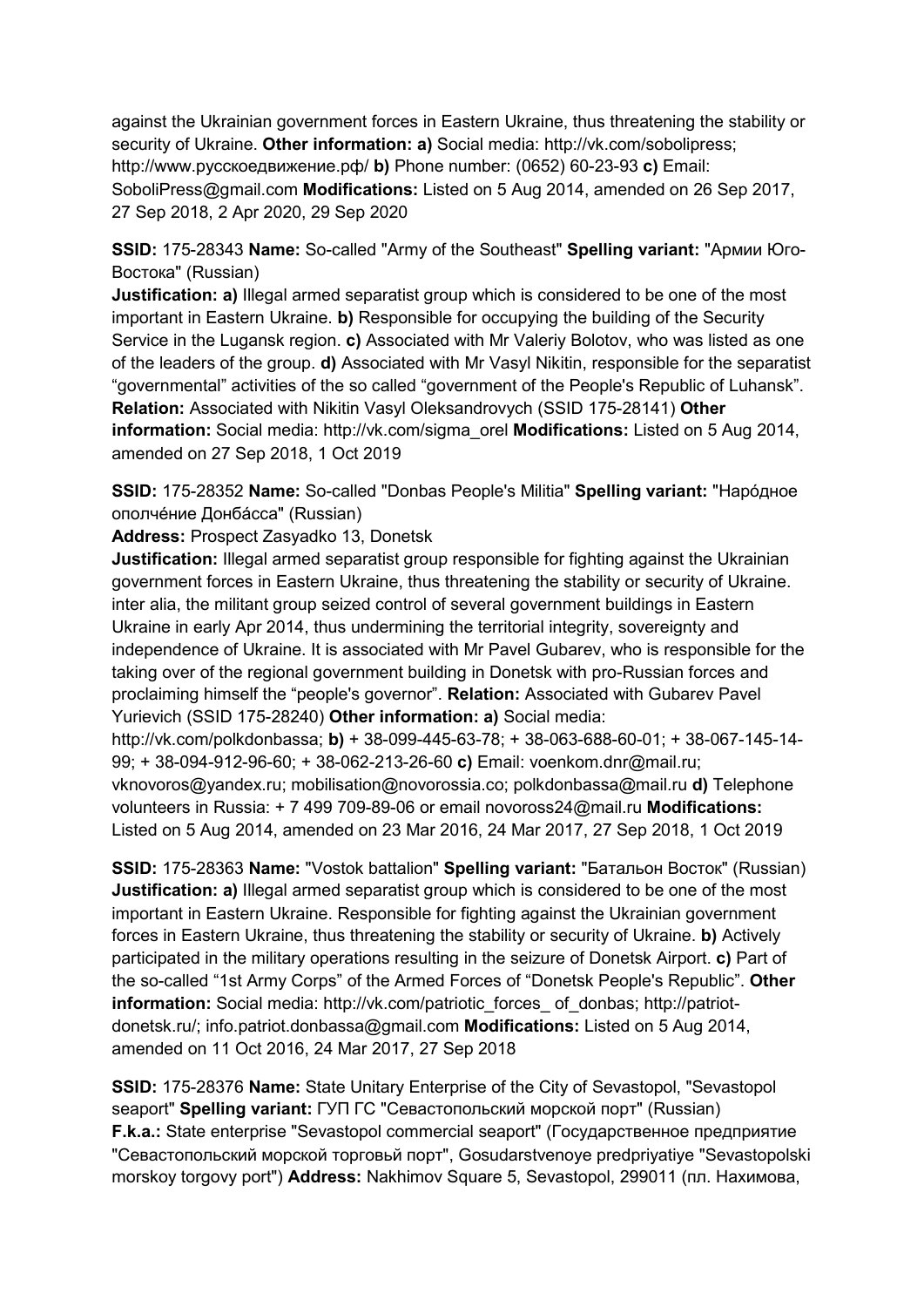#### 5, г. Севастополь, 299011)

**Justification:** The ownership of the entity was transferred contrary to the Ukrainian law. On 17 Mar 2014 the "Parliament of Crimea" adopted a resolution No 1757-6/14 "On nationalisation of some companies belonging to the Ukrainian ministries of infrastructure or agriculture" declaring the appropriation of assets belonging to the state enterprise "Sevastopol commercial seaport" on behalf of the "Republic of Crimea". The enterprise is thus effectively confiscated by the Crimean "authorities". In terms of volume of trade, it is the biggest commercial seaport in Crimea. Re-registered on 6 Jun 2014 as State Unitary Enterprise of the City of Sevastopol "Sevastopol seaport" (Государственное унитарное предприятие города Севастополя "Севастопольский морской порт"). Founder: The Government of Sevastopol (Правительство Севастополя). **Other information: a)**  Registration number: 1149204004707 **b)** https://www.sevmp.ru/ **c)** gupsmp@mail.ru **Modifications:** Listed on 5 Aug 2014, amended on 23 Mar 2016, 26 Sep 2017, 1 Oct 2019, 29 Sep 2020

**SSID:** 175-28388 **Name:** State Unitary Enterprise of the "Republic of Crimea" "Universal-Avia" **Spelling variant:** Государственное унитарное предприятие Республики Крым "Универсал-Авиа" (Russian)

**F.k.a.:** State enterprise "Universal-Avia" (Государственном предприятии "Универсал-Авиа", Gosudarstvenoye predpriyatiye "Universal-Avia") **Address:** Aeroflotskaya Street 5, Simferopol, 295021 (ул. Аэрофлотская, дом 5, 295021, г. Симферополь) **Justification:** The ownership of the entity was transferred contrary to the Ukrainian law. On 24 Mar 2014 the "Presidium of the Parliament of Crimea" adopted a decision "On Stateowned Enterprise "Gosudarstvenoye predpriyatiye Universal-Avia"" ("О Государственном предприятии "Универсал-Авиа"") No 1794-6/14 declaring the appropriation of assets belonging to the state enterprise "Universal-Avia" on behalf of the "Republic of Crimea". The enterprise is thus effectively confiscated by the Crimean "authorities". Re-registered on 15 Jan 2015 as State Unitary Enterprise of the "Republic of Crimea" "Universal-Avia" (ГОСУДАРСТВЕННОЕ УНИТАРНОЕ ПРЕДПРИЯТИЕ РЕСПУБЛИКИ КРЫМ "УНИВЕРСАЛ-АВИА"). Founder: The Ministry of Transportation of the "Republic of Crimea" (МИНИСТЕРСТВО ТРАНСПОРТА РЕСПУБЛИКИ КРЫМ). **Other information: a)** Tel. +7 (3652) 502-300; +7 (918) 699-1020 **b)** unavia\_2014@mail.ru **c)** https://universal-avia.ru/ **d)**  Registration number: 1159102026742 **Modifications:** Listed on 5 Aug 2014, amended on 23 Mar 2016, 26 Sep 2017, 1 Oct 2019, 29 Sep 2020, 25 Mar 2021

**SSID:** 175-28394 **Name:** Federal State Budgetary Enterprise "Sanatorium Nizhnyaya Oreanda" of the Administration of the President of the Russian Federation **F.k.a.:** Resort "Nizhnyaya Oreanda" (Санаторий "Нижняя Ореанда") **Address:** Resort "Nizhnyaya Oreanda", Yalta, 298658, Oreanda, Ukraine (House 12, Санаторий 'Нижняя Ореанда', 298658, г. Ялта, пгт. Ореанда, дом 12, Украина)

**Justification:** The ownership of the entity was transferred contrary to the Ukrainian law. On 21 Mar 2014 the "Presidium of the Parliament of Crimea" adopted a decision "On the questions of creation of the Association of sanatoria and resorts" No 1767-6/14 declaring the appropriation of assets belonging to the resort "Nizhnyaya Oreanda" on behalf of the "Republic of Crimea". The enterprise is thus effectively confiscated by the Crimean "authorities". Re-registered on 9 Oct 2014 as Federal State Budgetary Enterprise "Sanatorium Nizhnyaya Oreanda" of the Administration of the President of the Russian Federation (ФЕДЕРАЛЬНОЕ ГОСУДАРСТВЕННОЕ БЮДЖЕТНОЕ УЧРЕЖДЕНИЕ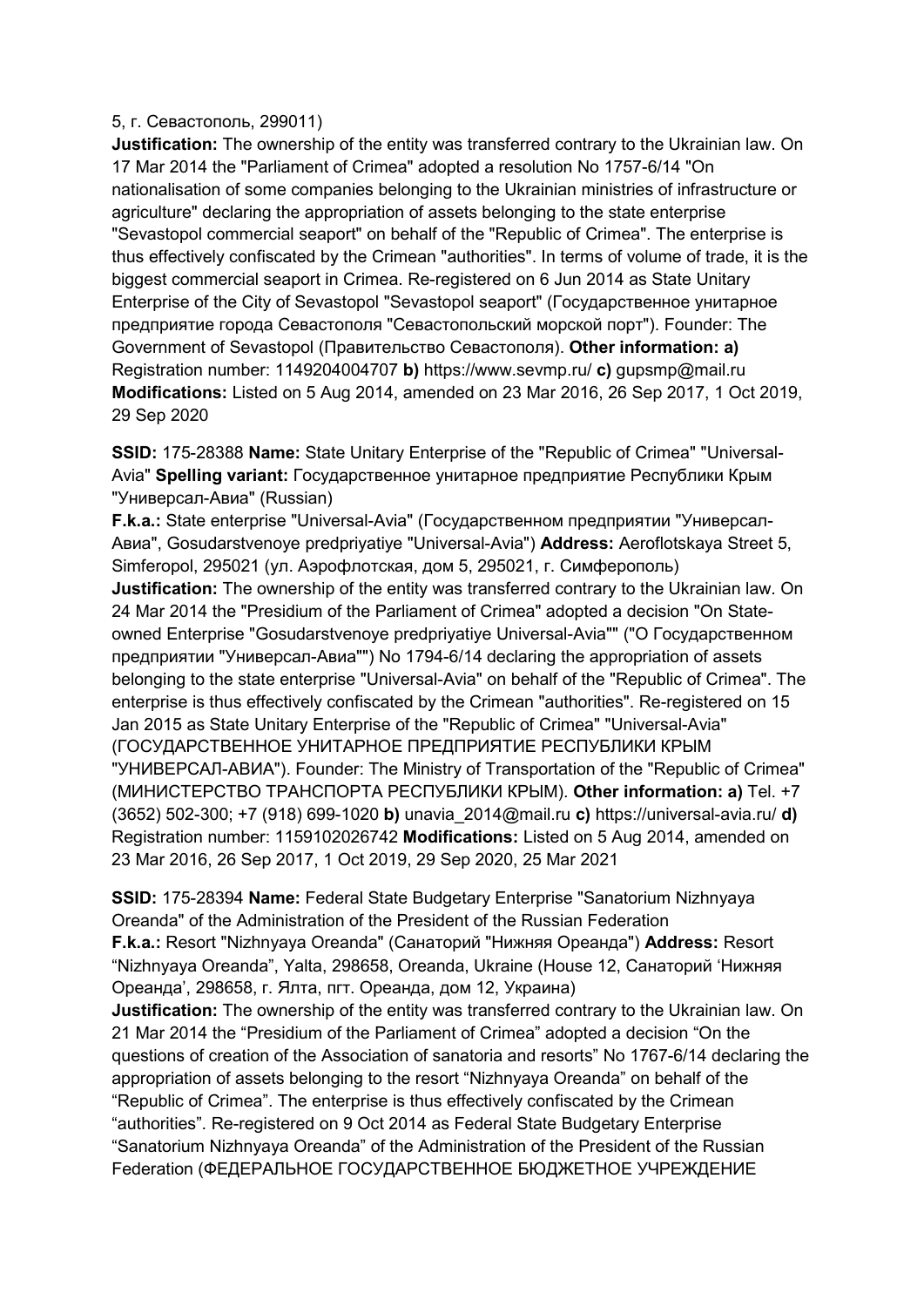"САНАТОРИЙ "НИЖНЯЯ ОРЕАНДА" УПРАВЛЕНИЯ ДЕЛАМИ ПРЕЗИДЕНТА РОССИЙСКОЙ ФЕДЕРАЦИИ"). Founder: The Administration of the President of the Russian Federation (УПРАВЛЕНИЯ ДЕЛАМИ ПРЕЗИДЕНТА РОССИЙСКОЙ ФЕДЕРАЦИИ). **Other information: a)** www.oreanda-resort.ru **b)** marketing@oreandaresort.ru **c)** +7 (978) 944 83 00; +7 (978) 944 83 30 **d)** Registration number: 1149102054221 **Modifications:** Listed on 5 Aug 2014, amended on 23 Mar 2016, 27 Sep 2018, 1 Oct 2019, 2 Apr 2020, 29 Sep 2020, 25 Mar 2021

**SSID:** 175-28400 **Name:** Crimean Republican Enterprise "Azov distillery plant" **Spelling variant:** a) Крымское республиканское предприятие "Азовский ликёроводочннй завод" (Russian) b) Azovsky likerovodochny zavod (Russian)

**Address:** 40 Zeleznodorozhnaya Str., Azovskoye, 296178, Jankoysky district, Ukraine (ул. Железнодорожная, 40, 296178 пгт. Азовское, Джанкойский район, Украина) **Justification:** The ownership of the entity was transferred contrary to Ukrainian law. On 9 Apr 2014, the "Presidium of the Parliament of Crimea" adopted a decision No 1991-6/14 "On the amendments to the Resolution of the State Council of the "Republic of Crimea" of 26 Mar 2014 No 1836-6/14 "On nationalization of the property of enterprises, institutions and organizations of agro-industrial complex, located in the territory of the "Republic of Crimea" declaring the appropriation of assets belonging to the "Azovsky likerovodochny zavod" on behalf of the "Republic of Crimea". The enterprise is thus effectively confiscated by the Crimean "authorities". **Other information: a)** code: 01271681 **b)** Bankruptcy proceedings concluded. **Modifications:** Listed on 5 Aug 2014, amended on 26 Sep 2017, 27 Sep 2018, 2 Apr 2020, 29 Sep 2020

**SSID:** 175-28406 **Name:** Joint-stock company "Production-Agrarian Union 'Massandra'" **Spelling variant:** Aкционерное общество "Производственно-аграрное объединение 'Массандра"' (Russian)

**F.k.a.: a)** State Unitary Enterprise of the "Republic of Crimea" "Production-Agrarian Union "Massandra"" (Государственное унитарное предприятие Республики Крым "Производственно-аграрное объединение "Массандра"") **b)** Federal State Budgetary Enterprise "Production-Agrarian Union "Massandra"" of the Administration of the President of the Russian Federation (Производственно-аграрное объединение Массандра Управления делами Президента Российской Федерации) **c)** State concern "National Association of producers "Massandra"" (Национальное производственно-аграрное объединение "Массандра", Nacionalnoye proizvodstvenno agrarnoye obyedinenye Massandra) **Address:** Massandra, str. Vinodela Egorova 9, Yalta, 298650, Crimea (298650, Крым, г.Ялта, пгт. Массандра, ул. Винодела Егорова, д. 9)

**Justification:** The ownership of the entity was transferred contrary to the Ukrainian law. On 9 Apr 2014 the "Presidium of the Parliament of Crimea" adopted a decision No 1991-6/14 "On the amendments to the Resolution of the State Council of the "Republic of Crimea" of 26 Mar 2014 No. 1836-6/14 "On nationalisation of the property of enterprises, institutions and organisations of agro-industrial complex, located in the territory of the "Republic of Crimea" declaring the appropriation of assets belonging to the state concern "National Association of producers "Massandra"" on behalf of the "Republic of Crimea". The enterprise is thus effectively confiscated by the Crimean "authorities". Re-registered on 1 Aug 2014 Federal State Budgetary Enterprise "Proizvodstvenno agrarnoye obyedinenye "Massandra"' of the Administration of the President of the Russian Federation" (ФЕДЕРАЛЬНОЕ ГОСУДАРСТВЕННОЕ УНИТАРНОЕ ПРЕДПРИЯТИЕ "ПРОИЗВОДСТВЕННО-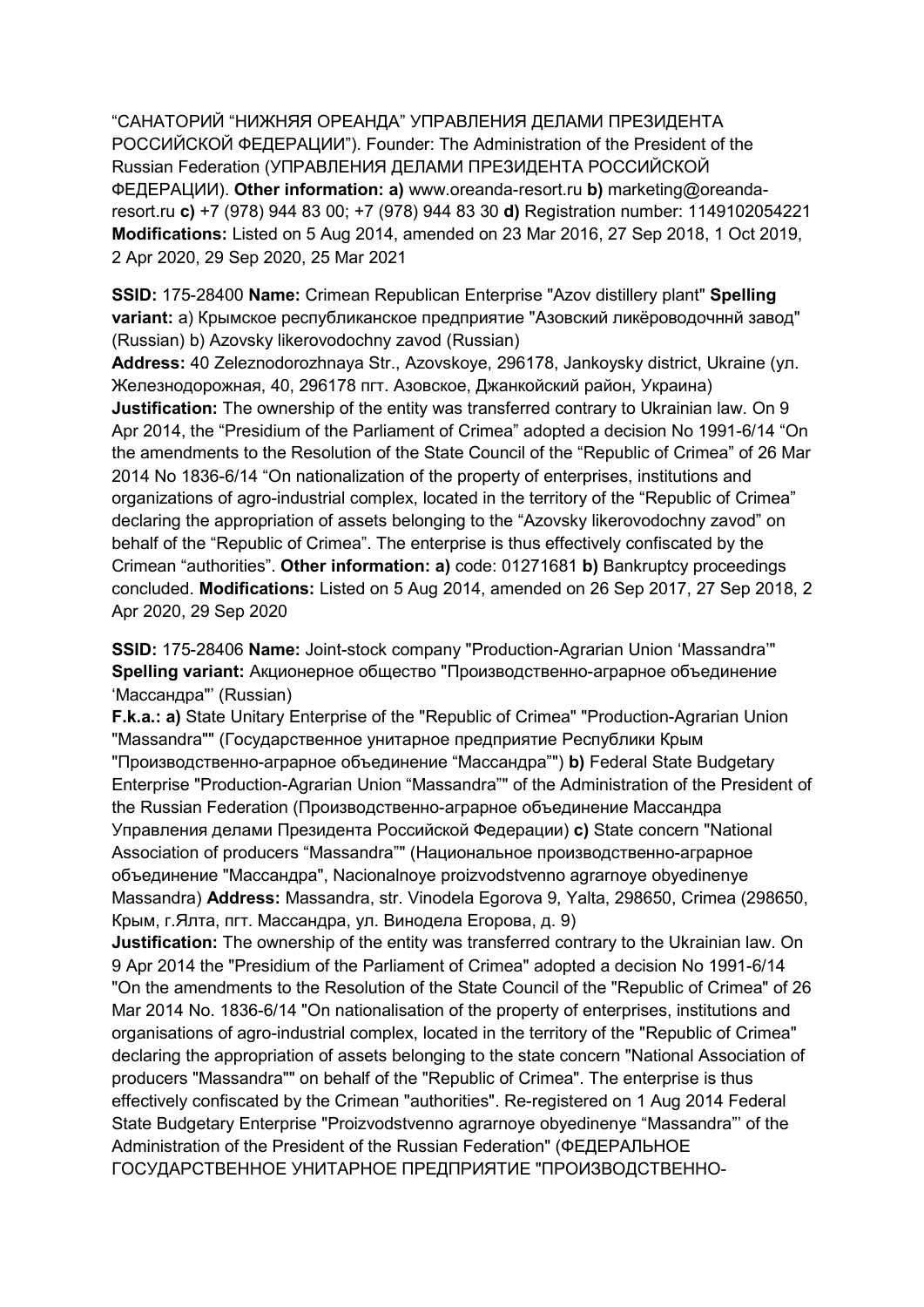АГРАРНОЕ ОБЪЕДИНЕНИЕ "МАССАНДРА" УПРАВЛЕНИЯ ДЕЛАМИ ПРЕЗИДЕНТА РОССИЙСКОЙ ФЕДЕРАЦИИ"). Founder: The Administration of the President of the Russian Federation (УПРАВЛЕНИЯ ДЕЛАМИ ПРЕЗИДЕНТА РОССИЙСКОЙ ФЕДЕРАЦИИ). Re-registered on 1 Apr 2019 as State Unitary Enterprise of the "Republic of Crimea" "Production-Agrarian Union "Massandra"" Re-registered on 1 Oct 2020 as jointstock company "Production-Agrarian Union 'Massandra'". **Other information: a)** Website: http://massandra.su **b)** +7 978 936 75 04; +7 3654 23 31 96; +7 3654 26 16 83 **c)**  Registration number: 1149102026985 **Modifications:** Listed on 5 Aug 2014, amended on 23 Mar 2016, 26 Sep 2017, 1 Oct 2019, 29 Sep 2020, 25 Mar 2021

**SSID:** 175-28412 **Name:** Federal state budget institution for science and research "All-Russia national scientific research institute for wine growing and wine making "Magarach" Russian Academy of Sciences" **Spelling variant:** Федеральное государственное бюджетное учреждение науки "Всероссийский национальный научноисследовательский институт виноградарства и виноделия "Магарач" РАН" (Russian) **F.k.a.: a)** State Unitary Enterprise of the "Republic of Crimea" "National Institute of Wine "Magarach"" (Государственное предприятие Агрофирма "Магарач" Национального института винограда и вина "Магарач", Gosudarstvenoye predpriyatiye Agrofirma "Magarach" nacionalnogo instituta vinograda i vina "Magarach") **b)** State Unitary Enterprise of the 'Republic of Crimea' 'National Institute of Wine 'Magarach'' **Address:** Kirov Street 31, Yalta, 298600, Crimea, Ukraine (298600, ул. Кирова, 31, г. Ялта, Крым, Украина) **Justification:** The ownership of the entity was transferred contrary to the Ukrainian law. On 9 Apr 2014 the "Presidium of the Parliament of Crimea" adopted a decision No 1991-6/14 "On the amendments to the Resolution of the State Council of the "Republic of Crimea" of 26 Mar 2014 No. 1836-6/14 "On nationalisation of the property of enterprises, institutions and organisations of agro-industrial complex, located in the territory of the "Republic of Crimea" declaring the appropriation of assets belonging to the state enterprise "Gosudarstvenoye predpriyatiye "Agrofirma Magarach" nacionalnogo instituta vinograda i vina "Magarach"" on behalf of the "Republic of Crimea". The enterprise is thus effectively confiscated by the Crimean "authorities". Re-registered on 15 Jan 2015 as State Unitary Enterprise of the "Republic of Crimea" "National Institute of Wine "Magarach"" (ГОСУДАРСТВЕННОЕ БЮДЖЕТНОЕ УЧРЕЖДЕНИЕ РЕСПУБЛИКИ КРЫМ "НАЦИОНАЛЬНЫЙ НАУЧНО-ИССЛЕДОВАТЕЛЬСКИЙ ИНСТИТУТ ВИНОГРАДА И ВИНА "МАГАРАЧ""). Founder: The Ministry of Agriculture of the Republic of Crimea (МИНИСТЕРСТВО СЕЛЬСКОГО ХОЗЯЙСТВА РЕСПУБЛИКИ КРЫМ). On 9 Feb 2015, State Unitary Enterprise of the "Republic of Crimea" "National Institute of Wine "Magarach"" was transformed into Federal Budgetary scientific facility "All-Russia scientific-research institute of viticulture and winemaking "Magarach"", Russian Academy of Sciences. **Other information: a)**  magarach@rambler.ru **b)** www.magarach-institut.ru **c)** +7(3654) 32-55-91 **d)** Registration No.: 1159102130857 **Modifications:** Listed on 5 Aug 2014, amended on 23 Mar 2016, 11 Oct 2016, 26 Sep 2017, 2 Apr 2020, 29 Sep 2020, 25 Mar 2021

**SSID:** 175-28418 **Name:** Joint-stock company Sparkling wine plant "Novy Svet" **Spelling variant:** Aкционерное общество "Завод шампанских вин "Новый Свет" (Russian) **F.k.a.: a)** State unitary enterprise of the "Republic of Crimea" Sparkling wine plant "Novy Svet" (Государственное унитарное предприятие Республики Крым "Завод шампанских вин "Новый Свет"", Gosudarstvennoye unitarnoye predpriyatiye Respubliki Krym "Zavod shampanskykh vin "Novy Svet") **b)** State enterprise sparkling wine plant "Novy Svet"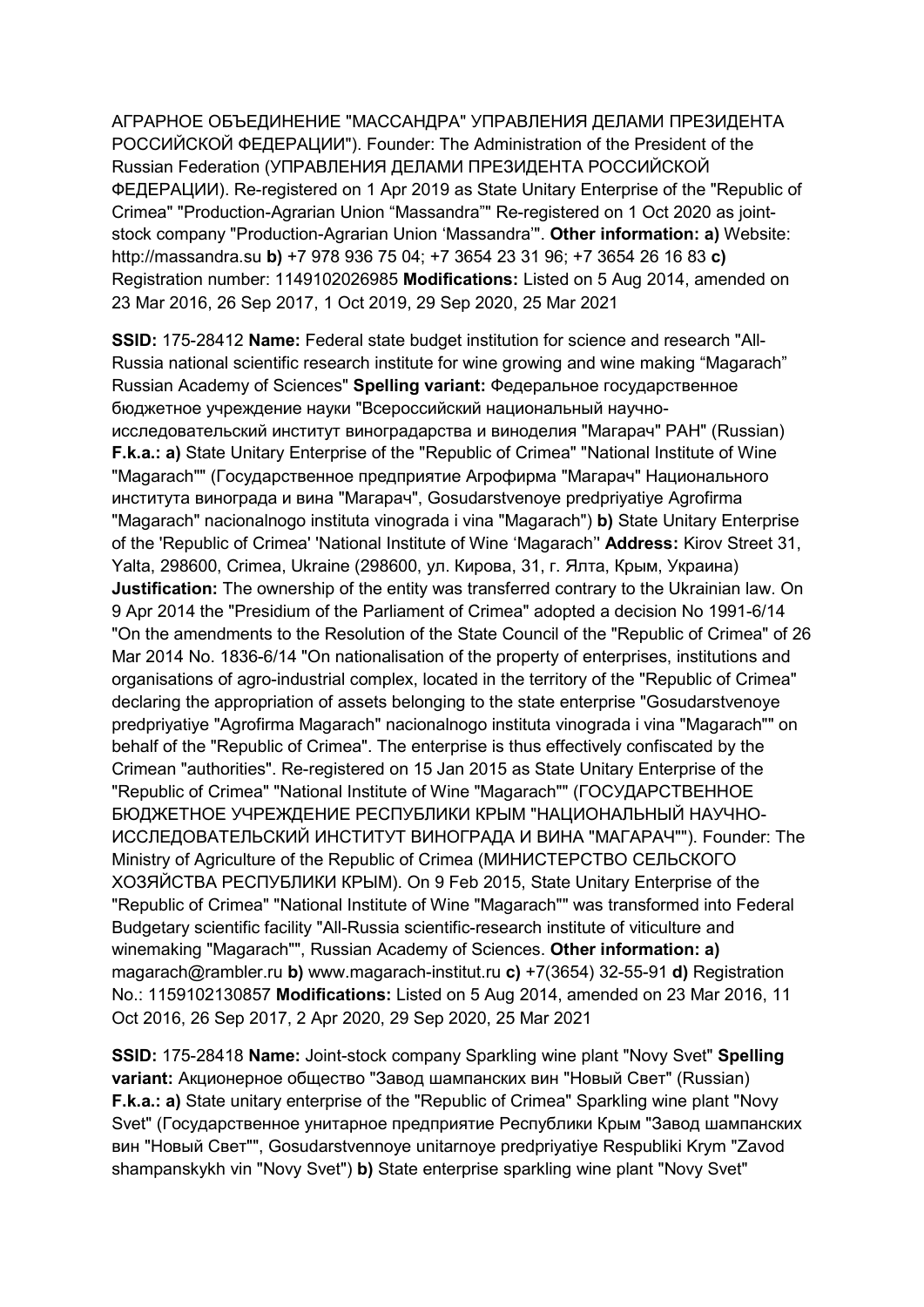(Государственное предприятие Завод шампанских вин "Новый свет", Gosudarstvenoye predpriyatiye Zavod shampanskykh vin "Novy Svet") **Address:** Novy Svet, str. Shalapina 1, Sudak, 298032, Crimea (298032, Крым, г. Судак, пгт. Новый Свет, ул. Шаляпина, д.1) **Justification:** The ownership of the entity was transferred contrary to Ukrainian law. On 9 Apr 2014 the "Presidium of the Parliament of Crimea" adopted a decision No 1991-6/14 "On the amendments to the Resolution of the State Council of the "Republic of Crimea" of 26 Mar 2014 No 1836-6/14 "On nationalisation of the property of enterprises, institutions and organisations of agro-industrial complex, located in the territory of the "Republic of Crimea" declaring the appropriation of assets belonging to the state enterprise "Zavod shampanskykh vin Novy Svet" on behalf of the "Republic of Crimea". The enterprise is thus effectively confiscated by the Crimean "authorities". Re-registered on 4 Jan 2015 as State Unitary Enterprise of the "Republic of Crimea" "sparkling wine "Novy Svet"" (Государственное унитарное предприятие Республики Крым "Завод шампанских вин "Новый Свет""). Founder: The Ministry of Agriculture of the Republic of Crimea (Министерство сельского хозяйства Республики Крым). Re-registered following reorganization on 29 Aug 2017 as Joint-stock company Sparkling wine plant "Novy Svet" (Aкционерное общество "Завод шампанских вин, "Новый Свет""). Founder: the Ministry of Land and Property Regulations of the "Republic of Crimea" (Министерство земельных и имущественных отношений Республики Крым). **Other information: a)** +7-978-9-140-140; +7-(36566)-3-28-45; +7-978- 914- 54-74 **b)** http://nsvet-crimea.ru/ **c)** Registration number: 1179102021460 **Modifications:** Listed on 5 Aug 2014, amended on 23 Mar 2016, 26 Sep 2017, 21 Mar 2018, 29 Sep 2020

**SSID:** 175-28424 **Name:** So-called "Luhansk Guard" **Spelling variant:** "Луганская гвардия" (Russian)

**Justification: a)** Self-defence militia of Luhansk, responsible for training separatists to fight against the Ukrainian government forces in Eastern Ukraine, thus threatening the stability or security of Ukraine. **b)** Associated with Mr German Propokiv, active leader who is responsible for taking part in the seizure of the building of the Luhansk regional office of the Ukrainian Security Service and recorded a video address to President Putin and Russia from the occupied building. **Relation:** Related to Prokopiv German (SSID 175-27585) **Other information:** Social media and other information: https://vk.com/luguard; http://vk.com/club68692201; https://vk.com/luguardnews **Modifications:** Listed on 5 Aug 2014, amended on 27 Sep 2018, 2 Apr 2020

**SSID:** 175-28568 **Name:** Joint-Stock Company Almaz-Antey Air and Space Defence Corporation **Spelling variant:** Акционерное общество "Концерн воздушно-космической обороны 'Алмаз-Антей" (Russian)

**Good quality a.k.a.: a)** Concern Almaz-Antey (Almaz-Antey Corp) **b)** Almaz-Antey Defense Corporation **c)** Almaz-Antey JSC (Концерн ВКО Алмаз-Антей) **Address:** 41 ul.Vereiskaya, Moscow, 121471, Russian Federation

**Justification:** Almaz-Antey is a Russian State-owned company. It manufactures anti-aircraft weaponry including surface-to-air missiles which it supplies to the Russian army. The Russian authorities have been providing heavy weaponry to separatists in Eastern Ukraine, contributing to the destabilisation of Ukraine. These weapons are used by the separatists, including for shooting down airplanes. As a State-owned company, Almaz-Antey therefore contributes to the destabilisation of Ukraine. **Other information: a)** Website: almaz-antey.ru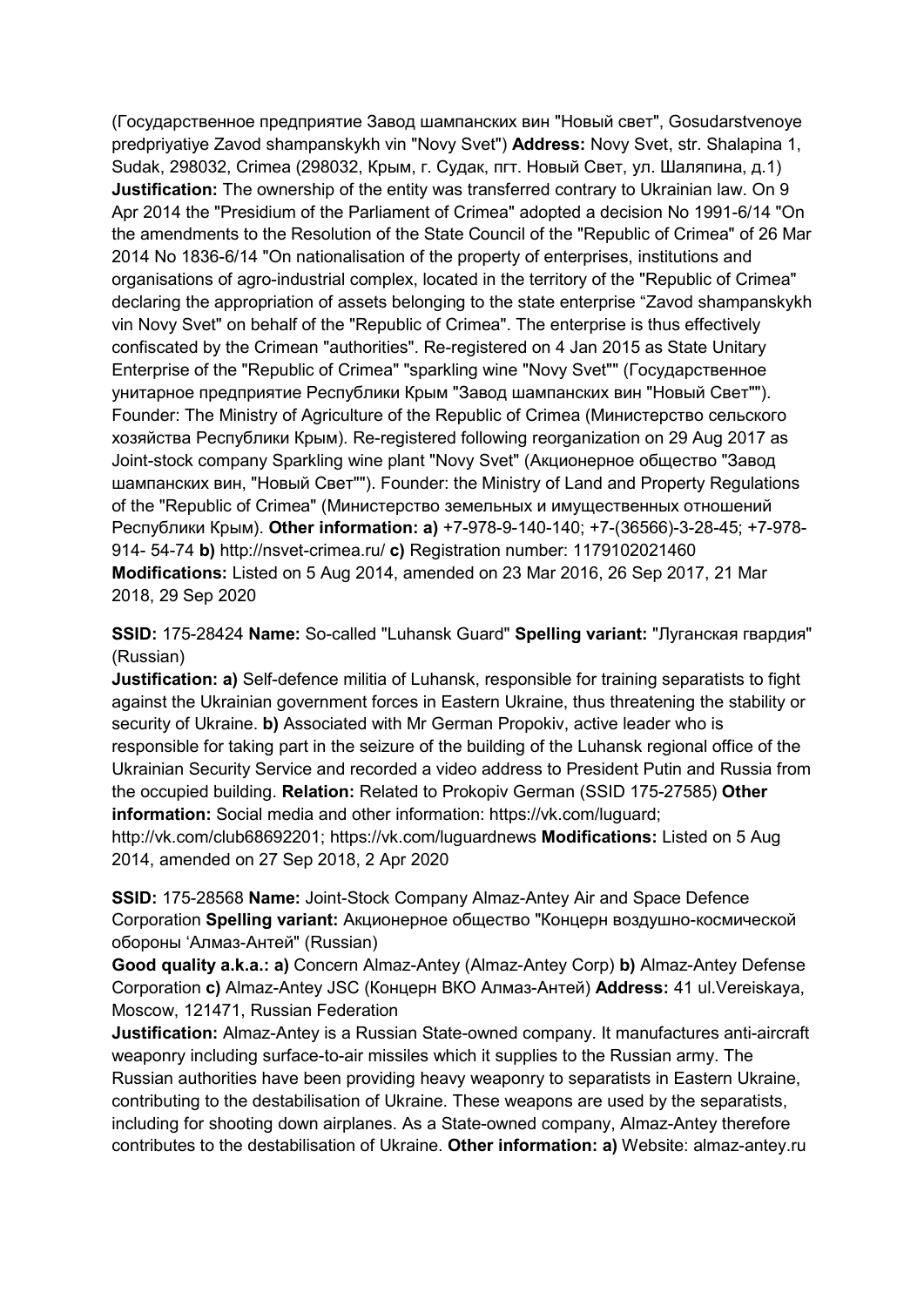**b)** Email: antey@almaz-antey.ru **c)** Registration number: 1027739001993 **Modifications:**  Listed on 27 Aug 2014, amended on 24 Mar 2017, 21 Mar 2018, 27 Sep 2018, 29 Sep 2020

**SSID:** 175-28578 **Name:** Dobrolet **Spelling variant:** Добролет (Russian) **Good quality a.k.a.:** Dobrolyot (Добролёт) **Address:** International Highway, House 31, building 1, Moscow, 141411, Russian Federation (Международное ш, дом 31, строение 1, 141411, г. Москва)

**Justification:** Dobrolet was a subsidiary of a Russian State-owned airline. Since the illegal annexation of Crimea Dobrolet has so far exclusively operated flights between Moscow and Simferopol. It therefore facilitated the integration of the illegally annexed Autonomous Republic of Crimea into the Russian Federation and undermined Ukrainian sovereignty and territorial integrity. **Other information: a)** Airline code QD **b)** Website:

https://aviakompaniya.com/dobrolet/; www.pobeda.aero **Modifications:** Listed on 27 Aug 2014, amended on 21 Mar 2018, 25 Mar 2021

**SSID:** 175-28586 **Name:** Public Joint Stock Company "Russian National Commercial Bank" **Spelling variant:** Публичное акционерное общество "Российский национальный коммерческий банк" (Russian)

**Address:** Naberezhnaja str named after 60th anniversary of USSR, 34, Simferopol, 295000 (295000, Симферополь, ул. Набережная имени 60–летия СССР, д. 34) **Justification: a)** After the illegal annexation of Crimea, Russian National Commercial Bank (RNCB) became fully owned by the so-called "Republic of Crimea". In Jan 2016 became a property of Federal Agency for State Property Management, also known as Rosimushchestvo (Федеральное агентство по управлению государственным имуществом (Росимущество)). **b)** It has become the dominant player in the market, while it had no presence in Crimea before the annexation. By buying or taking over from branches of retreating banks operating in Crimea, RNCB supported materially and financially the actions of the Russian government to integrate Crimea into the Russian Federation, thus undermining Ukraine's territorial integrity. **c)** On 29 Jan 2020 The Russian Central Bank decided to reorganise the Sevastopol Marine Bank with the participation of RNCB. The bank participated in two large infrastructure projects in Crimea – it finances the construction of a new air terminal complex in Simferopol and generation facilities (Balaklavskaya TPP and Tavricheskaya TPP) **Other information: a)** Website: http://www.rncb.ru **b)** Registration number: 1027700381290 **Modifications:** Listed on 27 Aug 2014, amended on 23 Mar 2016, 26 Sep 2017, 29 Sep 2020, 25 Mar 2021

**SSID:** 175-29756 **Name:** Donetsk Republic (Public organisation) **Spelling variant:**  Донецкая республика (Russian)

**Address:** Universitetskaya 19, Donetsk (г. Донецк, ул. Университетская, дом 19) **Justification: a)** Public "organisation" that presented candidates in the so-called "elections" of the so-called "Donetsk People's Republic" on 2 Nov 2014 and 11 Nov 2018. These "elections" are in breach of Ukrainian law and therefore illegal. **b)** In participating formally in the illegal "elections" it has therefore actively supported actions and policies which undermine the territorial integrity, sovereignty and independence of Ukraine, and to further destabilise Ukraine. Founded by Andriy Purgin and was headed by Alexander Zakharchenko. Nominated in 2018 Denis Pushylin to be "Head" of the so-called "Donetsk People's Republic". **Relation: a)** Founded by Purgin Andrei Evgenevich (SSID 175-27593) **b)** Nominated to be "Head" of the so- called "Donetsk People's Republic" Pushylin Denys Volodymyrovych (SSID 175-27597) **Other information:** Official information: http://oddr.info/,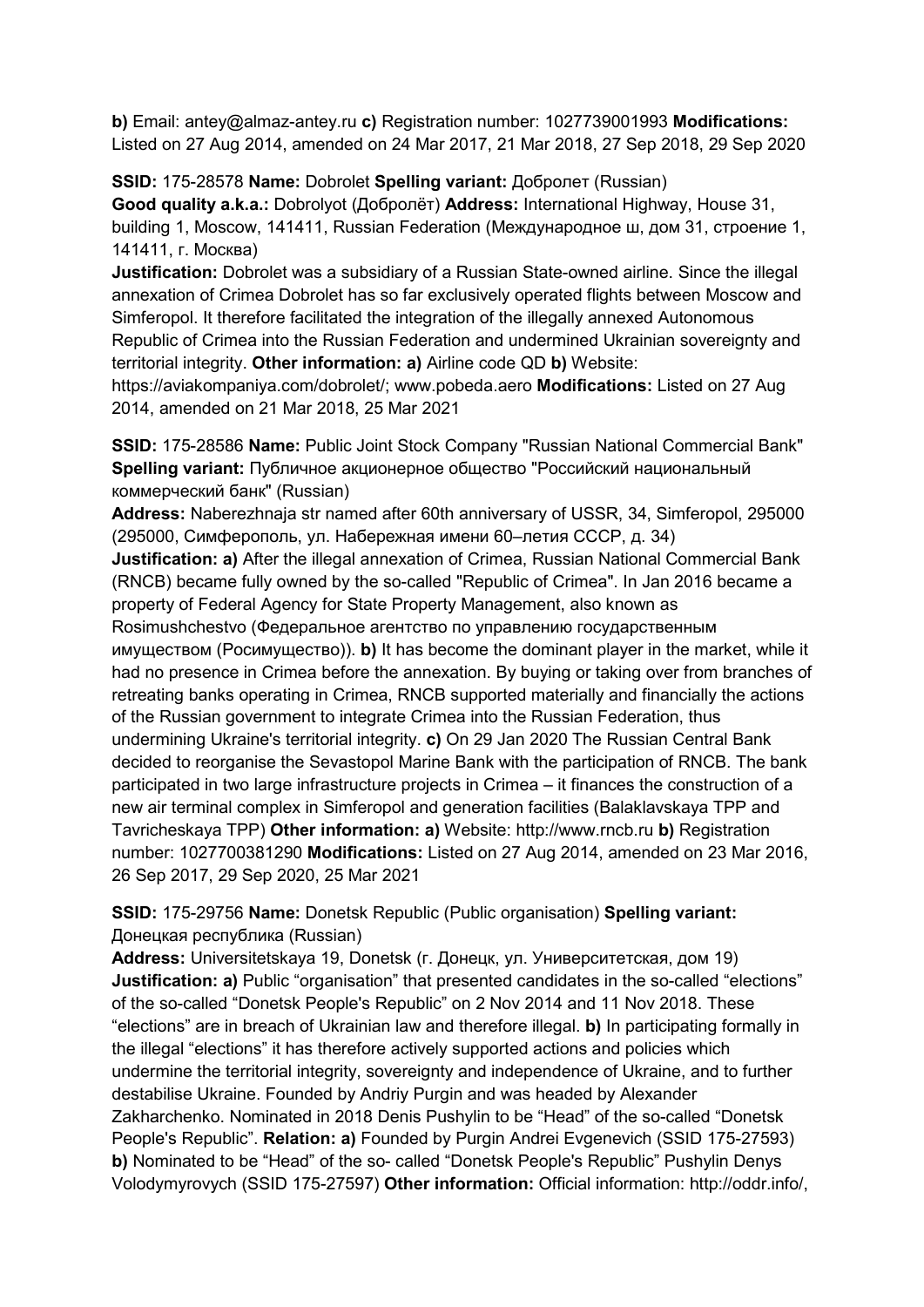orgotdel@oddr.info **Modifications:** Listed on 16 Dec 2014, amended on 27 Sep 2018, 2 Apr 2019, 1 Oct 2019

**SSID:** 175-29762 **Name:** Peace to Luhansk Region **Spelling variant:** a) Mir Luganschine (Russian) b) Мир Луганщине (Russian)

**Address:** Karl Marx Street 7, Luhansk, Ukraine (улица Карла Маркса, 7, г. Луганск, Украина)

**Justification: a)** Public "organisation" that presented candidates in the so-called "elections" of the so-called "Luhansk People's Republic" 2 Nov 2014 and 11 Nov 2018. These "elections" are in breach of Ukrainian law and therefore illegal. Since 17 Feb 2018, the chairperson of the organisation is Leonid PASECHNIK and therefore associated with a person designated by the Council. **b)** In participating formally in the illegal "elections" it has therefore actively supported actions and policies which undermine the territorial integrity, sovereignty and independence of Ukraine, and to further destabilise Ukraine. **Relation:** Related to Pasechnik Leonid Ivanovich (SSID 175-39846) **Other information: a)** https://mirlug.info/ **b)** info@mir-lug.info **Modifications:** Listed on 16 Dec 2014, amended on 26 Sep 2017, 27 Sep 2018, 2 Apr 2019, 2 Apr 2020, 25 Mar 2021

**SSID:** 175-29767 **Name:** Free Donbass **Spelling variant:** a) "Свободный Донбасс" (Russian) b) "Svobodny Donbass" (Russian) c) Free Donbas (English)

**Justification: a)** Public "organisation" that presented candidates in the so-called "elections" of the so-called "Donetsk People's Republic" 2 Nov 2014 and 11 Nov 2018. These elections are in breach of Ukrainian law and therefore illegal. **b)** In participating formally in the illegal "elections" it has therefore actively supported actions and policies which undermine the territorial integrity, sovereignty and independence of Ukraine, and to further destabilise Ukraine. **Other information:** http://www.odsd.ru/ **Modifications:** Listed on 16 Dec 2014, amended on 26 Sep 2017, 2 Apr 2019

**SSID:** 175-29772 **Name:** People's Union **Spelling variant:** a) Народный союз (Russian) b) Narodny Soyuz (Russian)

**Justification:** Public "organisation" that presented candidates in the so called "elections" of the so called "Luhansk People's Republic" 2 Nov 2014. These "elections" are in breach of Ukrainian law and therefore illegal. In participating formally in the illegal "elections" it has therefore actively supported actions and policies which undermine the territorial integrity, sovereignty and independence of Ukraine, and to further destabilise Ukraine. **Other information:** De-registered in 2018. **Modifications:** Listed on 16 Dec 2014, amended on 1 Oct 2019

**SSID:** 175-29776 **Name:** Luhansk Economic Union **Spelling variant:** a) Луганский экономический Союз (Russian) b) Luganskiy Ekonomicheskiy Soyuz (Russian) **Justification: a)** "Social organisation" that presented candidates in the illegal so-called "elections" of the so-called "Luhansk People's Republic" 2 Nov 2014 and 11 Nov 2018. Nominated a candidate, Oleg Akimov, to be "Head" of the so-called "Luhansk People's Republic" in 2014 and member of the so-called "People's Council of the Luhansk People's Republic" in 2018. These "elections" are in breach of Ukrainian law and therefore illegal. The chairmanship of "Luganskiy Economicheskiy Soyuz" is currently occupied by Zinaida NADION, who is a Deputy of the "People's Council of the LPR". **b)** In participating formally in the illegal "elections" it has therefore actively supported actions and policies which undermine the territorial integrity, sovereignty and independence of Ukraine, and to further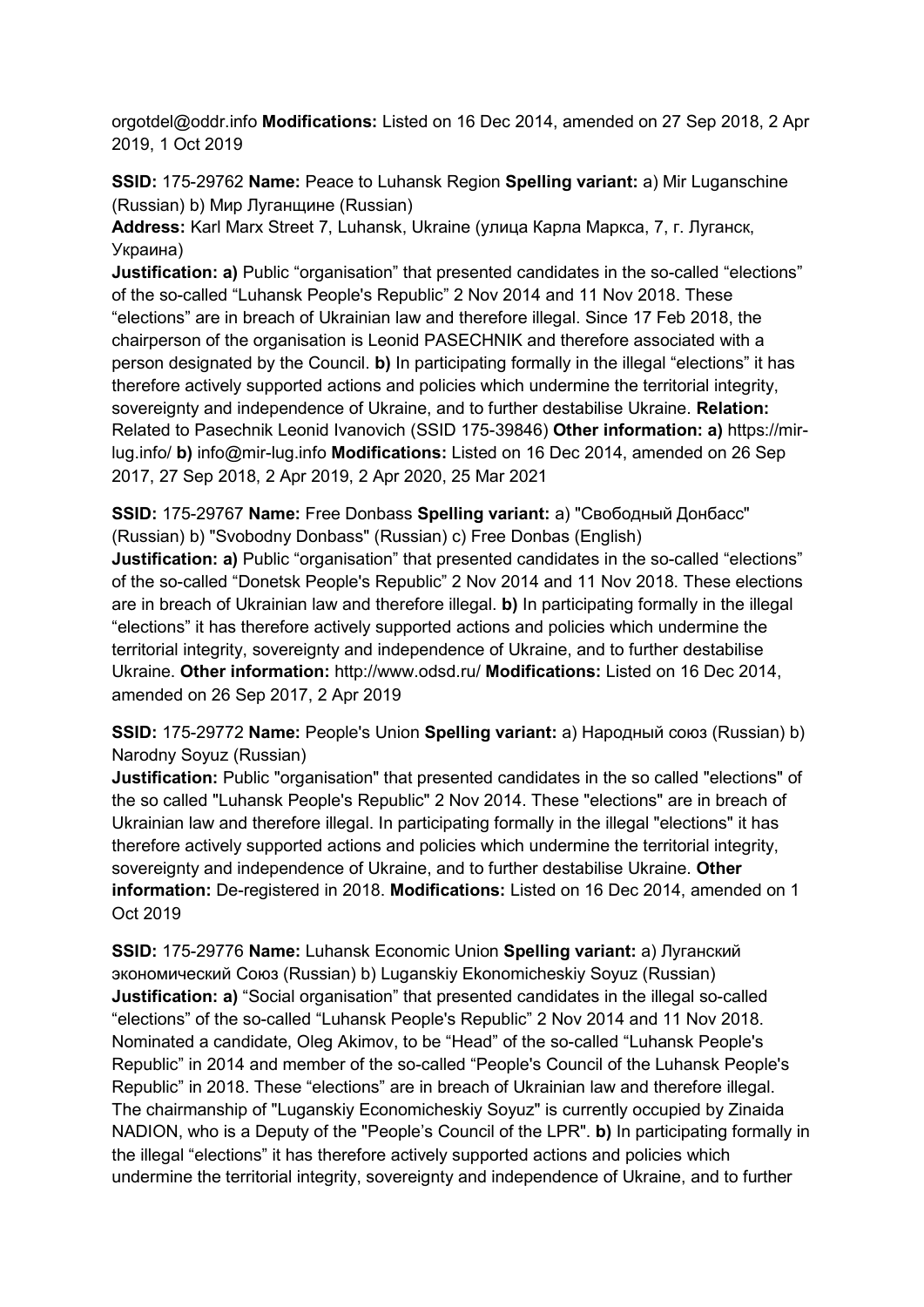destabilise Ukraine. **Relation:** Related to Akimov Oleg Konstantinovich (SSID 175-29705) **Other information:** Official information: https://nslnr.su/about/obshchestvennyeorganizatsii/337/; https://vk.com/public97306393 **Modifications:** Listed on 16 Dec 2014, amended on 21 Mar 2018, 27 Sep 2018, 2 Apr 2019, 25 Mar 2021

## **SSID:** 175-30496 **Name:** Cossack National Guard **Spelling variant:** Казачья Национальная Гвардия (Russian)

**Justification: a)** Armed separatist group which has actively supported actions which undermine the territorial integrity, sovereignty and independence of Ukraine and further destabilise Ukraine. **b)** Commanded by and therefore associated with a listed person Nikolay Kozitsyn. **c)** Reportedly part of the so-called "2nd Army Corps" of the "Lugansk People's Republic". **Relation:** Associated with Kozitsyn Nikolay Ivanovich (SSID 175-28164) **Other information:** http://казакнацгвард.рф https://vk.com/kazak\_nac\_guard **Modifications:**  Listed on 6 Mar 2015, amended on 11 Oct 2016, 21 Mar 2018, 1 Oct 2019

**SSID:** 175-30501 **Name:** Sparta battalion **Spelling variant:** Батальон "Спарта" (Russian) **Justification: a)** Armed separatist group which has actively supported actions which undermine the territorial integrity, sovereignty and independence of Ukraine and further destabilise Ukraine. **b)** Part of the so-called "1st Army Corps" of the "Donetsk People's Republic". Also referred to as the military unit 08806, and as battalion "Gvardeysky". In Nov 2017, the unit was named in honour of the assassinated separatist military commander Arsen Pavlov (aka Motorola). **Other information: a)** https://vk.com/sparta\_orb **b)**  +380713041088 **Modifications:** Listed on 6 Mar 2015, amended on 11 Oct 2016, 24 Mar 2017, 26 Sep 2017, 27 Sep 2018, 1 Oct 2019, 29 Sep 2020

**SSID:** 175-30506 **Name:** Zarya battalion **Spelling variant:** Батальон "Заря" (Russian) **Justification: a)** Armed separatist group which has actively supported actions which undermine the territorial integrity, sovereignty and independence of Ukraine and further destabilise Ukraine. **b)** Reportedly part of the so-called "2nd Army Corps" of the "Luhansk People's Republic". **Other information:** https://vk.com/public73385255 **Modifications:**  Listed on 6 Mar 2015, amended on 11 Oct 2016, 2 Apr 2020

**SSID:** 175-30510 **Name:** Somali battalion **Spelling variant:** Батальон "Сомали" (Russian) **Justification: a)** Armed separatist group which has actively supported actions which undermine the territorial integrity, sovereignty and independence of Ukraine and further destabilise Ukraine. **b)** Part of the so-called "1st Army Corps" of the "Donetsk People's Republic". **Other information:** https:/vk.com/club163716218/ **Modifications:** Listed on 6 Mar 2015, amended on 11 Oct 2016, 24 Mar 2017, 26 Sep 2017, 29 Sep 2020

**SSID:** 175-30515 **Name:** Prizrak brigade **Spelling variant:** Бригада "Призрак" (Russian) **Address:** District 50 Year of the USSR, 18, c. of Kirovsk

**Justification: a)** Armed separatist group which has actively supported actions which undermine the territorial integrity, sovereignty and independence of Ukraine and further destabilise Ukraine. **b)** Part of the so-called "2nd Army Corps" of the "Lugansk People's Republic". **c)** Also referred to as the 14th Motorized Rifle Battalion. **Other information: a)**  https://vk.com/battalionprizrak **b)** https://prizrak.info/ **c)** mail@prizrak.info **d)** +38 (072) 199- 86-39 **Modifications:** Listed on 6 Mar 2015, amended on 6 Oct 2015, 11 Oct 2016, 24 Mar 2017, 27 Sep 2018, 29 Sep 2020, 25 Mar 2021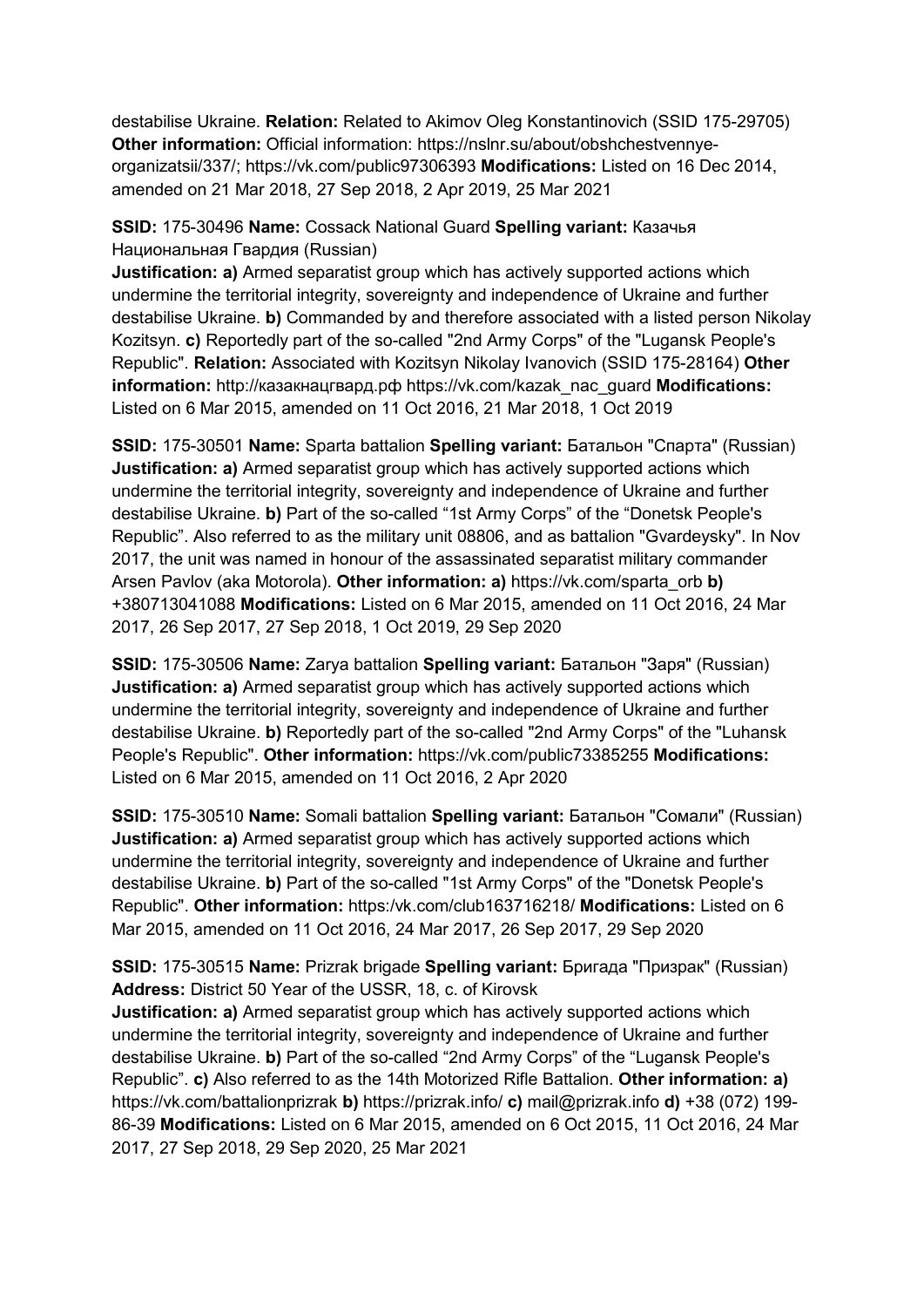**SSID:** 175-30520 **Name:** Oplot battalion **Spelling variant:** Батальон "Оплот" (Russian) **Justification: a)** Armed separatist group which has actively supported actions which undermine the territorial integrity, sovereignty and independence of Ukraine and further destabilise Ukraine. **b)** Also referred to as the 5th Separate Motor Rifle Brigade, which since Oct 2018 is named after Alexander Zakharchenko. Reportedly part of the so-called "1st Army Corps" of the "Donetsk People's Republic". **Other information:** Social media: http://vk.com/oplot\_ info; https:/vk.com/5ombroplot **Modifications:** Listed on 6 Mar 2015, amended on 11 Oct 2016, 1 Oct 2019, 29 Sep 2020

**SSID:** 175-30525 **Name:** Kalmius battalion **Spelling variant:** Батальон "Кальмиус" (Russian)

**Justification: a)** Armed separatist group which has actively supported actions which undermine the territorial integrity, sovereignty and independence of Ukraine and further destabilise Ukraine. **b)** Also referred to as the Separate Artillery Guard Brigade (unit 08802), part of the so-called "1st Army Corps" of the "Donetsk People's Republic". **Other information:** https:/vk.com/reportage24 **Modifications:** Listed on 6 Mar 2015, amended on 11 Oct 2016, 24 Mar 2017, 1 Oct 2019, 2 Apr 2020, 29 Sep 2020

**SSID:** 175-30529 **Name:** Death battalion **Spelling variant:** Батальон "Смерть" (Russian) **Justification: a)** Armed separatist group which has actively supported actions which undermine the territorial integrity, sovereignty and independence of Ukraine and further destabilise Ukraine. **b)** Part of the so-called "2nd Army Corps" of the "Lugansk People's Republic". **Modifications:** Listed on 6 Mar 2015, amended on 11 Oct 2016, 24 Mar 2017

**SSID:** 175-30533 **Name:** Movement "Novorossiya" of Igor Strelkov **Spelling variant:**  Движение "Новороссия" Игоря СТРЕЛКОВА (Russian)

**Justification: a)** The Movement "Novorossiya"/"New Russia" was established in Nov 2014 in Russia and is headed by Russian officer Igor Strelkov/Girkin (identified as a staff member of the Main Intelligence Directorate of the General Staff of the Armed Forces of the Russian Federation (GRU)). **b)** According to its stated objectives, it aims at providing all-round, effective assistance to "Novorossiya", including by helping militia fighting in Eastern Ukraine, thereby supporting policies undermining the territorial integrity, sovereignty and independence of Ukraine. **c)** Associated with a person listed for undermining the territorial integrity of Ukraine. **Other information: a)** http://novorossia.pro/ **b)**  https://vk.com/od\_novorossia **c)** info@clubnb.ru **Modifications:** Listed on 6 Mar 2015, amended on 24 Mar 2017, 26 Sep 2017, 1 Oct 2019, 29 Sep 2020

**SSID:** 175-37079 **Name:** OAO "VO Technopromexport" (OAO "VO TPE") **Spelling variant:**  Открытое акционерное общество Внешнеэкономическое объединение Технопромэкспорт (Russian)

**Good quality a.k.a.:** Open Joint Stock Company "Foreign Economic Association" "Technopromexport **Address:** Novyi Arbat str., 15, building 2, Moscow, 119019, Russian **Federation** 

**Justification:** Contracting party with Siemens Gas Turbine Technologies OOO, OAO "VO TPE" purchased gas turbines declared to be destined for a power plant in Taman, Krasnodar region, Russian Federation, and as the contractor was responsible for the transfer of the gas turbines to OOO "VO TPE" which in turn transferred them to be installed in Crimea. This contributes to establishing an independent power supply for Crimea and Sevastopol as a means of supporting their separation from Ukraine, and undermines the territorial integrity,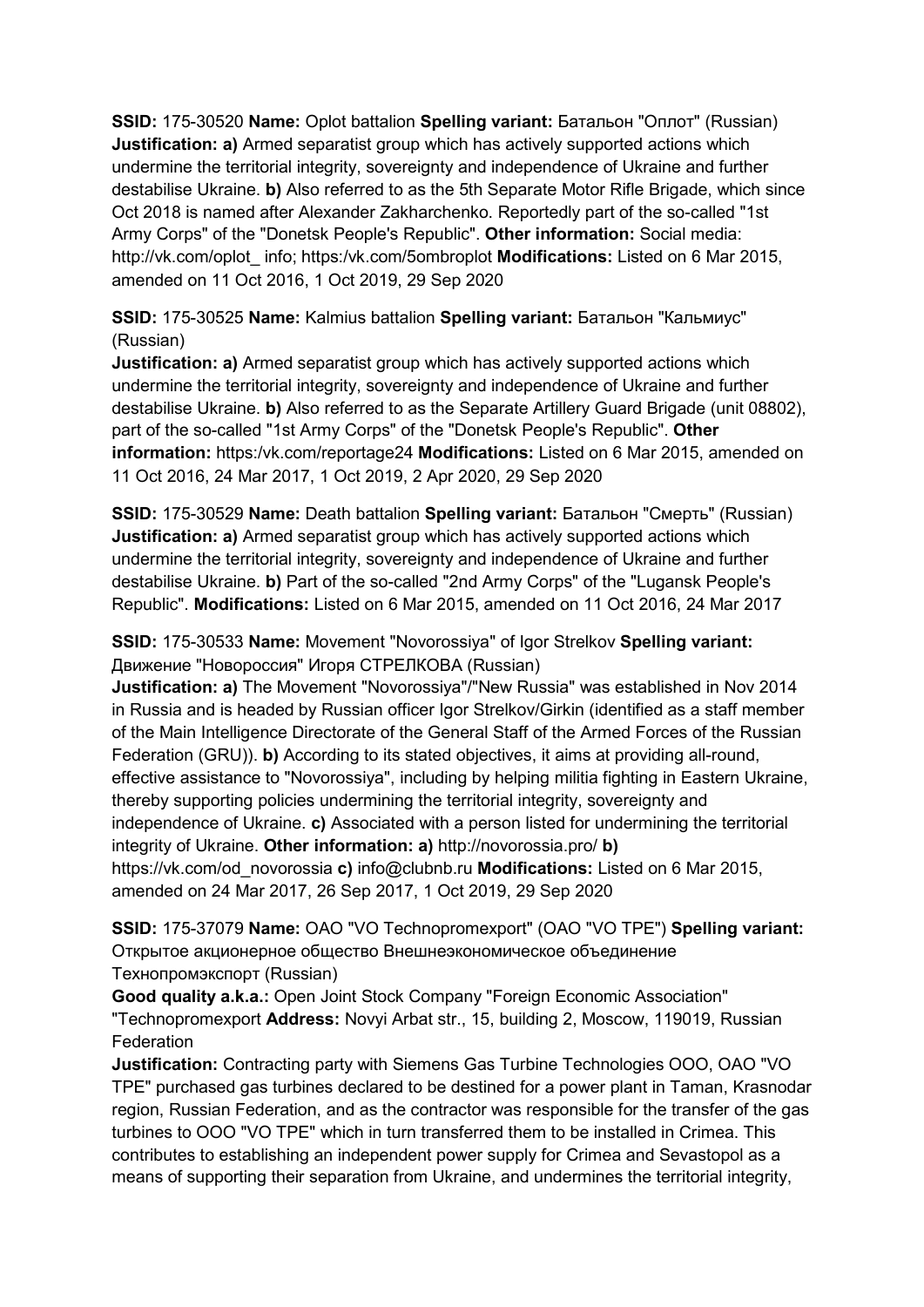sovereignty and independence of Ukraine. **Other information:** Registration date: 27.7.1992; State Registration Number: 1067746244026; Tax Registration Number: 7705713236; Ongoing bankruptcy proceedings. **Modifications:** Listed on 15 Aug 2017, amended on 1 Oct 2019

**SSID:** 175-37086 **Name:** OOO "VO Technopromexport" (OOO "VO TPE") **Spelling variant:**  Общество с ограниченной ответственностью "Внешнеэкономическое объединение Технопромэкспорт" (Russian)

**Good quality a.k.a.:** Limited Liability Company "Foreign Economic Association" "Technopromexport" **Address:** Novyi Arbat str., 15, building 2, Moscow, 119019, Russian Federation

**Justification: a)** Owner of the gas turbines originally supplied by Siemens Gas Turbine Technologies OOO to OAO "VO TPE". OOO "VO TPE" transferred the gas turbines to be installed in Crimea. This contributes to establishing an independent power supply for Crimea and Sevastopol as a means of supporting their separation from Ukraine, and undermines the territorial integrity, sovereignty and independence of Ukraine. **b)** Responsible for the implementation of the construction project of the thermal power plants Balaklava and Tavricheskaya, where the turbines were installed. **Other information: a)** www.tpe-vo.ru **b)**  Email: inform@tpe-vo.ru **c)** Registration date: 8.5.2014 **d)** State Registration Number: 1147746527279 **e)** Tax Registration Number: 7704863782 **Modifications:** Listed on 15 Aug 2017, amended on 1 Oct 2019, 29 Sep 2020

**SSID:** 175-37092 **Name:** ZAO Interavtomatika (IA)

**Good quality a.k.a.: a)** CJSC "Interavtomatika" **b)** ЗАО "Интеравтоматика" **Address:** Avtozavodskaya st., 14, Moscow, 115280, Russian Federation

**Justification:** Company specialised in control and communication systems for power plants, which has entered into contracts for projects concerning the building of the power plants and the installation of gas turbines in Sevastopol and in Simferopol. This contributes to establishing an independent power supply for Crimea and Sevastopol as a means of supporting their separation from Ukraine, and undermines the territorial integrity, sovereignty and independence of Ukraine. **Other information: a)** http://ia.ru **b)** Registration Date: 31.1.1994 **c)** State Registration Number: 1037739044111 **d)** Tax Registration Number: 7725056162 **e)** In process of liquidation **Modifications:** Listed on 15 Aug 2017, amended on 29 Sep 2020

**SSID:** 175-37492 **Name:** "State Unitary Enterprise of the Crimean Republic "Crimean Sea Ports"" **Spelling variant:** Государственное унитарное предприятие Республики Крым "Крымские морские порты" (Russian)

**Good quality a.k.a.: a)** Feodosia Commercial Port **b)** Kerch Ferry **c)** Kerch Commercial Port **Address:** 28 Kirova Street, Kerch, 298312, Crimea (298312, Республика Крым, гор. Керчь, ул. Кирова, дом 28)

**Justification:** The "Parliament of Crimea" adopted Resolution No 1757-6/14 on 17 Mar 2014 "On nationalisation of some companies belonging to the Ukrainian Ministries of Infrastructure or Agriculture" and Resolution No 1865-6/14 on 26 Mar 2014 "On State-Owned Enterprise "Crimean Sea Ports"" ("О Государственном предприятии "Крымские морские порты"") declaring the appropriation of assets belonging to several State enterprises which were merged into the "State Unitary Enterprise of the Crimean Republic "Crimean Sea Ports"" on behalf of the "Republic of Crimea". Those enterprises were thus effectively confiscated by the Crimean "authorities" and the "Crimean Sea Ports" has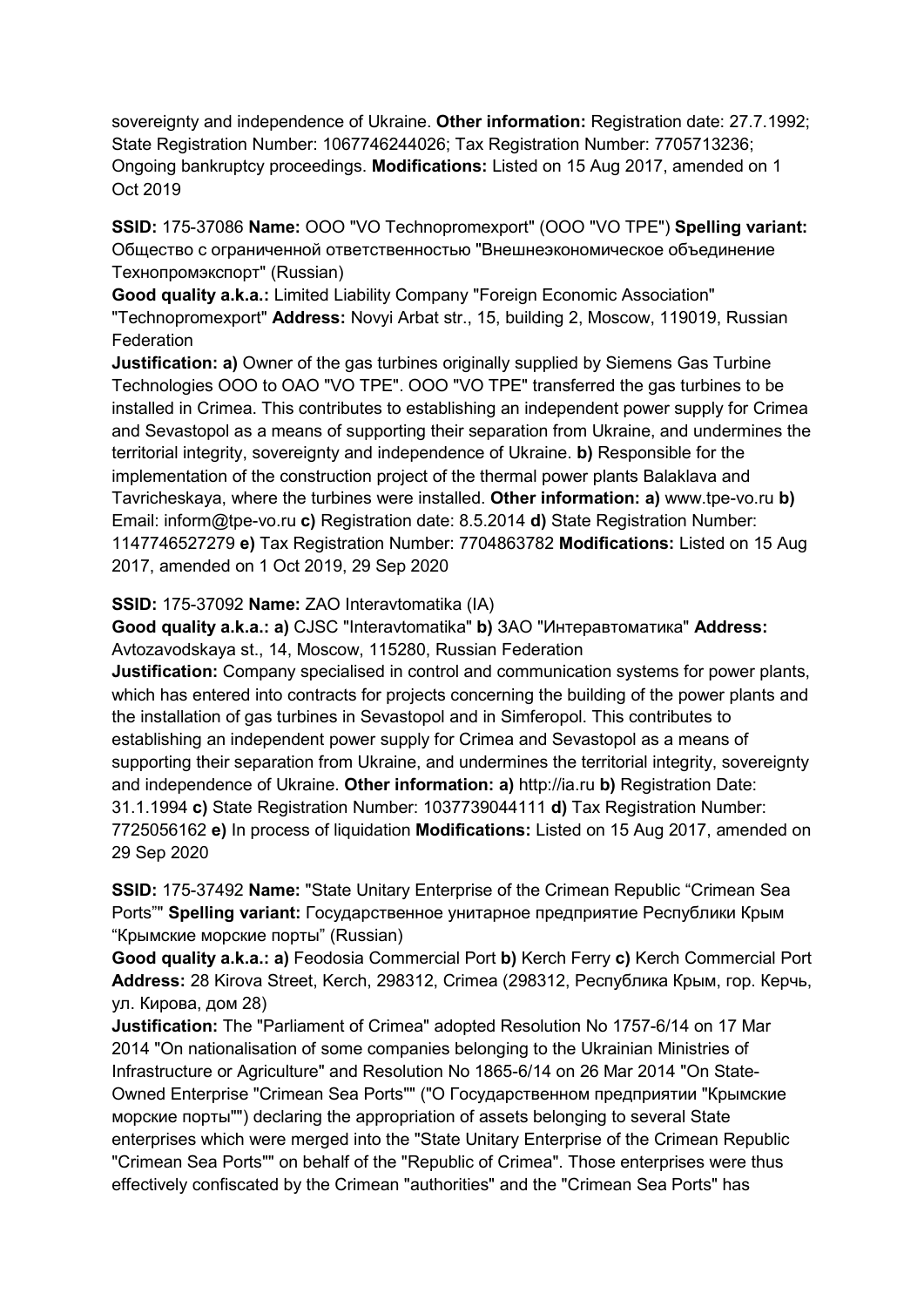benefited from the illegal transfer of their ownership. **Other information: a)**  https://crimeaports.ru **b)** info@crimeaport.ru **c)** State registration number: 1149102012620 **d)** Tax registration number: 9111000450 **e)** a.k.a. a-c represent branches **Modifications:**  Listed on 26 Sep 2017, amended on 21 Mar 2018, 1 Oct 2019, 29 Sep 2020

**SSID:** 175-39445 **Name:** AO "Institute Giprostroymost — Saint-Petersburg" **Spelling variant:** АО Институт Гипростроймост – Санкт-Петербург (Russian) **Address:** 7 Yablochkova street, St. Petersburg, 197198, Russian Federation **Justification:** AO "Institute Giprostroymost — Saint-Petersburg" participated in the construction of the Kerch Bridge through its design of the Bridge, connecting Russia to the illegally annexed Crimean peninsula. Therefore it is supporting the consolidation of the illegally annexed Crimean peninsula into the Russian Federation, which in turn further undermines the territorial integrity, sovereignty and independence of Ukraine. **Other information: a)** Website: http://gpsm.ru **b)** Email: office@gpsm.ru **c)** Tel. (812) 498-08-14 **d)**  State registration number: 1037828021660 **e)** Tax registration number: 7826717210 **Modifications:** Listed on 16 Aug 2018, amended on 29 Sep 2020, 25 Mar 2021

**SSID:** 175-39452 **Name:** PJSC Mostotrest **Spelling variant:** ПАО Мостотрест (Russian) **Address:** 6 Barklaya street, Bld. 5, Moscow, 121087, Russian Federation **Justification:** PJSC Mostotrest actively participated in the construction of the Kerch Bridge through its state contract for the maintenance of the bridge, connecting Russia to the illegally annexed Crimean peninsula. Furthermore it is owned by an individual (Arkady Rotenberg) that is already designated for his actions undermining Ukrainian sovereignty. Therefore the company is supporting the consolidation of the illegally annexed Crimean peninsula into the Russian Federation, which in turn further undermines the territorial integrity, sovereignty and independence of Ukraine. **Relation:** Owned by Rotenberg Arkady Romanovich (SSID 175- 28544) **Other information: a)** www.mostotrest.ru **b)** info@mostro.ru **c)** Tel.(495)6697999 **d)**  State registration number: 1027739167246 **e)** Tax registration number: 7701045732 **Modifications:** Listed on 16 Aug 2018, amended on 1 Oct 2019, 29 Sep 2020, 25 Mar 2021

**SSID:** 175-39457 **Name:** JSC Zaliv Shipyard **Spelling variant:** Судостроительный завод "Залив" (Russian)

**Address:** 4 Tankistov street, Kerch, 298310, Crimea

**Justification:** JSC Zaliv Shipyard actively participated in the construction of new railway to the Kerch Bridge, connecting Russia to the illegally annexed Crimean peninsula. Therefore it is supporting the consolidation of the illegally annexed Crimean peninsula into the Russian Federation, which in turn further undermines the territorial integrity, sovereignty and independence of Ukraine. **Other information: a)** Website: http://zalivkerch.com **b)** State registration number: 1149102028602 **c)** Tel. +7(36561)33055 **d)** Tax registration number: 9111001119 **Modifications:** Listed on 16 Aug 2018, amended on 29 Sep 2020, 25 Mar 2021

#### **SSID:** 175-39463 **Name:** Stroygazmontazh Joint Stock Company

**Good quality a.k.a.:** Stroygazmontazh Corporation (SGM Group) (ООО Стройгазмонтаж (груп СГМ)) **Address:** Prospect Vernadskogo 53, Moscow, 119415, Russian Federation **Justification:** Stroygazmontazh Corporation (SGM Group) actively participated in the construction of the Kerch Bridge through its state contract for the construction of the bridge connecting Russia to the illegally annexed Crimean peninsula. Therefore the company is supporting the consolidation of the illegally annexed Crimean peninsula into the Russian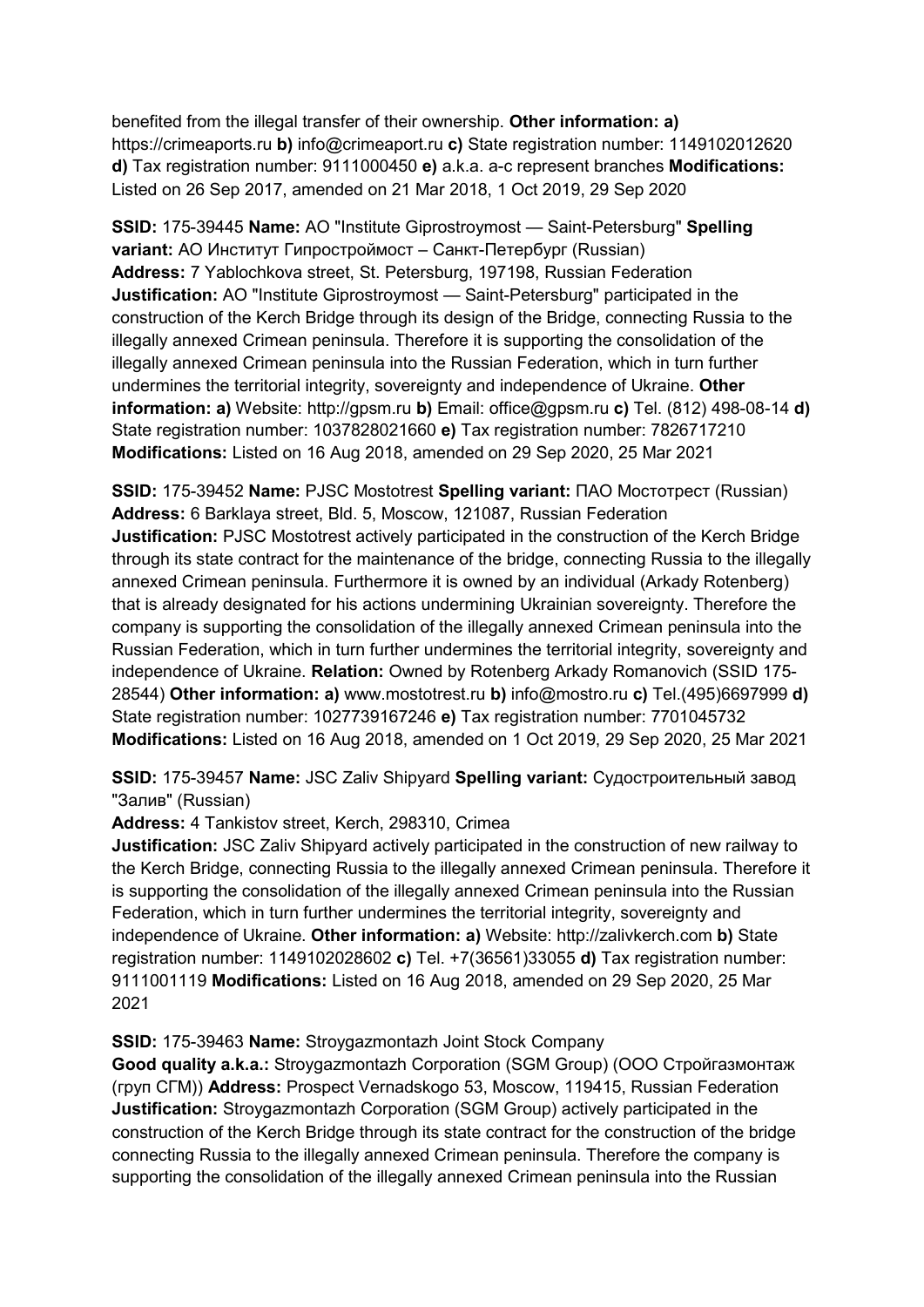Federation, which in turn further undermines the territorial integrity, sovereignty and independence of Ukraine. **Other information: a)** Website: www.ooosgm.com **b)**  info@ooosgm.ru **c)** State registration number: 1077762942212 **d)** Tax registration number: 7729588440 **e)** INN: 9729299794 **f)** PSRN: 1207700324941, KPP 772901001 **Modifications:** Listed on 16 Aug 2018, amended on 1 Oct 2019, 29 Sep 2020, 25 Mar 2021

**SSID:** 175-39469 **Name:** Stroygazmontazh Most OOO (SGM-Most OOO) **Spelling variant:**  OOO Стройгазмонтаж-Мост (ООО СГМ-Мост) (Russian)

**Address:** Barklaya street 6, building 7, Moscow, 121087, Russian Federation **Justification:** Stroygazmontazh Most OOO is a subsidiary of lead contractor Stroygazmontazh that manages the construction project of the bridge over the Kerch Strait. Furthermore it is owned by an individual (Arkady Rotenberg) that is already designated for his actions undermining Ukrainian sovereignty. Therefore the company is supporting the consolidation of the illegally annexed Crimean peninsula into the Russian Federation, which in turn further undermines the territorial integrity, sovereignty and independence of Ukraine. **Relation:** Owned by Rotenberg Arkady Romanovich (SSID 175-28544) **Other information: a)** Registration ID: 1157746088170 **b)** Tax ID No: 7730018980 **c)** Email: kerchmost@yandex.ru **Modifications:** Listed on 16 Aug 2018, amended on 29 Sep 2020

#### **SSID:** 175-39478 **Name:** CJSC VAD

**Good quality a.k.a.:** AKTSIONERNOE OBSHCHESTVO VAD (АО ВАД) **Address: a)** 133 Chernyshevskogo street, Vologda, 160019, Vologodskaya Oblast, Russian Federation **b)**  122, Grazhdanskiy Prospect, suite 5, Liter A, St. Petersburg, 195267, Russian Federation **Justification:** CJSC VAD is the main contractor for the construction of the Tavrida Highway in Crimea, the road over the Kerch Bridge and the access roads to it. Tavrida Highway will provide transportation access to Crimea through a system of newly constructed roadways that serve as a primary connection to the Kerch Bridge. Therefore CJSC VAD is supporting the consolidation of the illegally annexed Crimean peninsula into the Russian Federation, which in turn further undermines the territorial integrity, sovereignty and independence of Ukraine. **Other information: a)** Registration ID: 1037804006811 (Russia) **b)** Tax ID No: 7802059185 **c)** Website: www.zaovad.com **d)** Email: office@zaovad.com **Modifications:**  Listed on 16 Aug 2018

**SSID:** 175-43406 **Name:** Joint-stock company "Lenpromtransproyekt" **Spelling variant:** АО "Ленпромтранспроект" (Russian)

**Address:** Kondrat'yevskiy Prospekt, 15, building 5/1, 223, St. Petersburg, 195197, Russian **Federation** 

**Justification:** Joint-stock company Lenpromtransproyekt participated in the project of connecting the railway infrastructures of the illegally annexed Crimea and Russia by designing the railway approaches to the bridge over the Kerch Strait and acting as architectural supervisor during construction of the bridge connecting Russia and the illegally annexed Crimean peninsula. Therefore, it supports the consolidation of the illegally annexed Crimean peninsula into the Russian Federation, which in turn further undermines the territorial integrity, sovereignty and independence of Ukraine. **Other information: a)**  Registration ID (OGRN no.): 1027809210054 **b)** Tax ID (INN no.) 7825064262 **c)** Website: https://lptp.ru/ **d)** e-mail address: ptp@sp.ru **Modifications:** Listed on 15 Oct 2020

**SSID:** 175-43415 **Name:** Joint-stock company "The Berkakit-Tommot-Yakutsk Railway Line's Construction Directorate" **Spelling variant:** АО "Дирекция по строительству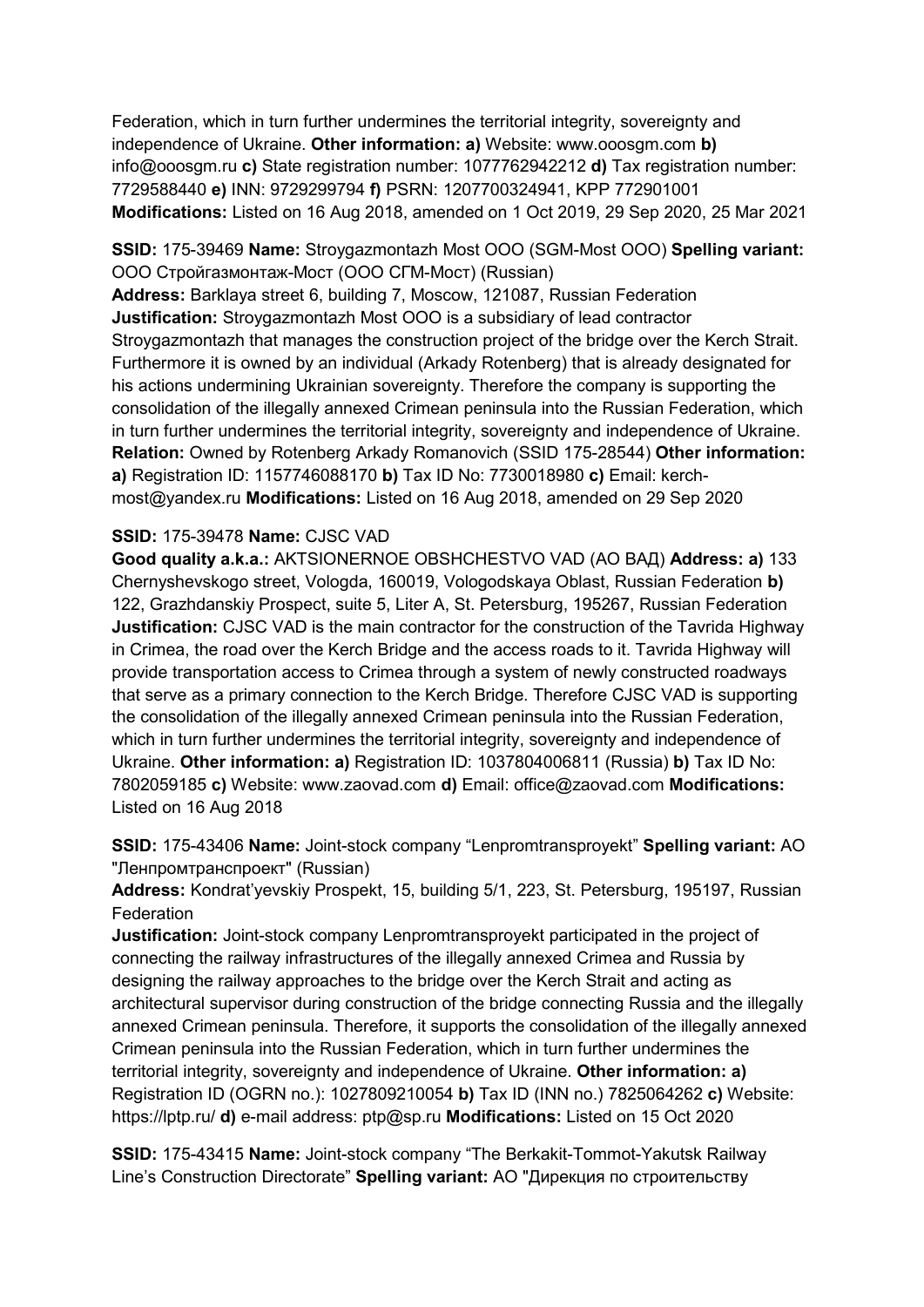железной дороги Беркакит-Томмот-Якутск" (Russian)

**Address:** Mayakovskogo St. 14, city of Aldan, 678900, Aldansky District, Russian **Federation** 

**Justification:** Joint-stock company The Berkakit-Tommot-Yakutsk Railway Line's Construction Directorate participated in the project of connecting the railway infrastructures of the illegally annexed Crimea and Russia by providing engineering services during the construction of railway approaches to the bridge over the Kerch Strait connecting Russia and the illegally annexed Crimean peninsula. Therefore, it supports the consolidation of the illegally annexed Crimean peninsula into the Russian Federation, which in turn further undermines the territorial integrity, sovereignty and independence of Ukraine. **Other information: a)** Registration ID (OGRN no.): 1121402000213 **b)** Tax ID (INN no.) 1402015986 **c)** Website: https://dsgd.ru/ **d)** e-mail address: info@dsgd.ru; gmn@dsgd.ru **Modifications:** Listed on 15 Oct 2020

**SSID:** 175-43425 **Name:** Federal State Unitary Enterprise "Crimea Railway" **Spelling variant:** Федеральное государственное унитарное предприятие "Крымская железная дорога" (Russian)

**Address:** 34 Pavlenko St., Simferopol, 95006, Ukraine

**Justification:** Federal State Unitary Enterprise Crimea Railway participated in the project of connecting the railway infrastructures of the illegally annexed Crimea and Russia by being owner and operator of the railway tracks on the bridge over the Kerch Strait, connecting Russia and the illegally annexed Crimean peninsula. Therefore, it supports the consolidation of the illegally annexed Crimean peninsula into the Russian Federation, which in turn further undermines the territorial integrity, sovereignty and independence of Ukraine. **Other information: a)** Registration ID (OGRN no.): 1159102022738 **b)** Tax ID (INN no.) 9102157783 **c)** Website: https://crimearw.ru **d)** E-mail address: ngkkjd@mail.ru **Modifications:** Listed on 15 Oct 2020

**SSID:** 175-43434 **Name:** First Crimean Insurance Company **Spelling variant:** Крымская первая страховая компания (Russian)

**Address:** Butakova Ln, 4, Sevastopol, Ukraine

**Justification:** The First Crimean Insurance Company participated in the project of connecting the railway infrastructures of the illegally annexed Crimea and Russia by insuring the construction of the bridge over the Kerch Strait. Therefore, it supports the consolidation of the illegally annexed Crimean peninsula into the Russian Federation, which in turn further undermines the territorial integrity, sovereignty and independence of Ukraine. **Other information: a)** Registration ID (OGRN no.): 1149102007933 **b)** Tax ID (INN no.) 9102006047 **c)** Website: https://kpsk-ins.ru/about **d)** e-mail address: info@kspk-ins.ru **Modifications:** Listed on 15 Oct 2020

**Sanctions program:** Situation in der Ukraine: Verordnung vom 27. August 2014 über Massnahmen zur Vermeidung der Umgehung internationaler Sanktionen im Zusammenhang mit der Situation in der Ukraine (SR 946.231.176.72), Anhänge 2, 3 und 4 **Origin:** EU **Sanctions:** Art. 5 und 5a (Restriktionen auf dem Geld- und Kapitalmarkt), Anhang 2 **Sanctions program:** Situation en Ukraine: Ordonnance du 27 août 2014 instituant des mesures visant à empêcher le contournement de sanctions internationales en lien avec la situation en Ukraine (RS 946.231.176.72), annexes 2, 3 et 4 **Origin:** EU **Sanctions:** art. 5 et 5a (Restrictions sur les marchés monétaire et financier), annexe 2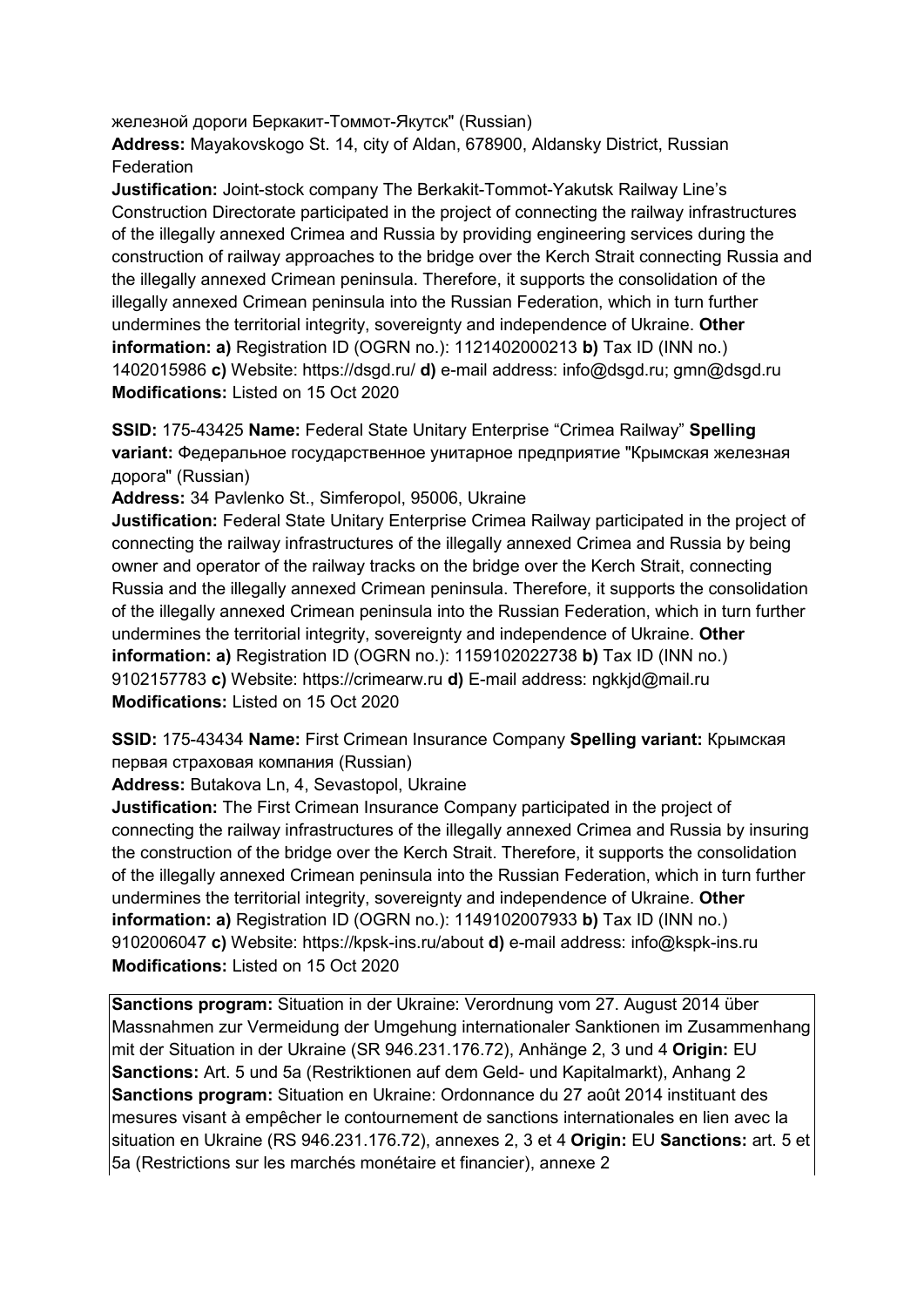**Sanctions program:** Situazione in Ucraina: Ordinanza del 27 agosto 2014 che istituisce provvedimenti per impedire l'aggiramento delle sanzioni internazionali in relazione alla situazione in Ucraina (RS 946.231.176.72), allegati 2, 3 e 4 **Origin:** EU **Sanctions:** art. 5 e 5a (Restrizioni sui mercati finanziari), allegato 2

**Entities**

**SSID:** 175-28750 **Name:** Sberbank **Modifications:** Listed on 27 Aug 2014

**SSID:** 175-28753 **Name:** VTB Bank **Modifications:** Listed on 27 Aug 2014

**SSID:** 175-28756 **Name:** Gazprombank **Modifications:** Listed on 27 Aug 2014

**SSID:** 175-28759 **Name:** Vnesheconombank **Good quality a.k.a.:** VEB **Modifications:** Listed on 27 Aug 2014

**SSID:** 175-28763 **Name:** Rosselkhozbank **Modifications:** Listed on 27 Aug 2014

**SSID:** 175-29266 **Name:** Rosneft **Modifications:** Listed on 12 Nov 2014

**SSID:** 175-29269 **Name:** Transneft **Modifications:** Listed on 12 Nov 2014

**SSID:** 175-29272 **Name:** Gazprom Neft **Modifications:** Listed on 12 Nov 2014

**SSID:** 175-29436 **Name:** OPK Oboronprom **Modifications:** Listed on 12 Nov 2014

**SSID:** 175-29439 **Name:** United Aircraft Corporation **Modifications:** Listed on 12 Nov 2014

**SSID:** 175-29442 **Name:** Uralvagonzavod **Modifications:** Listed on 12 Nov 2014

**Sanctions program:** Situation in der Ukraine: Verordnung vom 27. August 2014 über Massnahmen zur Vermeidung der Umgehung internationaler Sanktionen im Zusammenhang mit der Situation in der Ukraine (SR 946.231.176.72), Anhänge 2, 3 und 4 **Origin:** EU **Sanctions:** Art. 1 (Auflagen bezüglich bestimmter Güter), Anhang 4

**Sanctions program:** Situation en Ukraine: Ordonnance du 27 août 2014 instituant des mesures visant à empêcher le contournement de sanctions internationales en lien avec la situation en Ukraine (RS 946.231.176.72), annexes 2, 3 et 4 **Origin:** EU **Sanctions:** art. 1 (Charges portant sur certains biens), annexe 4

**Sanctions program:** Situazione in Ucraina: Ordinanza del 27 agosto 2014 che istituisce provvedimenti per impedire l'aggiramento delle sanzioni internazionali in relazione alla